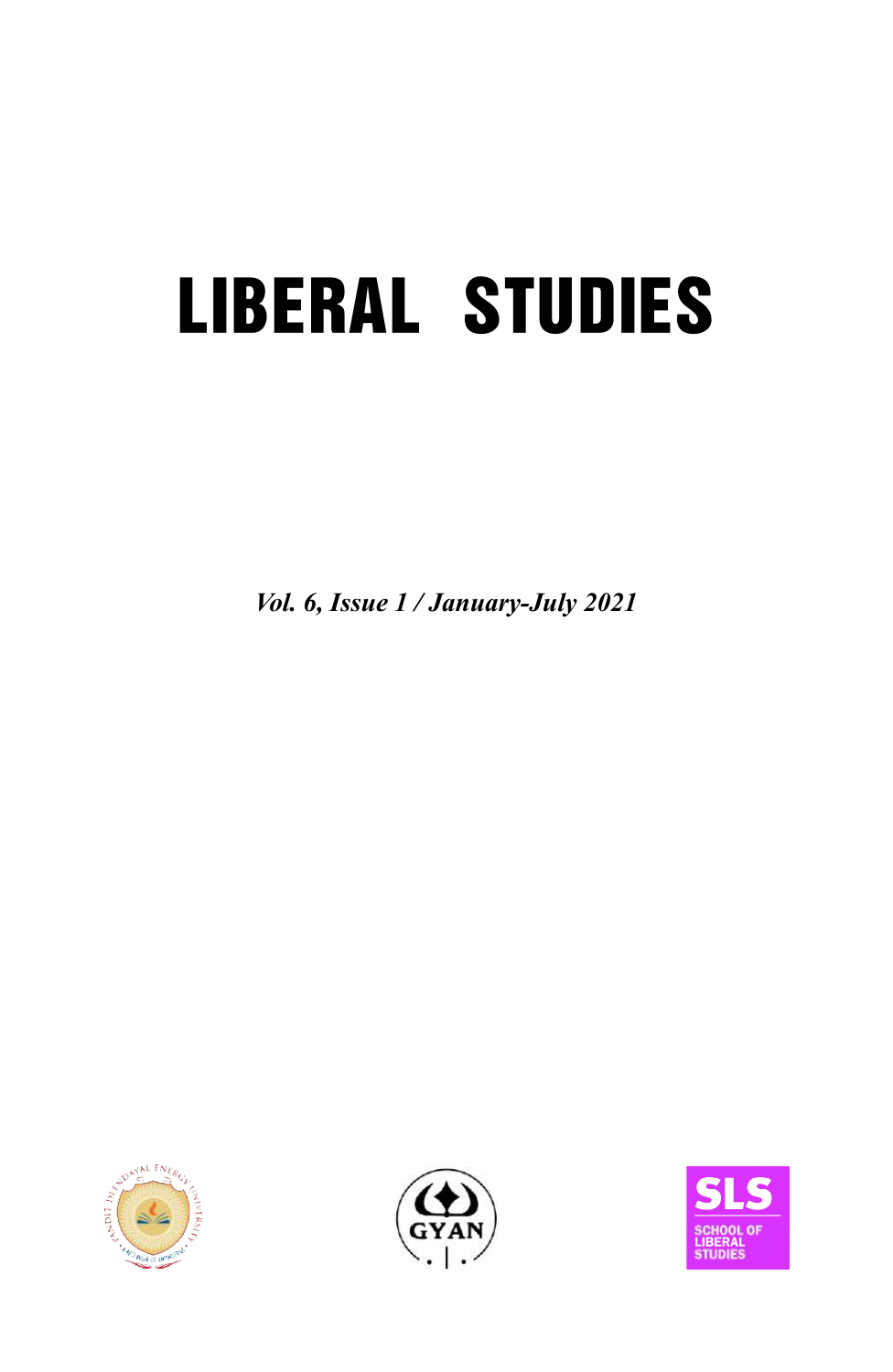### **INTERNATIONAL ADVISORS**

Bill Damachis, University of Wollongong, Australia Prof Charls Hanon, Associate Dean of Faculty, Washington & Jefferson College, USA Jim Cross, Edith Cowan University, Perth, Australia Prof. Kalpana Misra, Associate Dean, Henry Kendall College of Arts & Science, University of Tulsa Prof. Michael Burns, Manager of International Partnerships, Memorial University, Canada Michel Krepon, Co-Founder of Stimson Centre, Washington DC, USA Prof. Rupendra Paliwal, Provost, Sacred Heart University, USA Prof. Tony Simoes da Silva, Head of School of Humanities, University of Tasmania

Prof. Vijay Modi, Columbia University, USA

### **Pandit Deendayal Energy University (PDEU)**

PDEU has been promoted by partnership of Government, industry and energy to create a world class University in energy education and research with special focus on the oil and gas sector. The university has further expanded its programs to address the need for trained human resource in the domains of engineering, management and humanities. It intends to broaden the opportunities for students and professionals to develop core subject knowledge which are duly complemented by leadership training interventions, thereby helping the students to make a mark in the global arena.

This objective is being further addressed through a number of specialized and well-planned undergraduate, post-graduate and doctoral programs as well as intensive research projects. PDEU has been established by Gujarat Energy Resource Management Institute (GERMI) as a private university through the State Act enacted on 4 April 2007.

#### **School of Liberal Studies (SLS)**

PDEU has launched School of Liberal Studies which currently offers degree programs in UG, PG and Ph.D. that equips a student to develop an array of intellectual skills, a variety of methodologies and ways of understanding our changing world, and a broad base of varied knowledge. In turn, such a Liberal Education establishes an invaluable foundation for more specialized study in one's major or in one of the professions, and for a life-long affinity for learning and continuing intellectual development.

The course imparts classical education in various fields like art, literature, languages, music, dramatics, philosophy, politics, history, law, mathematics, science, business, commerce, communication and general studies. It emphasizes on the need to seek knowledge for promoting intellectual growth, creative expression and rational thought.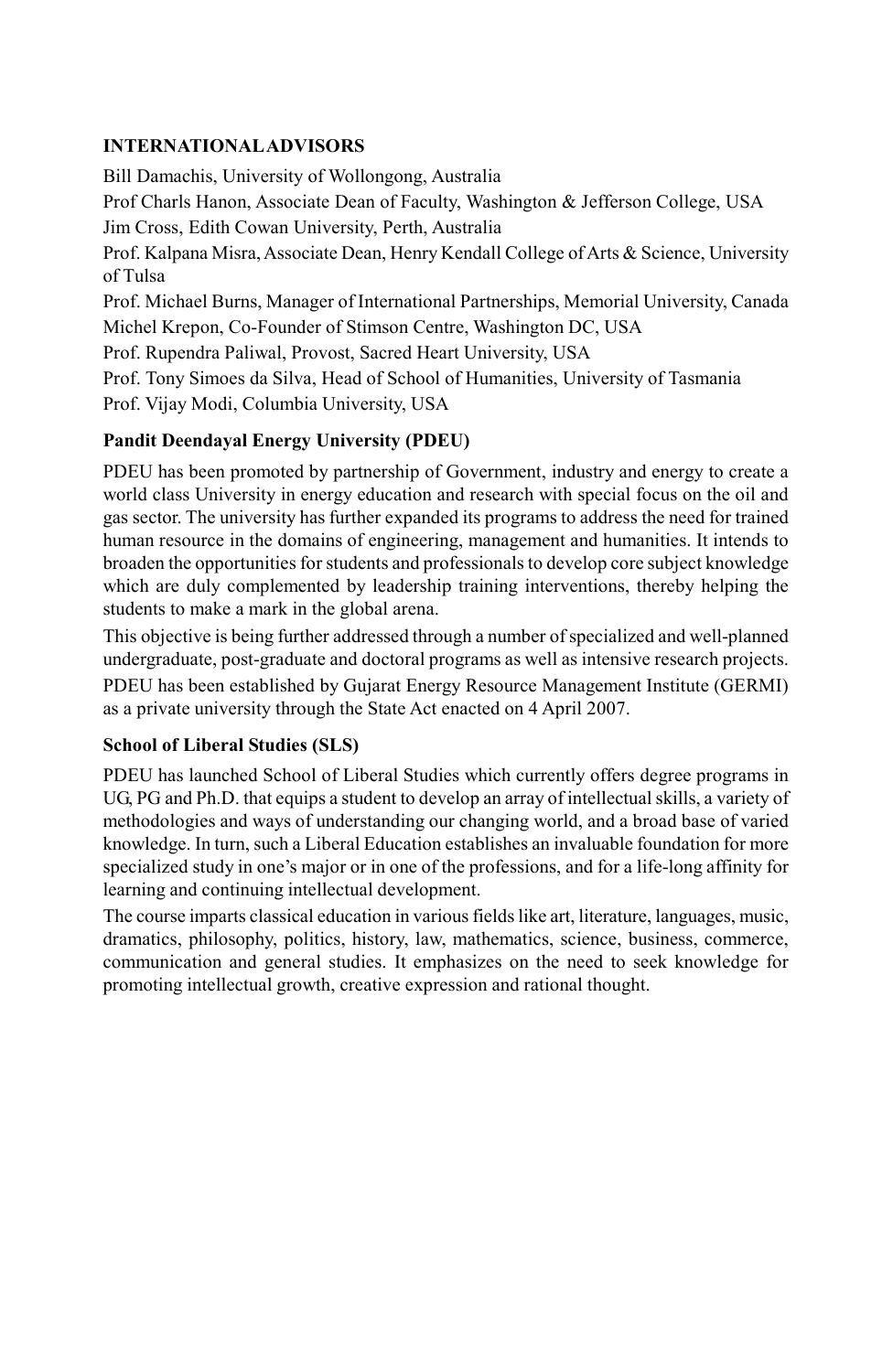### **Contents**

### **Experts Speak**

### **SPORTS POST-PANDEMIC: CHALLENGES AND THE WAY FORWARD**

| <b>Savio Mascarenhas</b>                                         |  |
|------------------------------------------------------------------|--|
|                                                                  |  |
| Upasana Purohit                                                  |  |
|                                                                  |  |
| Trishala Surana                                                  |  |
| The Ebbs and "Flow" of Chess Amid pandemic: A Psychological Take |  |

**Articles**

| Hitakshi Joshi                                                                                 |  |
|------------------------------------------------------------------------------------------------|--|
| <b>Ryan Mitra</b>                                                                              |  |
| Paras Ratna                                                                                    |  |
| Namit Halakhandi<br>Dawn of the 'Post-Hodor' Era in The Ever-Existing 'Post Truth' Society  87 |  |
| Selene Khosla, Irene Khosla, Dr. Meetu Khosla                                                  |  |
| Differences in Aggression and Resilience due to Exposure to Conflict Amongst                   |  |

**Book Reviews**

### **Mihir Bholey**

*The India Way: Strategies for the Uncertain World, by S.Jaishankar, 2021. ..............* 107

### **Aashna Shah**

*The Punished – Stories of Death-Row Prisoners in India, by Jahnavi Mishra, 2021 .... 115*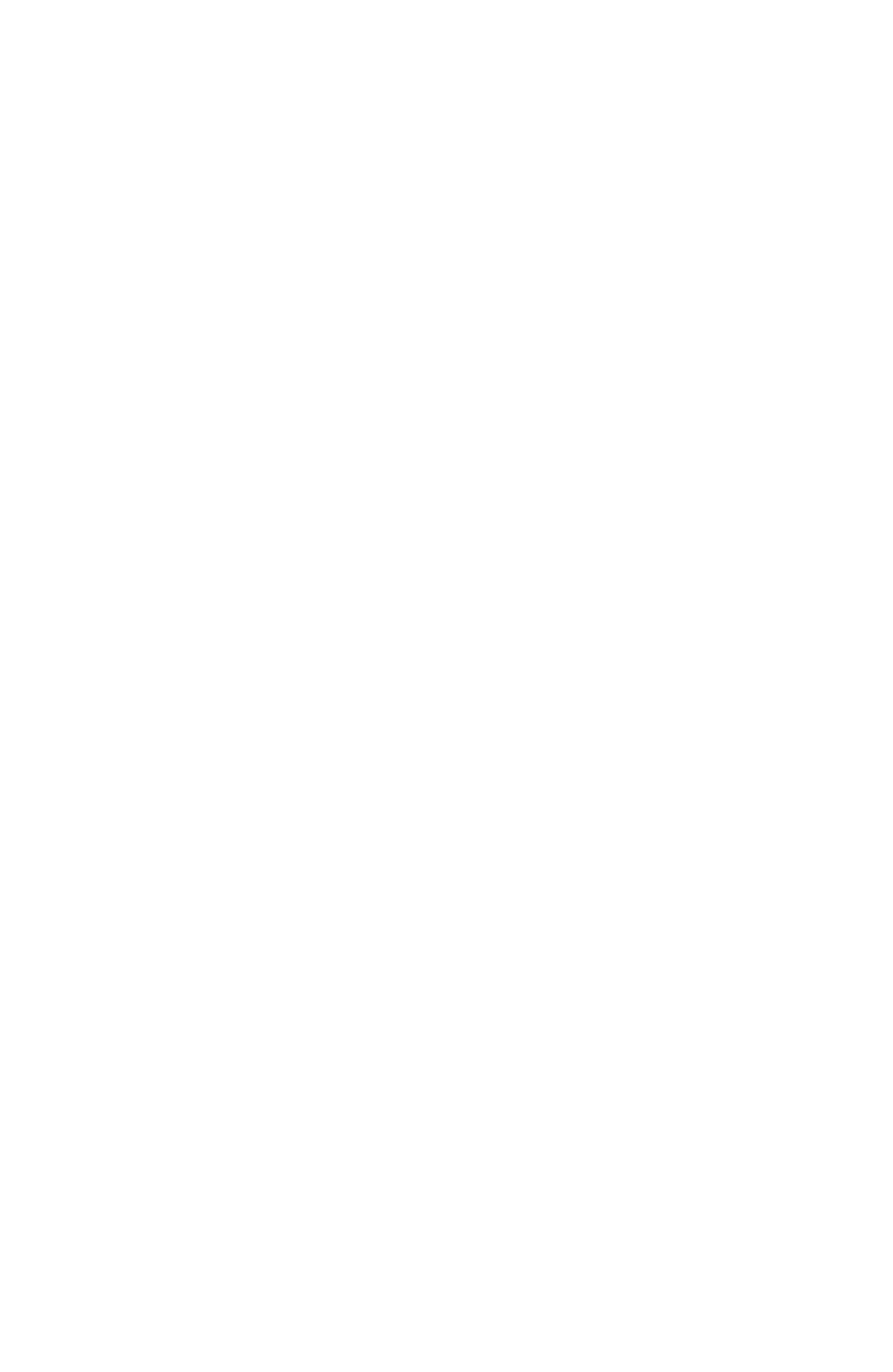*Experts Speak*

### **SPORTS POST-PANDEMIC: CHALLENGES AND THE WAY FORWARD**

### *Concept Note*

Covid 19 has been affecting our lives since the almost a year now in terms of physical, financial, educational, commercial and mental health concerns. If all have borne the brunt can sports be far behind. Covid 19 has posed long term challenges the world over and the year round sports that we had pre –covid had come to a stop. Sports is a major contributor to the economy the world over and the impact of Covid 19 has been felt by governments and sportspersons all over. Due to social and physical distancing guidelines there are hardly any competitive sports happening and the sportspersons have not been able to practice properly and display their skills. Many also fear the risk of losing professional sponsors thus causing major losses, however it is now making a slow recovery.

This issue of the *Liberal Studies* journal carries a discussion on the challenges the sports industry faces and the way forward. Savio Mascarenhas, Sports consultant for F1 in schools India with Time of India Sports; Sports youtuber on channel Esporte Savvy talks about the financial losses incurred during Olympics 2021 since it was held a year later. Since spectators were not allowed therefore the host city was hit hard due to complete or partial refund of sold tickets to the public. Revenue losses meant that the players directly took the majority hit by means of a pay cut. The article also discuss about Indian Premier League (IPL) 2021 being cancelled midway, BCCI took a huge hit. Another key concern that has been discussed is about the timeline that each sportsperson has in his/her mind in terms of his physical form. The delay of the events forced many sportspersons to hang their boots unceremoniously. The article also throws light on the job losses observed in the age group between 20-40years. In the article Mr.Savio has discussed about several other sports like, football, basketball,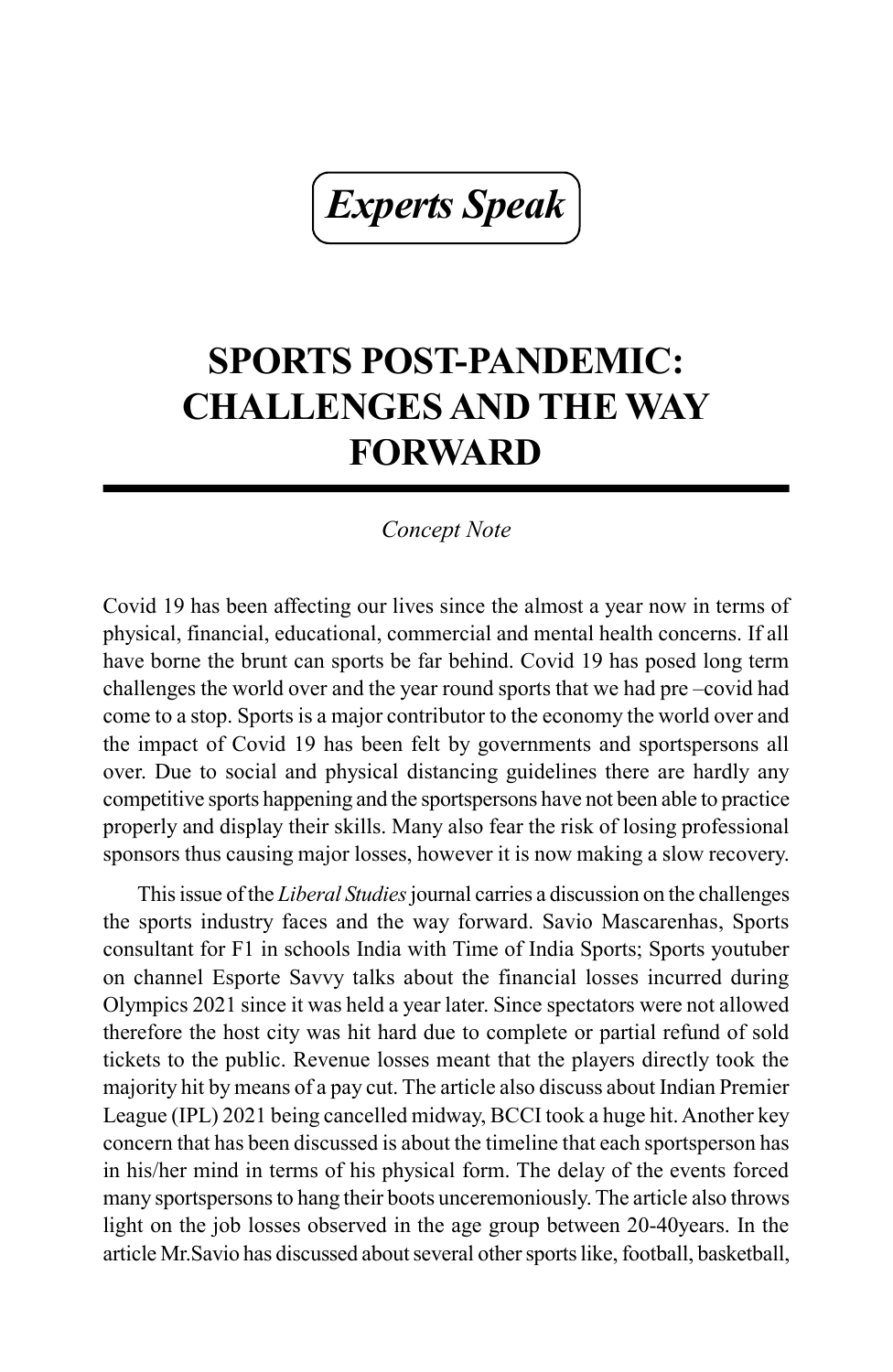cycling, marathons, F1, Lawn Tennis, Chesss Indian Super League, and Golf , also the toll the pandemic has taken on all of these. However some positive changes that pandemic brought was players focus on internal fitness, changes in some rules to provide the much needed rest, lowering of transfer fee in football. Also the television and social media industry faced a boom. TV viewership was at an all-time high for IPL 2020. More and more people started consuming content on their smartphones driving demand for mobile phones, the internet and other accessories. Fan engagement rose through the roof for teams and athletes on social media. Offline marketing was replaced by digital marketing. This meant that athlete-driven advertisements were viewed by more consumers on Instagram & Facebook rather than the traditional TV. eSports has emerged as the winner during this period and has grown exponentially.

Upasana Purohit talks about the emergence of Sports tourism pre-pandemic and its impact on the mega sporting events. Pre Covid it was considered to be one of the fastest growing sectors which has been terribly impacted. Another segment which has suffered a massive hit is the sports merchandise and garment section which was a major employer and exporter too. The arrival of various sporting leagues in India has welcomed a new era in the Indian sports industry, with job growth of 13 per cent. According to DataPOWA, a sports & entertainment sponsorship and digital marketing agency; the Indian sports industry is growing at the rate of 15 per cent which is regarded to be one of the fastest-growing industries in the world! She has a positive outlook towards the role of Government in trying to nurture grass root talent through the 'Khelo India' program and looks at it as a turning point in making India a great sporting nation.

She also echoes how corporates have pumped in money and taken up sports as one of the areas of Corporate Social Responsibility (CSR). The participation of many private companies, who specialise in athlete management, sports operations and much more; have changed this sector and made it into a profitable growth industry.

Upasana goes on to discuss the digital trend in the industry in terms of online payments, code scanning at the venue and biometric identification that has become hassle free for both the organisers and the fans. Thus although this pandemic has brought challenges, yet the future of this new emerging and budding sports era looks bright in terms of sports management, sports science, sports law and sports medicine.

Trishla Surana has attempted to focus on the challenges faced by Chess players amid pandemic and the strategies adopted for making improvements. Several prominent Chess tournaments were cancelled the world over and it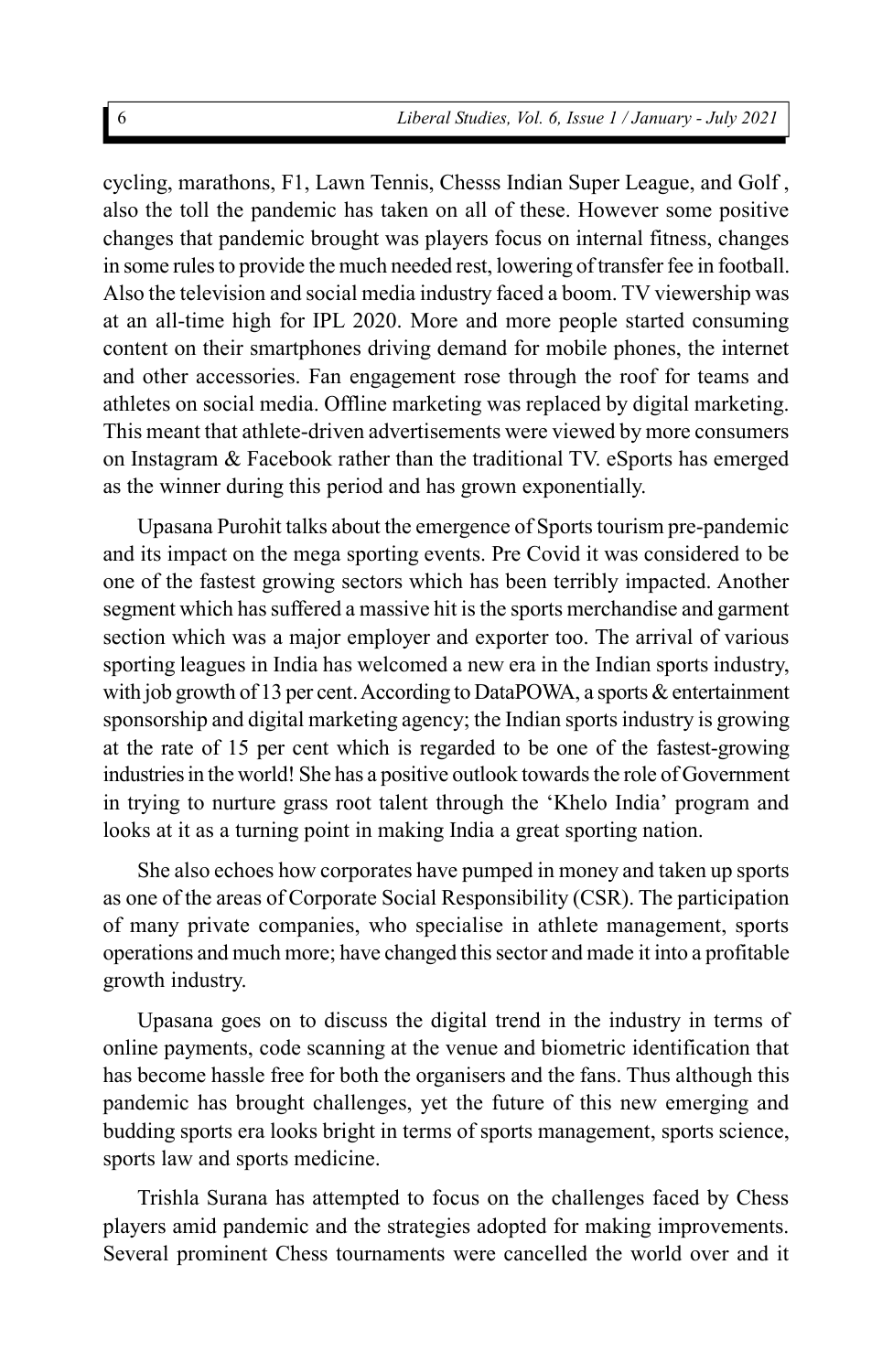posed huge psychophysiological demands where players were exposed to higher levels of stress and cognitive load. But as in other sports Chess.com an online platform facilitated interaction, gaming and helped solve numerous puzzles. The pandemic saw significant decrease in physical activity but an increase in chess training of the players. This allowed the players to focus, provided room for interaction and an ideal way to improvise their games thus alleviating the anxiety levels. . Thus it can be said that though most of the sports suffered in terms of physical activity during the lockdown, but chess players could manage their game fairly well because of online gaming platforms. Many players did gain significantly in terms of experience and skills.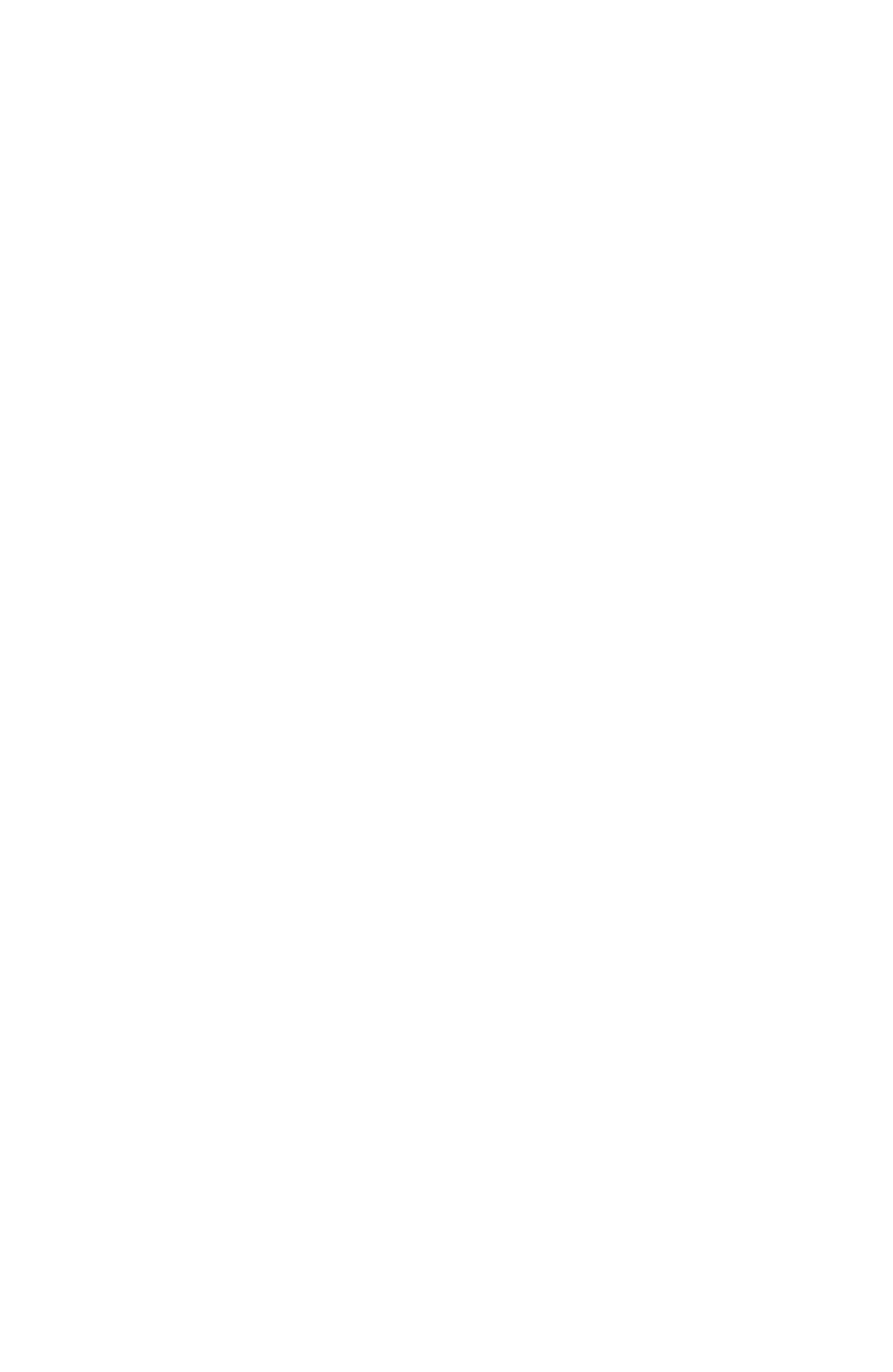### *COVID 19: The Disruptions and Challenges in Sports*

### **\*Savio Mascarenhas**

Sports consultant for F1 in schools India with Time of India Sports; Sports youtuber on channel Esporte Savvy

PANDEMIC & LOCKDOWN were chosen as Word Of The Year 2020 by two of the most referred dictionaries; Merriam-Webster & Collins. These two words sum up to what has been the state of every individual, organization and country in the year 2020.

While it was gloomy all over the world, especially in the healthcare sector, loss of life was compounded with low income, dwindling businesses and shortage of cash. Not only did the common man had struggle to survive hand to mouth, even big corporations and industries endured a financial crunch. Because of the complete lockdown all over the world, Industries that took most of the brunt included travel, tourism, aviation, railways, education, manufacturing, production, entertainment, etc. Another industry that took a big hit and is still trying to recuperate is the Sports industry.

Most countries tried getting their revenues up and running by reviving various sectors and domains. However, sports do not come under the umbrella of essential services and also to some extent under important sectors. Still few countries and organizations resumed games/matches by the end of 2020 with an altered schedule.

The pandemic disrupted sports in all possible ways; whether it was postponing/ rescheduling of events, changing rules to get a game started or even ensuring that the mass public is devoid of any live in-stadium entertainment.

Let's look at how the Covid-19 Pandemic disrupted the sports sector.

**<sup>\*</sup>** The author is Sports consultant for F1 in Schools India with Time of Sports and: Sports youtuber on channel Esporte Savvy.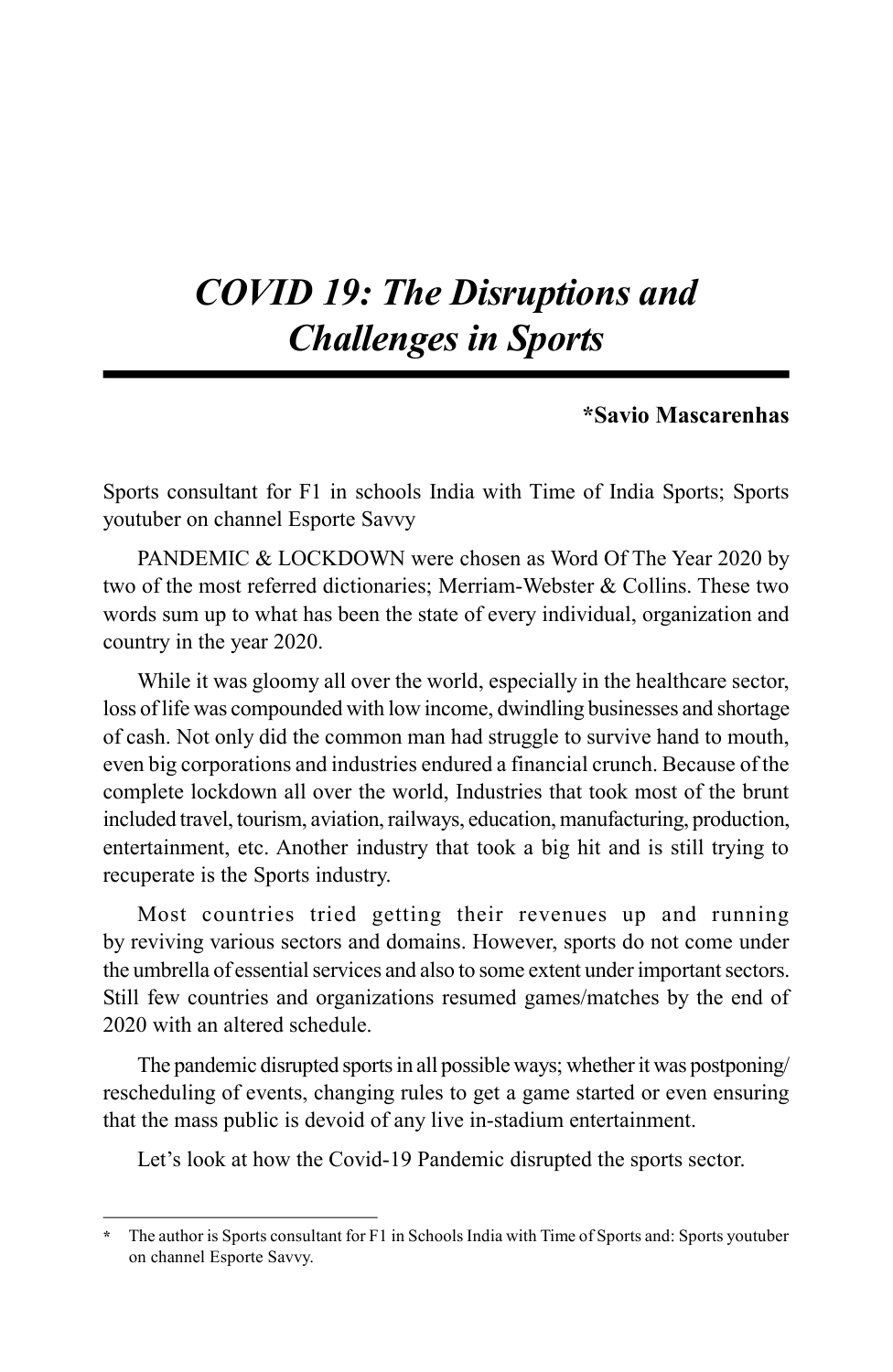### **1. Financial Loss throughout the Industry**

The highly debated 2020 Tokyo Olympic Games which was supposed to be the highlight of the year suffered immensely due to the pandemic. The estimated final operating cost came up to 15.4 billion dollars. (Forbes July 21) It is said that the budget shot up by almost 50% due to the postponement. As per one report, cancelling both the games i.e the Olympics & Paralympics would have cost an overall loss of 17billion dollars compared to the loss of holding the event a year later (58 billon dollars). It made sense to host the games in 2021 but incurring an additional expense of \$5 billion really hit the host city hard. On top of it, local residents were not allowed inside the stadiums. This meant more than 9Lakhs purchased tickets to be completely or partially refunded to the public by the organizing committee.

According to a report in Forbes, Major League Baseball (MLB) of the USA saw a reduction in revenue by over 60% from approximately \$10.5 Bn to \$4Bn. The National Basketball Association (NBA) National Hockey League (NHL) too suffered huge losses running in millions of dollars of revenue but not to the extent of MLB.

Revenue losses meant that the players directly took the majority hit by means of a pay cut. Player salaries are always the biggest expense on any team's Balance Sheet. NBA stars took a pay cut by almost 20-30%.

Postponement of IPL2020 from its scheduled month of April to September, further holding it in the UAE meant BCCI had to face losses in hundreds of crores. Most of the loss came in the form of Gate Revenue as spectators were banned.

Similarly, with Indian Premier League (IPL) 2021 being cancelled midway, BCCI once again took a huge hit. Although the second half was shifted to UAE, abandoning an established set-up and relocating to a new one was a logistical nightmare. There was only one window available to play the remaining matches which were between India's England tour & the T20 World Cup scheduled for mid-October 2021. If the tournament was not completed within this timeframe and that too in the UAE, then Board of control for cricket in India (BCCI) would have incurred huge losses. On the other hand, with limited fans being allowed for matches in the Emirates, it helped in partially compensating for the extra expenses incurred. The only bright side of playing the second half of IPL in the UAE before the World Cup was that the players were now familiarized with the climate and playing conditions better than the other countries who arrived later for the T20 World Cup.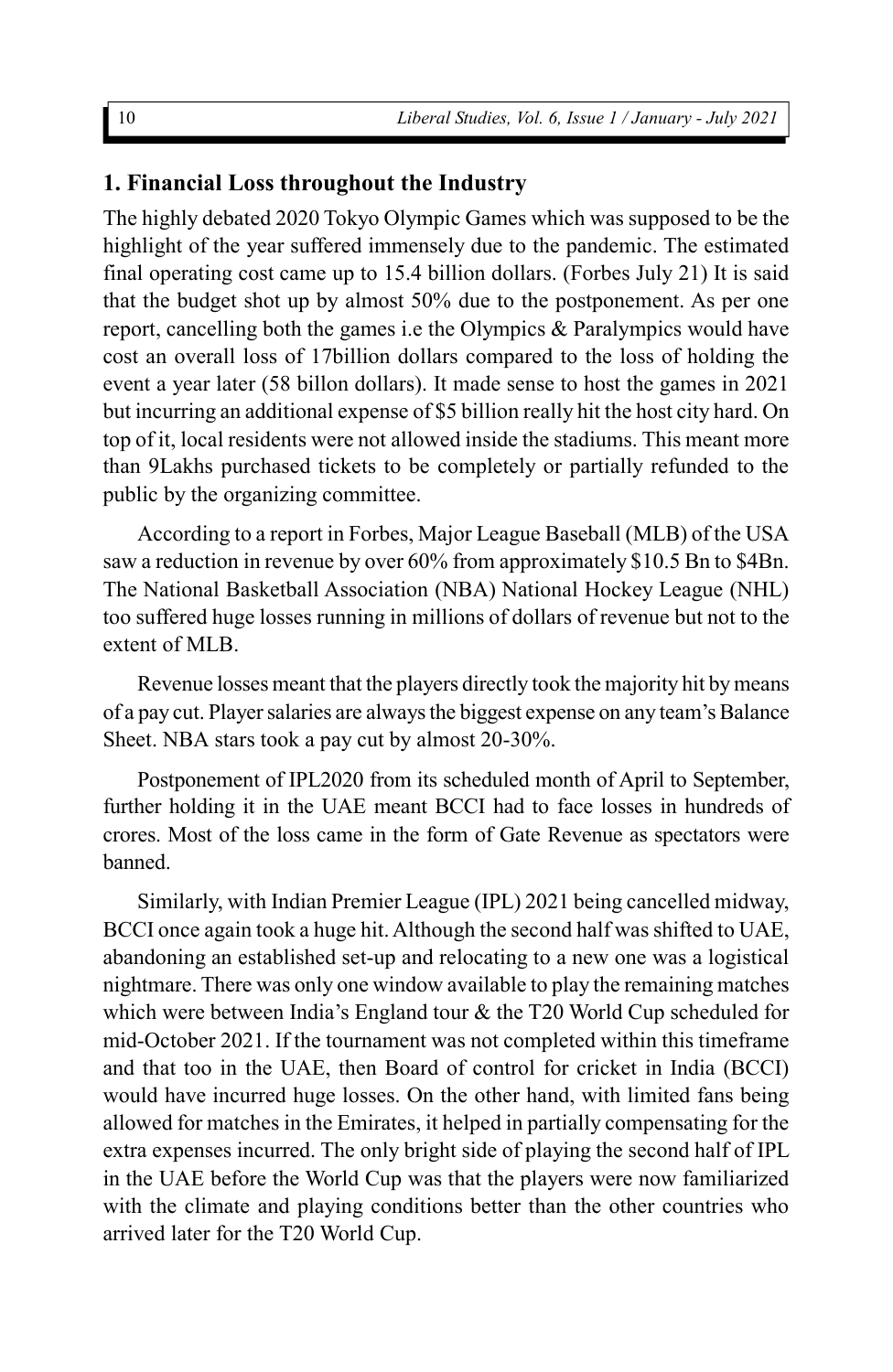Talking about mass running events, 4 out of the 6 Major Marathons were cancelled in 2021. Only Tokyo & London were able to conduct the event in different halves of the year (March  $\&$  October respectively). The Boston Marathon, which was initiated in 1897, survived both the World Wars, the Great Depression, a Cold War era and so many obstacles for over 100 years but was cancelled in 2020 for the first time due to this one invisible virus, creating history for the wrong reasons.

### **2. Rescheduling of Mega Events from 2020 to 2021 - Summer Olympics & UEFA European Championships**

Summer Olympics are considered to be the biggest stage for any athlete. Athletes work hard for 4 years just to make a mark on this global platform. When the International Olympic Committee (IOC) finally took the inevitable decision of shifting the Tokyo Olympics from 2020 to 2021, there were 3 types of reactions.

First: It was of relief that although the pandemic is bad, the Olympics are not cancelled, just pushed a year back. This meant that an athlete must have thought that his hard work preparations, training, sacrifices would eventually be realized, just that he had to keep following this routine for another year.

Second: Every sportsperson has a timeline in his/her mind. They know when to stop and when to continue. They are also very much aware if they are in prime form or not at that particular moment. Some of the Players who were on a roll in early 2020 certainly lost out as many found it difficult to keep up same form and fitness for another year due to several personal and health reasons. Many athletes around the world who were in the twilight of their careers chose to bring down the curtains as a year latertheir bodies surely wouldn't have gotten any younger. It is being speculated that Dhoni's retirement from T20 cricket was likely to be due to the disruption caused by Covid-19.

Third: Few lucky individuals who knew that 2020 was not their year and needed an extra year to achieve something. The best example in the world right now is Neeraj Chopra. Neeraj underwent a knee surgery in mid-2019. He even missed the 2019 World Championship. Had the Olympics taken place at its scheduled date, he wouldn't have been fully fit for it. German Johannes Vetter who was Chopra's rival in Tokyo and failed miserably at the Games was in prime form in 2020 and most probably would have been the gold medallist in the same year.

Coming to football; the rescheduling of Europe's biggest tournament- the Euro2020, was inevitable. When the world stopped in fear of the novel coronavirus, many national European leagues too came to a halt by mid-March. There was a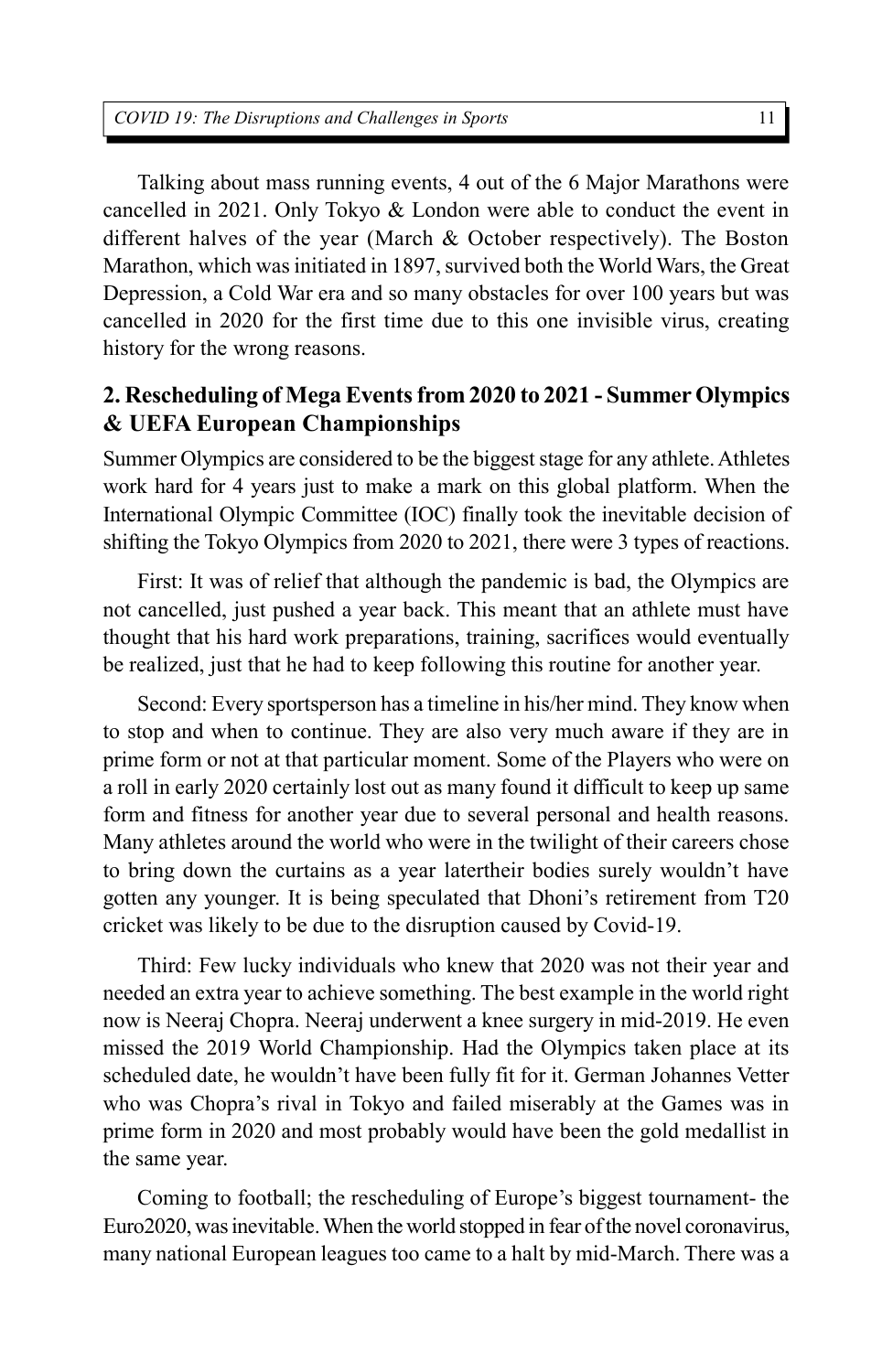sense of fear that the leagues would end prematurely, incurring huge financial losses to the national football associations, football clubs and broadcasters. Hence, there was a consensus that Euro2020 should be postponed by a year.

The 2020 season concluded after a break of 3-4 months. The next season (2020-21) also did conclude as a short season and players had time to prepare & play in the Euro2020, which took place in June 2021.

### **3. Reduction of matches, Non-spectator events**

With Covid-19 striking teams and players, many tournaments reduced their number of matches. Also, new rules like quarantine and bio-bubble meant players spent more time in isolation than practising and playing. Most of the reduction in the number of matches took place at domestic levels and in qualifier events. The 2020 US Open (Lawn Tennis) was one such international event where the qualifiers were totally scrapped for that particular edition.

Our very own Indian Super League (ISL) also revamped its format and played all the matches in Goa across 3 stadiums. Also, they ensured the event took place behind closed doors: that means a strict NO to spectators. The tournament organizers found it easier to manage when it the matches were held within a state. This helped in maintaining the integrity of bio-bubble. This arrangement was made common across all sports. NBA games and international cricket test matches also followed suit. But with spectators not being allowed in the stadiums, the TV viewing experience was diluted and hence broadcasters innovated & adapted. They started playing previously recorded spectator sounds for TV viewers and the same was played out on loudspeakers on the ground to keep the energy levels of players high.

The annual Formula1 season usually starts mid-March. When the whole world quarantined , this was the only sport (along with MotoGP) that didn't commence the season. F1 was staring at a huge loss as there would be no revenue at all. However, instead of having planned 22 races, F1 managed to hold 17 of them with consecutive races taking place on the same track on 3 occasions.

The usual pre-race drivers' parade was called off, and half of the races had no spectators. The most innovative thing that took place in Formula1 was the trophy presentation. 2020 was a year to bring more technology to a sport that is completely driven by technology. The trophies were handed to the drivers via a remote-controlled stand which carried it to the drivers.

Tour de France, the premier global cycling event, did not undergo major changes. The event being an outdoor competition was postponed by 2 months.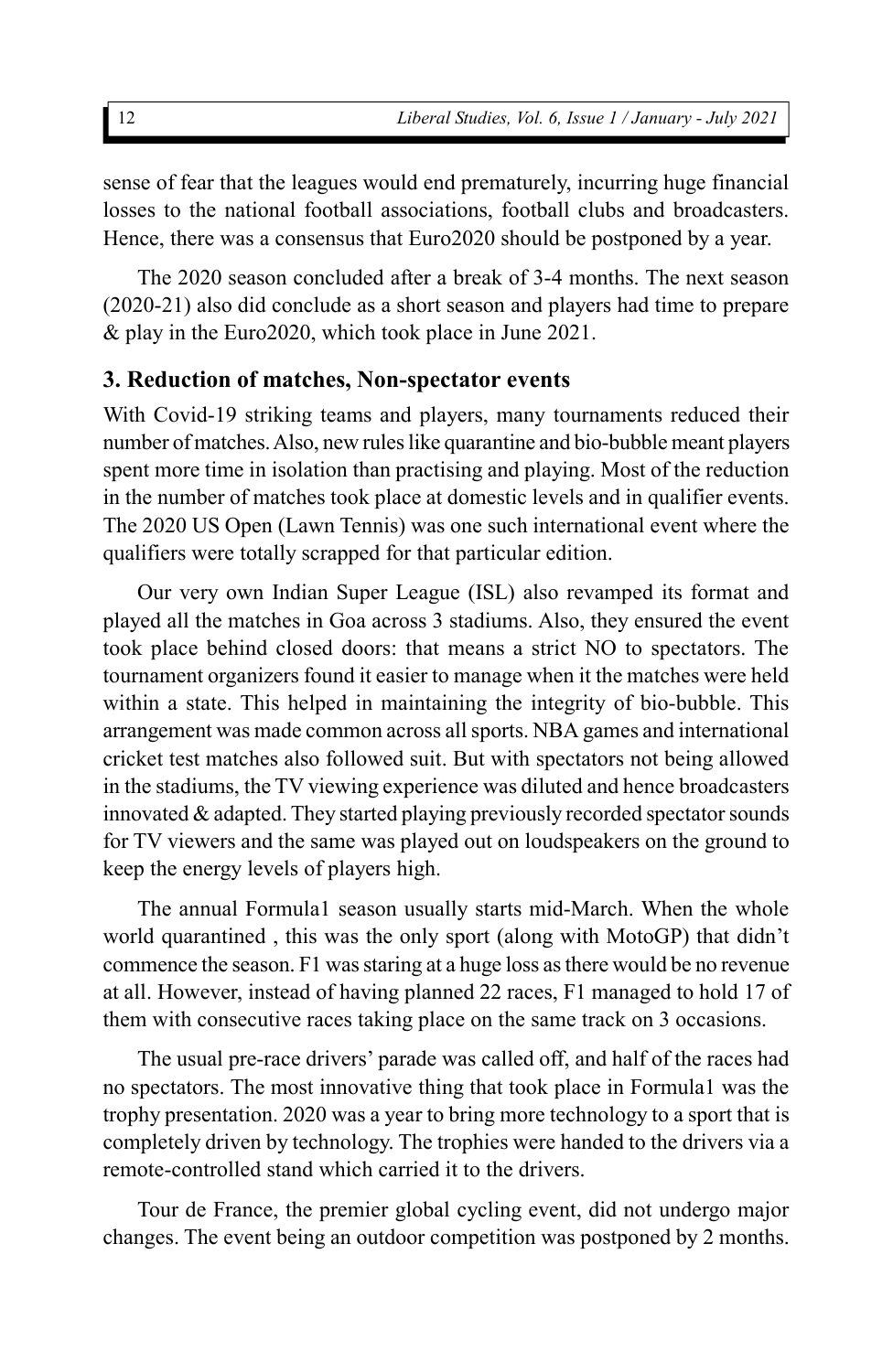#### *COVID 19: The Disruptions and Challenges in Sports*

Fans were asked to stay at home but as the competitors cycle across the length and breadth of the country, it was impossible to maintain zero spectators. The only major change in the schedule of the Tour was that all the stages were completed in France itself. Because some did argue that if the name suggests Tour de France then it should take place in France. However, every year there are a few stages which take place in nearby European countries like Spain, Switzerland, Belgium, Netherlands, Monaco, Luxembourg and even in the UK. In 2020, there were no such international stages. For 2021, the tour managed to have a few days in the neighbouring country of Andorra.



### **4. Domestic Structure & Mass Job Loss**

At one point everyone wanted international sports to resume as that is where the cash is. Getting the domestic structure up and running was not much of an incentive. Best example is our country. We still haven't heard anything about the Ranji season (as of September 2021) returning to the domestic circuit since it was stopped in March 2020. But T20 tournaments are taking place all over, with the sole excuse that it doesn't stress the time limits of everyone involved. Test matches are five day events and all resources are required to be at the ground for almost a week.

Looking at franchise-based leagues, apart from the IPL & Indian Super League (ISL) others were not as lucky as they did not get as quick a start. Premier Badminton League (PBL) Pro Kabaddi, and many others suffered a year of absence. Although it is not a domestic event, the professional Association of Tennis Professionals ATP tour event organized by the Maharashtra Lawn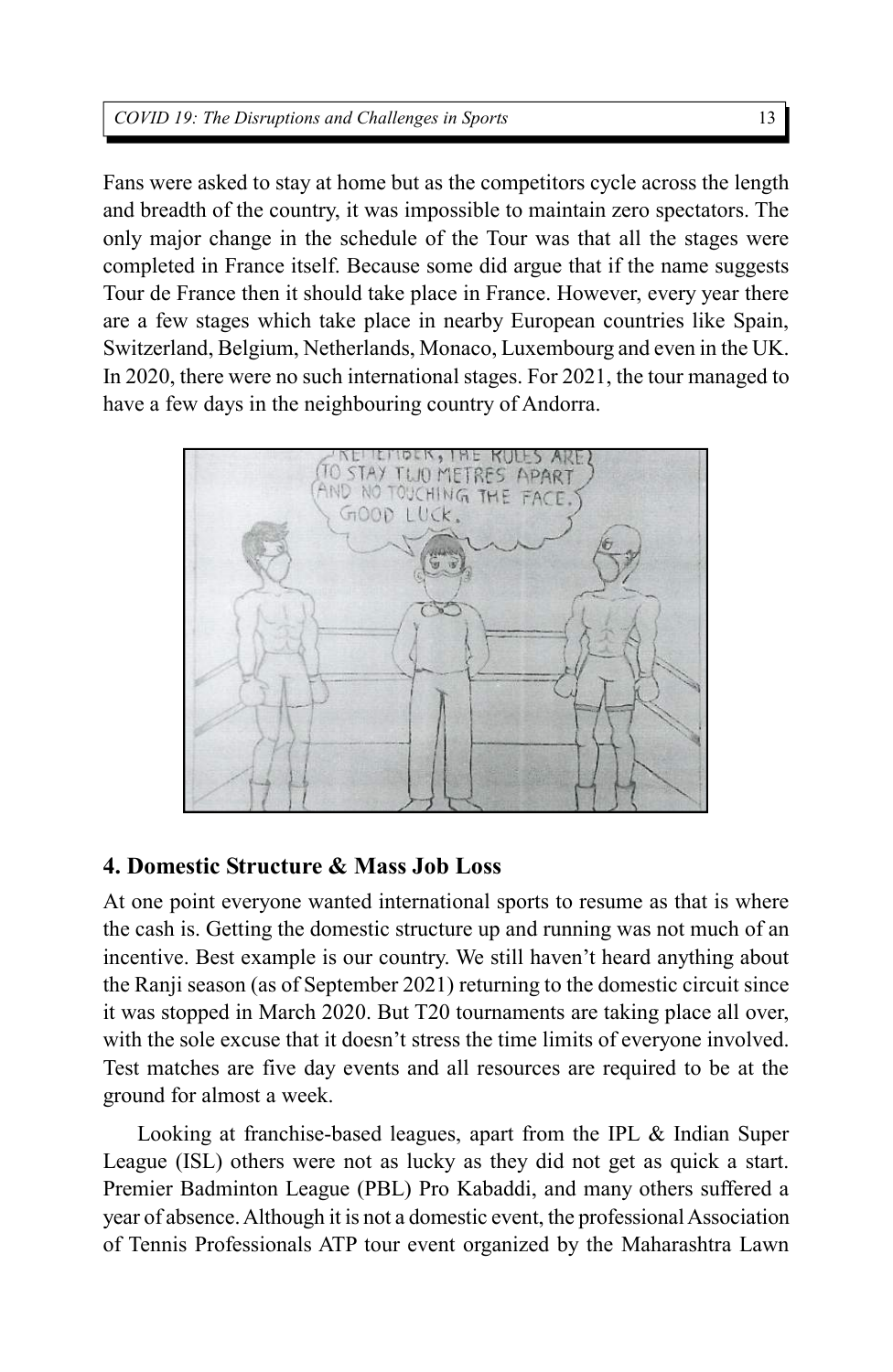Tennis Association in Pune, the Maharashtra Open (earlier called Chennai Open) was cancelled in February 2021.

Going through' the same heartbreak is the Indian Open, the premier Golf tournament which has now been cancelled for two years in a row.

A single sport event endows employment & revenue to the hospitality sector, food & beverages suppliers, medical staff, travel agents, on-ground/venue workers, housekeeping staff, marketing and branding agencies, merchandise suppliers and match officials. More the spectators in an event, more manpower is required to cater them from start till the end. Hence, if spectators were banned then there was no need for such personnel. Not having any sport event for the majority of 2020 added a huge chunk to the list of unemployed people. Those who managed to retain their job or contract had to be content with a big pay cut just to keep themselves on the other side of unemployment.

Job losses were mainly observed in the age group between 20-40 years as the younger generation is more into sports, unlike the previous 40 plus age group who took up traditional jobs like manufacturing and government sectors in the last century. An online survey done by **Global Sports Jobs** which had participants from over 90 countries pointed out that at least 65% of people in the sports industry have lost their jobs. Those who still have their jobs intact feel the future is not so bright and maybe fired sooner or later.

Apart from sectoral employees, even highly experienced coaches in India are finding it hard to get their jobs back which they lost last summer. Coaches, are mostly former players who spend their time and money to get a professional certification done in their favourite sport. Since they have taken sports as their livelihood and with most centres and schools still shut these coaches are finding it hard to earn their livelihood.

#### **Future Events & Rule Changes**

Since 2020, planning a sports event has turned out to be more tedious than before. Earlier, the events were planned keeping in mind 'Rest Days' and 'Training Days'. Now the norm is to have a compulsory Quarantine Period especially if it involves international travel. Apart from the constant harassment of dope testing hampering the schedule, athletes now have to undergo regular Covid tests too. And in case, one fails the test, complete isolation is required for the athlete as well as for all the primary contacts of that individual. This throws off the entire routine and itinerary of the athletes and their team members.

The pandemic was so bad that even a game like Chess had to alter its schedules and rules to suit the players and officials. However, this sport adapted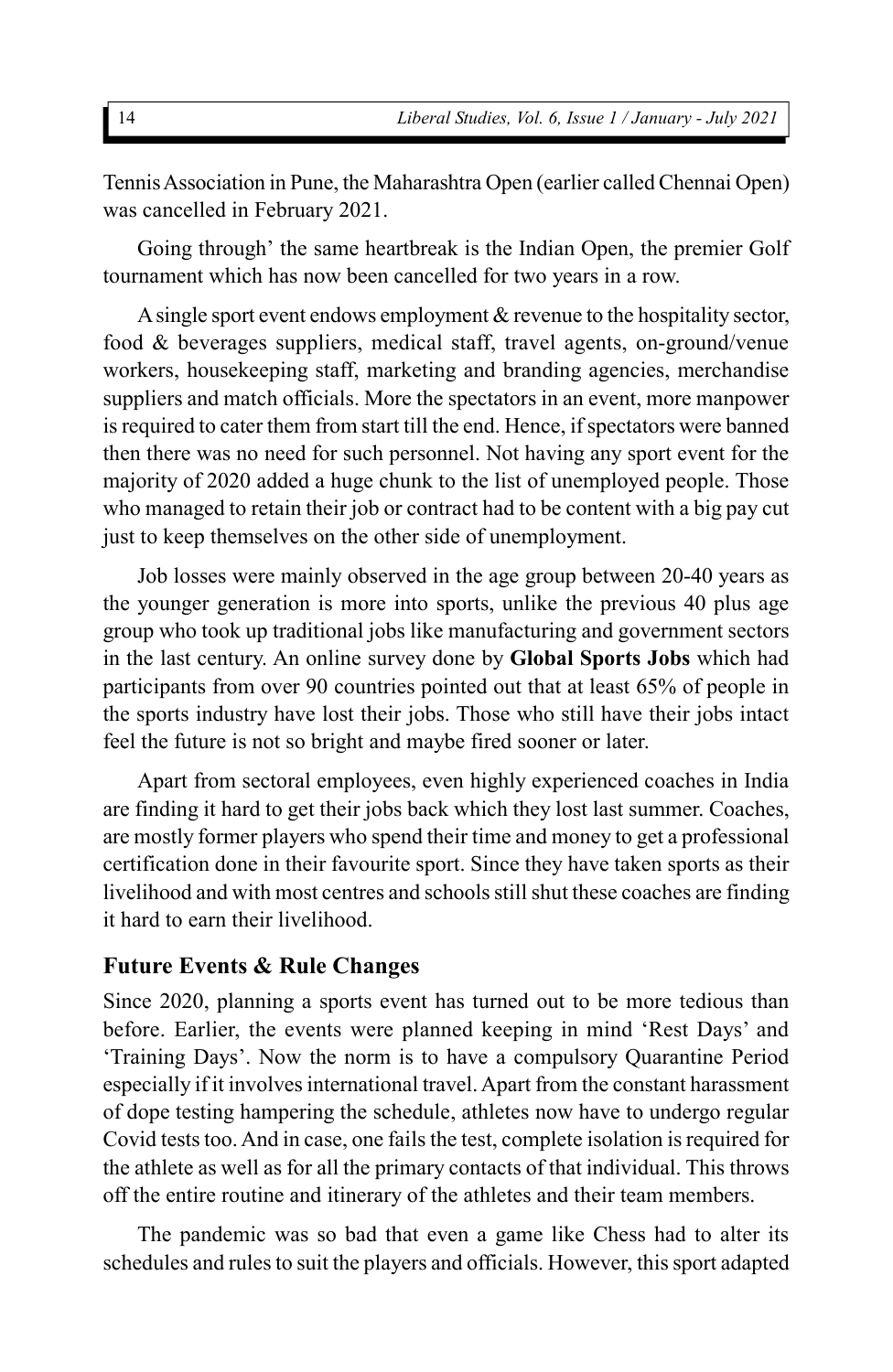quickly and organized its first-ever online chess Olympiad for 2020 which commenced on July 24th and India-Russia were declared as joint winners. The online Olympiad was a one-off event to substitute the 44th Chess Olympiad which was supposed to take place in Moscow in 2020 but now has been shifted to 2022. But most sports require the physical presence of the player and hence it's not possible to play it online.

FIFA has already incorporated a major rule change since the sport returned mid of last year. In a globally followed rule of football, only 3 player substitutions were allowed in a match. This number has since been increased to 5. The substitution rule has been extended till the end of 2020, which means it will include the 2022 Football World Cup in Qatar. With the resumption taking place in the midst of the European summer of 2020, a drinks break was also introduced in between both the halves.

ICC also banned the use of saliva on the cricket ball which is common practice to make the ball swing to arrest the spread of Covid among the players.

### **Positive Changes brought by the Pandemic**

Keeping aside all the negatives, the Covid-19 pandemic brought in a drastic but positive change in the mindset of athletes and everyone involved in sports. Players were now more focused on improving internal fitness. Some of the players even cancelled their off-season holidays to provide the body much needed time to rest and recover. Players focussed more on family time rather than having an adventurous vacation.

The 5-substitute rule in football made sure that important players could now be rotated conveniently, providing them the necessary recovery period and saving them from unwanted and untimely injuries caused by fatigue. A very important change that took place in football went unnoticed. Till 2020, player transfer fee between clubs were on a meteoric rise. The transfer of a footballer was only governed by the money involved. Now with the majority of the football clubs trying to keep their expenses column to the minimum, inter-club player transfer fees have come down considerably. According to a study conducted by Klynveld Peat Marwick and Goerdeler **(**KPMG), the aggregate value of a player in the top European football leagues decreased by 6,600,000,000 euros or 17.7%, due to the remaining matches of the 2019-20 season being played behind closed doors. Guessing that the concept of over-priced players will take a backseat for a while.

With the spectator ban in place, the television and social media industry faced a boom. TV viewerships were at an all-time high for IPL 2020. More and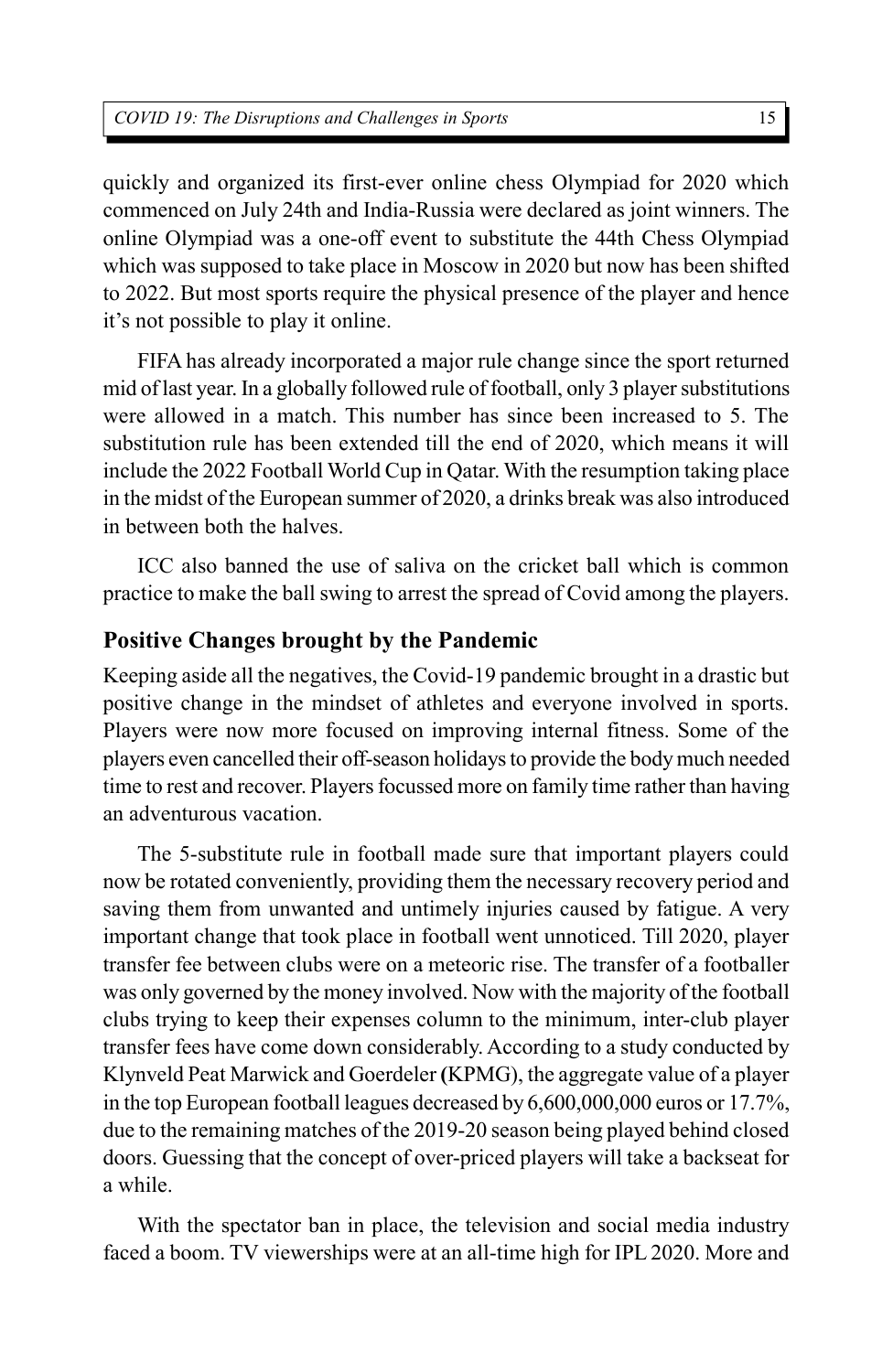more people started consuming content on their smartphones driving demand for mobile phones, the internet and other accessories. Fan engagement rose through the roof for teams and athletes on social media. Offline marketing was replaced by digital marketing. This meant that athlete-driven advertisements were viewed by more consumers on Instagram & Facebook rather than the traditional TV.

One new sports division took advantage of the situation and is a very lucrative arena for players, organizers and sponsors. eSports has emerged as the winner during this period and has grown exponentially. Even F1 started live-streaming its gaming tournaments and had a virtual championship with backing from actual F1 teams.

#### **Notes**

- **\*** Massive costs behind Olympic games;Niall McCarthy, Forbes, July 21 https://www.forbes.com/sites/niallmccarthy/2021/07/21/the-massive-costs-behind-the-olympicgames-infographic/?sh=3,8d3955046b0
	- Major sports leagues lost-Jaw dropping amount of money in 2020, Justin Birnbaum, Forbes, March 21
	- https://www.forbes.com/sites/justinbirnbaum/2021/03/06/major-sports-leagues-lost-jawdropping-amount-of-money-in-2020/?sh=50677cb569c2
- **\*\*** India Today magazine Webdesk, May 4 2021 https://www.indiatoday.in/sports/ipl-2021/story/ipl-postponed-bcci-loss-excess-rs-2000-crorerevenue-broadcast-sponsors-1798877-2021-05-04

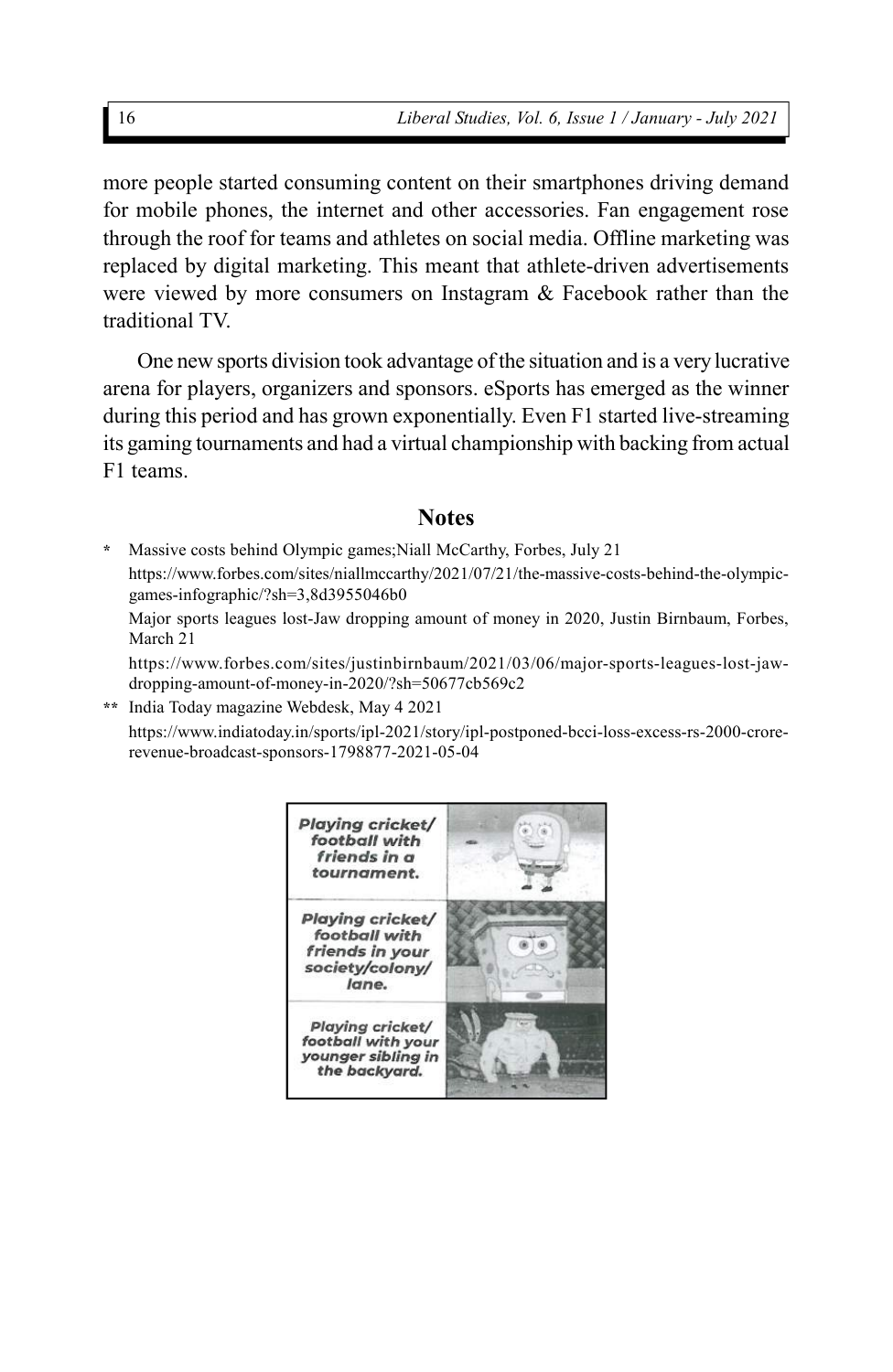### *The Growing 'Sports Industry' in India*

### **\*Upasana Purohit**

Unlike the 'Film Industry', the 'Sports Industry' is still considered to be at its initial phase in India where not many are familiar with it.

Being a sports management student, as well as having had a humble experience of working with a few of the esteemed organisations, my father can still not relate to the term 'Sports Industry' and refused to accept it until I mentioned and questioned him about the film fraternity being an industry too.

### **Introduction to the 'Industry'**

Although, India has witnessed a boom in the 'sports sector' in the last decade with various sporting leagues, like Indian Premier League (IPL) getting laurels on international platforms, this 'industry' is still very new to many. Not only this, cricket majorly dominates the sporting arena and the viewership in India. It was noted by GroupM ESP that, "Indian Sports Industry in 2020 is estimated at Rs. 5894 Crore, with cricket claiming 87% of the sports sponsorship pie".

But, what do we mean by, when we say sports industry? In simple terms, it is the commercialisation of sports, keeping aside all the international tournaments that India participate in, that as funded by the government and the sports ministry. People follow different sports, majority of them even have their favourite team, sport as well as a few specific players; various industries and companies use this as a platform for promoting their products/services, that fits the brand requirement and the athletes personality. These firms organise advertisement campaigns around the tournament or ask an athlete to endorse it. It creates a win-win situation for both, brands get the required podium along with a varied audience, in terms of age group, location and other demographics; and athletes or the leagues/tournaments get extra financial resources. It also creates a proper exposer for both.

**<sup>\*</sup>** The Author is Freelance Writer and digital marketer.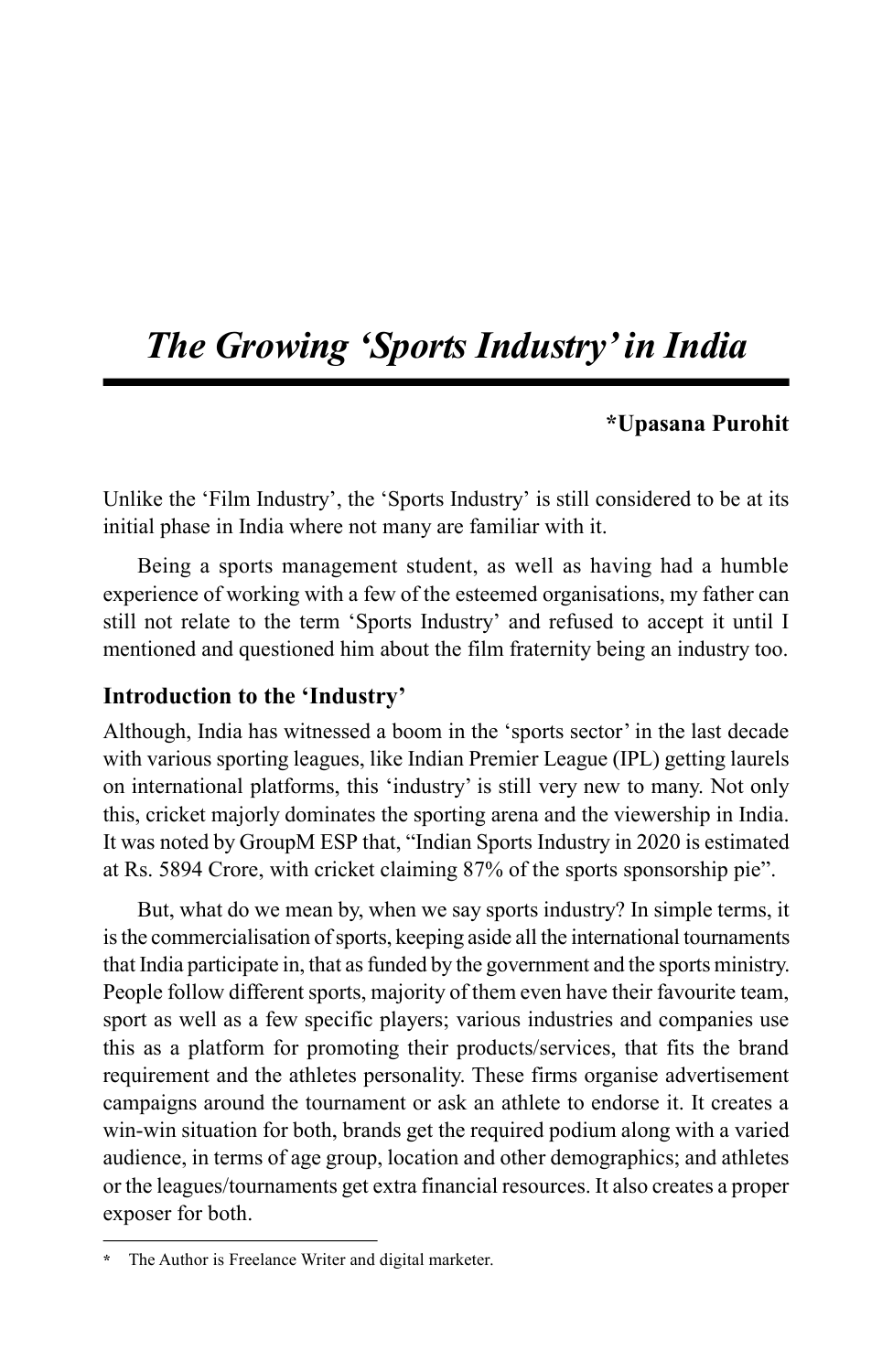Although cricket has been the dominating sport, it is good to see the sports ecosystem in the last 5-6 years making way for other sports. Sports sponsorship and endorsement is just one of the sector under the umbrella of the entire industry, that includes multiple varied segments; like, sports tourism, where people travel to be a part of, along with experiencing live tournaments in the stadium or at times just prefer having a stadium tour. Due to COVID-19, there is a definite dip in travelling right now, but previously, before the pandemic, sports tourism was on the rise with all the mega sporting events playing a big role. It is considered to be a fast-growing sector and equates to around \$7.68 billion. Another segment that is on the rise is sporting merchandise, which includes manufacturing and retail, along with sporting garments. This division in the sports industry is said to employ around 5 lakh people. Punjab and Uttar Pradesh have the major hold, with almost 81 per cent of India's total production. The sporting merchandise and garment segment has seen a momentous growth in its export as well. Finally, the most popular section of this industry is the opportunities and growth in the sporting management arena. The arrival of various sporting leagues in India has welcomed a new era in the Indian sports industry, with job growth of 13 per cent. According to DataPOWA, a sports & entertainment sponsorship and digital marketing agency; the Indian sports industry is growing at the rate of 15 per cent which is regarded to be one of the fastest-growing industries in the world!

One of the key reasons for this steep growth is the rising consumption of sports content. A report of BARC (Broadcast Audience Research Council) mentioned a 90 per cent increase in the viewership of sports in the last four years; and as it is a known fact, viewership directly or indirectly influences a lot of aspects like sports advertisement, sponsorship and much more, including Corporate Social Responsibility (CSR).

This Industry might be new for people in India, but is well-established, deeply rooted in most nations like The United States of America, Australia etc. It is regarded as one of the largest industries around the world, that generates revenue and employment. When looked at globally, it is a multi-billion dollar industry with enormous growing consumer demand. It was reported that the global sports industry as a whole estimate to be approximately \$600 billion and contributes to 0.5 per cent of the world's GDP, this ranges to some counties contributing to a staggering 5 per cent as well; whereas in India the contribution is hardly 0.1 per cent of the GDP.

### **Involvement of the Government**

Let us not get disheartened, as various private organisations as well as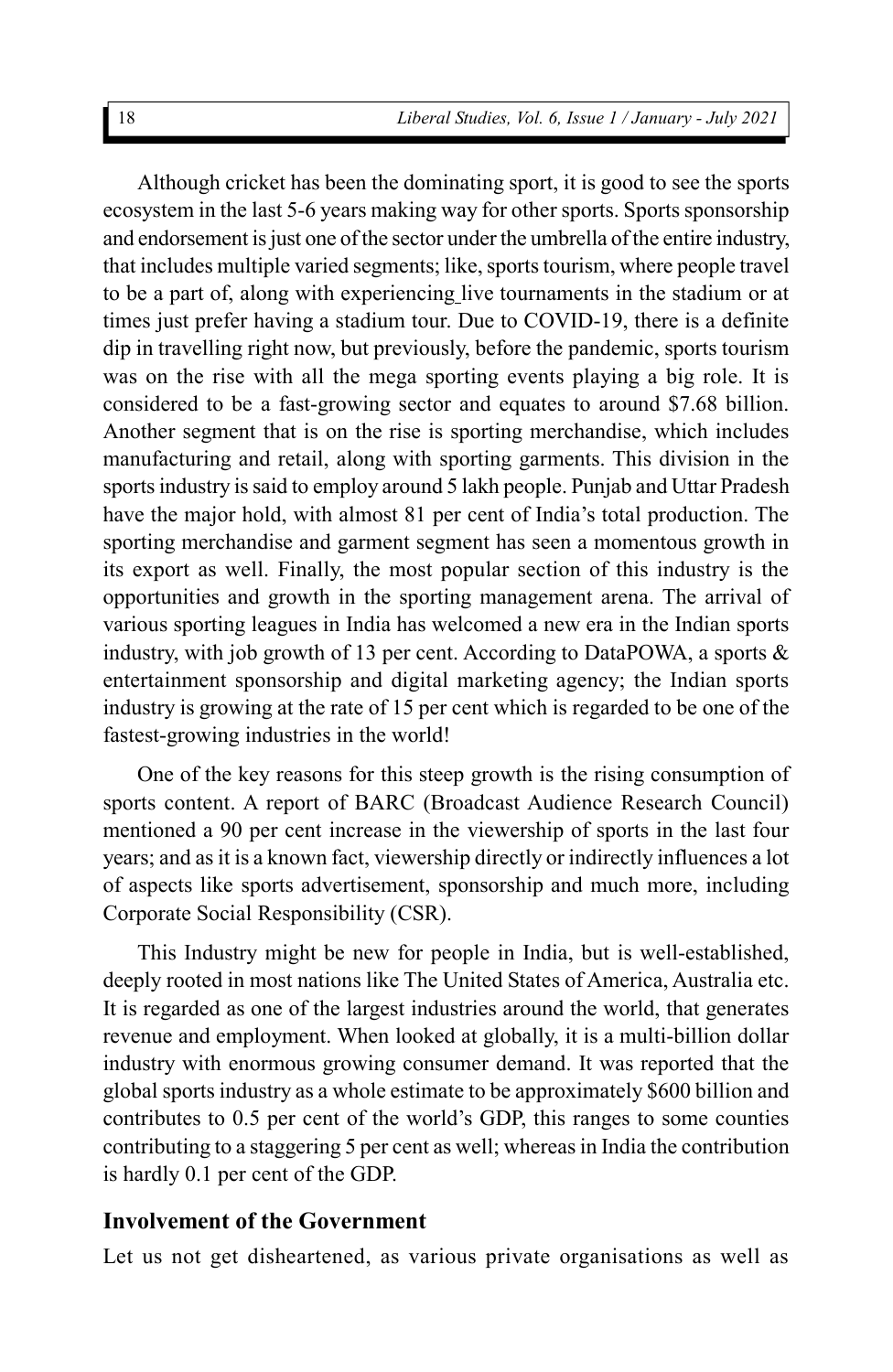government has been working hard to uplift this segment. Apart from the private organisations which cater to various sports-related facilities, even the Indian Government has started taking a keen interest and is giving more attention to developing the sports sectors by creating jobs, generating revenue, attracting more investment, nurturing and recognising sports talents. The federal government also allotted a budget worth Rs. 1,756/- Crore for the development of sports from the grassroot level by introducing a program like 'Khelo India', for the year 2018-20. Development with a systematic build in sports grassroots will shape the eco-system that was missing in India. The Khelo India Program as proven to be one of the most all-inclusive yet wide-ranging sports policies that India has ever seen. The motto is to 'revive the sports culture in India at the grass-root level by building a strong framework for all sports played in our country and establish India as a great sporting nation' became the turning point. It is divided into 12 different verticals that focused on multiple divisions like increasing rural sports awareness, strengthening infrastructure on a national and local level, honing talents, increasing participation and competition. It might not be wrong to say that the existence of the Khelo India Program is "industrialising" sports and can prove to be an apt balancing boost to the ecosystem.

The government also has planned to professionalise the management of elite athletes by remodelling the sports bureaucracy. They have started the initiative called TOPS, which is the Target Olympic Podium Scheme, which is a flagship program of the Ministry of Youth Affairs and Sports that attempts to assist India's top athletes. This scheme will keep a proper track of their performances and will fund them for their development and growth, keeping in mind of gaining a medal prospect for Olympic Games in Paris in 2024 and Los Angeles Games in 2028.

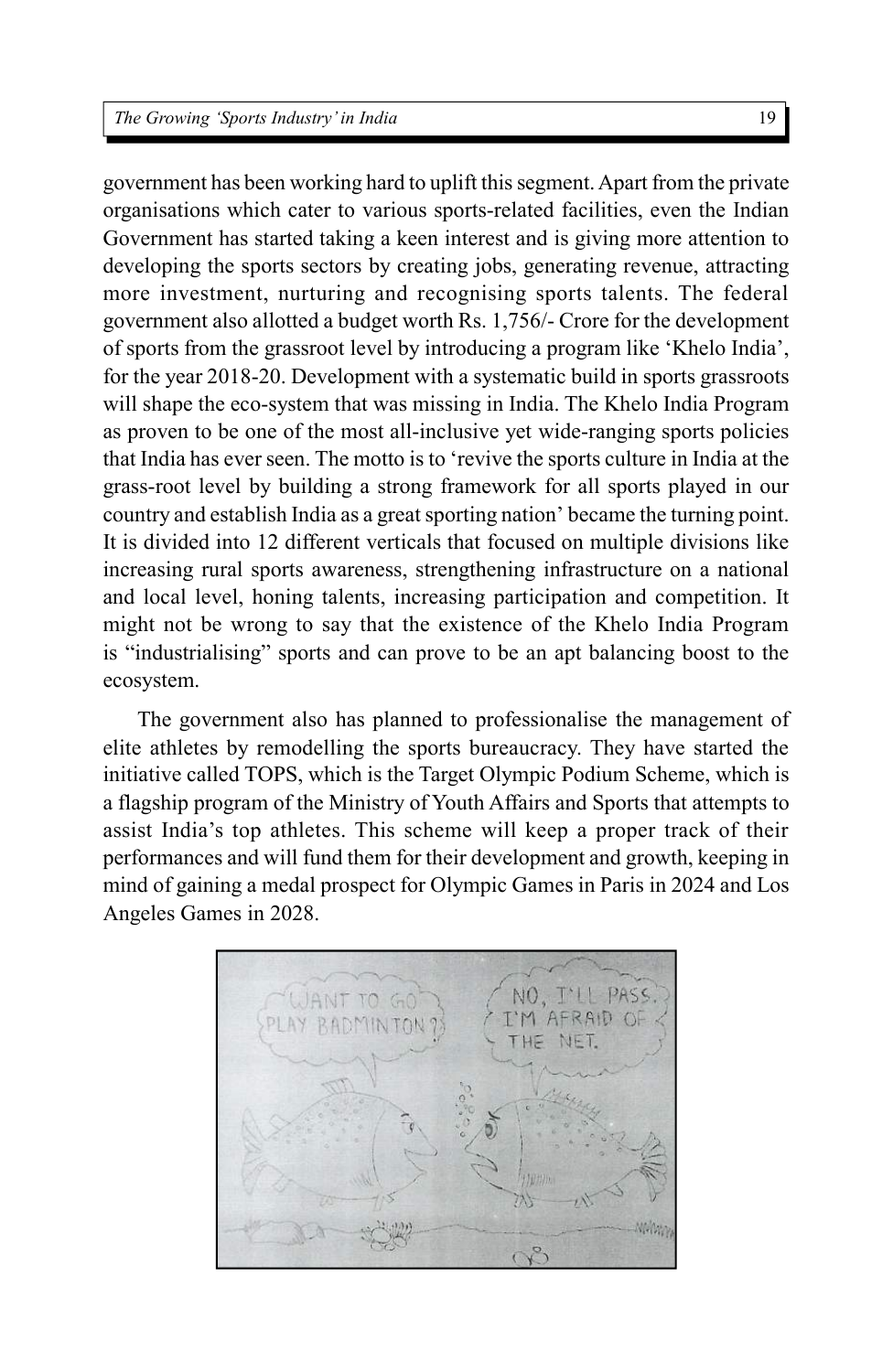### **Private Sector**

The private sector is not behind in encouraging sports in India. Although the 'sports sector' in India was historically government-led; the private or publicprivate partnerships was restricted to only the development of the infrastructure and academics. This balance has been shifted now, the participation of many private companies, who specialise in athlete management, sports operations and much more; have changed this sector and made it into a profitable growth industry. Multiple big companies currently dominate the sports industry in India, like IMG Reliance; which has been renamed as RISE, Baseline Ventures, JSW Sports, Sporty Solutionz, IOS Sports and Entertainment, Procam International, Sportz Village and Cornerstone. Work commissioned by India Economic Strategy Secretariat mentioned how the sports market in India grew by almost 10 per cent between the year 2013 and 2015, from \$870 million to \$950 million. Apart from the companies who are dedicated and working for sports, other major corporates and companies with fixed assets of more than Rs 10 Crores, are now spending 2 per cent of their earnings on CSR (Corporate Social Responsibilities), where one of the categories include sports. It was noticed that several corporates spend CSR on holistic sports programs, professional leagues or even athlete funding, to support increased participation within the community. Apart from this, the success of the Indian Premier League, have encouraged various other private sports organisations and sporting foundations to start their own sports league. This has given rise to an array of sports leagues such as Indian Super League, Pro Kabbadi, Ultimate Table Tennis League, Premier Badminton League, Big Bout and others.

### **COVID-19 Standstill**

In November 2019, the first case of coronavirus was reported, and on the 11th of March 2020, the World Health Organisation (WHO) declared COVID-19 as a pandemic. This resulted in a complete lockdown and a standstill in almost all countries around the world.

Coronavirus affected the lives of countless people inclusive of various major industries. The sports industry was also enormously affected. Tournaments got cancelled, stadiums were empty, Olympics got postponed; sports shops, manufacturing units and tourism, all of it came to a halt. In a report by GroupM ESP the entertainment, sports and esports dropped by 34 per cent in 2020. With no sporting activity taking place, companies started to lay off their employees, resulting in an increase of 11 per cent in job searches by August 2020, even the posting for these vacant positions were declined by 25 per cent. Thus, there turned out to be a huge scarcity of jobs in this industry. For all the major sporting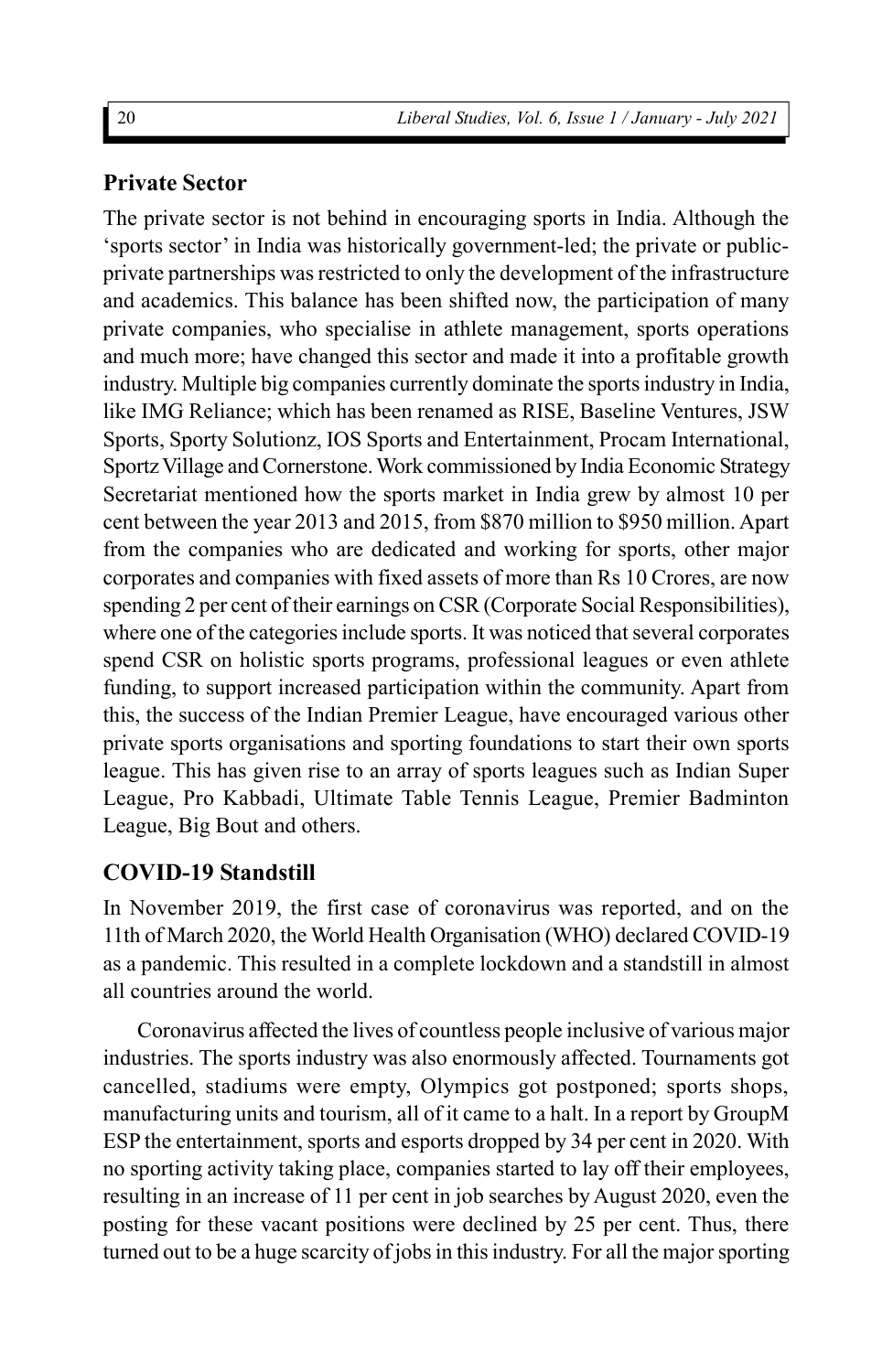events there are three primary sources of income; starting from the match day revenue in terms of sales, the advertisement and sponsorship revenues and finally the broadcasting revenue. There were a couple of leagues who tried to hold 'closed-door' tournaments like the Indian Super League, 2019-20 held their finals without any fans and audience, and so did the Indian Premier League, but it affected their revenues big time in terms of sales of their tickets. As no tournaments were taking place, the on-ground and athlete sponsorship also experienced a huge dip. The sponsorship saw a reduction of 2.2 per cent in the year 2020 and a 3.4 per cent dip in licensing and merchandising. Before the Indian Premier League shifted to UAE, the broadcast also was seriously affected as there wasn't any fresh, new content or live tournaments.

When considered worldwide, many flagship tournaments and leagues had a huge setback. Tokyo had to invest US\$26 billion for postponing the Olympics in 2021, just 122 days before the grand opening. Likewise, the UEFA Euro Championship was also shifted to 2021, which was going to be held across multiple European countries. Other major tournaments that people and players look forward to also experienced the pause, like the four Grand Slams in Tennis, NBA, FIFA, F1 and so many more. Finally, after three months the German Bundesliga was the foremost major football league to restart, post the suspension due to the pandemic, followed by The Premier League and La Liga.

Even though multiple international tournaments have resumed and are in full form in 2021, including NBA, F1, Tennis Grand Slams and even Olympics, India is still struggling to get back on track. Indian Premier League 2021 was the first major event that happened in India post the lockdown and also experienced a record high of registered 6.62 billion viewers per minute per match in the first 17 matches (reported by Barc India), sadly it had to be stopped mid-season for safety purpose as multiple players were tested COVID-19 positive.

When looked at the e-Sports industry, it recorded an increased sales and participation during the pandemic. There was an increase of 50 per cent for e-Sport games like DOTA2, PUBG and Call of Duty in India. An average time spent on these e-sports went up by 50 per cent with players and fans consuming e-Sports at a growth rate of 11 per cent. Several online competitions were being held, and these were also broadcasted on YouTube and even on channels like MTV.

#### **India vs World Sports Scenario**

Compared to other major countries, that have sports embedded in their culture, like in Australia or the USA, by introducing and promoting it at a very young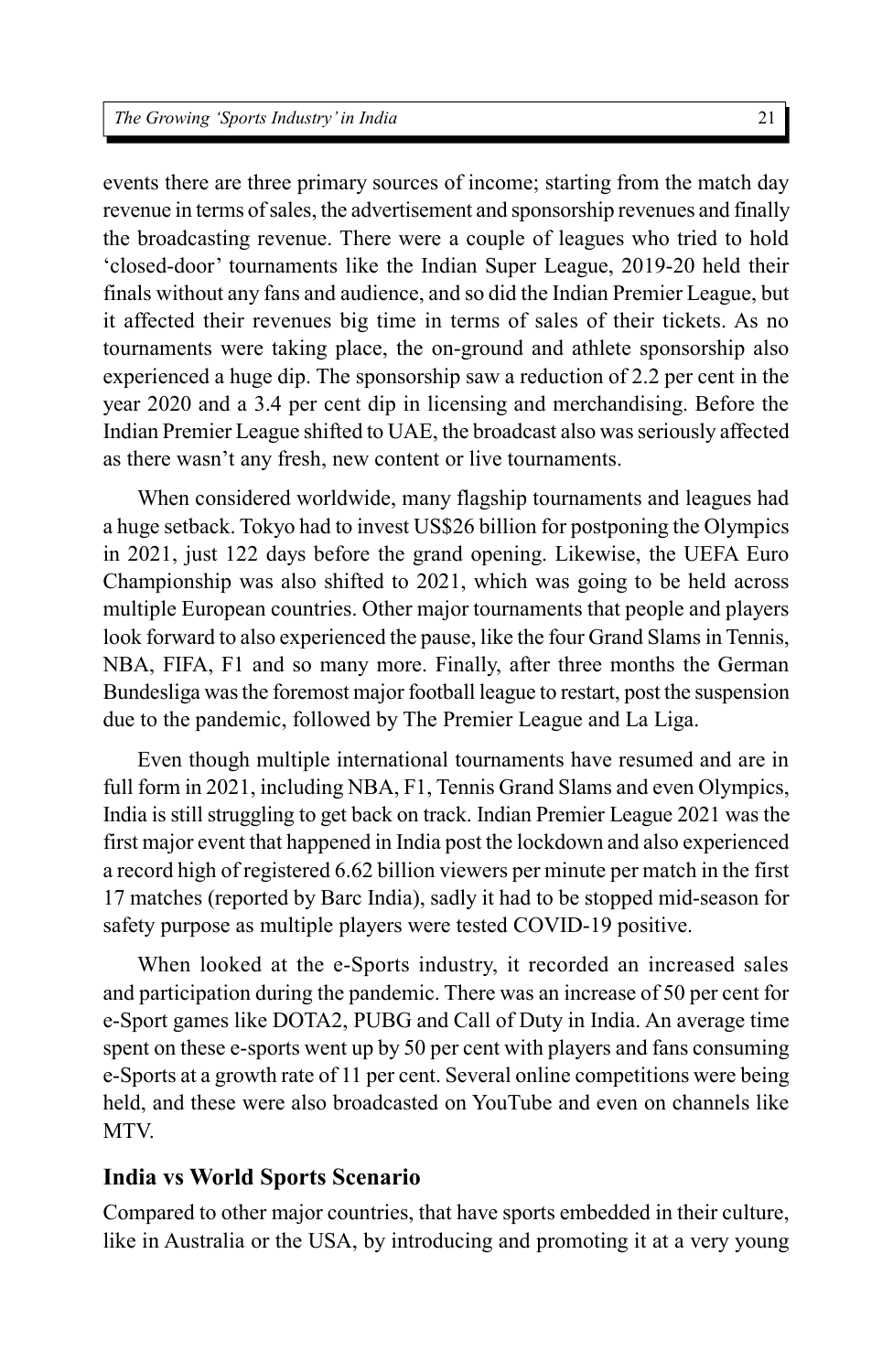age; unifying the power of sports in India is quite far behind. India has a rich and varied culture that has given rise to multiple indigenous sports like Kho Kho, Kalaripayattu, Pachisi and Moksha Patam, but unfortunately, what India did not do is glorify or continue the legacy of these sports at a higher platform. There are so many religions, culture, states and some may even say economicsocial problems; that has proven to be extremely difficult, for people in India to glorify the sporting abilities to the masses. It won't be wrong to mention that India has been the powerhouse of cricket for so many decades now, with many even considering it as a religion and players as their God. However, barring cricket, for a sport to become famous and recognised to all, in terms of increased viewership, in India, a player has to perform and win at an international level tournament.

The Indian Sports Industry in 2020 was estimated at INR 5894 Crores. On the other hand, the global sports market saw an increased CAGR (Compound Annual Growth Rate) of 3.4 per cent since 2015 and was valued at approximately \$3.88.3 billion in the year 2020. When looked at geographically, the largest region in the global sports market in North America accounts for 35 per cent of the total in the year 2020. This was followed by Western Europe, Asia Pacific and the other regions. South America and the Middle East are considered to be the fastest-growing sports market, with a growth rate of 12.1 per cent and 11.3 per cent CAGRs respectively. This is followed by a CAGRs growth of 10.5 per cent and 10.4 per cent in Eastern Europe and the Asia Pacific respectively.

### **Recent Trends in the Sports Industry**

Digitalisation in sports has revolutionised the industry, and it is pleasing to see how various sports companies, leagues, teams and players have adapted to it. The changes in technologies have created newer trends, that are elevating the fan experience. Starting from Social Media, which has become the centre of our lives; leagues, teams, players; everyone has a dedicated and separate department, where people work towards curating relatable content, where they can interact and inform their fans about all the recent updates, statistics, facts and so much more. It has helped the sports organisation/club to interact with their fans. Companies and brands even pay these clubs and players for endorsing their products/services. Major sporting events, live stream internal functioning, apart from the tournament, that makes the fans feel more involved. The new wave of sports enthusiasts want to know how their favourite player is training, where the tournaments are held, what activities are the club they support are performing and a lot. In a study, it was found that 83 per cent of the fans, while watching a sports tournament on their television, are constantly accessing their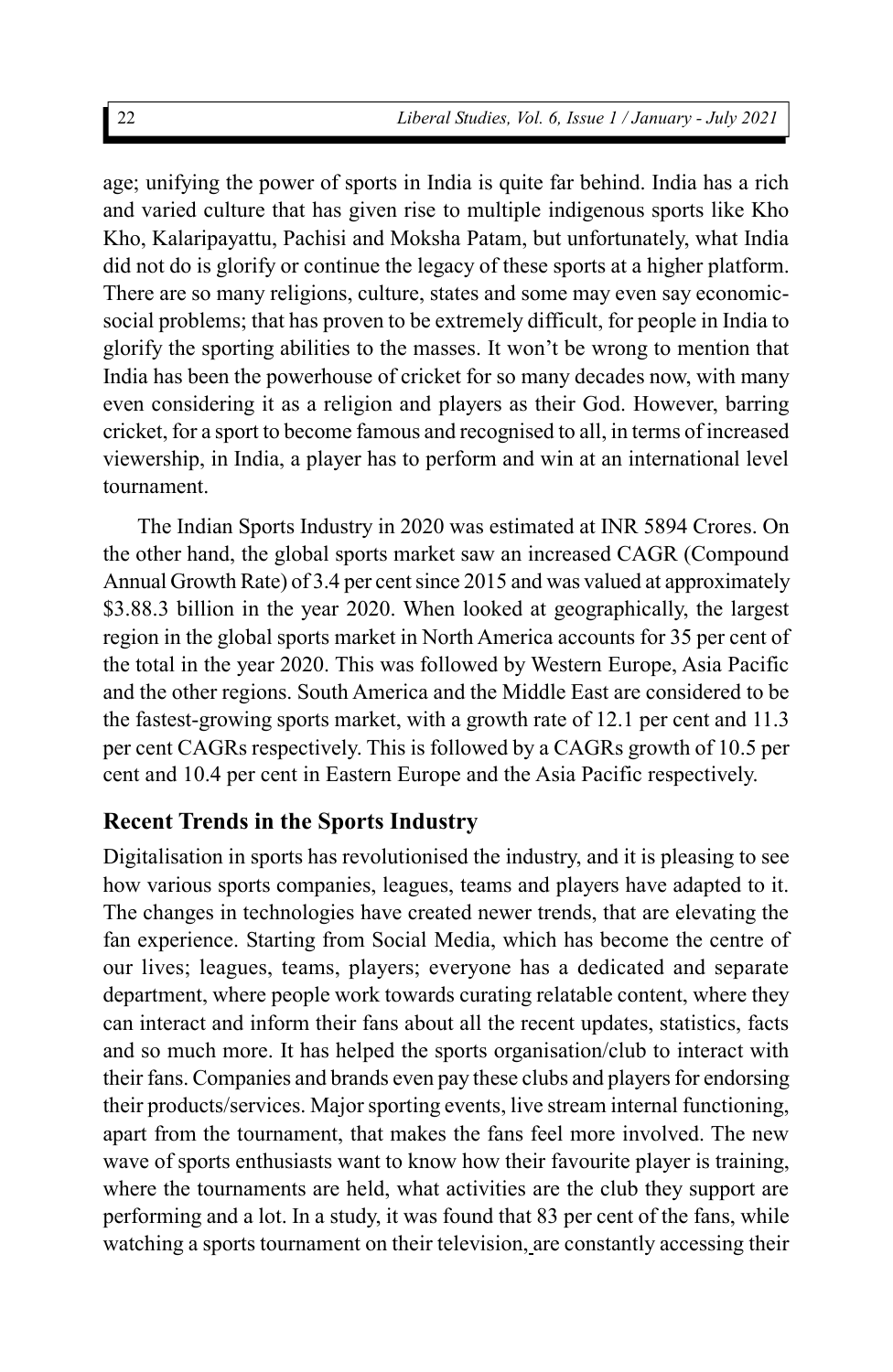social media. As the consumers and fans becoming more content-driven, the quality of photos, videos in their posts have tremendously improved. Sports companies are investing heavily in Social Media Marketing and Search Engine Optimisation so that they are easily accessible for people who wish to interact with them.

Another domain that has seen a spike is the fantasy gaming sector in the sports industry. In a Fantasy sport, the consumer has to predict the game online and put together a virtual team that consists of real sports players. Multiple international tournaments have their fantasy gaming, like The Premier League, F1 and many others. In India, cricket again dominates the fantasy world. There are fantasy gaming mobile applications like Dream11, MPL, My11Circle, MyTeam11 and so many more, in India. A report by FICCI-EY recorded that the online gaming sector was worth Rs. 6,500/- Crore in 2019 and is expected to touch Rs. 18,700/- by the year 2022. As per Klynveld Peat Marwick and Goerdeler (KPMG), \$1 billion will solely be the worth of the IPL fantasy league. Dream11 raised approximately \$225 million in September 2020, and 90\$ million was raised by MPL. In India, 50 per cent of the marketing of fantasy gaming went on educating the customers, that this platform was legal, and now when they have finally achieved that, enormous growth has been seen in terms of their users.

Finally, what has changed the game in the digital trend in the industry is the concept of mobile ticketing. In the entire sports industry in India and across the world, teams, organisations that hold the tournaments are moving away from the traditional way of paper ticketing. Quick online payments, code scanning at the venue and biometric identification, has made ticking a lot easier and quicker. Not only this, unlike the traditional ways, fans can directly buy the ticket without standing in long queues or paying the middle man extra to avoid the hassle.

This entire digitalisation has redefined the sport's relationship with its fans. Not only this, the data analytics have also started playing a huge role in the

performance analysis of an athlete or the entire team. Virtual Reality (VR), Augmented Reality (AR) and Mixed Reality (MR) now play a vital role. It has played an important role in scouting new players for a team, analysing player and team performances, maintain a track record of athlete's health and fitness and finally proving to be extremely profitable for broadcasting by maximizing advertisement effectiveness.

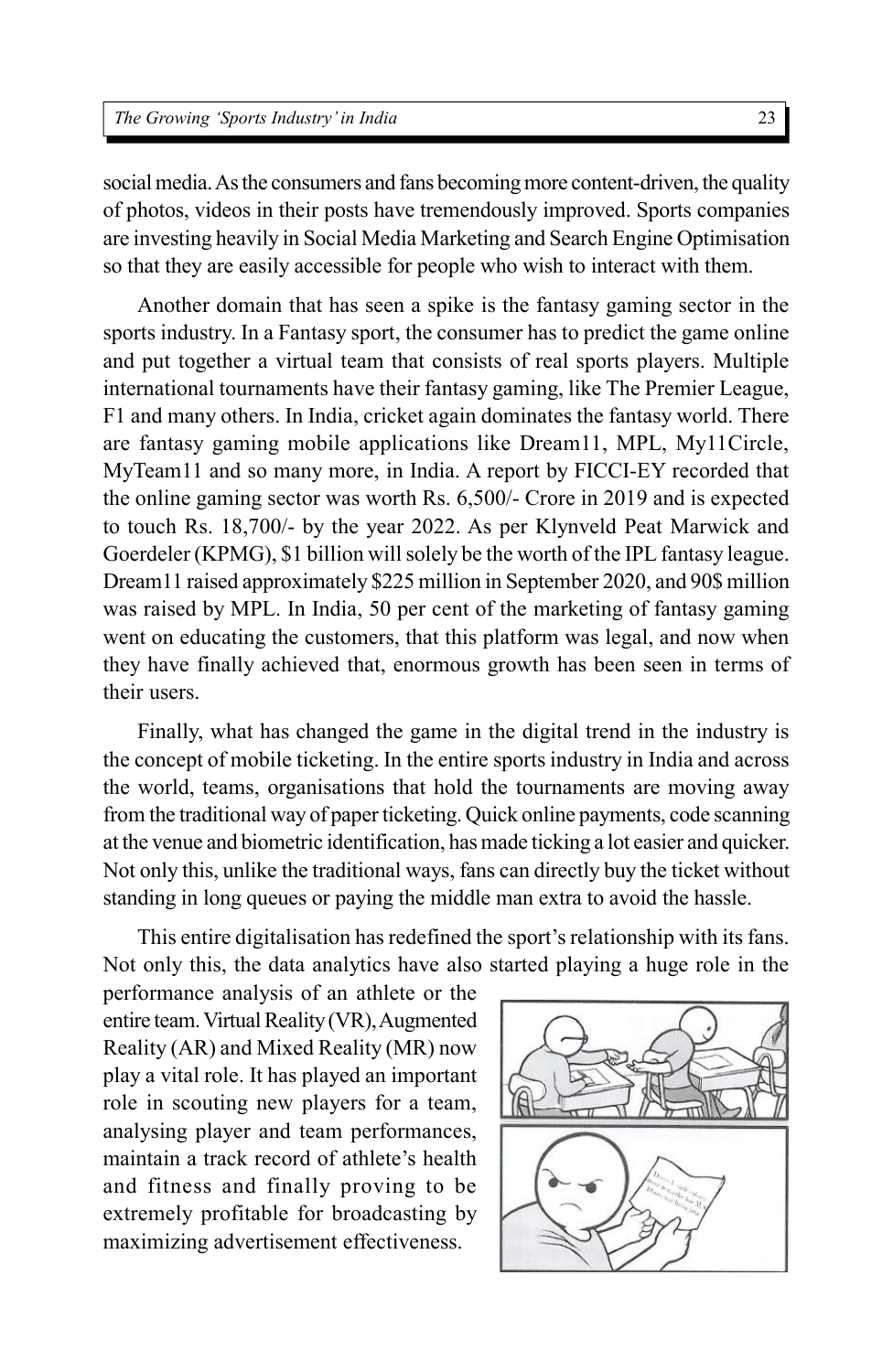### **Conclusion**

The industrialisation of sports has genuinely encouraged many to come on board and be a part of it, either due to passion or as a means of financial investment. Although this pandemic has brought challenges, yet the future of this new emerging and budding sports era looks bright. Some say its commercialisation of sports while those connected with this industry know what it truly is, which includes an array of departments, functions, activities, organisation involving promotions, on-ground operations and managing business enterprises focused specifically on sports and sportsperson. Apart from this, India's first National Sports University is also underway. There has been an increased awareness for various sporting degrees like masters in sports management, sports science, sports law and sports medicine. In a country, that has its own set of problems, an array of cultures, maybe this can be the binding force especially when the pandemic ends and we step into the 'new normal'. The initiative and efforts by the government, fans, private sports organisations and even the athletes will play a huge role in shaping this industry. This can happen by changing the mindset and welcoming sports in our culture, where parents encourage their children to get involved in sports, and give it the same attention as academics. Grassroots and youth development is the way head for this sporting industry of India. It will be interesting to watch how the sports industry will adjust to the 'new normal' and grow post the pandemic.

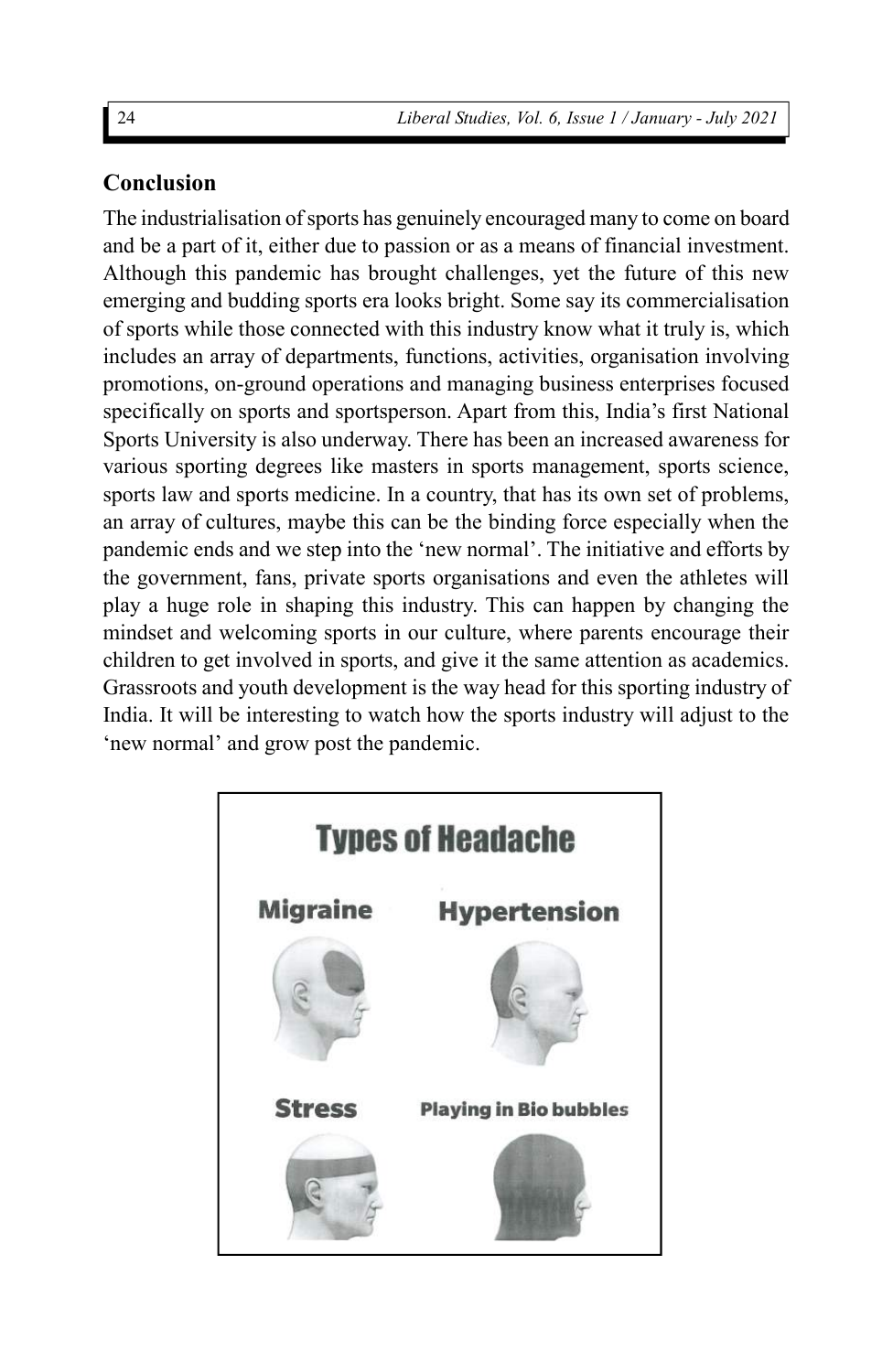### *The Ebbs and "Flow" of Chess Amid Pandemic: A Psychological Take*

#### **\*Trishla Surana**

Onset of covid-19 pandemic posed a huge threat to the human kind and quarantine had to be imposed to stop the spread of the disease as far as possile. COVID-19 confinement has led to many negative psychological effects, including anxiety, depression, stress, anger, fear, frustration and insomnia. Athletes have suffered enormous consequences of this pandemic. For example, International Chess Federation (FIDE) canceled the World Candidates Tournament 2020. Chess, is presented not only as a game, but also as a sport (due to its competitive element), an art (due to the beautiful permutation and combinations it permits) and a science (due to the systematic way it is studied). It lays huge psychophysiological demands where players are exposed to higher

levels of stress and cognitive load. Past neuropsychological studies have shown the benefits of chess practice in various cognitive functions such as executive functions, facilitating the adaptation to complex or not routine situations, decision making, memory, ability to see from other people's perspective and creativity; Therefore chess players demonstrate an excellent ability for planning, having a sense of control, well developed coping mechanism, or problem-solving.



**<sup>\*</sup>** The author is Research Assistant at Psylens, M.Sc in Psychology of the Arts, Neuroaesthetics and creativity.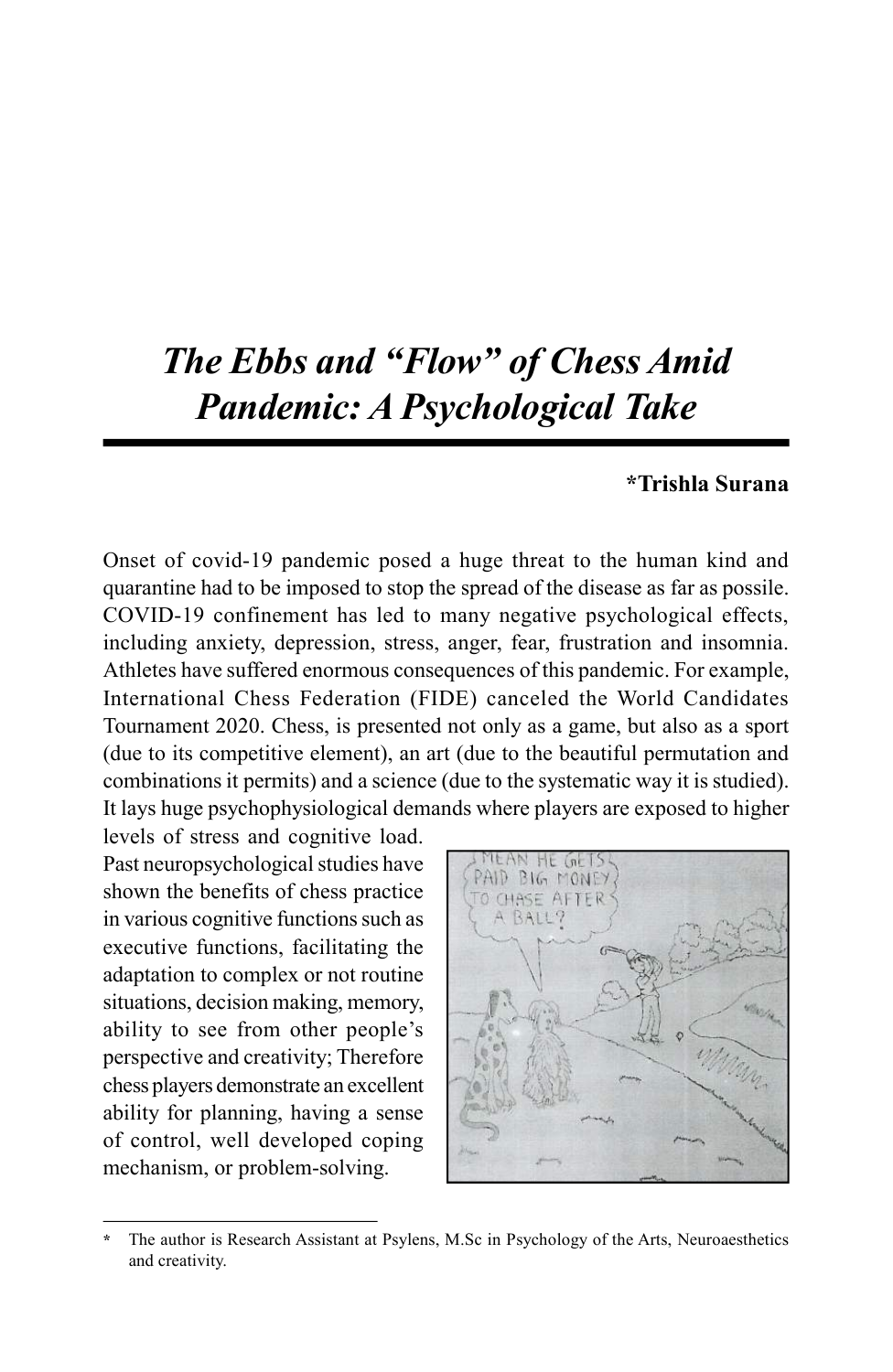Looking from a different lens, Chess.com, an online platform where in people can play chess and interact with others and improve their game by solving numerous puzzles, which was co-founded by international master Daniel Rensch, received 1.5 million new subscribers in April 2020. This shows peoples' increasing interest in chess. It has allowed people to socialize in a unique way amid the loneliness casted by Covid-19. In this article, we will aim to investigate if there was an effect of covid pandemic and confinement on chess players, differing on the level of chess they play. We want to understand if it confinement was a blessing in disguise which aided their practice or had a detrimental effect.

A recent study by García and his colleagues described chess as a sport of high psychophysiological demands as it requires long training durations, tournaments which often lead to stress and anxiety. They studied the effect of pandemic confinement on psychological and training patterns of chess players, based on gender, education qualification and level of chess game (professional, high-performance, competitive and amateurs). Results indicated that a significant decrease in physical activity but an increase in their chess training. There could be few possible explanations behind this finding, such as playing chess provides a sense of control amid the chaos, one remains occupied & focused, it allows a room for interaction or the confinement provides them an ideal way to improvise their game. In this study, players reported moderate level of anxiety which may stem from having no control over the pandemic, non-voluntary lockdown, fear of infection, frustration, boredom and inadequate information despite of having no physical activity. The reason behind this could be that, according to the researchers, high performing athletes have better cognitive resources and experiences as they have been in anxiety provoking context like competitions. One may also want to consider how chess can help a person achieve "Flow" which alleviates one from their anxiety. Flow theory, proposed by renowned positive psychology professor Mihaly Czikszentmihaly, is referred to as a "state in which people are so involved in an activity that nothing else seems to matter, the experience itself is so enjoyable that people will do it even at great cost for the sheer sake of doing it." In this state, one intensely concentrates on an activity or object, has clear goals, has their perception of time altered and loses their consciousness. We have often heard athletes refer to flow states as "being in the zone". Neuroimaging studies have noted heightened theta waves in EEGs when people are in a state of flow. Gracia and colleagues also conducted an EEG study on chess players. They found experienced chess players had high levels of theta waves in frontal, central, and posterior brain regions during increasingly difficult chess matches which indicates that players were experiencing flow state. Moreover, Garcia and colleagues discovered that professional and high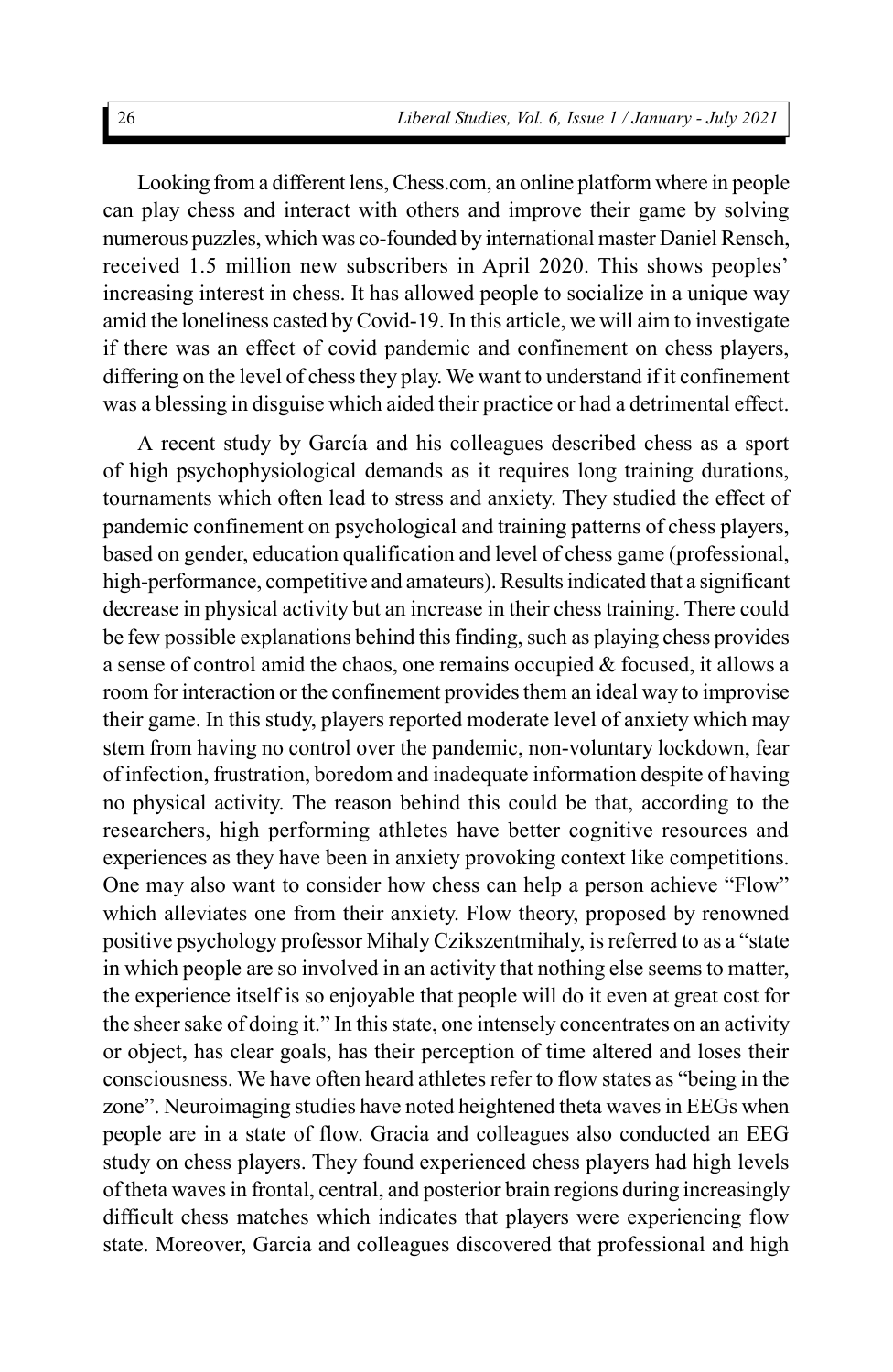performing chess players were high on extraversion and neuroticism compared to amateur players. This finding is in contradiction with the popular beliefs and studies that have claimed chess players to be introverted, shy, orderly, suspicious and reserved. Social alarm factor can be explained with high need to control environment or circumstances which was found much higher on amateur players. Cognitive inflexibility was not noted in this study, which demonstrates that chess practice promoted complex or novel situations, which are not routine and demand control mechanisms to resolve effectively. Also, the psychological inflexibility was related to neuroticism, a **trait disposition associated to experience negative affects which** includes anger, anxiety, selfconsciousness, irritability, emotional instability, and depression, this indicated a detrimental effect on mental health of players who had higher level of education.

In a nutshell, Chess has many cognitive benefits which have aided the chess players to adapt to covid-19 and confinement that comes with it. Players have had a negative effect on their physical activity but increased their mental activity during the chess training period online. They also reported moderate level of anxiety. Chess players, especially those playing chess at higher levels, might have had an aggravated psychological challenge due to confinement, but demonstrated high levels of worry due to decrease in physical inactivity. Education also seemed to play an important role as higher academic level caused higher levels of personal concerns, anxiety and lower psychological inflexibility. Novice players could have really enjoyed playing chess as it allowed to have social interactions and a good way to pass their time. Thus it can be said that though most of the sports suffered in terms of physical activity during the lockdown, but chess players could manage their game fairly well because of online gaming platforms. Many players did gain significantly in terms of experience and skills.

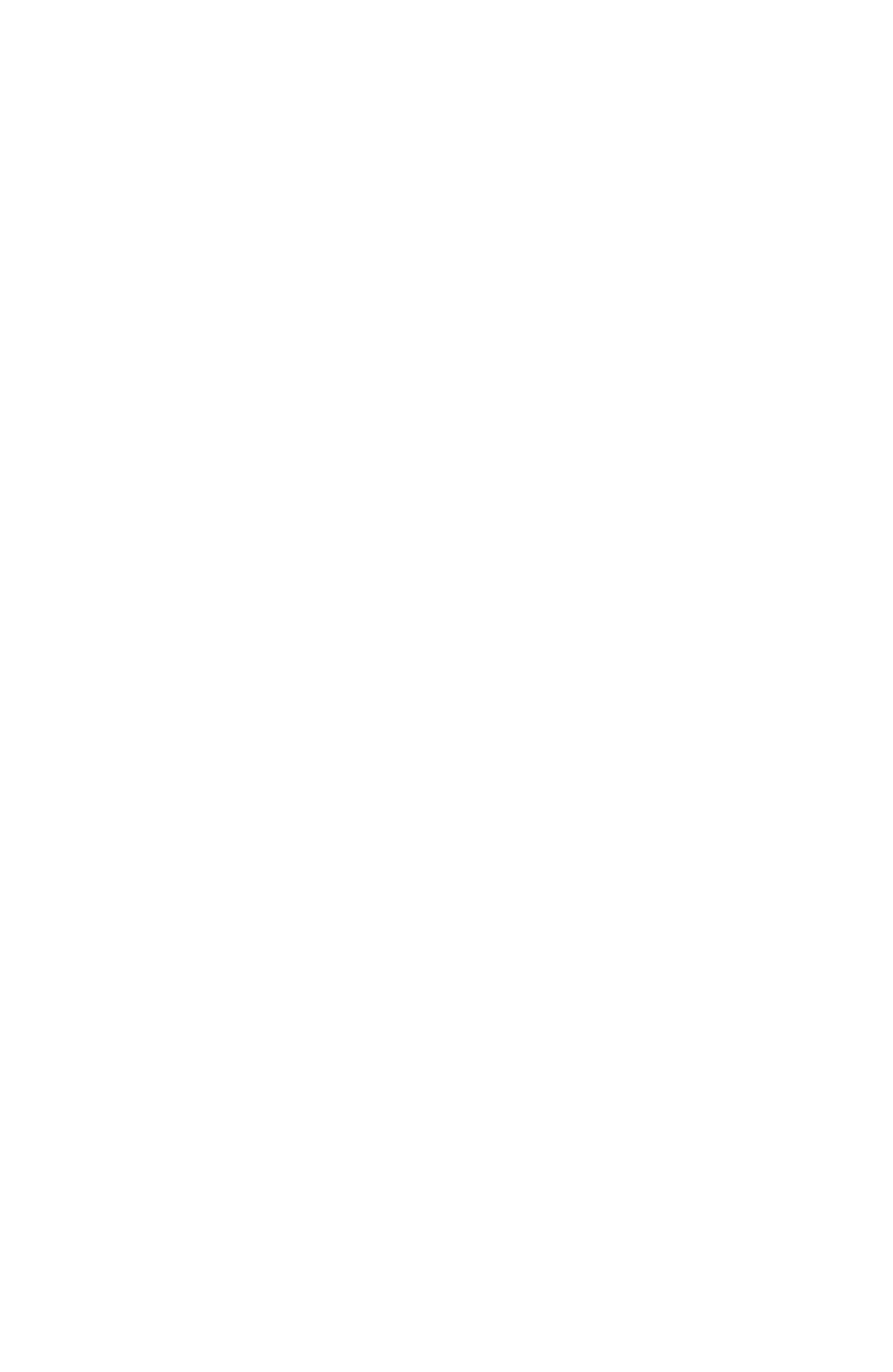## *Articles*

### **Hitakshi Joshi\***

### *Cultural Diplomacy: A Strategic Asset for India in South-East Asia*

### **Abstract**

*The impact of cultural diplomacy on the foreign policy of a country is believed to be consequential. Over the years it has also been observed that many times it is used as a tool for soft power politics to serve national interests. This article aims to explore cultural diplomacy as a strategic asset for India in Southeast Asia, while analysing India's individual relationship with the countries Brunei, The Philippines, Malaysia, Indonesia, Vietnam, Thailand, Cambodia, Myanmar, Singapore and Laos; which dates back to the pre-colonisation era. India has practised and promoted cultural diplomacy extensively over the years and in this regard also set up the Indian Council for Cultural Relations in 1950, undertaking several bilateral agreements and implementing cultural exchanges between the partner countries through the organisation. Diaspora, sports, education, festivals, connectivity and music are some of the factors that play a significant role in enhancing socio–cultural engagement between two countries. This has been used extensively to India's advantage through its Act East and Look East Policy in the form of cultural diplomacy.*

*India's Act East Policy, which is already in place, will act as a stepping stone for the country's engagement in the region, along with the increasing influence of Asia and Southeast Asia in global politics. With an increase in globalisation and the constantly evolving dynamics of world politics, it will be interesting to see how things play out in Southeast Asia with India gaining traction and recognition on a global scale. It also remains to be seen how the power politics between India & China will affect their relationship with the countries in the region.*

**Key Words:** *Cultural Diplomacy, Soft Power, South-East Asia, Act East Policy, Diaspora.*

Cultural Diplomacy aims to initiate dialogue based on culture between countries. India has promoted and practised cultural diplomacy, and in this regard set up the Indian Council for Cultural Relations in 1950, and since has signed 126 bilateral

**<sup>\*</sup>** Hitakshi Joshi is Communication Associate at Quest Alliance, Ahmedabad.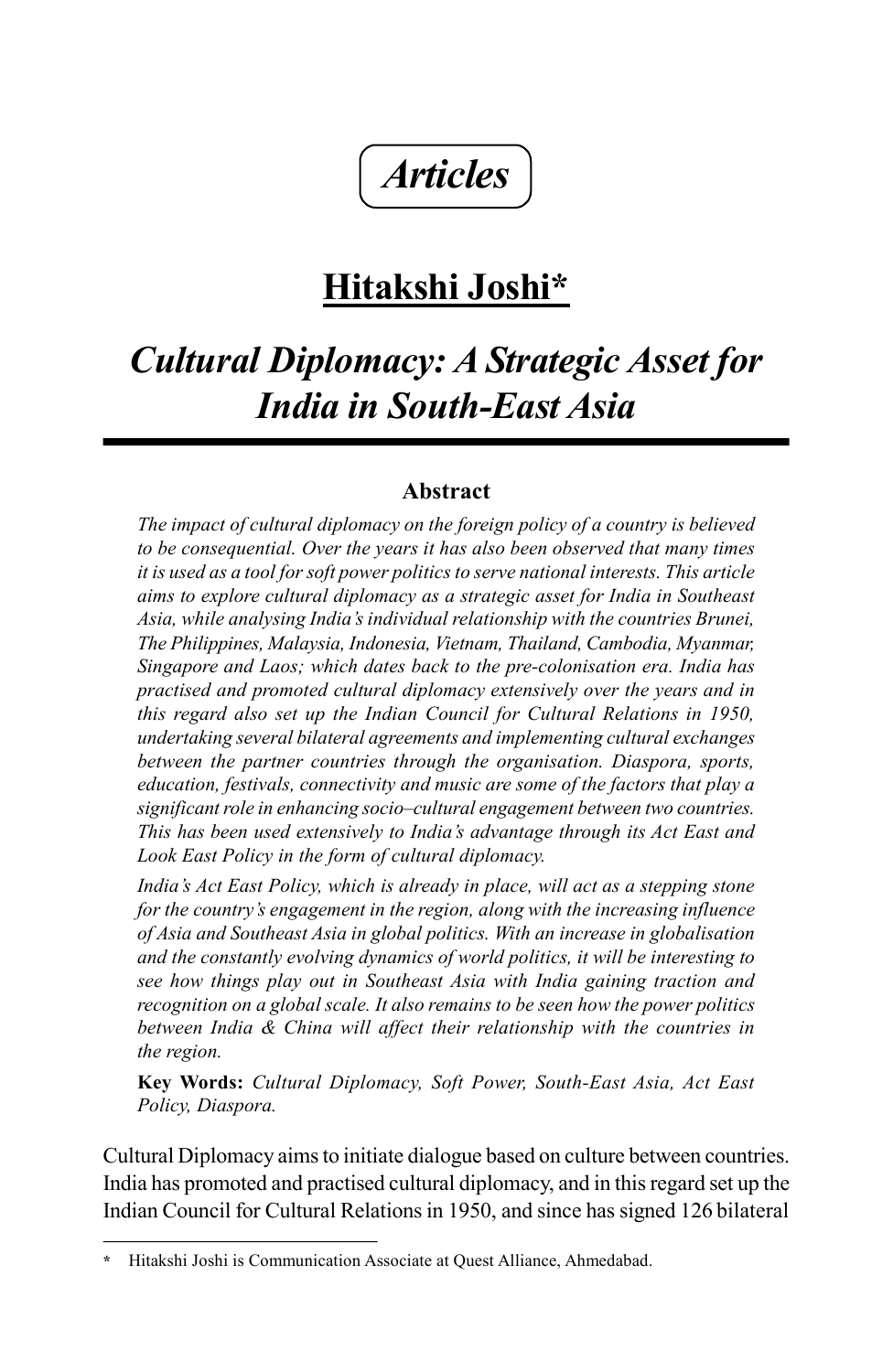cultural agreements and is implementing 58 cultural exchange programmes with several countries<sup>1</sup>.

Cultural Diplomacy is widely believed to be a tool for Soft power politics and is increasingly being used by countries to reach out to the global arena. The underlying idea behind cultural diplomacy is to foster national interests through mutual understanding by promoting various cultural activities such as cultural events, art exhibitions, and other international cultural exchanges such as student exchange<sup>2</sup>. Soft power is a medium of exercising power through various different factors. It reflects the ability to co-opt and attract, and not coerce. Joseph Nye's pillar of soft power comprises three aspects- political values, culture and foreign policy<sup>3</sup> . India boasts of immense soft power resources like culture, foreign policies and political values. that can be used to reach out to countries that share a similar foundation of history and culture with us. In the past few years, India has been recognised and associated with various soft power tools such as Yoga, Cinema, Sports including cricket, and art and heritage, religion, literature amongst many others<sup>4</sup>.

'Project Mausam' is a Ministry of Culture and Archaeological Society of India project with Indira Gandhi National Centre for the Arts (IGNCA) as its Research Unit. This aims at re-establishing connections and communications with the countries of the Indian Ocean world, and will also focus on understanding national cultures in their regional maritime environment. This project was launched in 2014 by India in partnership with its member states, and has taken several steps in the direction of furthering its goals and objectives, with 39 countries being identified under Project Mausam<sup>5</sup>. The project is an example of cultural diplomacy with an aim of putting to efficient use the soft power resources of India especially in Southeast Asia.

#### *Act East Policy and Role of ASEAN:*

The Act East policy, originally the Look East Policy initiated in 1994, provides an opportunity for India to interact and communicate with the South-East Asian countries surrounding her. India's Act East Policy was unveiled at the 12th ASEAN-India Summit in 2014 held in Naypyidaw (Capital of Myanmar), by Prime Minister Narendra Modi. India and ASEAN co-operate in several securities related fields which include Maritime Co-operation, Cyber-Security capacity building and Counter-Terrorism<sup>6</sup>. However, it also strives to promote cooperation in the areas of commerce, culture, economy and connectivity through soft power diplomacy.

The Delhi Declaration of 2018, which commemorated 25 years of ASEAN-India Dialogue Relations, aimed at taking certain steps forward where cultural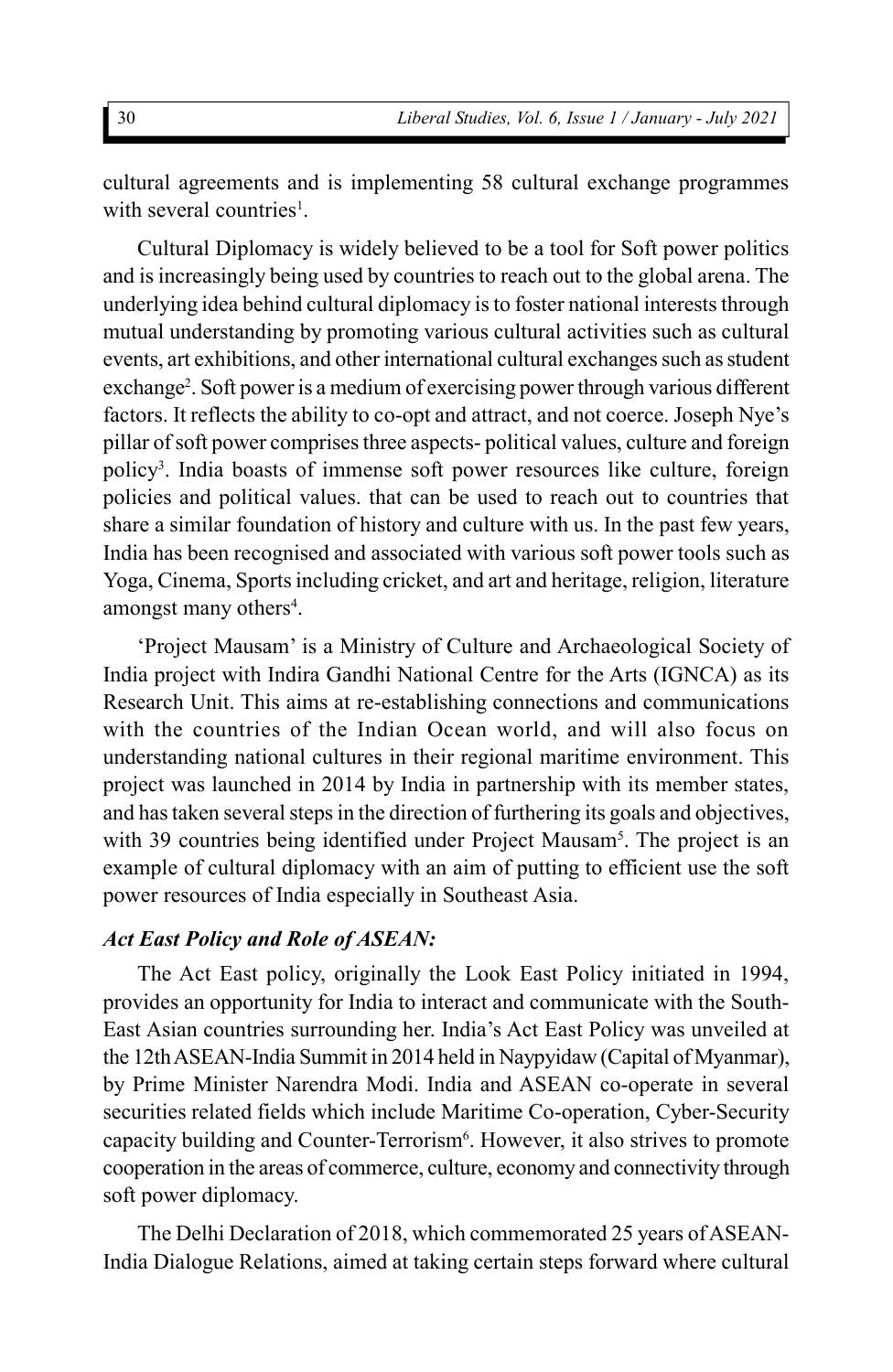relations are concerned. According to the declaration, India and ASEAN will work together on several fronts like political security, economic, social and development cooperation. to strengthen the socio-cultural relationship between India and the South-East Asian countries. The proposed actions included promoting cultural links by setting up think tanks and forums for dialogue such as the ASEAN-India network of think tanks (AINTT) and ASEAN-India Eminent Persons Lecture Series (AIEPLS) and continuing the Delhi Dialogue. It also emphasised on setting up exchange programs for students and training courses for media, farmers and parliamentarians. The other areas of interest and co-operation included providing platforms for knowledge exchange amongst policy-makers, academicians relating to cultural heritage. It also includes intensifying efforts to preserve and protect the cultural and historical structures and monuments that are a symbol of the relationship between ASEAN countries and India. The aim is also to strengthen cooperation where education and youth is concerned by introducing scholarships and training centres, and if possible, universities and student exchanges. India's proposal on mapping inscriptions along the Mekong river was appreciated and set the stage for bilateral dialogue and action based on Cultural and Civilizational Links between India and ASEAN<sup>7</sup>.

With the help of ASEAN, India also aims at improving connectivity with Southeast Asia through railways, roads and maritime links, which shall help in the economic upliftment of the north-eastern states of India and shall also establish physical connections with the neighbouring countries of the region. Mr. Narendra Modi, the Prime Minister of India has said that India's Act East Policy is shaped around ASEAN, and the importance of the regional organization is holistic in terms of economic, cultural and political impacts in and around the region<sup>8</sup>. India's want to augment engagement in the region could also be perceived by the reformation of QUAD with India, USA, Australia and Japan, as India looks to increase its presence in the maritime domain especially with the help of the South-East Asian nations<sup>9</sup>.

### *India and South-East Asia: A Journey*

Indian influence on the South-East Asian countries especially Malaysia, Indonesia, Cambodia, Thailand, Myanmar and Vietnam can be perceived from the spread of languages such as Sanskrit which is one of the languages of communication in several of these countries. The trade of spices across the sea also creates similarities between the type of food and cuisine that is shared across borders and the exchange of semi-precious stones is an important factor to consider. Religion has always played a significant role in creating a common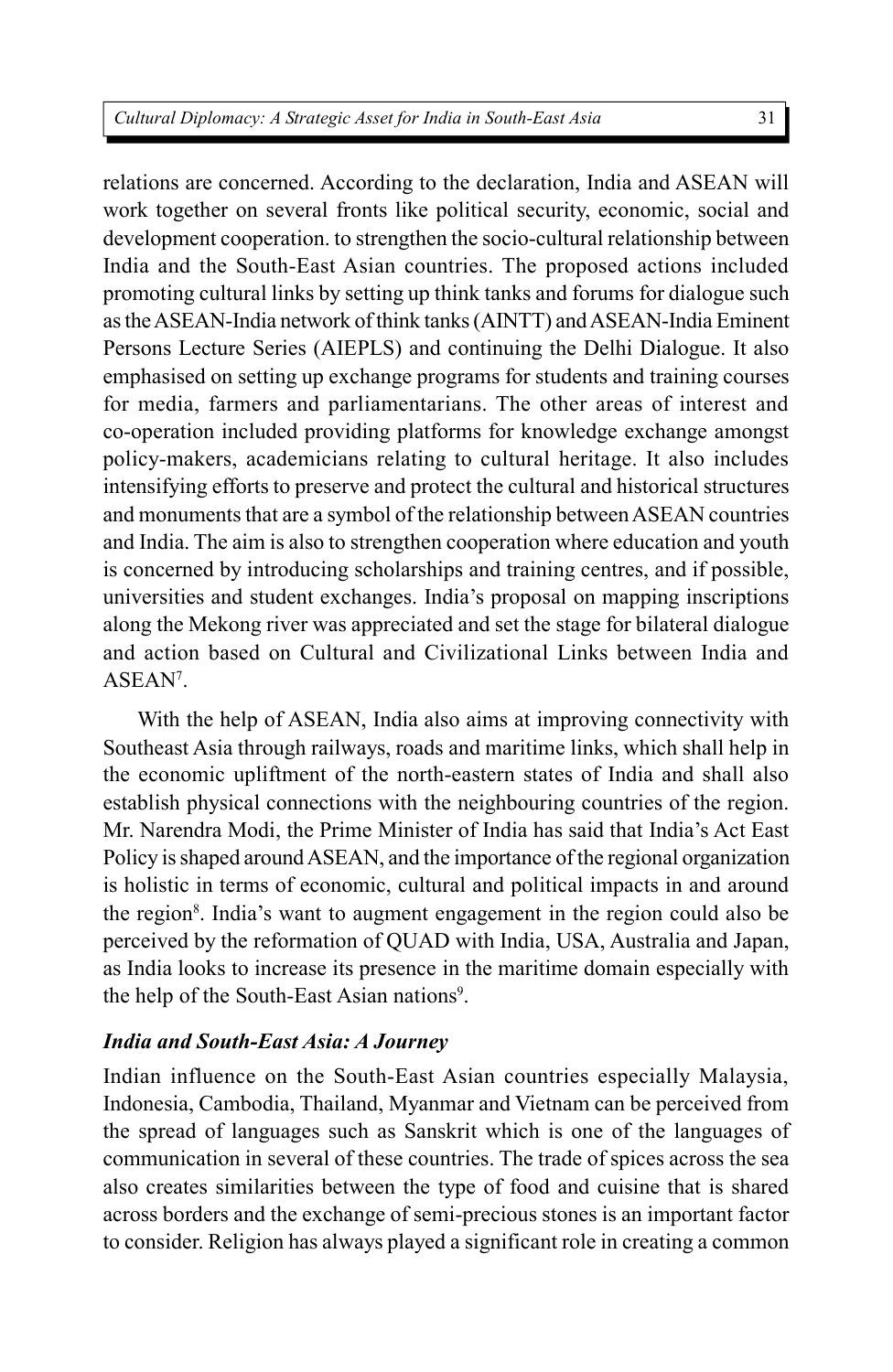ground for India and her neighbouring countries. Buddhism is a testament of history and a proven fact of the transfer and influence of cultures between India and the South-East Asian countries<sup>10</sup>.

The history of India and South East Asia can be traced way back to during the pre-colonization era, wherein that entire region was referred to as "Further India" or "East Indies". The climatic conditions were similar and this helped in the prosperity of trade, and Indians were not seen as "outsiders". This was the peak of smooth bilateral relations with countries such as Cambodia, Vietnam, Myanmar, Indonesia, based on culture and history<sup>11</sup>.

The term 'Indianisation' is used to reflect the influence of Indian culture on other countries, which according to several theories has been attributed to traders who established outposts in several parts of South-East Asia. However, it is observed that the 'Indianisation' has taken place not only in coastal areas accessible to traders, but mountainous interior regions as well, which means that trade influence is not the only answer to the phenomenon of influence. For the people of South-East Asia, Indianised culture includes literature and the Sanskrit language, distinctive art style and religion including Hinduism and Buddhism<sup>12</sup>. A defining characteristic of the cultural link between India and Southeast Asia is the spread of Indian Vedic and Buddhist culture and philosophy, along with the Pali and Sanskrit languages which created a unity between the cultures of these countries.

The north-east region of India is strategic for engagement in South-East Asia, as it is a medium of transcending physical boundaries. The people of both regions play an important role in this co-operation as the language and culture are similar. Its favourable geographic location surrounded by Asian countries like Myanmar, China and Bangladesh, and the Himalayan range, Bay of Bengal, makes its position a core part of India's gateway to South-East Asia. This role will also help in improving the general condition of these states with connectivity, pipelines, communication and trade<sup>13</sup>. Thus, cultural proximity is a necessary aspect for India's policy and action in South-East Asia.

India's bilateral relations with each South-East Asian country has been closely and carefully developed over the years, and recently with a new focus on culture and history. Ever since launching the Act East Policy in 2014, Prime Minister of India, Narendra Modi has visited almost each country of the region implying that India is taking the action of 'Act East' sincerely and will continue to do so in the future.

India's relations with *Vietnam* have stemmed from a common struggle against colonialism and is based on years of historical and cultural relations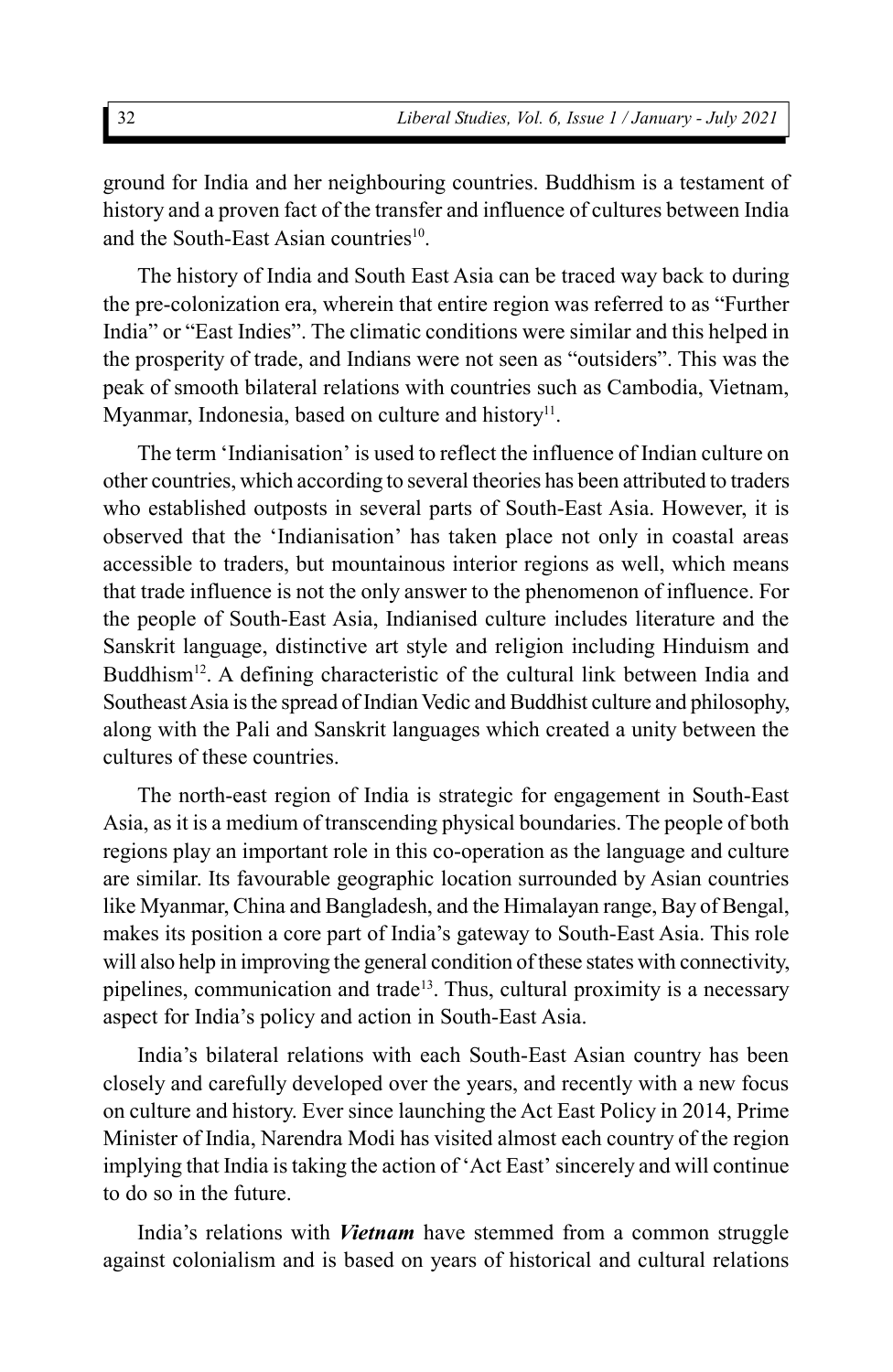dating back to the second century CE. The first Indianised state of South-East Asia was Funan which is now present-day Vietnam, Cambodia and Thailand. The spread of culture can be attributed to Indian merchants travelling to the region for trade and commerce and in the process spreading literature, philosophy and religion. The Geneva Conference of 1954 was an important milestone between India and Vietnam and set precedence for bilateral relations between the countries post the Cold War<sup>14</sup>.

India and Vietnam are partners of the Mekong-Ganga Cooperation and Vietnam has backed India in several endeavours such as a permanent position of the United Nations Security Council, joining the Asia-Pacific Economic Cooperation (APEC) and its enhanced role in the Association of Southeast Asian Nations (ASEAN). Cultural relations between the countries are stronger than ever, with India extending help and training to Vietnam in the field of educationscholarships are given to students with an opportunity for training in higher education such as a PhD or Master's Degree. Indian government has decided to double the number of scholarships that they offer through the Indian Technical and Economic Cooperation (ITEC) Programs. India has also announced a US\$3 million project for conservation and restoration of temples at My Son, along with plans to open a cultural centre at Hanoi, which can promote Indian cultural and educational activities in Vietnam<sup>15</sup>.

Cultural links between India and *Malaysia* date back to centuries with history and tradition playing a significant role. The Indian Cultural Centre was set up in 2010 with classes being conducted for Yoga, Hindi, Kathak and the musical instrument Tabla. This centre is also actively promoting Indian culture and art in other parts of Malaysia and collaborates with other cultural institutions across the country while doing so, which helps in spreading the message as well as intent. Malaysia is the tenth largest source for tourists visiting India, while India is the sixth largest source for tourism in Malaysia<sup>16</sup>. Every year nearly  $2000$ students go to Malaysia to study and India offers almost 30 scholarships for Malaysian students to come study in Indian Universities. The Indian community in Malaysia is large-numbered and vibrant and in this regard the 'Festival of India' was held over 100 days with 45 events in 2015, in joint partnership with the Ministry of Culture in India and the High Commission of India in Malaysia<sup>17</sup>. In Malaysia, which has the largest population of Indian origin, Islam is the state religion. Hindus make up just over 6% of its population, Muslims nearly 62%.

*Thailand* plays a significant role in India's Act East Policy as a huge population of Indian diaspora living and working in the country for centuries now. India and Thailand have embedded cultural relations with a shared link of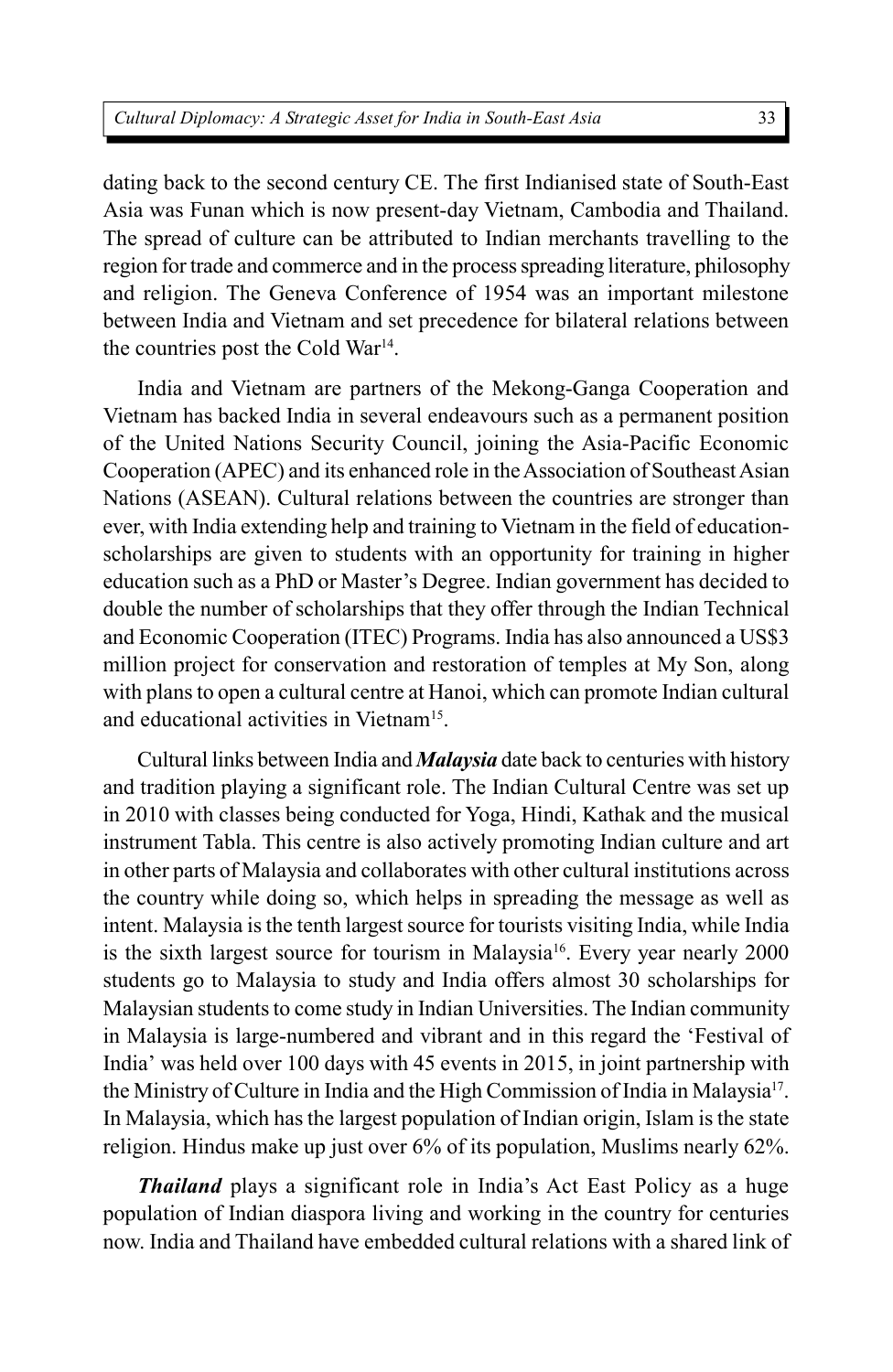Buddhism, Indian culture and history that reflects in Thai architecture, art, scriptures, dance, drama and even languages which are influenced by Sanskrit and Pali. India and Thailand also cooperate closely in several organisations such as ASEAN, Bay of Bengal Initiative for Multi-Sectoral, Technical and Economic Cooperation (BIMSTEC), Mekong - Ganga Cooperation (MGC) and the IORA (Indian Ocean Rim Association). An Indian Cultural Centre was opened in Bangkok in 2009. A number of Indian Studies Centres are operational in Thai Universities. Regular visits of Indian cultural troupes are organized, in addition to Indian film and food festivals. The Embassy of India organised the first Incredible India Photo Contest where contestants were asked to post their pictures taken in India. The contest was a huge success with the winner of the contest being awarded an air ticket to India. During 2017-18, the Government of India offered 75 scholarships to Thai students under its various schemes, under a Memorandum of Understanding that was signed in 2005. The Festival of India is celebrated every year to mark 70 years of relations between the two countries<sup>18</sup>.

India and *Cambodia* relations go back to the 1<sup>st</sup> Century AD, and since then both countries have maintained warm cordial relations. Indian culture influence can be seen in the grand temple of Angkor Wat and several other monumental structures all across Cambodia like the Preah Vihear, Angkor Thom, Bayon, Ta Prohm, Sambor Prei Kuk. India has also undertaken restoration and conservation work for the Angkor Wat temple, some parts of the Preah Vihear temple and the Ta Prohm temple as well. The International Day of Yoga is celebrated every year, and several other cultural and educational programmes are undertaken by the Embassy to revive the cultural links between the two countries. A Cultural Exchange Programme (CEP) between India and Kingdom of Cambodia was signed in 2000 which has been renewed from time to time, and is currently renewed till 2022.

The Indians based in Cambodia have formed an association called the Indian Association- Cambodia and are highly active in catering to the Indian diaspora in the country. The Cambodian society is predominantly Buddhist but is highly influenced by Hindu culture and many of the rituals resemble those of Indians. The Indian community in Cambodia has blended well with the locals and celebrate the festivals of Holi and Diwali. Also, through the help of technology and communication media, the Indians can be up to date with everything happening in India and this reflects a cultural link that is predominant between both the countries<sup>19</sup>.

*Myanmar* is geographically the closest South-East Asian neighbour of India, the proximity of which is optimal and is easier to maintain a smooth cooperative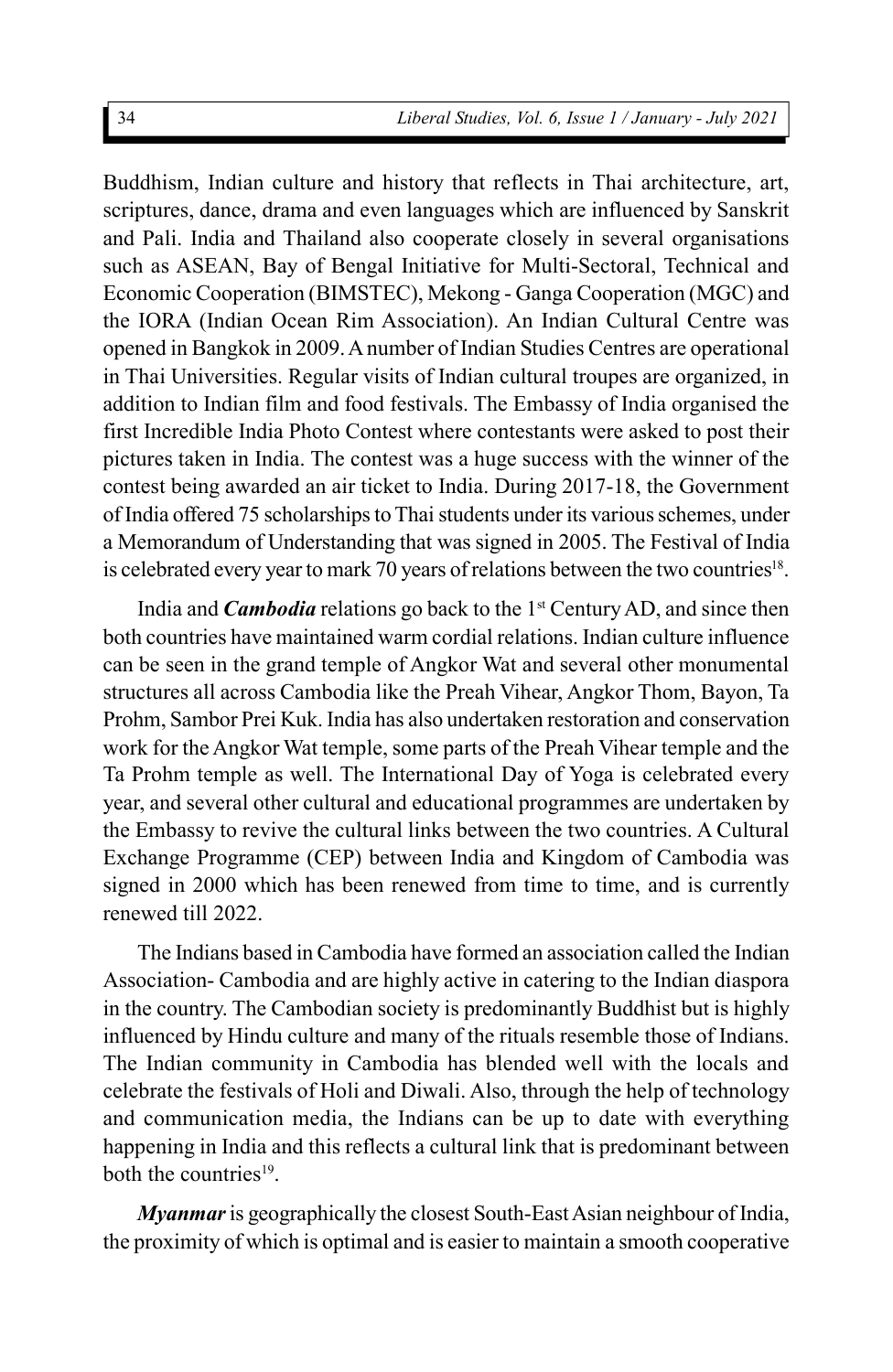relationship. A warm and cordial relationship with Myanmar will also help in normalising India's north-eastern side, which in turn can be beneficial in countering China's domination in the region. India and Myanmar's cultural linkages date back to 2001 when a bilateral cultural co-operation agreement was signed and since then through various cultural programmes and exchanges, the historical links have been held up. The organisations on both sides of the border that have played a significant role in promoting these relations are the Union Ministry of Development of North Eastern Region (DoNER) in coordination with the Indian Embassy at Yangon, the Myanmar Embassy in New Delhi, Indian Council of Cultural Relations (ICCR), North Eastern Council  $(NEC)$ , and the three north-eastern state governments<sup>20</sup>.

India was one of the few countries to recognise *Singapore* in 1965. The history between the two countries dates back to the time of the Cholas and India's colonisation by the British. Ethnic Indians constitute about 9% of the Singaporean population, with Tamil being one of the four official languages and Hindi, Urdu, Gujarati being taught in schools. Intergovernmental cooperation included a MoU signed in 1993 in the field of culture including Arts, Archives and Heritage. Executive programmes and cultural activities are carried out regularly by various community organizations in Singapore. The ICCR and National University of Singapore signed a MoU in 2010 for establishing a Chair on Indian Studies in the South Asian Studies Programme at the University. Bilateral relations between India and Singapore are warm, cordial and regular with state visits taking place often and the heads of state/government interacting with each-other<sup>21</sup>.

The bilateral relationship of India with *Brunei*, one of the oldest monarchies, is based on civilizational links which has transformed into a traditional relationship between the two countries. Brunei is particularly supportive of India's 'Look East' policy and was also the India-ASEAN co-ordinator for three years (2012-2015). India and Brunei developed friendly political and diplomatic relations only after the 80s, and since then there have been several ministerial visits between the two countries. In 2016, the then Vice-President of India, Mr Hamid Ansari visited Brunei at the invitation of the crown prince. Even though the Indian community in Brunei is quite small, the Indian culture is quite prominent because Indian movies/cinema, music, and various Malay customs are similar to those of Hindu rituals. The Brunei India Friendship Association (BIFA) was launched in 2009 to further cultural engagement between the two countries<sup>22</sup>.

*Indonesia* has a sizable Hindu community of approximately 4 million and this goes to show how the Indian diaspora has more reach and connectivity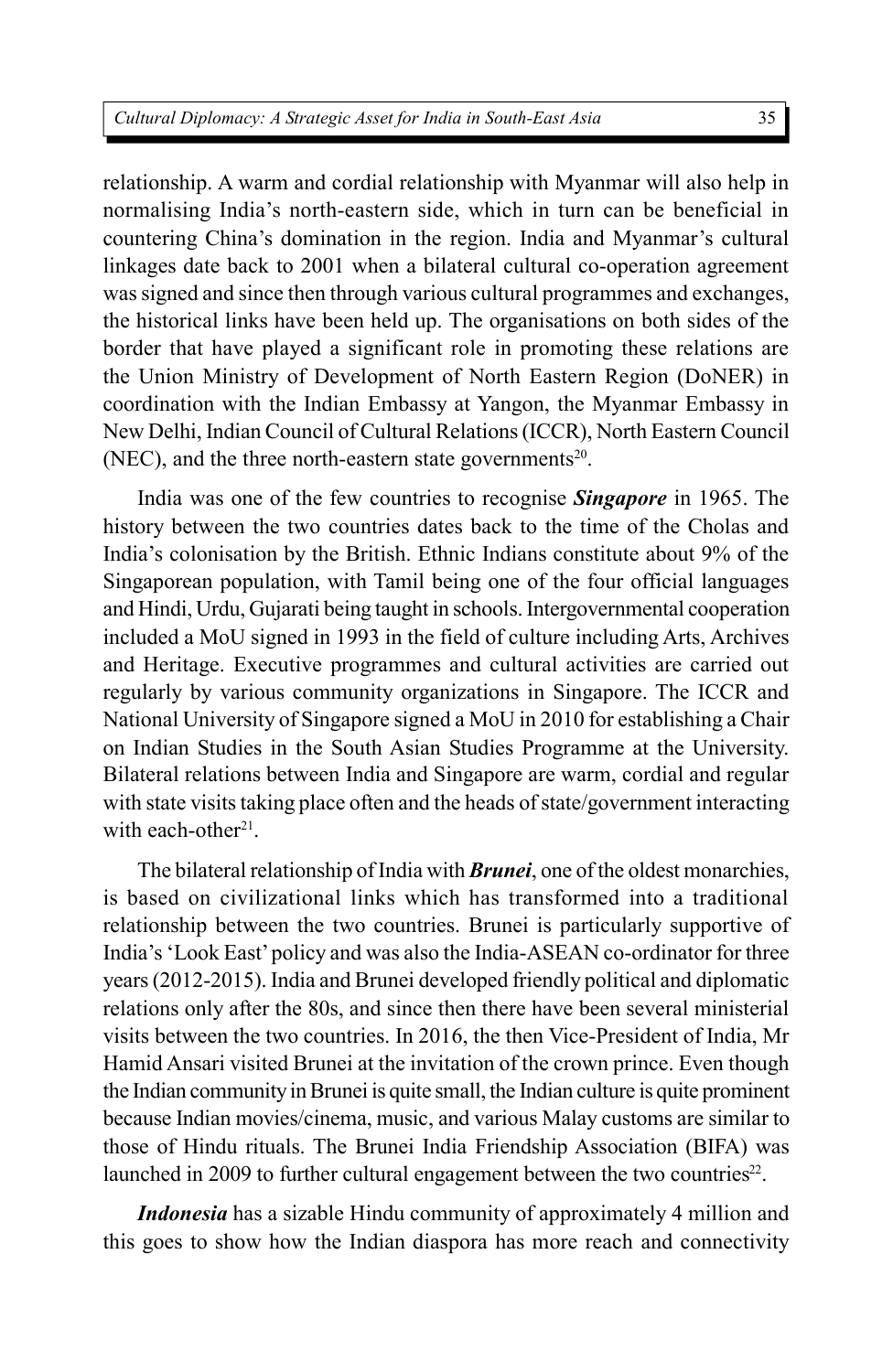outside of the Indian subcontinent (Jonah Blank, 2015). Indonesia is said to be India's second-largest trading partner in South-East Asia and this opens new avenues to attract Indonesian entrepreneurs towards India, which shall further enhance economic ties between the countries with already rapidly advancing cultural ties<sup>23</sup>.

Diplomatic and political relations between India and *Philippines* were established in 1949 after both the countries became independent. Furthermore, due to strengthened ASEAN-India interaction, it has facilitated dialogue between both the countries. The Philippines is also one of the beneficiaries of the Indian Technical and Economic Cooperation Program (ITEC) and Colombo plans, and the two have a MoU for a Cultural Exchange programme and an Executive Programme on Cultural Exchanges. The Indian Council for Cultural Relations is extremely active in the country and regularly organises cultural events in Manila at local Indian clubs which cater to the Indian community in the Philippines.

Both the countries actively participate in ASEAN Summits and dialogue meets which builds co-operation and facilitates people-to-people interaction within both the communities. The Indian community is active and celebrates various festivals and rituals. The Philippines is also fast becoming a destination for students to pursue higher education especially in the field of Management and Medical courses. There is more scope for both countries to integrate culturally and economically with India's increasing role in Southeast Asia and have the Philippines backing her in the region $24$ .

*Laos'* geographical location is beneficial to India as it is strategically placed, close to China's border. Bilateral relations between both the countries are cordial and deeply rooted in tradition and culture, with Laos being supportive of India's international endeavours including a permanent seat at the United Nations Security Council.

Political relations between the two were established in 1956 with consequent high-level visits taking place over the years and most recently in 2016 when Indian Prime Minister Mr. Narendra Modi visited the land-locked country in 2016. India and Laos first signed a cultural agreement in 1994, and subsequently have signed several more which focus specifically on the cultural development of both the countries. A MoU was signed in 2007 for restoration work of the Vat Phu- an ancient Shiva temple, also a UNESCO World Heritage site, the work for which began in 2009. India also provides 140 scholarships annually to Laotians under various schemes, and set up the Centre of Excellence in Software Development and Training (CESDT) in Vientiane, which has a course for training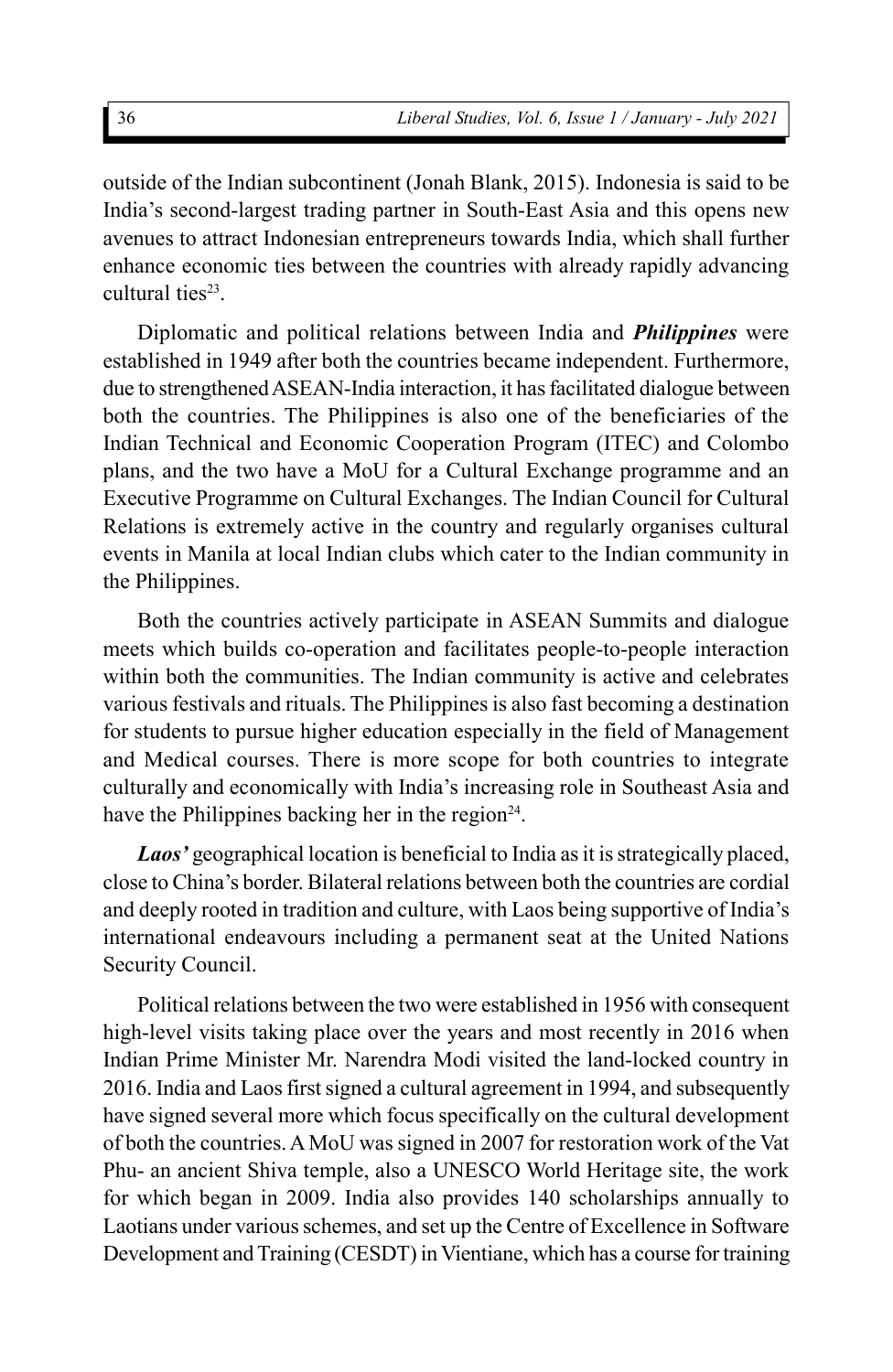in India for 6 months. The Indian community is strong and active and are engaged in various fields of work in the country, and Indian associations such as the INCHAM – the Indian Chamber of Commerce. ASEAN India Business Council (AIBC) based in Malaysia has now got a Chapter in Laos, playing an important role in the country<sup>25</sup>.

## *China's Role in the Region*

China's influence in South-East Asia is and has been very prominent for quite some time now. China and India are not a part of ASEAN (Association of South-East Asian Nations) and yet their significant role in the region has never been questioned or doubted. China's influence and control over the region is expanding and in this regard it has taken the first step by establishing dominance of the South China Sea (or also popularly known as the Indo-Pacific). By doing so it has also indirectly proved to establish power over countries such as Philippines, Cambodia, Vietnam, Malaysia, who are laying stakes and claims to islands in the Indo-Pacific that China is claiming to be hers 'historically'. Along with aiming to secure maritime superiority in the Indo-Pacific, China is not holding back when it comes to land dominance either. China introduced the idea of the Belt and Road Initiative in 2013 when President Xi Jingping proposed the largescale infrastructure project which aims to promote connectivity between markets in Eurasia and South-East Asia and enhance communication and accessibility through railways, pipelines and highways. Till date, more than 60 countries have agreed to participate in the project or showed an interest in doing so. The secondary reason for China wanting to extend the BRI Initiative in Southeast Asia is also to extend influence in the region and to some extent create dependency on the countries<sup>26</sup>.

The response thus, to the Belt Road Initiative has been mixed in the region with doubts arising over the strategic implications of it, and China using it as a medium to centralise and economically integrate the South-East Asian countries hampering the unity of an ASEAN-centric region. It is feared that China using its 'debt-trap diplomacy' will make the countries economically dependent on her. The national security implications of the clashes that may arise over territorial disputes in the South China sea where China has laid stakes and claims and several of these countries such as Cambodia, Philippines, Malaysia, Thailand and Indonesia are refuting  $it^{27}$ .

Several relatively poorer countries of South-East Asia still depend on China for imports and this is what makes it relatively influential in that region. China's trade agreement with ASEAN (The ASEAN-China Free Trade Agreement of 2010) has been facing a deficit lately and this raises a political issue which has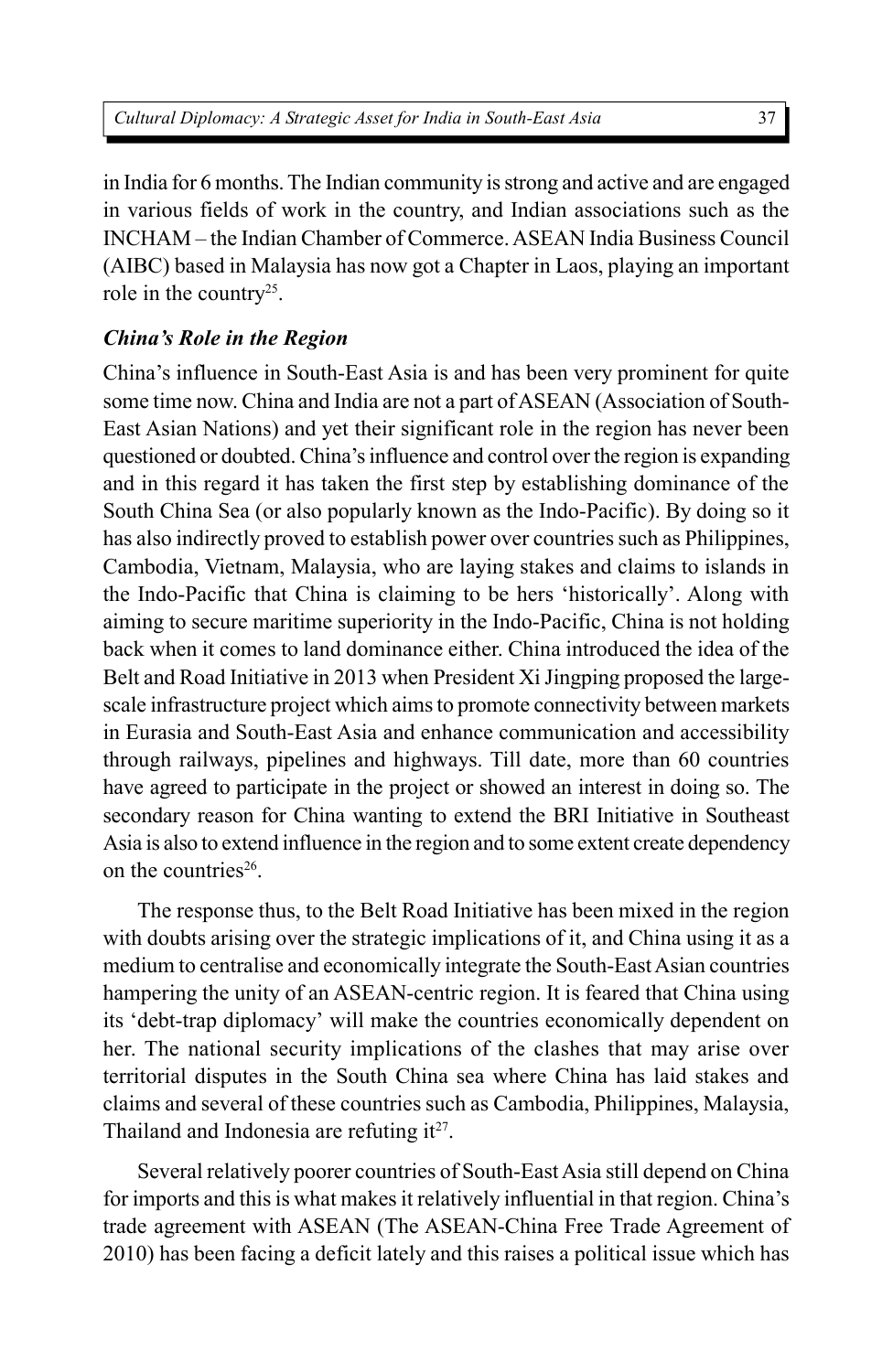been raised several times. However, one thing is sure that the general dependence of South-East Asian countries on China for imports, exports or both has invariably reduced, but an unfavourable trade balance might not be the best scenario in this case<sup>28</sup>.

The Mekong river, also referred to as Asia's Rice Bowl, is the source of livelihood, food and energy for five countries in the region where it flows namely Cambodia, Myanmar, Laos, Vietnam and China. However, its reasons for importance vary- Laos, Cambodia, Vietnam and Myanmar depend on it for livelihood and it is associated with a cultural heritage and identity of these countries which date back in history. For China on the other hand, the Mekong is an opportunity to have access to these regions to build dams, power plants, harbours and factories, and fast-track development in the region. The Mekong is an all-encompassing region of human and ecological biodiversity, a striking history dating back to the time of The Khmer empire and the beauty that is now the temple of Angkor Wat, which provides a fundamental identity to the people of the region $29$ 

. Mekong is an important aspect of history and culture of the region and has recently become a hotspot for engineers and businessmen all around the world to tap its resources for hydropower and energy-producing factories to be set up in the region. It is an example of a part of history being lost in transition to urbanisation and political objectives along with the glaring environmental concerns to biodiversity that arise from such actions. China's behaviour and intemperance over the past few years in South-East Asia and globally has raised concerns over how certain issues and bilateral cooperation will be worked out, and thus some ASEAN countries rely on India to act as a countervail in the region to diffuse some of the tensions<sup>30</sup>.

#### *Cultural Engagement in South-East Asia*

India has always had an extraordinarily rich cultural heritage and this has resonated in every sphere of engagement by an Indian. Politics and Diplomacy too have made use of this culture to engage and further the country's foreign policy. South-East Asia has always been a familiar ground for India and even in the future, it is important to ensure that the connections that we establish with these countries are deeply rooted. Cultural Diplomacy is one such medium. It is true that culture is a strategic asset that can be used for deepening engagement in South-East Asia, but the crux lies in its execution. The Modi government has, since its election in 2014, focused on this aspect of foreign policy, with Yoga playing a central role in helming a major international phenomenon.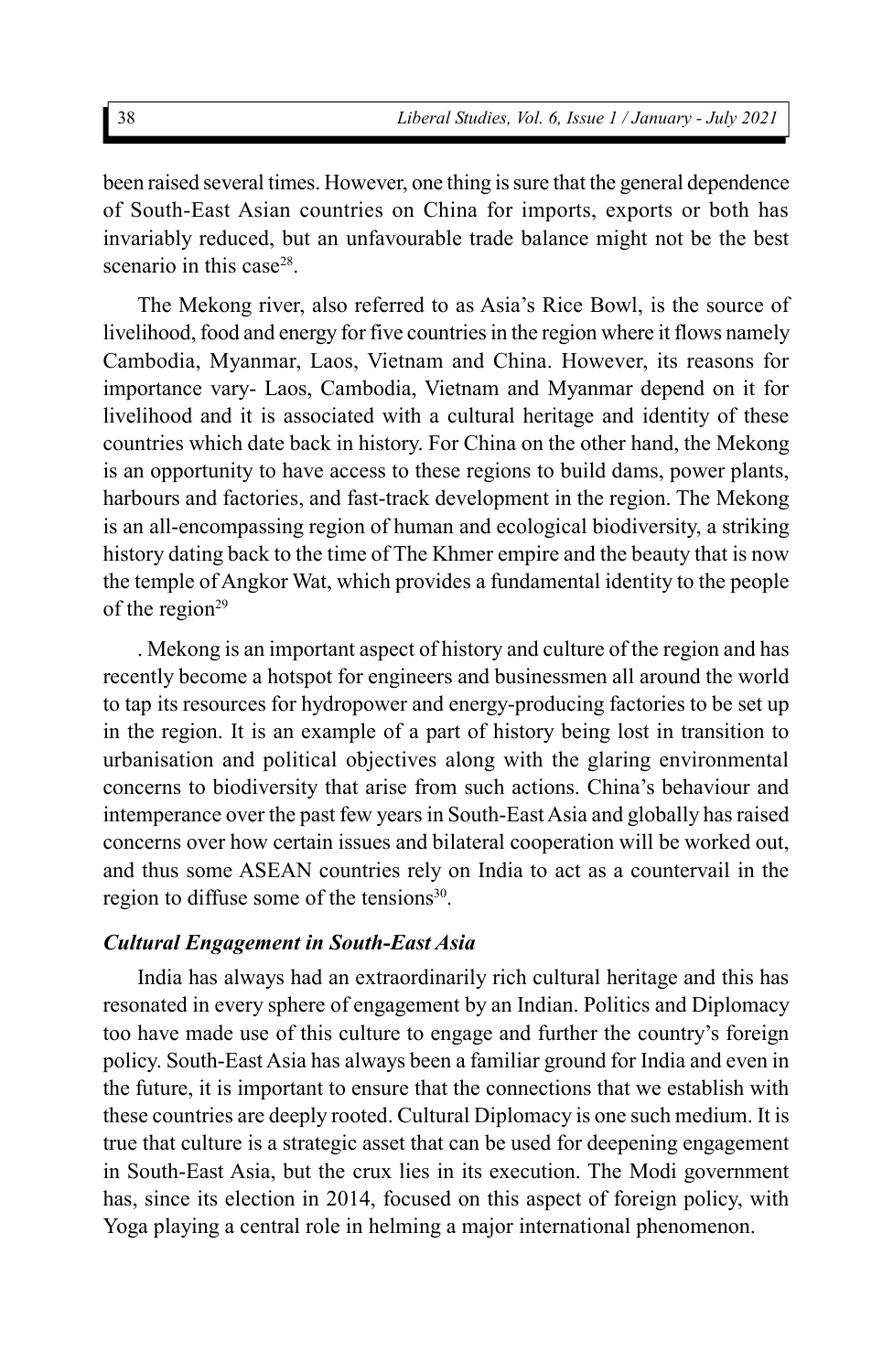Where the South-East Asian countries are concerned, there is further scope for widening horizons to include cinema, social media, sports, diaspora, education, tourism, language, art, architecture and cuisine, as a part of the cultural phenomenon. India's role in the furthering of this cultural phenomenon can be extended through the activities of ASEAN and its significance being placed over and above the influence of China in the region.

Indian diaspora plays a specific role in catering to specific interests, and also helps in reflecting India's interests abroad with a view to raise India's capital and credibility and most importantly fraternity<sup>31</sup>.

India has been particularly active in the Mekong region with special involvement of Cambodia, Laos, Myanmar and Vietnam. With an aim to increase engagement in that region, when it signed the 'Mekong-Ganga Cooperation' with 5 countries namely Laos, Cambodia, Vietnam, Myanmar and Thailand in 2000, as a 'Look-East' Policy initiative. The visible manifestation of the Mekong-Ganga Cooperation is the MGC Museum of Traditional Asian Textiles at Siem Reap, Cambodia, established with Indian assistance in April 2014. Under the MGC and the ASEAN-India Co-operation Fund, there are several steps being taken to improve cultural and bilateral relations and enhanced cooperation (Singh, 2015). India also launched the India-Myanmar-Thailand Trilateral Highway in November 2016, which is expected to be completed 2022.

Apart from the Trilateral highway other projects to be undertaken include the Kaladan Multi-modal Trade Transit Project, and the Bay of Bengal Initiative for Multi Sectoral Technical and Economic Cooperation (BIMSTEC) which are projected to not only increase mutual economic productivity but also promote peace and prosperity in the North-east region of India and South-East Asia. Many countries of the region have also backed the re-establishment of Nalanda University, which stands as a testament of the long-lasting relations between India and South-East Asia.

In order to improve trade relations in the South-East Asian region, India signed the ASEAN-India free trade agreement and agreed upon an ASEAN-India Free Trade Area (AIFTA). This shall prove to be beneficial as India is now ASEAN's fourth largest trading partner and ASEAN accounts for nearly 12.5% of investment flows in India since 2000. India and ASEAN also aim to increase tourism as a means for cultural engagement, as they have moved on from being dialogue partners to strategic partners in the region.

The Prime Minister Mr. Modi also offered to set up digital villages in Cambodia, Laos, Myanmar and Vietnam by utilising India's \$1 billion line of credit to ASEAN for 'connectivity, culture, and commerce'<sup>32</sup>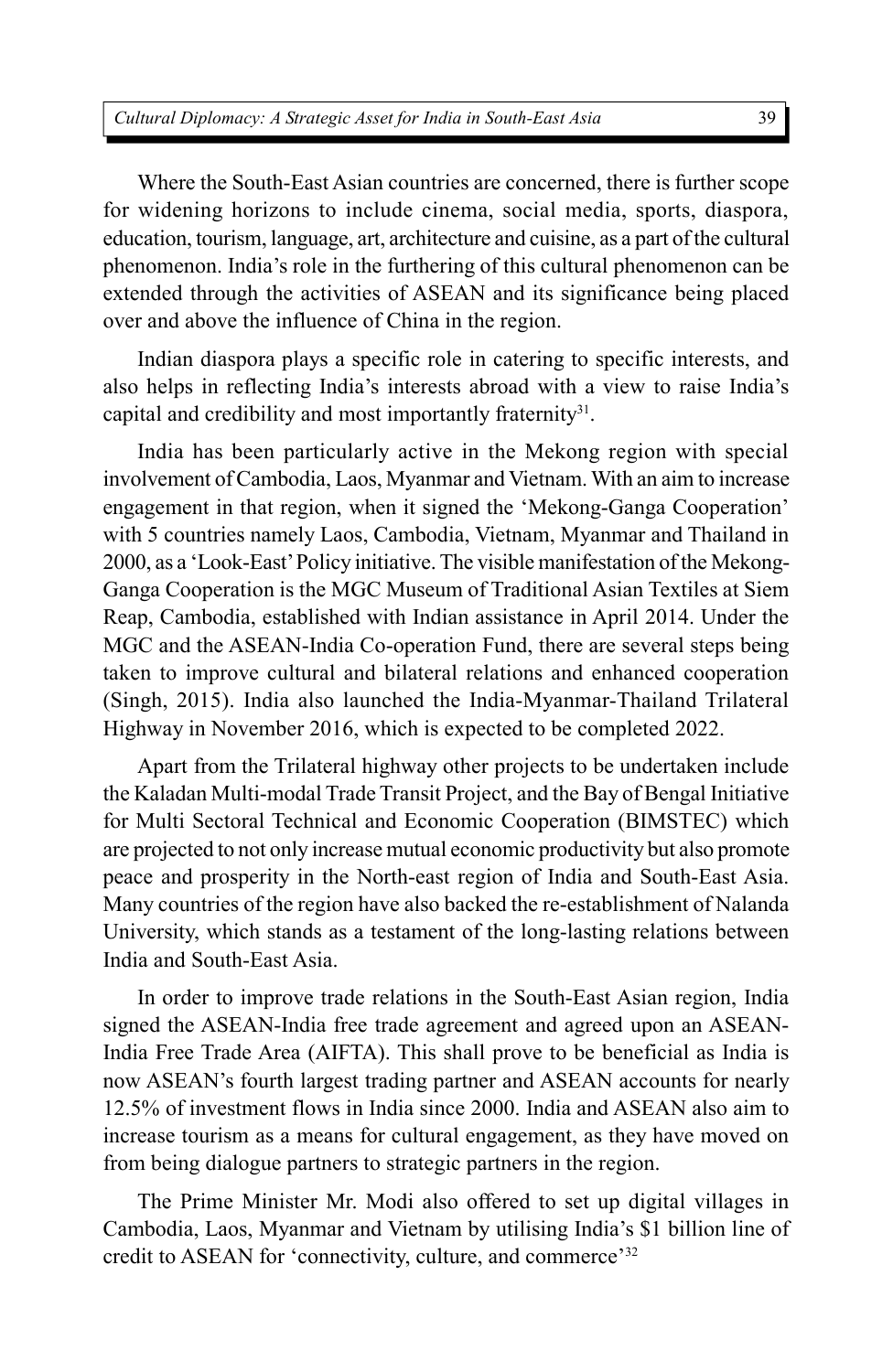## **Conclusion**

Culture is a mirror of society, and sometimes the most defining or prominent characteristic of the society. India has always taken pride in its culture, historical roots and age-old traditions. To make use of this aspect of society and reach out to other societies is an important part of India's foreign policy. Soft power diplomacy is a stronghold for India when utilised wisely, and India should continue doing so. Cultural diplomacy is a historical tool for India's foreign policy ever since Independence and is now being expanded over to South-East Asia. The relevance of South-East Asia in today's global arena is immense. Asia and South-East Asia are expanding with prominent dominance from China and India too isn't far behind. When China is using military, trade and maritime superiority to dominate, India can boast of using soft power resources like culture and diaspora to reach out to a majority of the countries. How successful and efficient this shall prove to be, only time will tell, however where South-East Asia is concerned, it is an important way to go. Reaching out people-to-people is effective and creates a community which in this day and age of connectivity and communication goes a long way. The Indian diaspora is India's strongest soft power tool. A cultural linkage of two countries is binding with common ideas and thinking of the people of the society, holds true for generations to come, while causing large scale welfare development and a long-term impact on both the countries<sup>33</sup>. The onus also lies on the leadership of each country to nurture and maintain relations that establish a foundation for a long-lasting fruitful dynamic. With globalisation rapidly gaining pace, and technology and innovation at its peak, reshaping ancient cultural relations has immense scope. Even though strengthening and highlighting the social aspect of the country's foreign policy is not the only focus, it is definitely something. India is still growing as an economy and has miles to go before all the internal issues of the country are resolved, and having cultural and social backing can go a long way in diplomatic and bilateral relations.

India's cultural engagement in the region is important, however; culture and historical relations is not the only way to connect in the region. It may act as a medium for achieving a larger goal, to serve India's best interests in South-East Asia. India is going to play a significant role in South-East Asia in the years to come and ASEAN will have a hand in it, but cultural ties will only strengthen the relationship, while economic, military and diplomatic prowess shall push India through.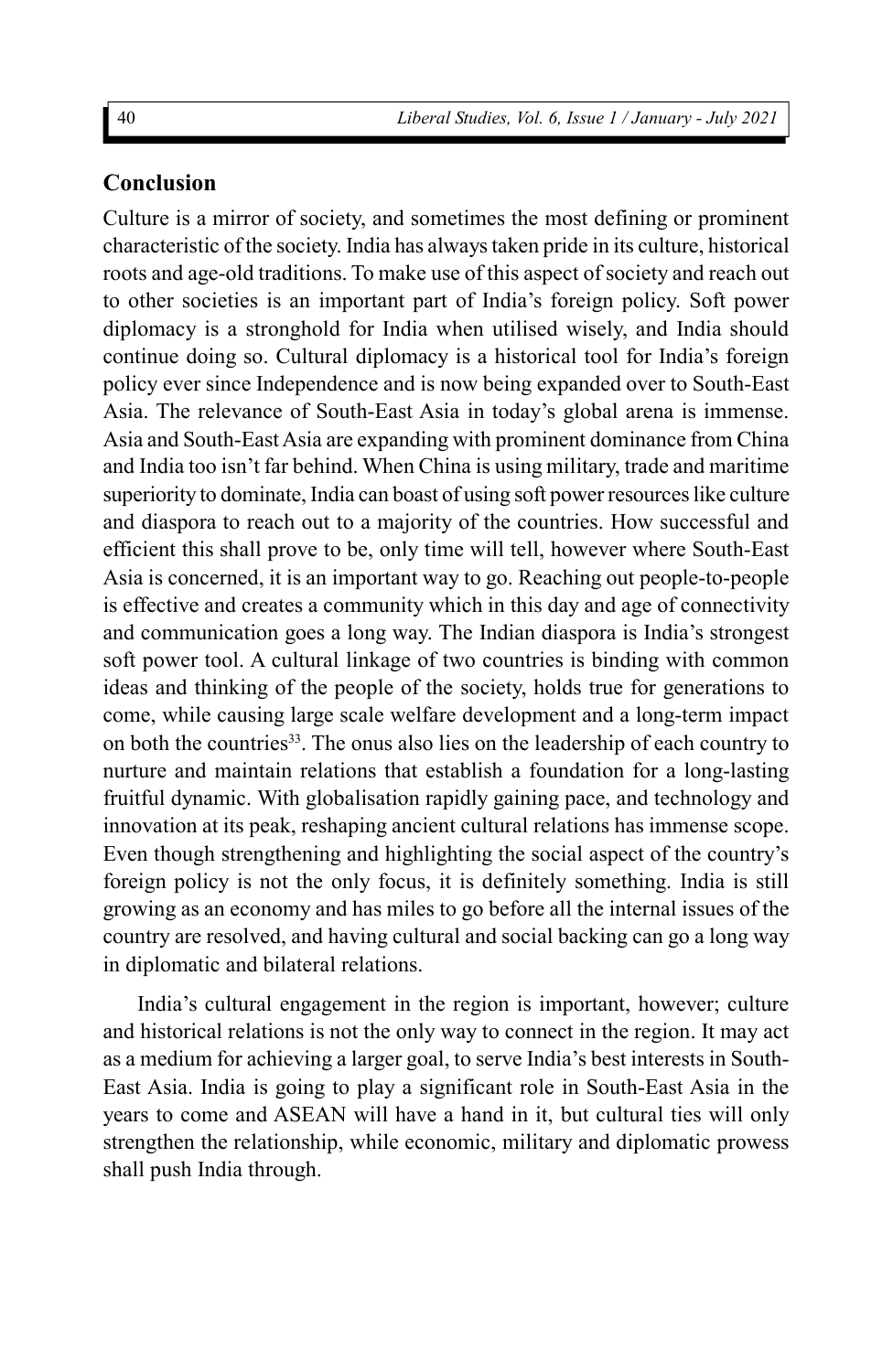#### **Notes**

- 1. Goel, D. S., 2013. *Observer Research Foundation Event Report.* [Online] Available at: https://www.orfonline.org/research/cultural-diplomacy-as-an-instrument-of-projectingindias-foreign-policy/ [Accessed 10 June 2019].
- 2. Hussain, M., 2017. Cultural Foundation of India's Look East Policy- A Critique. *Journal of South Asian Studies,* p. 9.
- 3. Diplomacy, U. C. o. P., n.d. *The Soft Power 30.* [Online] Available at: https:// softpower30.com/what-is-soft-power/ [Accessed 14 June 2019].
- 4. Pant, H., 2015. *Outlook India.* [Online] Available at: https://www.outlookindia.com/ website/story/indias-soft-power-strategy/295206 [Accessed 14 June 2019].
- 5. India, G. o., 2014. *Ministry of Culture, Project Mausam.* [Online] Available at: http:// ignca.gov.in/project-mausam-3/ [Accessed 5 June 2019].
- 6. Singh, U. B., 2018. *Institute of Defence Studies and Analyses.* [Online] Available at: https:/ /idsa.in/backgrounder/significance-india-act-east-policy-and-engagement-with-aseanubsingh\_041218 [Accessed 14 June 2019].
- 7. Bureau, P. I., 2018. *Government of India.* [Online] Available at: http://pib.nic.in/newsite/ PrintRelease.aspx?relid=175908 [Accessed 19 June 2019].
- 8. Banerjee, K., 2018. *India Today.* [Online] Available at: https://www.indiatoday.in/india/ story/beyond-republic-day-show-asean-can-help-india-take-on-china-in-southeast-asia-1153102-2018-01-24 [Accessed 23 June 2019].
- 9. Mehta, S., 2018. *Asia and the Pacific Policy Society.* [Online] Available at: https:// www.policyforum.net/indias-pivot-southeast-asia/ [Accessed 29 June 2019].
- 10. Pillalamarri, A., 2018. *The Diplomat.* [Online] Available at: https://thediplomat.com/2018/ 10/how-india-influenced-southeast-asian-civilization/ [Accessed 10 June 2019].
- 11. Oak, N. C., 2017. *East Asia Research Programme.* [Online] Available at: http://earp.in/ en/indian-diaspora-in-southeast-asia-and-its-soft-power-dynamics/ [Accessed 18 June 2019].
- 12. Sengupta, J., 2017. *Observer Research Foundation.* [Online] Available at: https:// www.orfonline.org/expert-speak/indias-cultural-and-civilizational-influence-on-southeastasia/ [Accessed 15 June 2019].
- 13. Ahmed, A., 2012. *Eurasia Review.* [Online] Available at: https://www.eurasiareview.com/ 09072012-india-asean-relations-in-21st-century-strategic-implications-for-india-analysis/ [Accessed 18 June 2019].
- 14. Maherbaanali Sheliya, A. J., 2019. *Global Journal CENERS.* [Online] Available at: https:/ /www.globaljournalceners.org/article.php?e=74 [Accessed 25 June 2019].
- 15. Ha, D. D. T., 2014. *ASEAN-India Network of Think Tanks.* [Online] Available at: http:// aic.ris.org.in/wp-content/uploads/2014/05/Do-Thu-Ha-paper.pdf [Accessed 25 June 2019].
- 16. Ministry of External Affairs, 2017. *Government of India.* [Online] Available at: https:// www.mea.gov.in/Portal/ForeignRelation/Malaysia\_Jan\_2017.pdf [Accessed June 2019].
- 17. Ministry of External Affairs, 2017. *Government of India.* [Online] Available at: https:// www.mea.gov.in/Portal/ForeignRelation/Malaysia\_Jan\_2017.pdf [Accessed June 2019].
- 18. Ministry of External Affairs, 2018. *Government of India.* [Online] Available at: https:// mea.gov.in/Portal/ForeignRelation/Thailand\_Brief\_Dec\_2018.pdf [Accessed June 2019].
- 19. Ministry of External Affairs, 2018. *Government of India.* [Online] Available at: https:// mea.gov.in/Portal/ForeignRelation/IndiaCambodia\_December\_2018\_.pdf [Accessed 24 June 2019].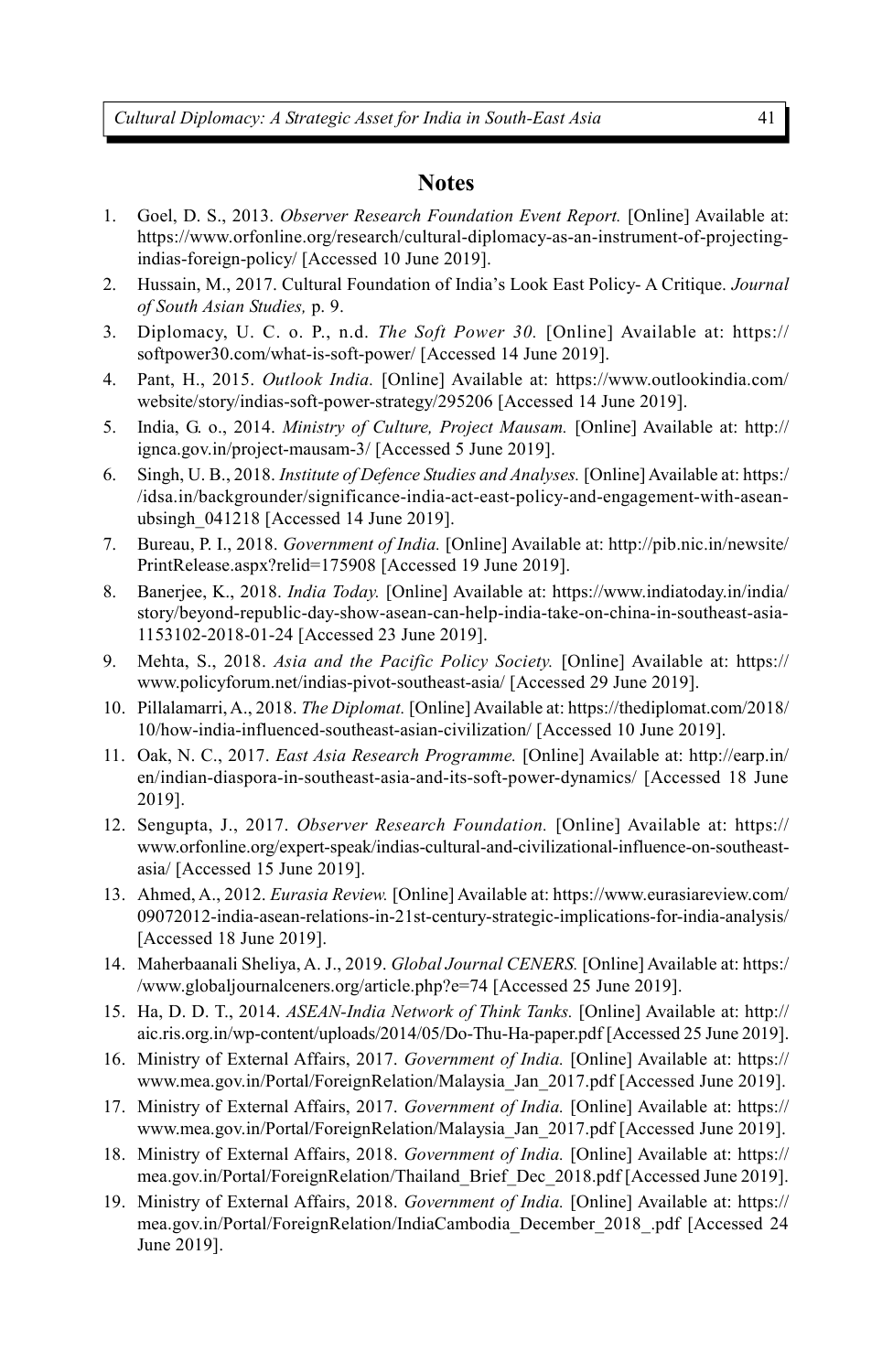- 20. Kundu, S., 2010. *Youth Ki Awaaz.* [Online] Available at: https://www.youthkiawaaz.com/ 2010/03/cultural-linkage-beyond-the-border-india-mayanmar/ [Accessed 27 June 2019].
- 21. Ministry of External Affairs, 2018. *Government of India.* [Online] Available at: https:// www.mea.gov.in/Portal/ForeignRelation/Singapore\_new\_updated.pdf [Accessed 28 June 2019].
- 22. Ministry of External Affairs, 2013. *Government of India.* [Online] Available at: https:// www.mea.gov.in/Portal/ForeignRelation/Brunei-India\_bil\_Brief\_\_XP\_\_2013-3.pdf
- 23. Sajjanhar, A., 2016. Taking Stock of India's Act East Policy. *ORF Issue Brief,* May, Issue 142, p. 6.
- 24. Ministry of External Affairs, 2017. *Government of India.* [Online] Available at: https:// mea.gov.in/Portal/ForeignRelation/India\_Philippines\_October\_2017.pdf
- 25. Ministry of External Affairs, 2017. *Government of India.* [Online] Available at: https:// www.mea.gov.in/Portal/ForeignRelation/Laos\_October\_2017.pdf
- 26. Chatzky, A. & McBride, J., 2019. *China's Massive Belt Road Initiative.* [Online] Available at: https://www.cfr.org/backgrounder/chinas-massive-belt-and-road-initiative [Accessed 23 June 2019].
- 27. Gong, X., 2019. *The Diplomat.* [Online] Available at: https://thediplomat.com/2019/04/ will-china-undermine-its-own-influence-in-southeast-asia-through-the-belt-and-road/ [Accessed 23 June 2019].
- 28. Parameswaran, P., 2015. *The Diplomat.* [Online] Available at: https://thediplomat.com/ 2015/03/is-chinas-economic-power-in-asean-overblown/ [Accessed 20 June 2019].
- 29. Anon., n.d. *The Economist.* [Online] Available at: https://www.economist.com/news/essays/ 21689225-can-one-world-s-great-waterways-survive-its-development.
- 30. Sajjanhar, A., 2016. Taking Stock of India's Act East Policy. *ORF Issue Brief,* May, Issue 142, p. 6.
- 31. Mahalingam, D., n.d. *Global Research Forum on Diaspora and Transnationalism.* [Online] Available at: http://www.grfdt.com/PublicationDetails.aspx?Type=Articles&TabId=30
- 32. Mehta, S., 2018. *Asia and the Pacific Policy Society.* [Online] Available at: https:// www.policyforum.net/indias-pivot-southeast-asia/ [Accessed 29 June 2019].
- 33. Devi, D. T. S., 2017. *IOSR Journals.* [Online] Available at: http://www.iosrjournals.org/ iosr-jhss/papers/Vol.%2022%20Issue10/Version-5/D2210052628.pdf [Accessed 23 June 2019].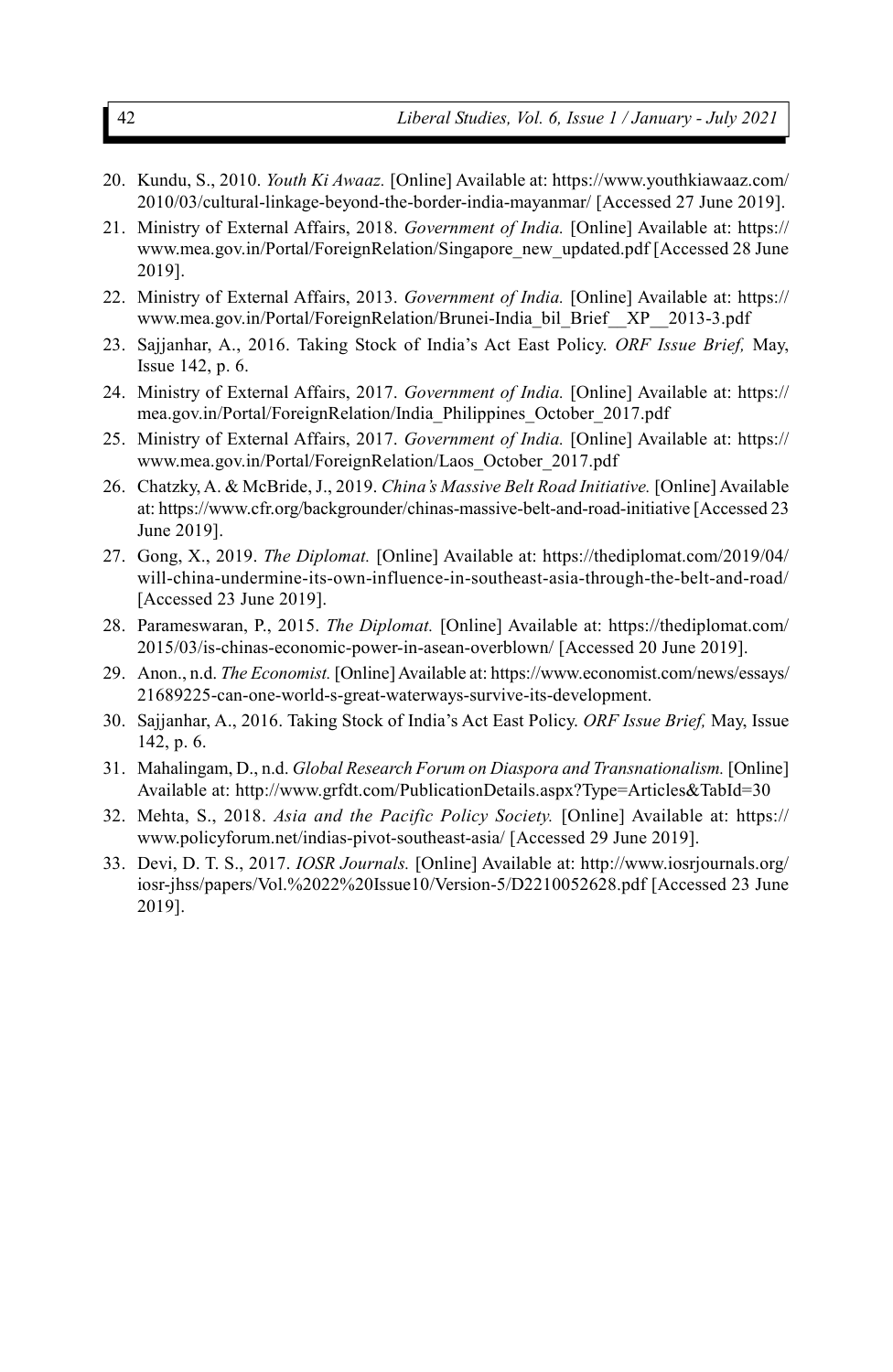# **Ryan Mitra\***

# *India's Indo-Pacific Strategy in 2020 and beyond*

## **Abstract**

*India's traditional position as the regional hegemon in South Asia in maritime affairs is well-noted and the peninsular State continues to possess a versatile maritime arsenal to protect its littorals and maritime interests. But since the start of the current century, China's emergence as an expansionist and revisionist power has raised concerns amongst scholars and policymakers alike regarding its encroaching influence within India's 'back door'; the Indian Ocean. Furthermore, the larger nexus of Indo-Sino relations and rising hostilities between the two superpowers in the mountainous Himalayas threatens to spill over and affect the State's maritime security. In consideration of this bilateral reality, India finds itself in an interesting position, where China's adversarial behavior in the Indo-Pacific region has brought various stakeholders closer and created space for strategic maritime partnerships. The adoption of the Indo-Pacific construct into India's maritime strategy has opened up various avenues for multilateral maritime governance, and burdensharing in the Indian and Pacific oceans. This paper will identify the strategic objectives of India's maritime policy in 2020 in the Indo-Pacific region-mainly in South and Southeast Asia, and the role of larger multilateral groupings within the same. It will contextualize its findings against India's Maritime Strategy document published in 2015 to analyze its maritime preparedness in achieving its contemporary maritime security objectives. The author traces India's current policy and articulates its possible evolution in the context of trade, sea lanes of communication, multilateralism, and maritime security while noting the possible impact this evolution may have on fundamental tenants of Indian Foreign Policy-strategic independence, economic and national security.*

**Keywords:** *India, China, Indo-Pacific, Quad, Maritime.*

**<sup>\*</sup>** Ryan Mitra has an interdisciplinary masters in International Affairs, The Graduate Institute, Geneva Human Rights Intern, Universal Periodic Review Branch, United Nations Office of the High Commissioner for Human Rights.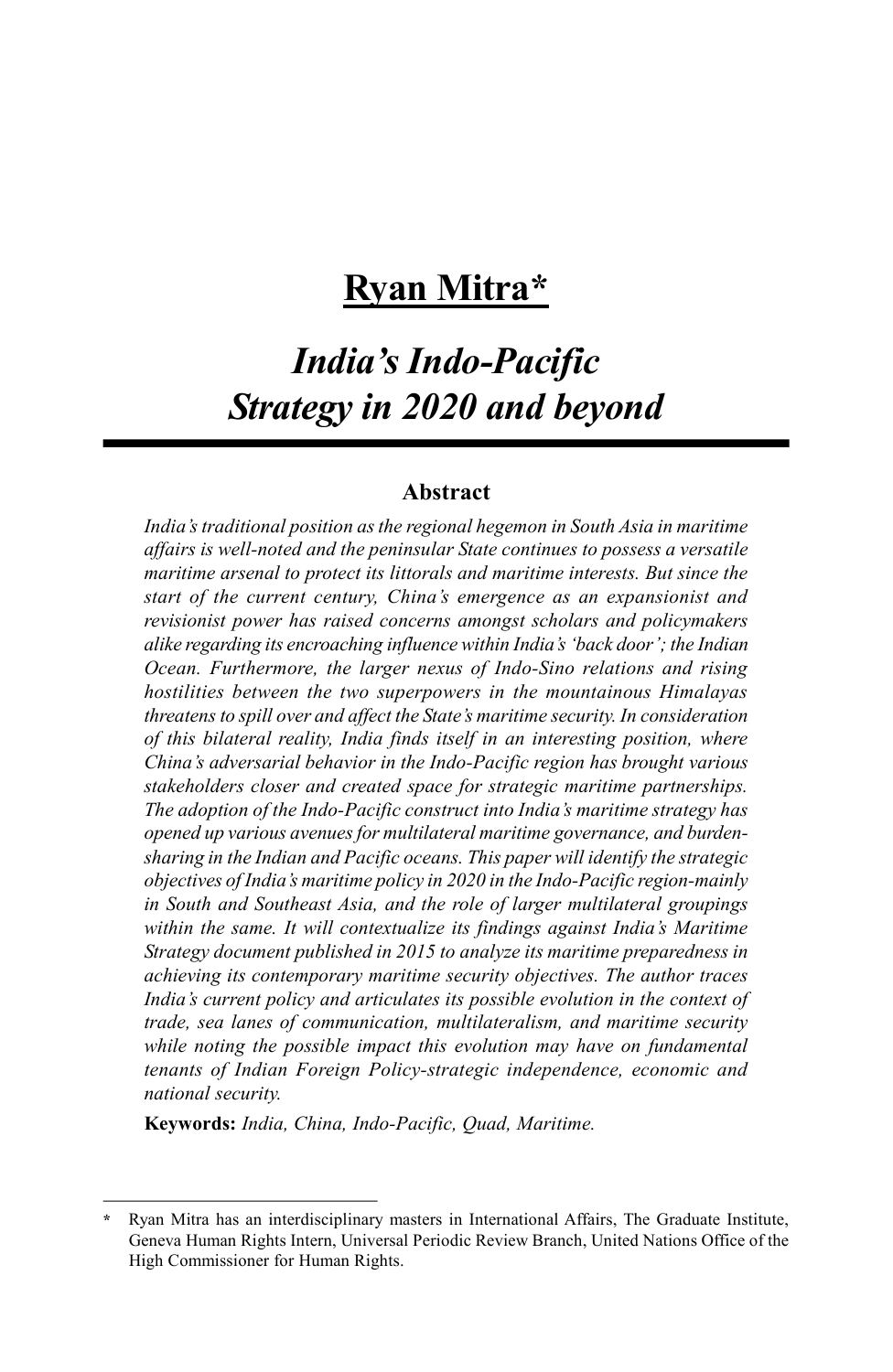## **Introduction**

India's destiny has been strongly influenced by its peninsular form. Being surrounded by water on 3 sides in a region that is actively turning into the center of global geopolitics has proven to be, both, a boon and a bane, for the South Asian State in the  $21<sup>st</sup>$  century. The maritime domain is a critical variable in India's national security, a fact that has been reinforced throughout modern history. Being the regional hegemon in South Asia in this domain, India has actively served the role of a net security provider to all States within its ambit and around its littorals. Furthermore, it has presented itself as a benign maritime power with no offensive realist ambitions and supported the rule of law and institutionalism in the Indo-Pacific. Yet, India boasts one of the most formidable navies in Asia and plays an active role in the peacetime military exercises with other major powers in the region. Captain Gurpreet S Khurana contextualizes India's latest maritime security strategy where the shift in perception has occurred in New Delhi; India is now looking to be a "provider of net security" rather than a "net provider of security."<sup>1</sup> This signifies of a very subtle but consequential shift in India's maritime posturing in the Indian Ocean Region, and the Indo-Pacific at large.

India's vision in the maritime domain, and the Indo-Pacific more specifically, is best captured by Prime Minister Modi's address at the Shangri La Dialogue in 2018. In his speech, the Prime Minister had called for a 'free, open, and inclusive region'.<sup>2</sup> These three words individually, and collectively consummately surmise the philosophy behind the Indian maritime strategy. It is imperative to note that India's substantial naval capabilities have not blinded New Delhi to the competition it faces in this domain and other interconnected ones. India's maritime strategy like a lot of other domains is governed in an interdisciplinary manner and is subject to domestic political currents and international relations. Noting the fairly hostile region, the State is situated in; a disgruntled neighbor in the West, and an encroaching revisionist power in the East, India has had to finely balance its power projections, national security, trade, and diplomatic relations vis-à-vis these States, and all other regional and extra-regional stakeholders.

India's foreign policy during the Cold War was fairly compartmentalized on the basis of narrow regions, and different governments had prioritized different compartments. Looking back, due to its own security concerns coupled with the lack of external capabilities and international political posturing, former Prime Minister Jawaharlal Nehru and his successors, including his daughter Indira Gandhi chronically chose not to militarily engage with South-East Asian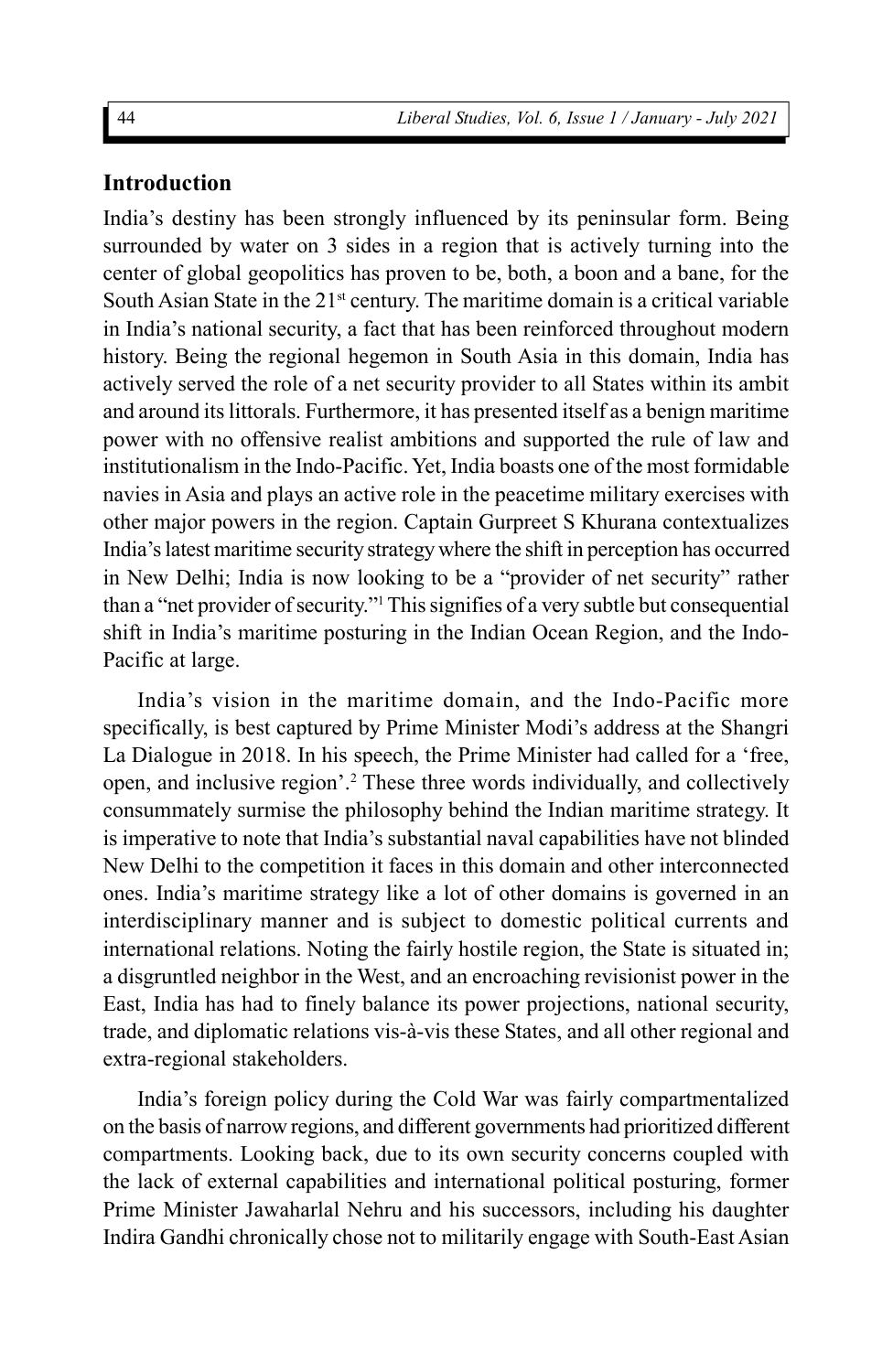States like Singapore, despite these States displaying signs of eagerness to breakthrough into a politico-military dimension of their bilateral relations.<sup>3</sup> Indira Gandhi and her administration were actively seeking warmer relations with occidental States and the USSR, and sidelining South East Asian States to tertiary levels of consideration.<sup>4</sup> But the liberalization of the Indian economy and the end of the Cold War changed this approach, and India figuratively began to 'Look East'. Modi upgraded this to 'Act East' in 2015. This approach essentially entailed bringing the South-East Asian States bilaterally and multilaterally closer to India, and foster warmer and mutually beneficial relations on a strategic, and economic level. Trade, finance, exchange of human resources, education, infrastructure and investment, disaster assistance, and mutual maritime security were actively featured in the dialogues and negotiations between these States and India. Thus, this region due to its geographic configuration and its economic and strategic value began to play a critical part in India's maritime strategy that had previously principally been compartmentalized around its own littorals.

The Indo-Pacific discourse in US foreign policy began under the Obama administration in 2010.<sup>5</sup> And this discourse has enabled further bilateral cooperation between the two maritime powers, consequently creating space for multilateral cooperation as well. The renaming of the US Pacific Command in Hawaii to the US Indo-Pacific Command by the Trump Administration was simply more than a speech act.<sup>6</sup> It was the first concrete indicator of the convergence of India's interest with that of the United States on a policy level that not only had domestic backing but also bilateral approval. Furthermore, the passage of the Asia Reassurance Initiative Act in 2018 underlined Washington's commitment towards serious engagement in the Indo-Pacific.<sup>7</sup> This was a proven measure that could alleviate India's perennial concern around extended Indo-US cooperation in the maritime domain. But a true analysis of India's maritime policy or India's outreach in the Indo-Pacific, or India's maritime cooperation cannot be done so without considering the China factor. While India has actively hedged between the United States and China, the geopolitical events of 2020 have arguably deeply impacted the Indian equation that balanced its relations with these States.

In light of this, the author will be analyzing India's Indo-Pacific maritime policy in 2020 and beyond on three accounts:

- India's strategic objectives and maritime preparedness
- India's maritime partnerships
- The possibility of 'narrowing' India's maritime outlook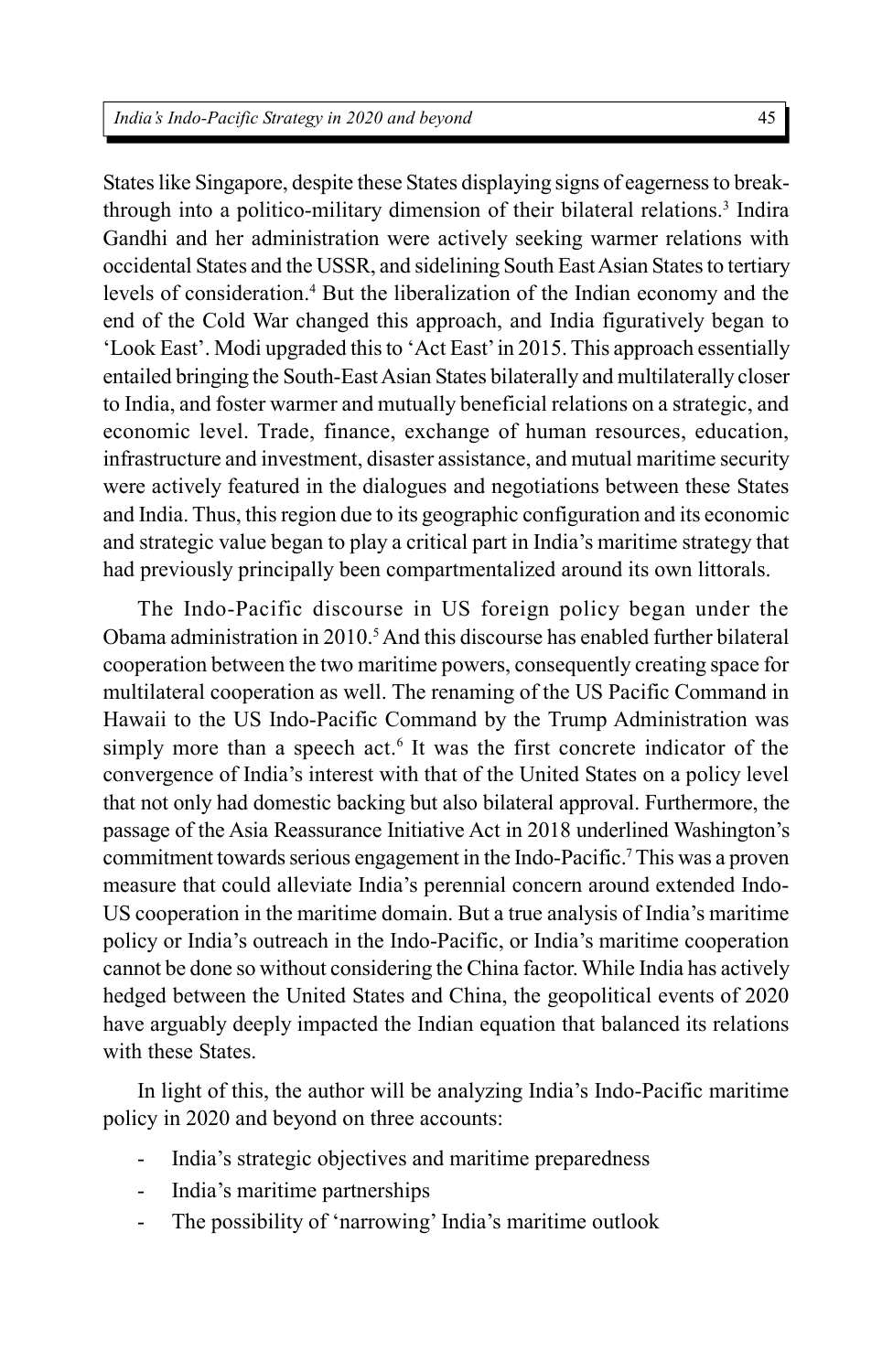In a conversation with a former senior government official, the author noted a key factor in interpreting one of the fundamental tenants of Indian foreign policy-strategic independence. While this tenant does have roots in India's long, tragic history of invasions and colonialism, it is important to note that this tenant was not formulated as a choice amongst many. Rather, it was the consequence of the hard realities in the immediate post-WW2 years which India as a newly independent State had to face; where no major State was actively willing to provide institutional (treaty-based) security guarantees. And the Indian State had to mold its foreign policy to substantiate its own security by its own means. These reflections are critical to the ensuing analysis where India's 'strategic autonomy' is not simply taken for granted or considered absolute.

#### **India's strategic objectives and maritime preparedness**

India does not have any overt objectives against another State in the maritime domain. Its driving school of thought, like in other domains, stems from a defensive realist position. The South Asian State doesn't perceive the Indo-Pacific to be a zero-sum, or an anachronistic notion of maritime competition manifesting into naval warfare. She rather calls for 'openness', 'cooperation', and respect for the high seas as a global common. The Indo-Pacific for India is a positive-sum game. But different arguments are put forward in regards to the compatibility of this philosophy with its robust naval capabilities and how its application must evolve in the context of the developing geopolitics in the Indo-Pacific region, especially in regards to China's expansionist behavior in the North Eastern Frontier and in the South China Sea. One can divide India's strategic objectives on the basis of 3 spheres of influence: India's littorals in the Indian Ocean Region, South-East Asia, and Far East Asia.<sup>8</sup> It is to be noted that considering India does not have full-fledged blue water capabilities,<sup>9</sup> its unilateral influence as a net security provider diminishes the further the point of consideration is from New Delhi and its naval bases. The establishment of the Indo-Pacific as a construct acts as an overarching bridge between these three spheres, leading to a transregional visualization in India's foreign policy consideration. Therefore, for example, any development in the South China Sea, which was previously not considered as a principal area of concern, now has an increased impact on India's maritime points of consideration.<sup>10</sup>

India's strategic objective in the region can be traced along the lines of trade and sovereign protection. The Indian Ocean region itself witnessed approximately 90,000 shipments annually with around 40% of the global energy supply sailing through it as well.<sup>11</sup> For India specifically, around  $95\%$  of its trade sails through the region. In 2018-19, 64.9% of its foreign trade was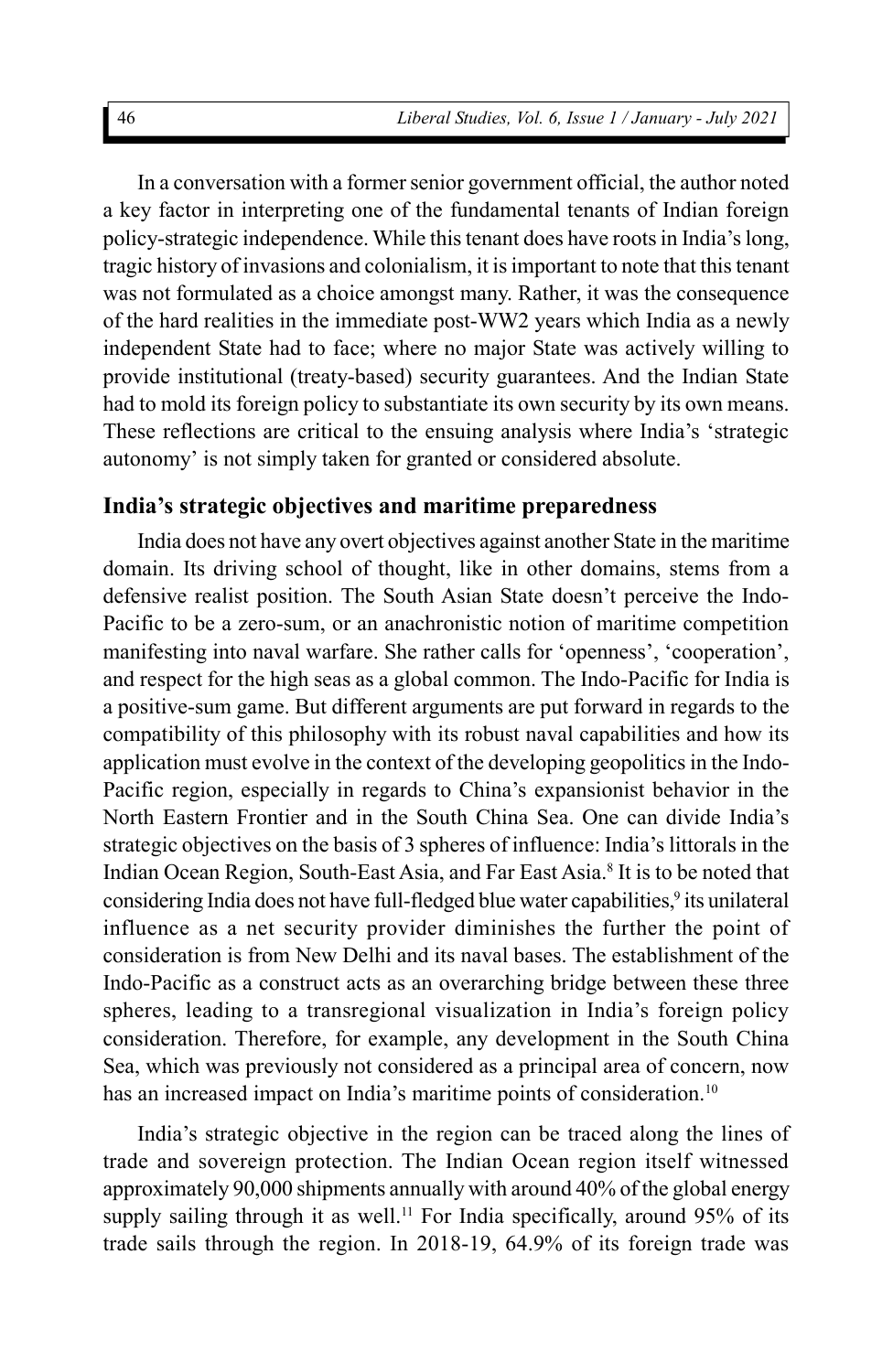seaborne; 67% of the imports and 61.6% of the exports.<sup>12</sup> As a maritime tradedependent State, India's trade interest is considered in a sovereignty context. Thus, contemporary shades of securitization are becoming overtly visible. The 2015 Indian Maritime Security Strategy titled *Ensuring Secure Seas* delineates the points of consideration and strategies that are primarily oriented around the protection of Indian littorals and Indian trade interests. The document also highlights the 'Strategy of Deterrence' and 'Strategy of Conflict' that indicate India's behavior in times of peace and in contrast in times of conflict.

There are two kinds of threats to Indian maritime interests: traditional, and non-traditional. The former emanates from other States in the international order, and the latter consists of Non-State Actors, piracy, and humanitarian and natural disasters. The Indian Navy has actively participated in tackling both these kinds of threats. There has been an increase in non-traditional counter-threat operations as seen in the anti-piracy operations in the Gulf of Aden, Humanitarian Assistance and Disaster Relief (HADR) operations in South East Asia, and counter-terrorist operations after the 26/11 Mumbai attacks. Khurana also states that private military security companies (PMSC) have further exaggerated the non-traditional threat posed by non-State actors to India's regional and extra-regional interests.<sup>13</sup> But traditional threats continue to be the biggest point of consideration in maritime security for policymakers in New Delhi.<sup>14</sup> The rise of China as a maritime power and subsequent chronic incursions into the Indian Ocean Region,<sup>15</sup> India's frosty relations with the East Asian State in the Himalayas,<sup>16</sup> and the 'all-weather' amity between both of India's hostile neighbors<sup>17</sup> are all collectively having an impact on India's maritime strategy calculations. There has been no indicator that hints at this kind of threat subsiding or receding; traditional threats are still the principal driver of India's Indo-Pacific Strategy.

Considering the voluminous maritime-trade the region experiences annually from different parts of the Indo-Pacific, it is fundamentally in its interest to ensure free and open Sea Lanes of Communications (SLOC) as has been agreed upon in international law. The 2015 maritime strategy indicates the South Asian States willingness to abide by the international legal regime established under the United Nations Convention on the Law of the Seas, and collaborate with other navies to implement its provisions.<sup>18</sup> In 2013, the Indian Navy also issued its legal doctrine for maritime operations, titled, 'Handbook on the Law of Maritime Operations'.<sup>19</sup> India unilaterally has a strategy of deterrence and strategy of conflict in place to exhibit its own maritime preparedness, and noting the current geopolitical developments is favorably looking at foreign naval collaborations to amplify the efficacy of peacetime deterrence against traditional and non-traditional threats.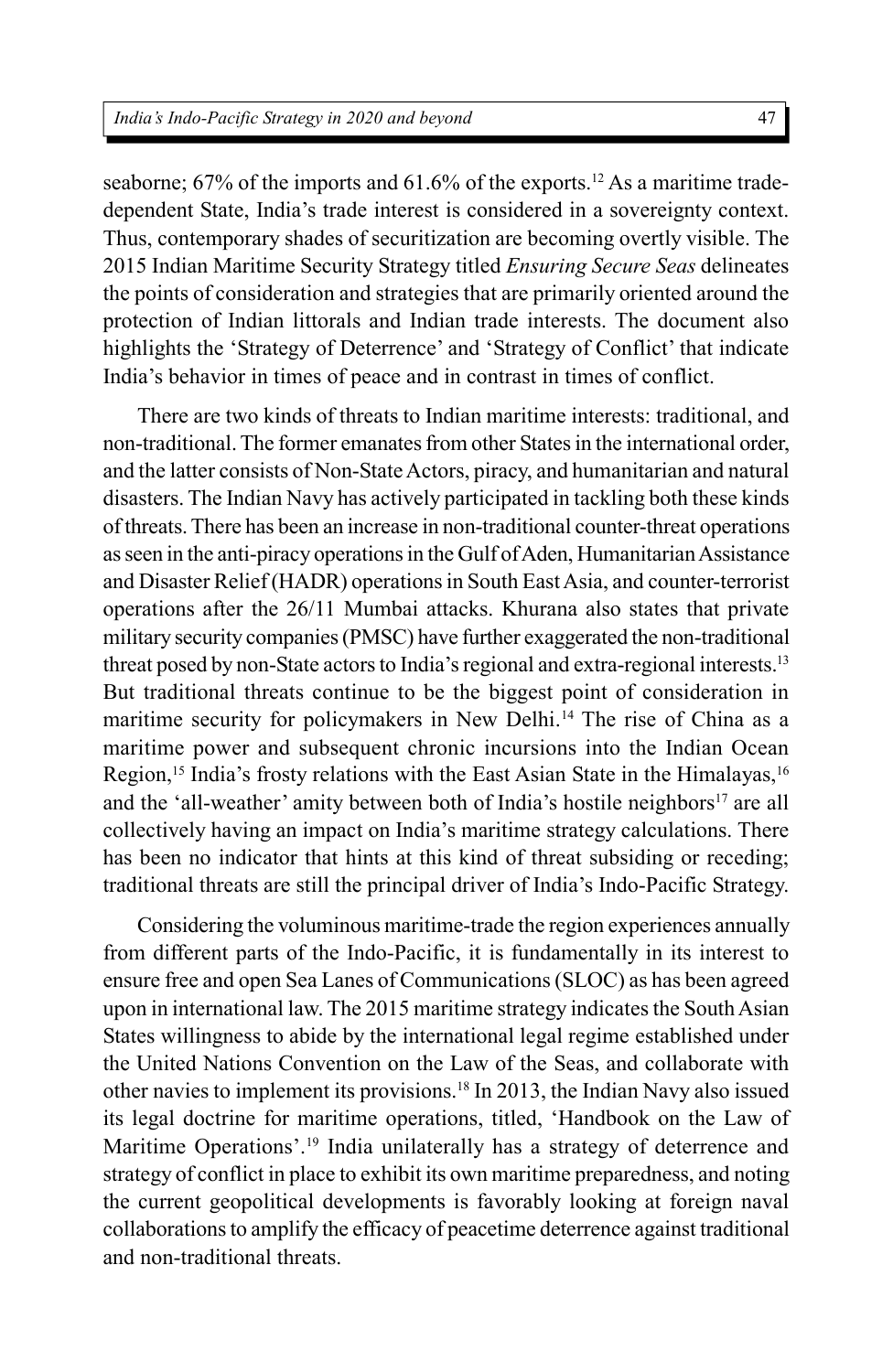| <b>Station</b> | Command                | <b>Headed by</b>        |
|----------------|------------------------|-------------------------|
| Mumbai         | Western Naval Command  | Flag Officer Commanding |
|                | (WNC)                  | in Chief, WNC           |
| Vishakapatnam  | Eastern Naval Command  | Flag Officer Commanding |
|                | ENC)                   | in Chief, ENC           |
| Kochi          | Southern Naval Command | Flag Officer Commanding |
|                | (SNC)                  | in Chief, SNC           |
| Port Blair     | Andaman & Nicobar      | Commander in Chief, ANC |
|                | Command (ANC)          |                         |

Currently, India has 4 maritime commands:

*Source:* Indian Navy

Under these commands, it has 3 combat platforms: Surface Ships, Naval Aviation, and Sub-Surface instruments. Within each platform, there are an array of different classes and instruments, ranging from guided-missile destroyers (Delhi Class, Surface Ship) to amphibious warfare vessels (Kumbhir Class, Surface Ship) to Boeing P-8i (Naval Aviation) to INS Chakra-nuclear powered submarine (Chakra Class, Sub-Surface). The Indian Navy in 2018 possessed a total of 137 instruments, including submarines, and is aiming to constitute 200 ships by 2027.<sup>20</sup> Having turned towards indigenous naval manufacturing and development, it is a similar trend to that of China but with different drivers and motivations.

This heterogenous versatility of the Indian Navy is reinforced horizontally by the number of instruments in possesses within each class, and vertically due to the State's substantial nuclear and hierarchical naval capabilities. This enables it to address controlled maritime scenarios while being able to tackle positions that risk escalation-either through the means of deterrence or self-defense. Furthermore, INS Vikramaditya, commissioned in 2013 provides the South Asian State the capabilities to conduct complex operations and maritime exercises well beyond its littorals. India is currently in the process of constructing its second aircraft carrier, INS Vikrant which is due for being commissioned in 2022. Recently, the Indian Navy indicated the possibility of constructing and inculcating a third aircraft carrier within the next 15 years.<sup>21</sup>

The Indian Maritime Security Strategy document identifies that traditional threats pose the highest threat levels, while non-traditional threats are more chronic while being lower on the threat spectrum. India's strategy of deterrence can be dichotomized on the lines of non-conventional and conventional. Nonconventional deterrence works under India's nuclear doctrine which espouses the no-first-use policy and non-use against non-nuclear States. Maritime preparedness plays a critical part in the efficacy of India's nuclear deterrent.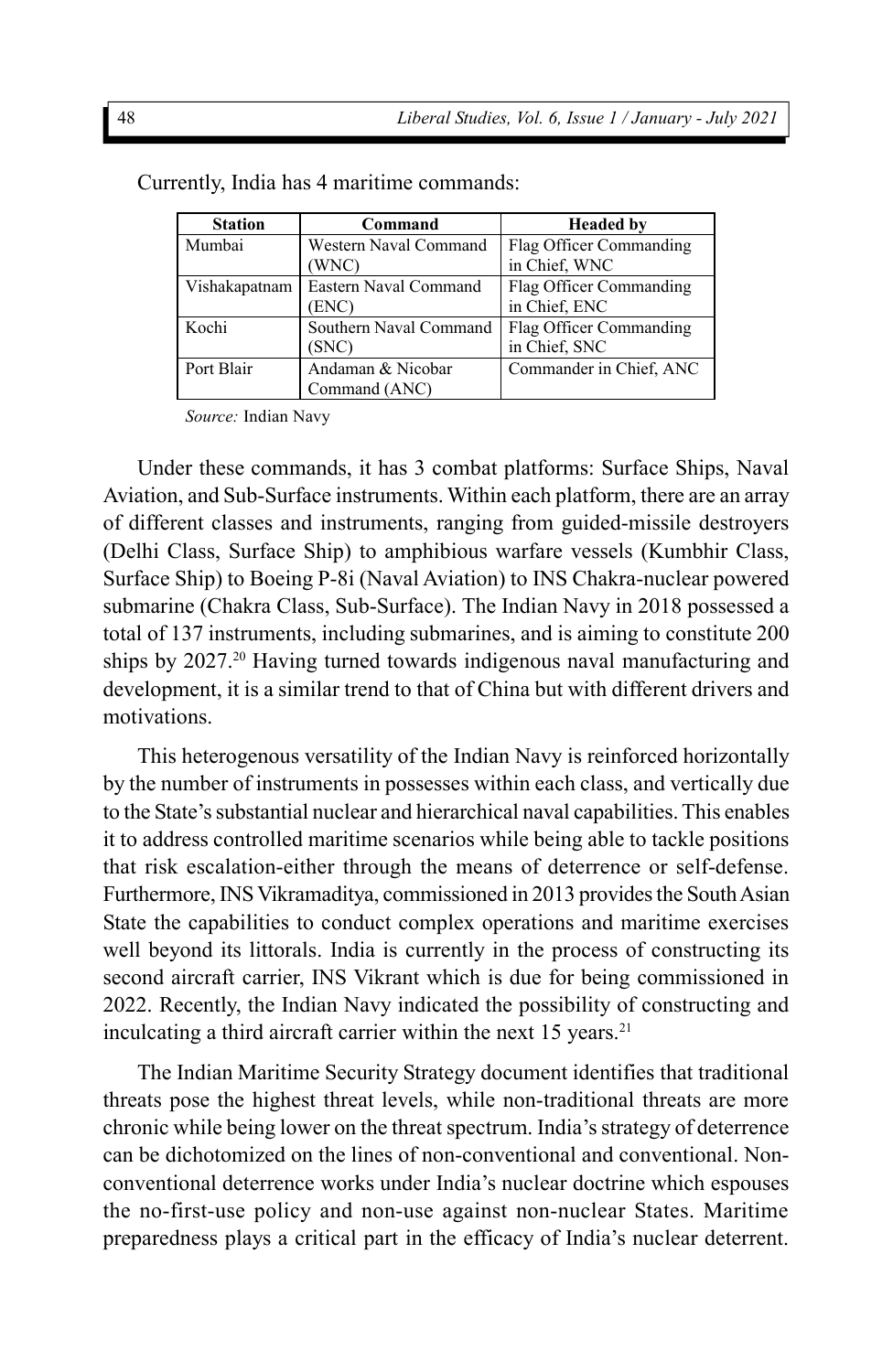The infallibility of India's nuclear deterrence is centered around its credibility, effectiveness, and survivability.<sup>22</sup> To encapsulate these principles India has pursued the nuclear triad, in which its maritime nuclear capabilities are critical to its survivability. The nuclear-powered submarine carrying ballistic missiles (SSBN) which can remain underwater stealthily for prolonged periods of time ensures India retains its capability to employ its 'second use' policy as listed in its doctrine if its land-based launching capabilities are compromised or the response window is better suited for the maritime domain.<sup>23</sup> In regards to conventional traditional and non-traditional threats, India plans to exclusively operate on conventional lines and believes its conventional capabilities must further embolden its non-conventional deterrent.<sup>24</sup> While the South Asian State maintains its position as a law-abiding actor in the maritime domain, it acknowledges the various threats that are posed to it within the same. Therefore, its strategy to deter any actor from acting against its interest and exemplify the denial of desired gains if they were to proceed to act as so, needs to be supported by highly effective conventional capabilities. Therefore, the robust conventional naval preparedness as mentioned earlier has evolved in light of the evolving nature of all kinds of threats that are posed to Indian interests, and how high the bar for deterrence has risen or fallen vis-à-vis any adversarial actors. As the Security Strategy Document articulates, its conventional deterrence revolves around the following components:<sup>25</sup>

- Force Structure and Capabilities: *"At the core of the overall force structure must be the ability to deter and effectively prosecute high intensity conflict, even as the force levels and structures remain adequate to address the wider range of lower level threats."*
- Threat Assessment and Contingency Planning: "*Constant monitoring and assessment of the maritime environment, including threat scenario, potential adversaries' strategies and situations as they develop, will remain essential along with development of suitable strategies and operational plans to counter emerging threats. This is of as much value to deterrence as it is to conflict.*"
- Strategic Situational Awareness and Maritime Domain Awareness: "*Strategic situational awareness will require gathering and correlation of information obtained at all levels, and its analysis, to develop the strategic picture."*
- Preparedness and Planning: "*The translation of the Indian Navy's combat potential into combat power will be enabled through preparedness and presence. The Indian Navy will maintain appropriate preparedness and presence in its areas of maritime interest, as per the*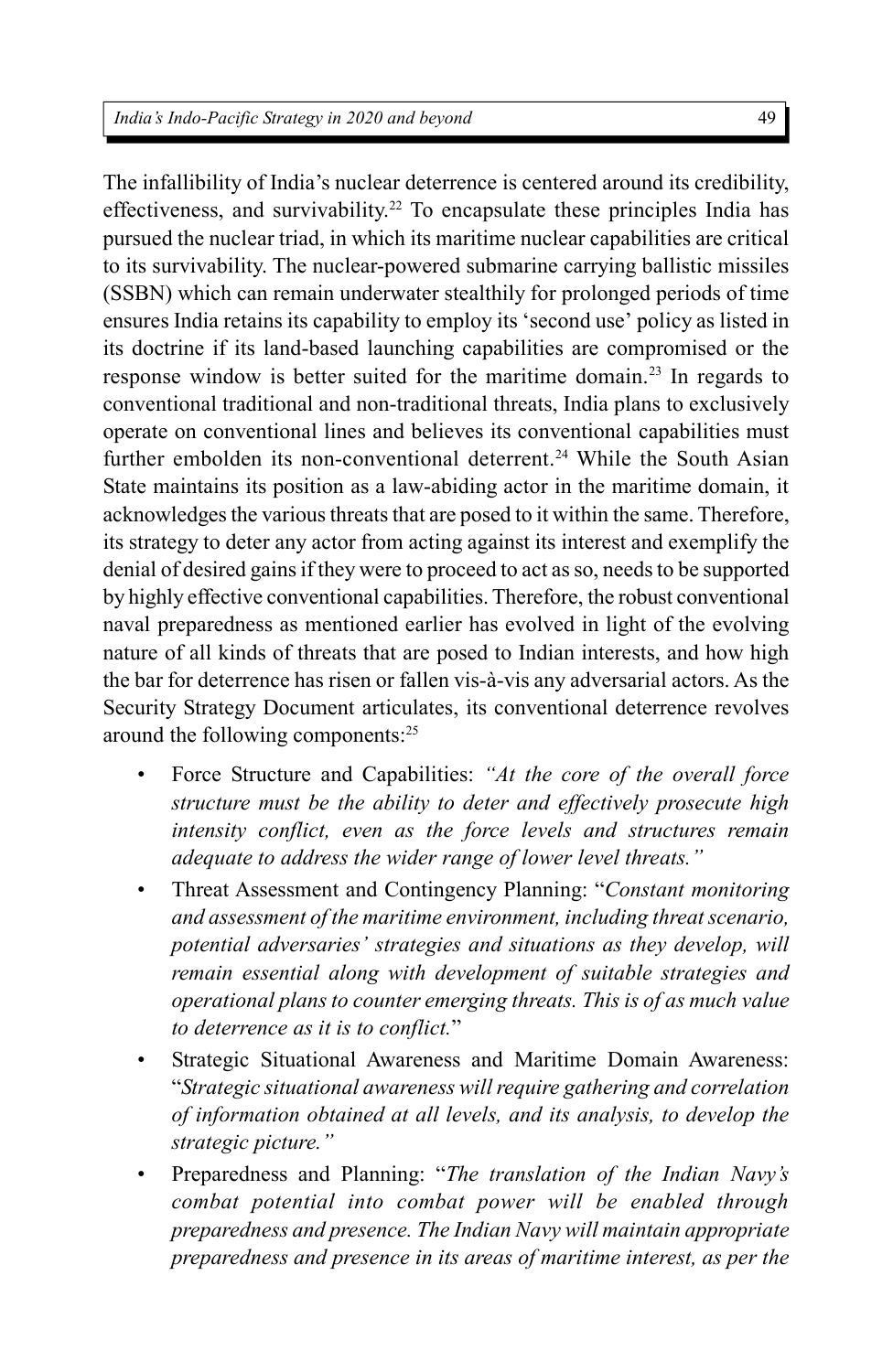*threat assessment, with a forward deployed and ready naval posture to deter potential threats."*

• Strategic Communication: "*Strategic communication is an essential component in any modern strategy, and is of particular relevance to the Indian maritime security strategy and its constituents. The Indian Navy will pursue strategic communication through the systematic projection of activities, in a linked, coherent and mutually supportive manner, to inform, engage and shape the perceptions of various stakeholders and audiences, for strategic purpose."*

The State's maritime preparedness specifically is exhibited by its range of missions, operations, and exercises while combining force capabilities, material readiness, and training. This is further emboldened when the navy engages in international maritime exercises with other navies which allows an exchange of military and technical expertise, domain knowledge, interpersonal culture, and projects an image of amity, cooperation, and mutual interest within the domain. These international maritime exercises, multilateral groupings, and maritime partnerships will be discussed ahead in the paper.

On the other hand, the Indian Navy's strategy for conflict is oriented towards the possibility of actors not being deterred against acting India's interests or potentially impacting the sea lanes of communication. For obvious reasons, specific parts of this strategy remain confidential, and only limited characteristics of this strategy can be interpreted from what is known about the State's naval instruments and strategy of deterrence. Fundamentally, this strategy will only be implemented in response to any actor that is actively militarily attacking or threatening to attack Indian interests. It is critical to note that the existence of this attack or threat does not necessarily have to be contained to the maritime domain, and its naval capabilities could be deployed in a synergetic manner to respond to a land-based or aerial conflict scenario. If a scenario does occur where India has to use force in its self-interest, the 2015 maritime strategy delineates in what manner the Indian Navy will undertake force projection:<sup>26</sup>

• Maritime Manoeuvre: "*Maritime manoeuvre aims to shock and disrupt the Information-Decision-Action (IDA) cycle of the adversary. The strategy for conflict will employ maritime manoeuvre in all its dimensions in a coordinated manner so as to achieve the desired objectives. The utilisation of manoeuvre will enable concentration of force at the required place and time, to counter surprise, gain the initiative, and obtain decisive results."*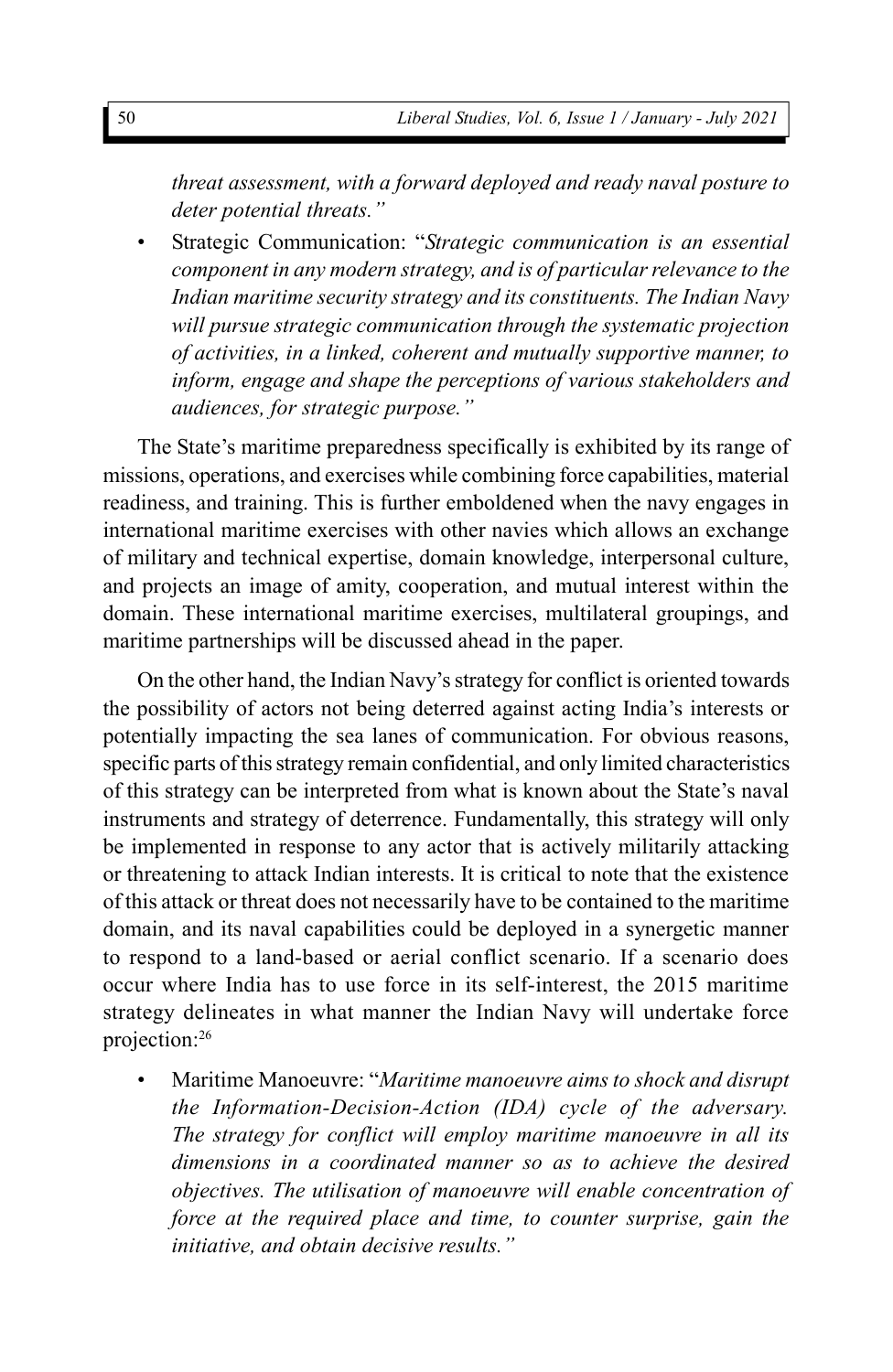- Maritime Strike: "*The Indian Navy will employ maritime strike to project accurate combat force onto a maritime or strategic target, at sea or ashore, with the purpose of destroying or damaging it. It will cover the range of combat strikes at sea, viz. anti-surface, antisubmarine and anti-air, with weapons launched from aerial, seaborne, underwater and shore platforms. In addition, maritime anti-surface strike will be undertaken by Air Force maritime strike aircraft and by Naval Coastal Missile Batteries, in coordination with the naval forces at sea."*
- SLOC Interdiction: *"Interdiction of the adversary's SLOCs will be aimed at applying strategic leverage, including psychological pressure, against the adversary by disrupting his freedom to use the seas for military purposes. This would also hinder his efforts for movement of commodities required by his national strategy. The Indian Navy will target the adversary's use of sea routes for executing his operational plan and sustaining war efforts."*
- Amphibious Operations: "*Amphibious operations will remain valid and valuable in the Indian context, due to the coastal terrain in our primary areas of interest and our many islands. Therefore, the Indian Navy, in close cooperation with the Indian Army and Air Force, will retain the capability and expertise for conducting amphibious operations, and will be prepared to undertake them as required for both defensive and offensive purposes."*

It is to be noted that in case of aggression by an adversary, like China, on any frontier would most likely trigger a maritime response on the lines of SLOC interdictions. Noting the equidistance of multiple chokepoints in West Asia and South-East Asia from Indian commands, the Indian navy is in a favorable position to respond to any aggression by cutting off merchant and energy supplies either through seizure of goods in international waters or by blockading these points. While these could be contentious in international law; India may have to prove a state of War,<sup>27</sup> establish provisions for Prize Courts,<sup>28</sup> and also will have to manoeuvre the diplomatic and political contours of blockading chokepoints that fall within the sovereign maritime borders of independent States and also witness the passage of ships carrying the flag of States not party to the conflict. It is also to be noted that blockading has its own set of requirements under international law and the Law of Armed Conflict. The belligerent State establishing the blockade will need to declare the blockade, demarcating enemy waters from international waters. Furthermore, the traditional approaches to blockading are no longer feasible due to advances in naval technologies, and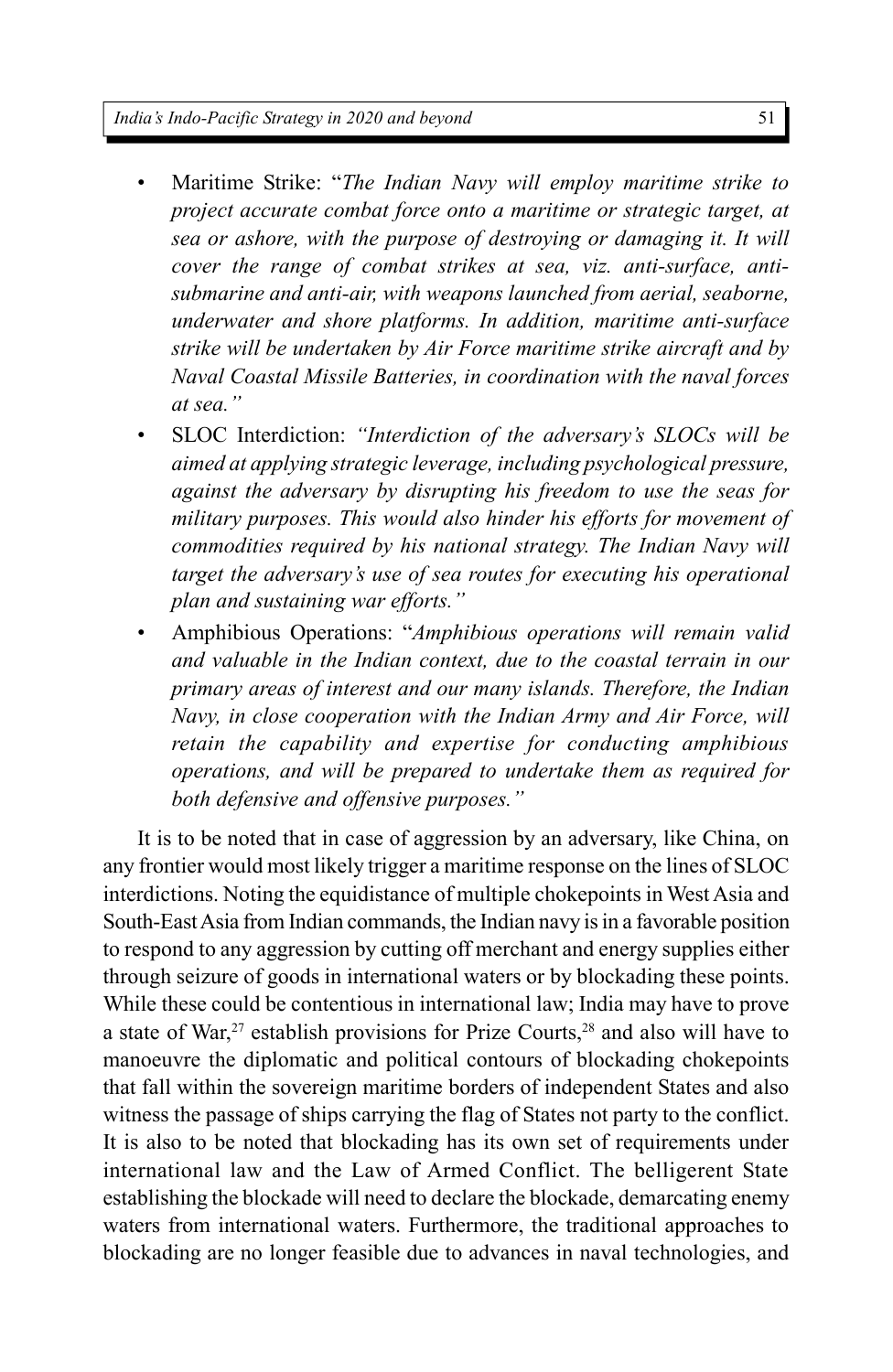the Indian navy will have to undertake its blockading objectives in the form of SLOC interdictions, which have been characterized as 'distant blockading'.<sup>29</sup>

Nonetheless, the immediate gain out of undertaking SLOC interdiction is the symbolic victory it garners India vis-à-vis an adversary such as China, and could even yield results in the denial of strategic commodities for sustaining the War effort.<sup>30</sup> The current orientation of the Indian navy is towards protecting its own existing sovereign interest and not pursue any expansionist ambitions, therefore any power projections within the strategy of deterrence need to be done so in a way that does not raise any concerns regarding this orientation shifting. Furthermore, the creation of the Andaman and Nicobar Command has widened the navy's primary areas of operations, and has reduced the distance to the South-East Asian chokepoints; the Malacca Strait, the Lombok Strait, the Sunda Strait, and the Ombai and Wetar Strait. The Maritime Infrastructure Perspective Plan-2025 that is aiming at transforming Indian island territories into fully functioning strategic hubs could prove to the necessary maritime fulcrum to help achieve the peninsular State's evolving strategic and security ambitions.<sup>31</sup> Yet, it will be infeasible for India to impose a prolonged blockade and continuously interdict shipments in the SLOCs of the region without international, multilateral cooperation. In light of this, India's peacetime maritime exercises, and growing maritime partnerships with foreign navies are critical to its Indo-Pacific strategy.

## **India's maritime partnerships**

As earlier mentioned, India's position in South Asia is shifting towards being a provider of net security. This essentially entails, India not approaching maritime governance as a hierarchical authority; as a policeman but is looking to create an environment of peace, cooperation, and openness in the Indian Ocean Region by engaging with all stakeholders bilaterally, and multilaterally. This philosophy is further entrenched in its approach to maritime governance in other parts of the Indo-Pacific and is best seen in India's interaction with other major powers in the Quadrilateral Security Dialogue aka 'The Quad'.

India's position as a major stakeholder in the Indo-Pacific region is well noted by various regional and extra-regional parties, including the United States. The 2021 White House declassified document on the US Strategic Framework for the Indo-Pacific notes India to be a possible "counter-balance to China", and calls for deeper cooperation with the South Asian State for regional and domain-based governance.<sup>32</sup> A critical point to be noted with the United States, and the Quad as well is that it is not in India's interests to be drawn into US-Sino competition unless there are clear, tangible gains available in doing so;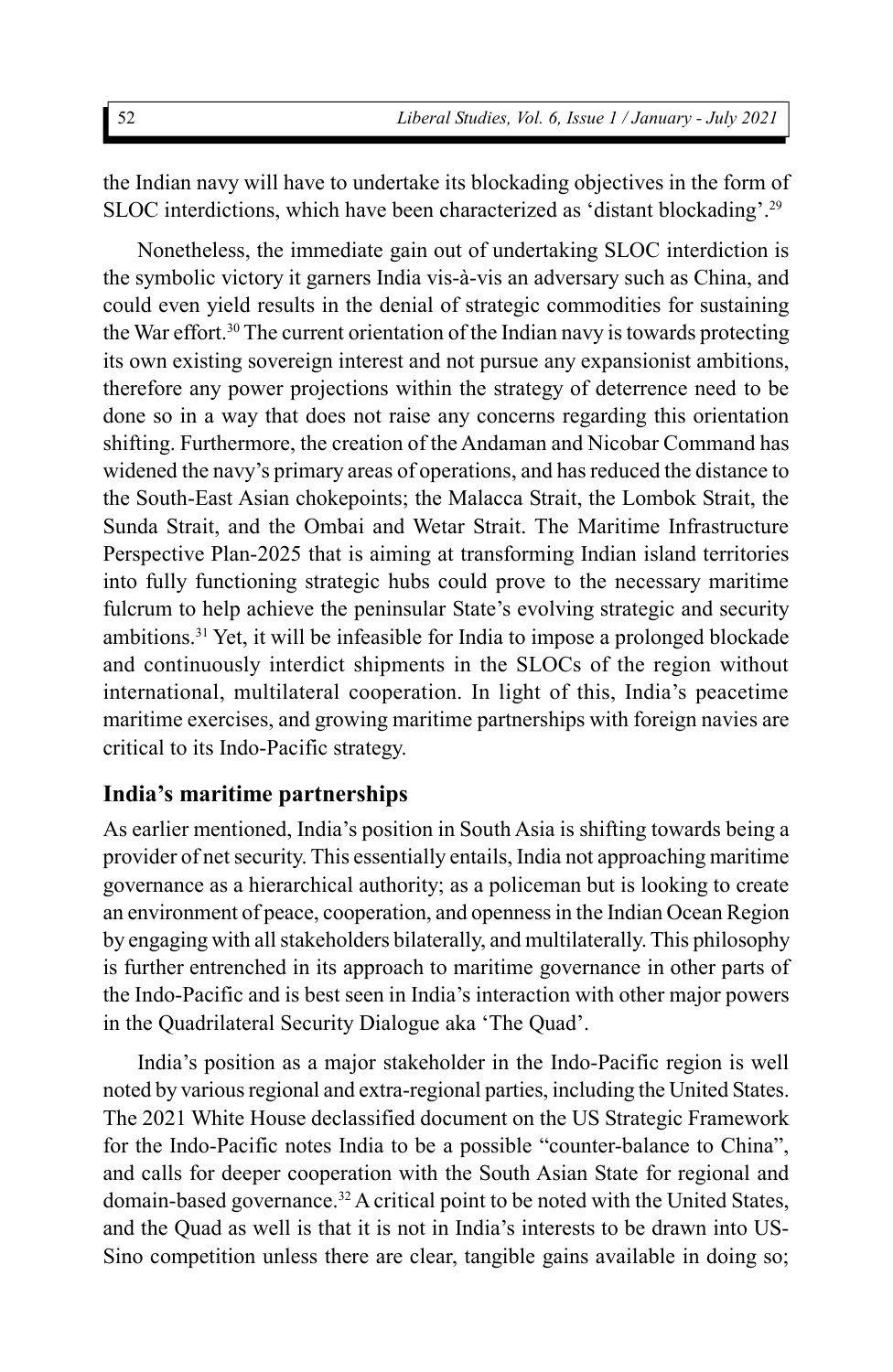reduction of the Chinese threat on the Himalayan frontier, devaluation of Pak-Sino amity, or reversion of Chinese maritime expansionist behavior. Rather, India could exercise this competition between these powers, and its noted position in the region for its benefit. There is space to mold the vision of the United States' Indo-Pacific policy to be compatible with India's as mentioned earlier. This aspect was also acknowledged in the 2021 declassified document.<sup>33</sup> The Quad's inception as a multilateral construct occurred in 2007 after the commendable efforts in HADR of the four States in the aftermath of the 2004 tsunami.<sup>34</sup> Japan proposed this grouping for the purposes of maritime security in the Indian Ocean and Pacific Ocean region. With India specifically in the spotlight, Prime Minister Shinzo Abe's speech on 22 August 2007 in the Indian parliament specifically spoke about the "Confluence of two seas" and the interconnection between a "broader Asia" with the cooperation between India, Japan, Australia, and the United States.<sup>35</sup>

In regards to a security grouping and/or super-structure, the Quadrilateral Security Dialogue in 2020 has not materialized in a way that would be associated with it being an institution or organization. While China repeatedly has called the Quad as being an 'Asian NATO',<sup>36</sup> the drivers, interests, philosophy, and concerns of all the potential members and regional stakeholders paint a very different picture from that of the US-European security alliance. As of early 2021, no treaty or secretariat formalizes this dialogue into a formal institution. Even as an informal institution it has yet not met the various criterion.<sup>37</sup> But there have been certain developments that indicate that there is some consensus towards establishing some form of regularity and structure on the lines of this dialogue. The biggest development came in 2020 in the backdrop of the COVID19 pandemic and the Indo-Sino standoff in Ladakh.<sup>38</sup> For the first time, the Malabar Exercise included all 4 members of the Quad.<sup>39</sup> Previously, India had always been hesitant in inviting Australia for the exercise that has now come to include Japan and the United States. This is due to its reservations and the frostiness in their bilateral relations. While 2020's quadrilateral maritime exercise in no way consummates what the academic and political analysts characterize as the Quad, it was the pinnacle of developments between these 4 countries that has taken place in recent years. The conversation around the Quad in 2007 was forced to a stop after China issued demarches against the possibility of this dialogue materializing into a security alliance. The fragile US-Sino and Aus-Sino relations, in the end, took priority for the two States, who then pulled out of the conversation. The revival of the conversation surrounding the Quad, in academic circles, has been characterized as Quad 2.0. This revival had various triggers. Some were embedded within the bilateral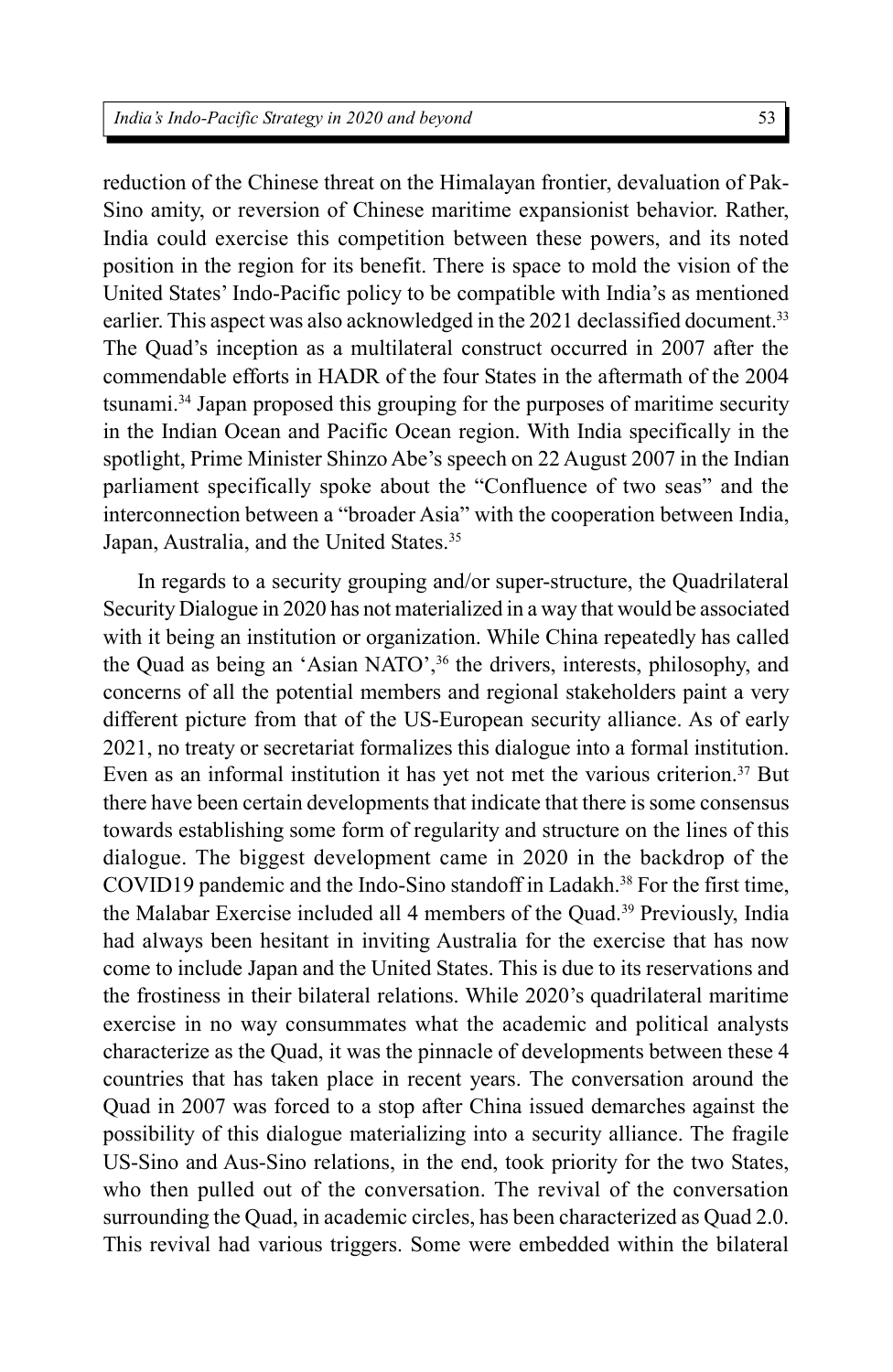relations some of the members shared with China, and for some, it was the need for a larger security framework to respond to non-traditional threats and issues. The idea of a 'Free and Open Indo-Pacific' (FOIP) is central to this grouping.<sup>40</sup> While there are components to this idea that all member States have found consensus on, like the centrality of the Association of South-East Asian Nations  $(ASEAN)$  in the Indo-Pacific construct, $41$  and relating to the unimpeded movement of mercantile ships in the region's SLOCs, there are significant presuppositions that lie within this idea that not all the 4 States see eye to eye on. The premise in 2007 was around non-traditional security issues and in the backdrop of the 2004 HADR efforts of the 4 States. Since 2016, the premise of Quad 2.0, while in official statements relating to Indo-Pacific having been around non-traditional security issues, the backdrop is in light of increasing Chinese aggression against all of the member States' interests and sovereignty. The question all States and Stakeholders must ask while committing to and analyzing the Quad is that 'what is the existing threat to a FOIP that the Quad needs to securitize?'

In 2020 itself, there were major developments in India's policies that prima facie indicates a shift on the lines of favoring Quad 2.0. India established an Indo-Pacific division specifically designed to handle India's multilateral relations in the region.<sup>42</sup> If the Quad was to be institutionalized in the future it will fall directly under the mandate and scope of this division. In October 2020, for the second time, the four Quad countries held a ministerial meeting and publicly reaffirmed their commitment against non-traditional threats to the region's security.<sup>43</sup> In Tokyo, the four States also affirmed to hosting high-level ministerial meetings annually.<sup>44</sup> And, as mentioned earlier, the inclusion of Australia in the quadrilateral version of the Malabar Exercise in November 2020. But despite these different developments, there are fundamental differences in the visions of India and these States. Noting FOIP as a common theme, in 2018 Prime Minister Narendra Modi at the Shangri La Dialogue in Singapore called for a free, open, and *inclusive* Indo-Pacific (FOIIP).<sup>45</sup> This is not only a part of India's hedging behavior but is at the core of its concept of the Indo-Pacific that is not centered around posing its strategy precisely around specific issues or players in the region but rather the positive-sum it wants to achieve by the endorsing every States' right to freedom of navigation and overflight in the high seas. India is very particular about the overt position it has in the region, and actively wants to maintain its image as a benign operator in the maritime domain. While India would appreciate further burden-sharing amongst the strongest stakeholders of the Indo-Pacific to tackle non-traditional issues, it has repeatedly indicated that it is not interested in multilaterally targeting any specific traditional threat.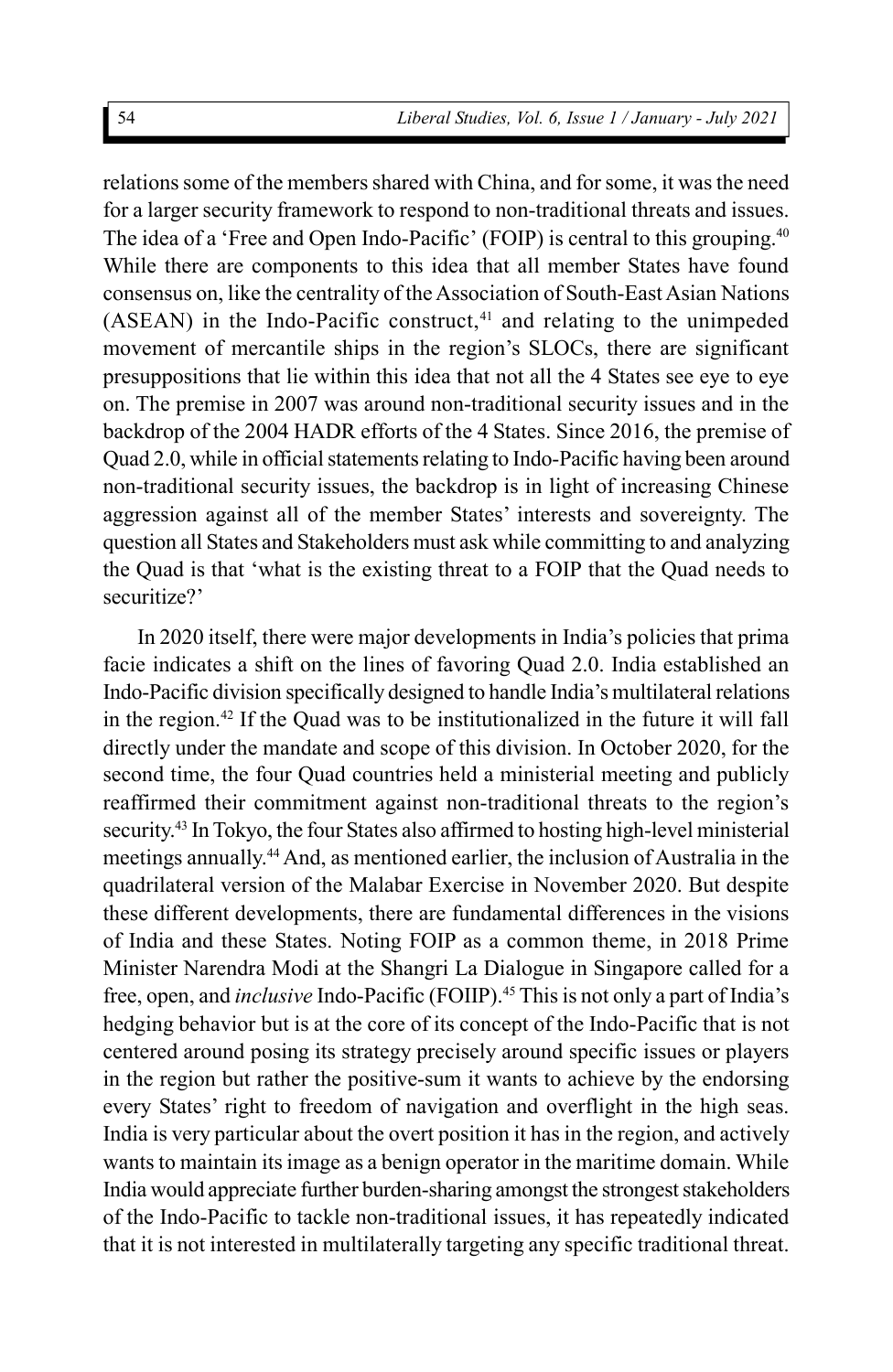The differing prisms of India and the United States of reading the geopolitical realities of the region have strongly inhibited the materialization of the Quad in an institutional manner. The South Asian State does not want to be drawn into a security and strategic competition between the US and China. Neither does it want to adopt the role of a maritime policeman where it is a net provider of security in the Indian Ocean Region. Its role in the region is evolving on the lines of providing net security within the scope of agreements it is achieving with other regional players. A positive change this is emerging is that the United States envisions India as a counterbalance to China and wishes to align its Indo-Pacific policy with the peninsular State and the other members.<sup>46</sup> India can exercise this position from a defensive realist position where it garners security guarantees from influential players in the region to increase the efficacy of its peacetime operations.

India has extended its operational reach in the Indian Ocean Region since the start of the century. Earlier, the Indian navy was oriented towards military diplomacy and naval visits to other States for cooperation and training purposes. But since 2017, this behavior has been replaced by 'missions-based' deployments.<sup>47</sup> India undertakes unilateral patrolling operations in different zones of the Indian Ocean for peacetime protection purposes against traditional and non-traditional threats alike. And sometimes, as will be portrayed in the following paragraphs, it coordinates with some neighboring States to undertake joined patrols along their international borders, and maritime exercises in international waters. To further peacetime cooperation, and maintain the bonhomie she has with many of the regional players, India undertakes these patrols and exercises annually. In 2020, the Indian navy 11 different kinds of exercises with various foreign navies:<sup>48</sup>

- SIMBEX-20 in the Andaman Sea (India-Singapore Bilateral Maritime Exercise).
- SIMTEX-20 in the Andaman Sea (India-Singapore-Thailand Trilateral Maritime Exercise).
- Indo-Thai Corpat along their International Maritime Boundary Line (India-Thailand Coordinated Patrol).
- Malabar-2020 in the Bay of Bengal and the Arabian Sea (India-Japan-US-Australia Quadrilateral Maritime Exercise).
- SLINEX-2020 off Trincomalee (India-Sri Lanka Bilateral Maritime Exercise).
- Indian Navy (IN) Bangladesh Navy (BN) Bilateral Maritime Exercise in Bongosagar.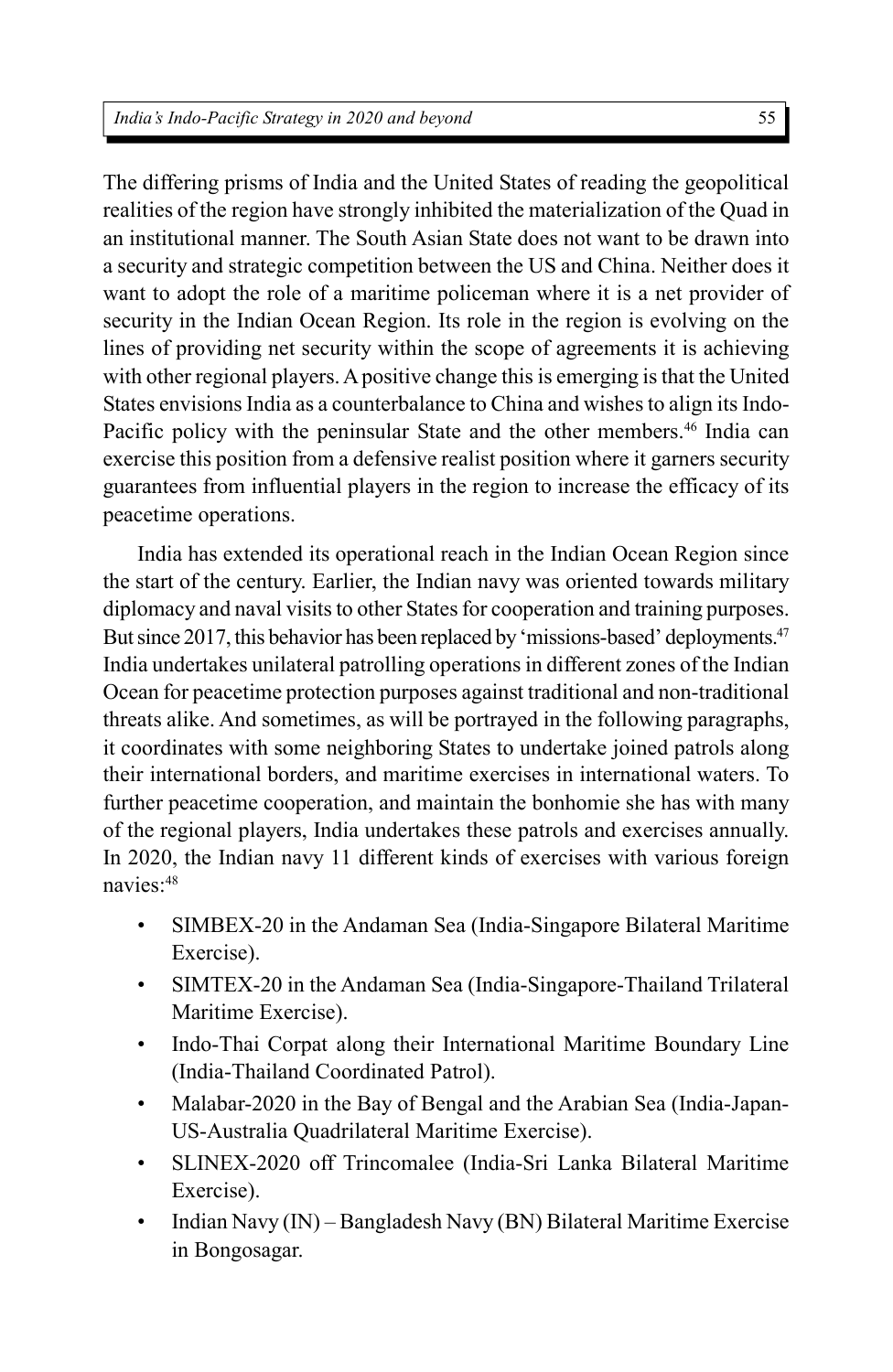- IN-BN Corpat along their International Maritime Boundary Line (India-Bangladesh Coordinated Patrol).
- JIMEX-20 in the Arabian Sea (India-Japan Bilateral Maritime Exercise).
- INDRA NAVY-20 in the Bay of Bengal (India-Russia Bilateral Maritime Exercise).
- Naseem-Al Bahr Exercise off Goa (India-Oman Bilateral Maritime Exercise).
- PASSEX-20 in the East Indian Ocean Region (India-Australia Bilateral Maritime Exercise).

India in the previous years has also held exercises with Indonesia, Qatar, China, Vietnam, Myanmar, The United Kingdom in the Indo-Pacific region. But each undertaking has its own motivations and contours of cooperation with the participating countries. For example, India has undertaken exercises with Vietnam and China separately but doesn't envision both these States as similar kinds of partners in the Indo-Pacific. While Vietnam is a strong ally of India and provides India with a valuable strategic and political position in the South-East Asian Regional Complex (SEARC),<sup>49</sup> cooperation with China on the other hand is simply an outcome of India's prolonged hedging behavior and maintaining peacetime linkages with a State that may potentially turn hostile to Indian interests.

This network of cooperation is critical to increasing the tenacity and efficacy of the State's Maritime Domain Awareness (MDA). MDA is a critical component of India's strategy of deterrence and will play an integral part if the South Asian State is in need to implement its strategy of conflict. For example, among the various instruments it has, the Boeing P-8i aircraft of the Indian Navy has enabled it to conduct regular patrols and flights in the Indian Ocean Region, allowing it to collect vast amounts of information to exert more control over the security of its littorals. To fortify this component, New Delhi has created an Information Management and Analysis Center (IMAC) which is expected to integrate and share information with Singapore's Information Fusion Center (IFC) and Madagascar's Regional Maritime Information Fusion Center.<sup>50</sup> It has also signed numerous white shipping agreements with various stakeholders in the Indo-Pacific, including with Singapore and Australia for the purposes of transparency in commercial and military shipping.<sup>51</sup>

# **The possibility of 'narrowing' India's maritime outlook**

India, since the turn of the century, has favored maritime institutionalism and multilateralism. It is a staunch supporter of the principle of the high seas as a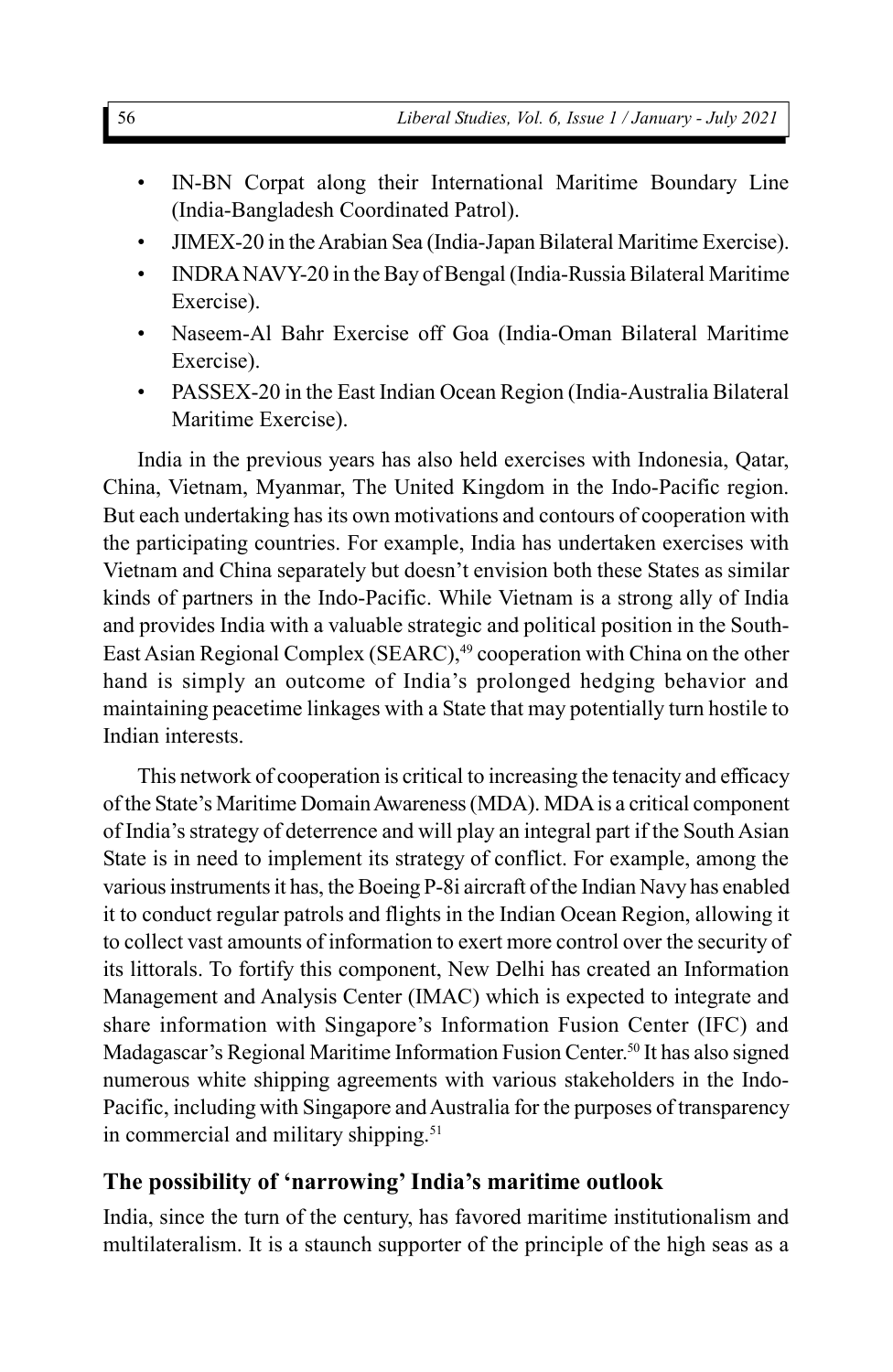#### *India's Indo-Pacific Strategy in 2020 and beyond*

global common and believes conflict mitigation in this domain is concretely possible through mutual cooperation and burden-sharing. Non-traditional maritime threats are an issue most Asiatic States face, and within this reality, India has actively looked to engage with many stakeholders in the region to create an environment of inclusivity. It has actively endorsed ASEAN's centrality within the Indo-Pacific construct. And the disposition of its capabilities towards maintaining the universality of the high seas of the region. India's principles and objectives can be surmised by its call for respecting international law and UNCLOS, open SLOCs, collaborating to tackle piracy and terrorism, and cooperating in HADR efforts.

But its maritime policies have been privy to criticism for not being specific or focused. James Holmes, the J.C. Wylie Chair of Maritime Strategy of the Naval War College, in 2015 had criticized India's 2007 maritime strategy for being too 'generic'.<sup>52</sup> He further went on to call upon India's new strategy to focused on an identifiable adversary in China to bring more coherence to its strategy for deterrence and conflict. While the 2015 strategy avoided mentioning the East Asian giant by name, it made not-so-subtle references to its activities in the South China Sea and the Indian Ocean Region while articulating such activities as against Indian interests.

It is easy to call upon India narrowing its maritime outlook to the possibility of a traditional maritime conflict against China. But the realities in the maritime domain cannot be analyzed in a vacuum, and need to be configured into the great Indo-Sino equation. Secondly, it would be imprudent to project the Status Quoist-Revisionist competition between the US and China onto India's relations with China entirely.

It is a well-known fact that India and China are actively in competition both on land and sea. While the nexus of this competition is not centered solely on one of these domains, the Chinese possess great abilities to mobilize forces in Aksai Chin than they do around the Andaman and Nicobar Islands and the Bay of Bengal. It is well noted that Chinese submarines have repeatedly been entering India's primary sphere of influence.<sup>53</sup> The creation of dual-use ports (civilian and military) along the Indian Ocean rim is a further cause for concern. Still, the Chinese lack significant operational capabilities to launch a sustained attack on the maritime front in the Indian Ocean Region. India's strategy of deterrence is well-founded in practice in terms of the littoral capabilities it holds, and the increasing number of naval instruments it is adding to its arsenal. Furthermore, the creation of the ANC and MDA collaboration with various like-minded States, including the United States has allowed India to be privy to early warnings to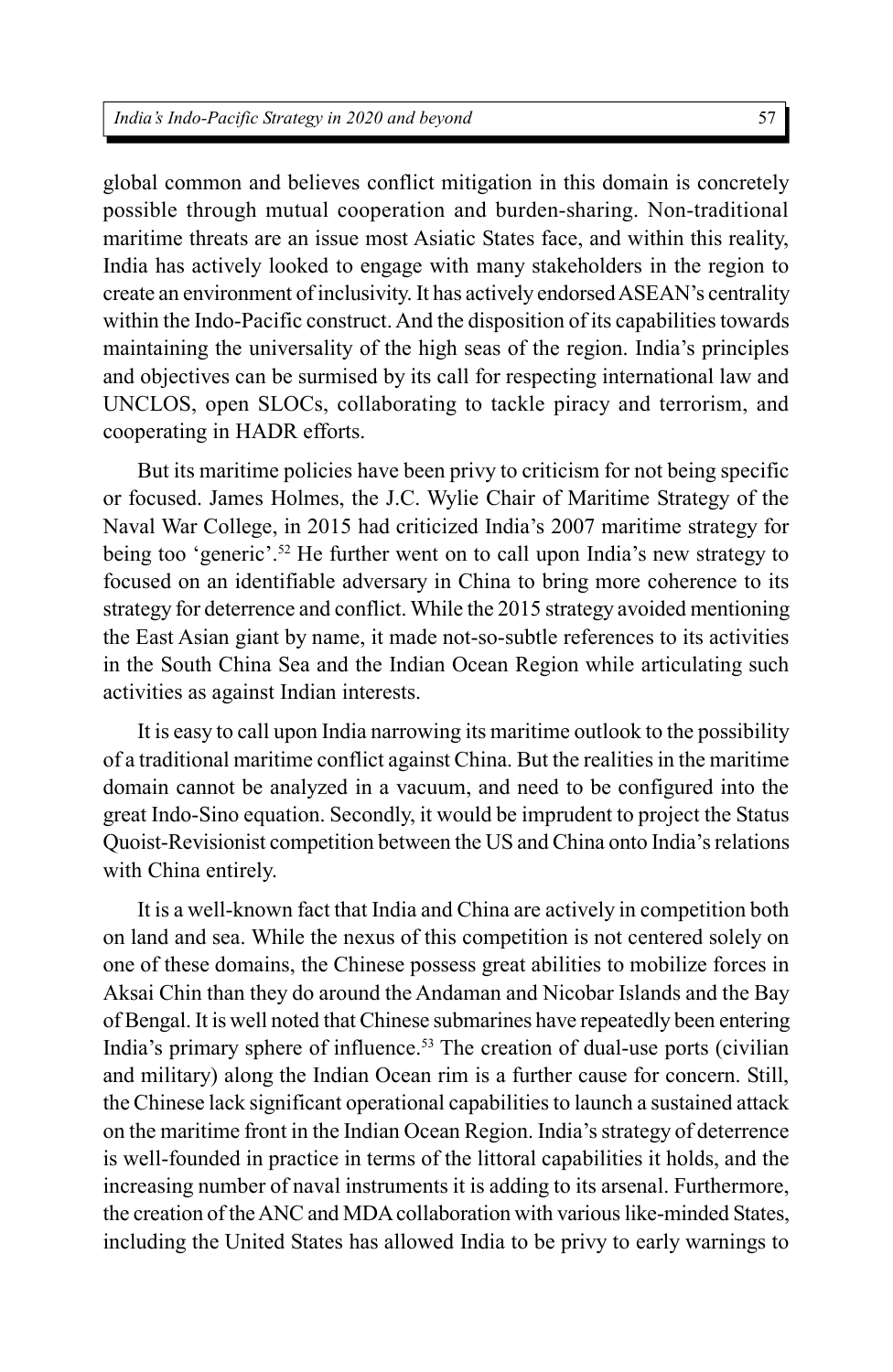traditional and non-traditional threats alike. Adding to this, India does not desire to actively pursue conflict against a greater power like China within any domain. Every international armed conflict India engaged in with China has been on the lines of enforcing its right to self-defense. Even more so, she has repeatedly espoused the principles of co-existence vis-à-vis China, and if possible, wishes to include the East Asian State in the affairs of the Indo-Pacific. For this, China will have to concede its current vision for the region and abide by the existing regime of international law, which in accordance with current geopolitical trends seems highly unlikely. In light of this, the possibility of land-based conflict affecting maritime security, and China's military strength, India's maritime strategy of deterrence needs to maintain the stakes really high to reduce the possible gains in the Indian Ocean region to close to negligible. This can be pursued on two accounts: by expediating the increase of its own naval capabilities and/or garnering security guarantees from other powerful, like-minded stakeholders within an institutional architecture. But the question remains, is the principal motivator of such decisions around the competition with China or for the purposes of maintaining Indian interests?

Considering the seeping rigidity in Asian geopolitics, India's maritime security must not be apathetic to the region's politics. While actively expanding its naval capabilities may further embolden its strategy of deterrence and conflict, it may have undesired implications on India's image as a regional player and further deepen the security dilemma. India is perceived as a benign player by South Asian and South-East Asian State that is actively operating as a defensive realist State that has slowly opened up to maritime institutionalism. But its increase in instruments needs to run parallel to its philosophy of deterrence and self-defense. If India is to maintain this image, it must increase its capabilities on the lines of 'what is necessary' rather than 'what is needed', it is necessary for India's maritime capabilities to be robust enough to protect its trade and sovereign interests both of which are oriented inwards. Increasing capabilities to a point beyond necessity under the guise of 'what is needed' will most likely have a detrimental impact on India's image in the region. Similarly, India's prowess in the Indian Ocean Region has attracted powerful players in the Indo-Pacific. But pursuing a 'minilateral'<sup>54</sup> amongst the four in a way that isolates other States or does not take into consideration their positions will affect India's position unilaterally as well. She shouldn't enter into a security grouping that is simply an appendage to the US-Sino competition. But should continue pursuing its principles of rule of law and FOIIP via multilateral institutions. Noting the increasing hostility of China against Indian sovereignty in the Himalayas, India must strengthen its strategy of deterrence for maritime security but must do so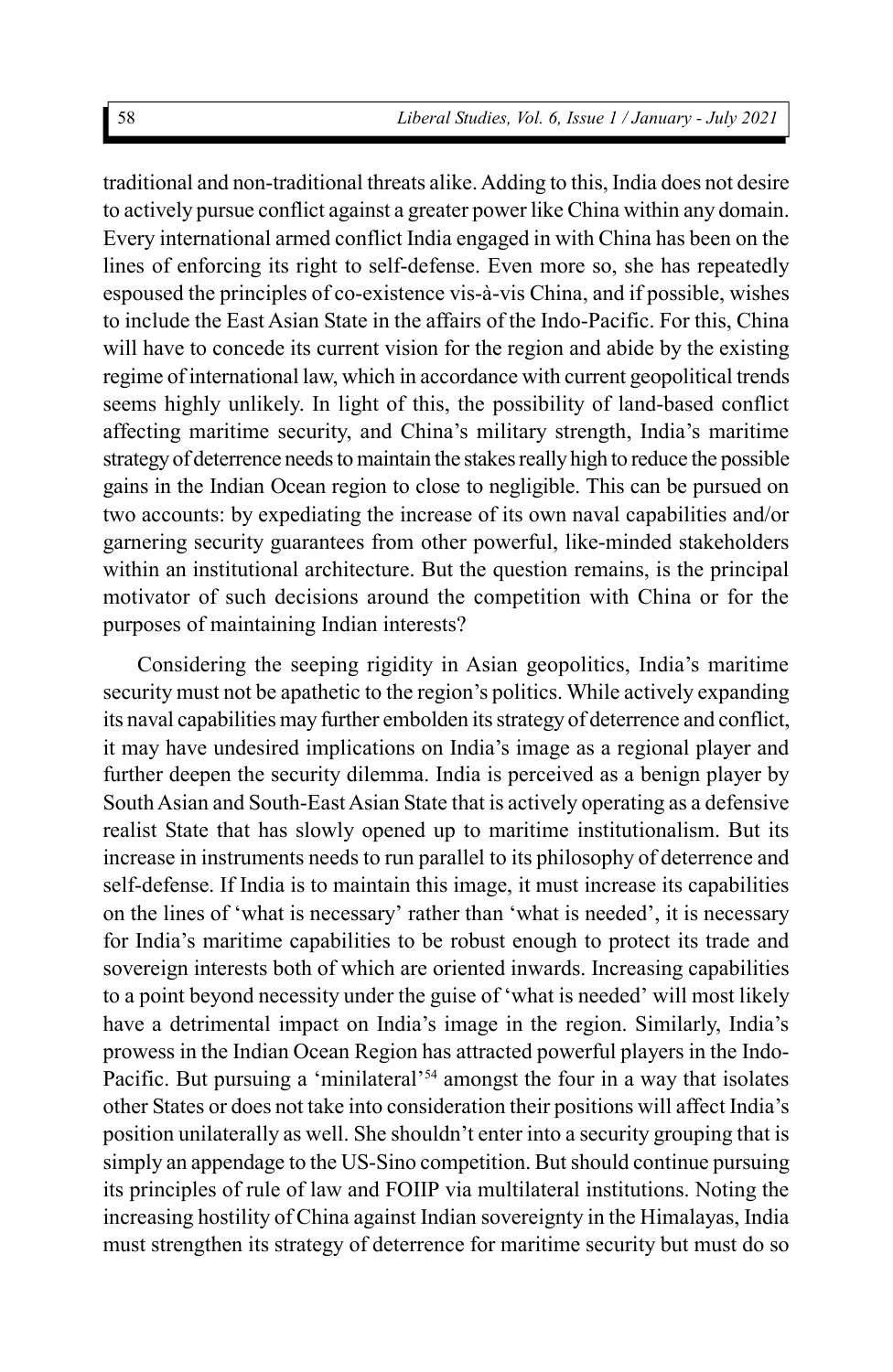in a manner that does not isolate her other allies in the SEARC. Moving forward, if the Quad was to institutionally materialize, India's prerogative should be to engage all other regional stakeholders to undertake collective operations under non-traditional issues, especially focused on terrorism and piracy. Furthermore, creating a coordinated system of HADR in light of the impact of climate change on island countries in the region. Collective security against these threats will lower the threshold of concern other States may have of India joining a group that is increasingly being touted as an anti-China collective. It is important to note that China has in the recent past acted as an aggressor, but at the same time, many of the economies in the SEARC are dependent on Chinese investment, aid, and resources. And a linear, anti-China posture, even under its strategy of deterrence during peacetime will not be completely appreciated or supported by the allies it will be attempting to bring closer within its orbit by this hypothetical posture. India should not narrow its maritime outlook down to being in a security competition with a specific entity, especially China. But rather narrow its outlook on what the future of its multilateral engagement in the Indo-Pacific is going to look like moving forward. Clarity on India's aspirations will allow the State to lead a coordinated and clear effort to build confidence and chart out the path forward in a region that is rapidly becoming the epicenter of politico-military dissonance.

#### **Notes**

- 1. Khurana, Gurpreet (2017), 'India's Maritime Strategy: Context and Subtext', *Maritime Affairs* 13(1): 17.
- 2. Ministry of External Affairs (2018), 'Prime Minister's Keynote Address at Shangri La Dialogue' *Government of India,* 1 June 2018.
- 3. Brewster, David (2009) 'India's Security Partnership with Singapore', *Pacific Review* 22: 600.
- 4. Ibid.
- 5. Scott, David (2018) 'The Indo-Pacific in US Strategy: Responding to Power Shifts', *Rising Powers Quarterly* 3(2): 19.
- 6. George, V (2018) 'US Pacific Command Renamed US Indo-Pacific Command', *The Hindu,* 31 May 2018.
- 7. Kaura, Vinay (2020) 'Incorporating Indo-Pacific and the Quadrilateral into India's Strategic Outlook', *Maritime Affairs* 15(2): 79. 56.
- 8. Mitra, Ryan and Singh, Japish (2018) 'India's Indo-Pacific Strategy: Understanding India's Spheres of Influence', *Sigma Iota Rho Journal of International Relations*. Available at: http://www.sirjournal.org/research/2018/7/5/indias-indo-pacific-strategy-understandingindias-spheres-of-influence (accessed 7 January 2021).
- 9. Katyal, R. (2014) 'Why India's 'Blue Water' Ambition Matters', *Foreign Policy,* 4 August 2014. Available at: https://foreignpolicy.com/2014/08/04/why-indias-blue-water-ambitionsmatter/ (accessed 7 January 2021).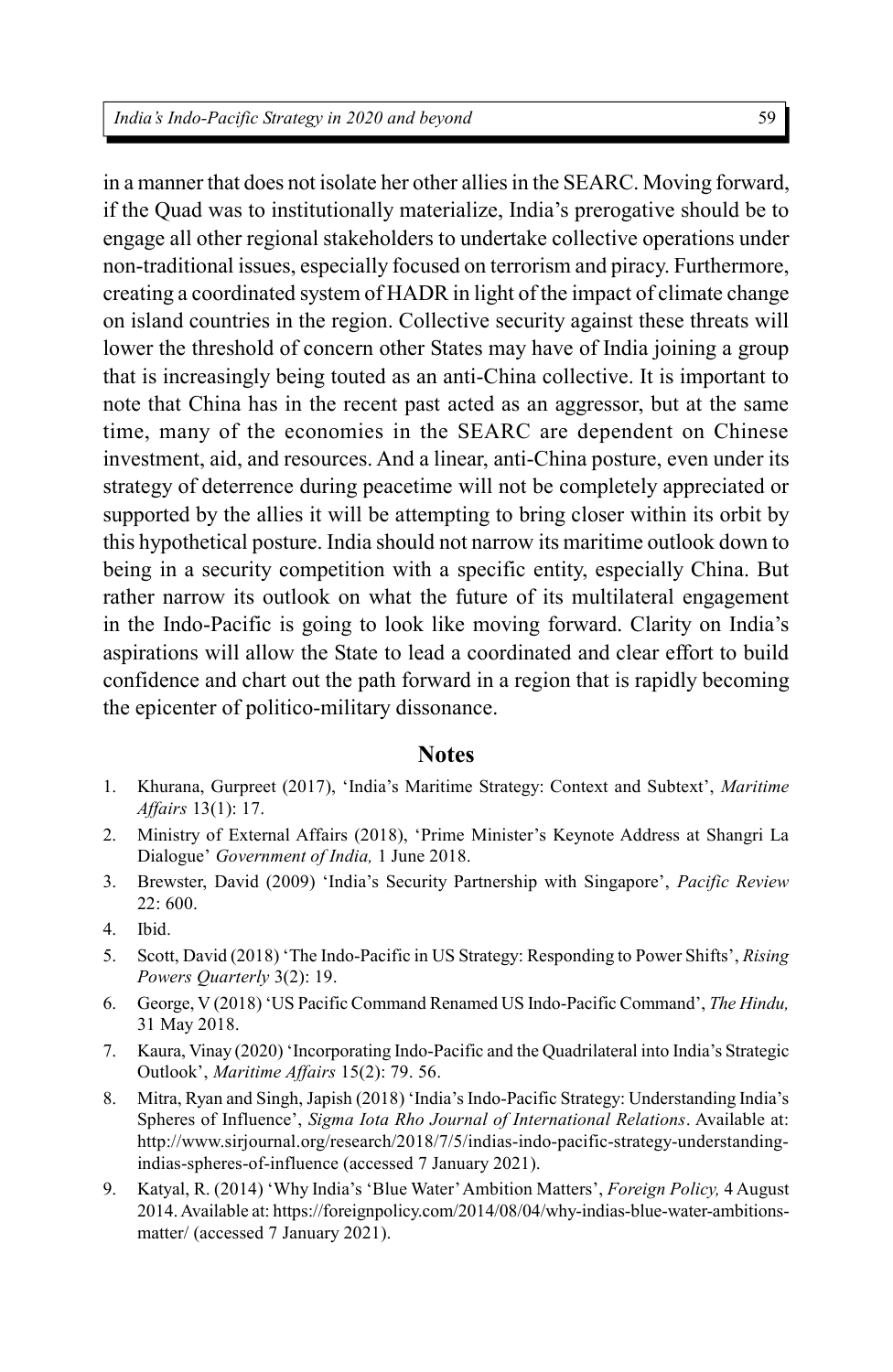- 10. Jaishankar, Dhruva (2019) 'Acting East: India in the Indo Pacific', *Brookings India Impact Series* 102019-02.
- 11. Ibid: 16.
- 12. Transport Research Wing (2019) 'Basic Port Statistics of India 2018-19', *Ministry of Shipping Government of India*: 170. Available at: http://shipmin.gov.in/sites/default/files/ bps%20corrected.pdf (accessed 8 January 2021).
- 13. Khurana (2017): 20.
- 14. Indian Navy (2015) 'Ensuring Secure Seas: Indian Maritime Security Strategy', *Naval Strategic Publication* 1(2): 6.
- 15. Mohan, Surinder and Abraham, Josukutty (2020) 'Shaping the regional and maritime battlefield? The Sino-Indian strategic competition in South Asia and adjoining waters', *Maritime Affairs* 16(1): 84.
- 16. Gupta, S. (2021) 'Ladakh was the starting point. India-China ties are getting complicated', *Hindustan Times*, 5 January 2021. Available at: https://www.hindustantimes.com/indianews/ladakh-was-the-starting-point-india-china-ties-are-getting-complicated/storysOcpYmrzS4FFFNfenYaS6O.html (accessed on 7 January 2021).
- 17. Satta, H. (2015) 'China and Pakistan's All-Weather Friendship', *The Diplomat,* 12 March 2015. Available at: https://thediplomat.com/2015/03/china-and-pakistans-all-weatherfriendship/ (accessed on 7 January 2021).
- 18. Indian Navy (2015).
- 19. Khurana (2017): 17.
- 20. Press Trust of India (2018), 'Indian Navy aiming at 200-feet ship fleet by 2027), *Economic Times,* 14 July 2018. Available at: https://economictimes.indiatimes.com/news/defence/ indian-navy-aiming-at-200-ship-fleet-by-2027/articleshow/48072917.cms?from=mdr (accessed on 12 January 2021).
- 21. Phillip, S (2020), 'Indian Navy will push ahead for 3rd aircraft carrier despite CDS' reservations', *The Print,* 12 February 2020. Available at: https://theprint.in/defence/indiannavy-will-push-ahead-with-plan-for-3rd-aircraft-carrier-despite-cds-reservations/368930/ (accessed on 12 January 2021).
- 22. Ministry of External Affairs (1999), 'Draft Report of National Security Advisory Board on Indian Nuclear Doctrine', *Government of India*, 17 August 1999.
- 23. Indian Navy (2015): 48.
- 24. Ibid: 50.
- 25. Ibid.
- 26. Indian Navy (2015): 69-70.
- 27. Greenwood, Christopher (2002), 'The Applicability of International Humanitarian law and the Law of Neutrality to the Kosovo Campaign', *International Law Studies* 78: 35-69.
- 28. Verzijl, J, et all (1992), 'The Law of Maritime Prize, Part IX-C,' *International Law in Historical Perspective* 11.
- 29. Khurana, Gurpreet (2016), *Porthole: Geopolitical, Strategic and Maritime Terms and Concepts, National Maritime Foundation,* Pentagon Press: 28.
- 30. Khurana (2017): 22.
- 31. Singh, Abhijit (2015). 'An Indian Maritime Strategy for an Era of Geopolitical uncertainty', *Journal of Defense Studies* 9(4): 12.
- 32. The White House (2021), 'Declassified: US Strategic Framework for the Indo-Pacific', *Federal Government of the United States of America*: 2-3. Available at: https://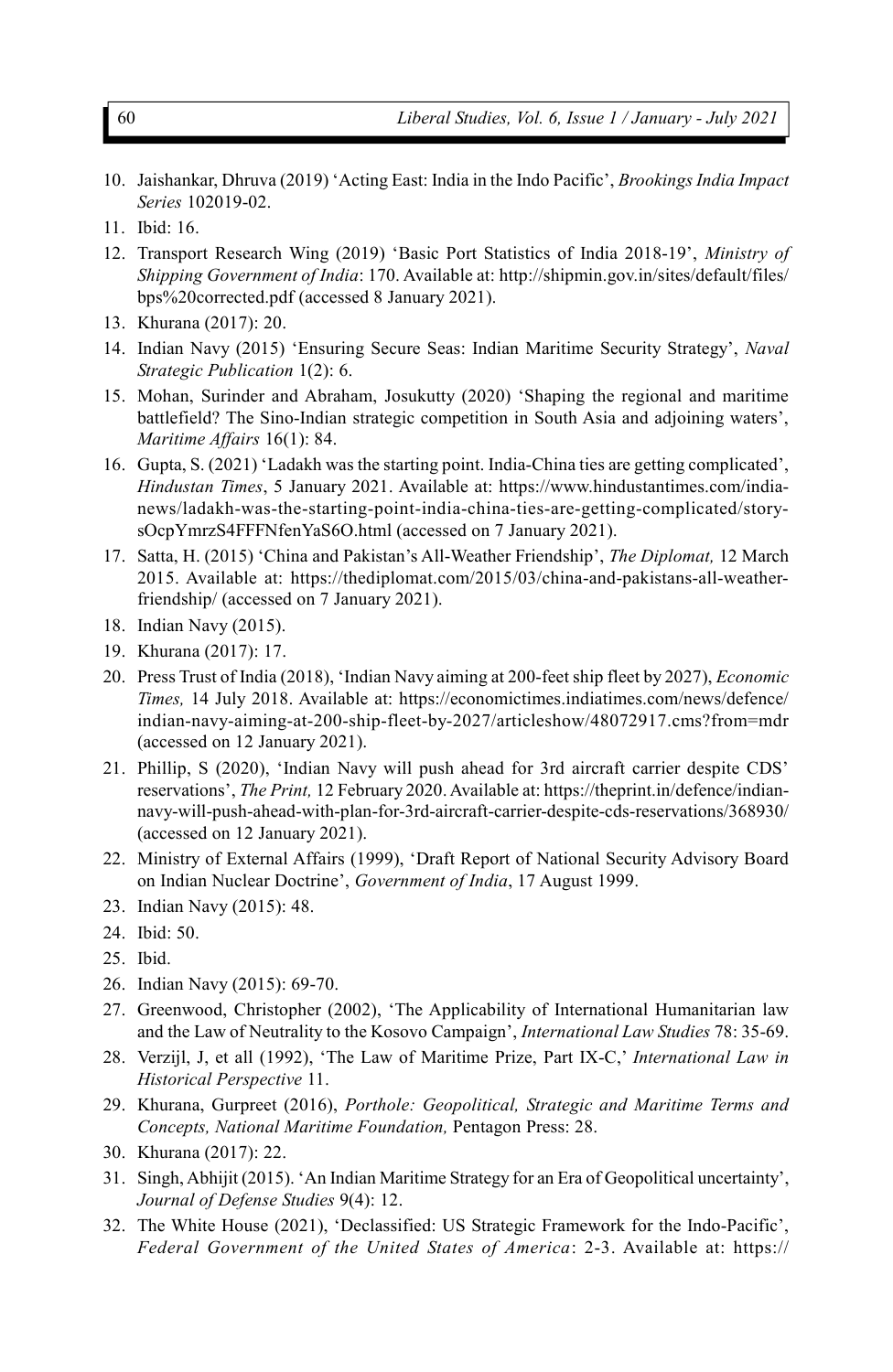www.whitehouse.gov/wp-content/uploads/2021/01/IPS-Final-Declass.pdf (accessed on 15 January 2021).

- 33. The White House (2021): 4.
- 34. Atanassova-Cornelis, Elena (2020), 'Alignment Cooperation and Regional Security Architecture in the Indo-Pacific', *The International Spector-Italian Journal of International Affairs* 55(1): 26.
- 35. Sarkar, Mrittika (2020), 'China and Quad 2.0: Between response and regional construct', *Maritime Affairs* 16(1): 11.
- 36. Rej, Abhijnan (2020), 'China and the Quad: From Sea Foam to Indo-Pacific NATO', *The Diplomat*, 15 October 2020. Available at: https://thediplomat.com/2020/10/china-and-thequad-from-sea-foam-to-asian-nato/ (accessed on 16 January 2021).
- 37. Vabulas, Felicity and Snidal, Duncan (2013), 'Organization without delegation: Informal intergovernmental organizations (IIGOs) and the spectrum of intergovernmental agreements', *The Review of International Organizations* 18: 194.
- 38. Balazs, Daniel (2020), 'The India-China Standoff in Ladakh: A Relook', *The Diplomat*, 9 December 2020. Available at: https://thediplomat.com/2020/12/the-china-india-standoffin-ladakh-a-relook/ (accessed on 18 January 2021).
- 39. Rej, Abhijnan (2020), 'Expanded Malabar Exercise to Start on November 3', *The Diplomat*, 31 October 2020. Available at: https://thediplomat.com/2020/10/expanded-malabarexercise-to-start-on-november-3/ (accessed on 18 January 2021).
- 40. Kaura (2020): 80.
- 41. Horimoto, Takenori (2020), 'Indo-Pacific Order and Japan-India Relations in the Midst of COVID-19', *Journal of Asian Economic Integration* 2(2): 146.
- 42. Ministry of External Affairs (2020), 'Indo-Pacific Division Briefs', *Government of India*. Available at: https://mea.gov.in/Portal/ForeignRelation/Indo\_Feb\_07\_2020.pdf (accessed on 19 January 2021).
- 43. Ministry of External Affairs (2020), '2nd India-Australia-Japan-USA Ministerial meeting', *Government of India,* 6 October 2020. Available at: https://mea.gov.in/press-releases.htm? dtl/33098/2nd\_IndiaAustraliaJapan\_USA\_Ministerial\_Meeting (accessed on 19 January 2021).
- 44. Fujita, Yuki (2020), 'Quad ministers agree to meet once a year,' *Nikkei Asia*, 6 October 2020. Available at: https://asia.nikkei.com/Politics/International-relations/Quad-ministersagree-to-meet-once-a-year (accessed on 19 January 2021).
- 45. Ministry of External Affairs (2020).
- 46. The White House (2021): 4.
- 47. Jaishankar (2019): 18.
- 48. The Indian Navy (2020), 'Exercises with Foreign Navies,' *Government of India*. Available at: https://www.indiannavy.nic.in/operations/11/page/2/0 (accessed on 15 January 2021).
- 49. Mitra, Ryan (2020), 'Amity and Enmity within the contemporary Southeast Asian Regional Complex', *The Calcutta Journal of Global Affairs* 4(2). Available at: https:// www.globaljournalceners.org/article.php?e=109 (accessed on 15 January 2021).
- 50. Jaishankar (2019): 17.
- 51. Saint-Mezard, Isabelle (2016), 'India's Act East policy: strategic implications for the Indian Ocean', *Journal of the Indian Ocean Region* 12(2): 182.
- 52. Holmes, James (2015), 'A 5-step plan for a new Indian Maritime Strategy', *The National Interest*, 23 July 2015. Available at: https://nationalinterest.org/feature/5-step-plan-newindian-maritime-strategy-13403 (accessed on 20 January 2021).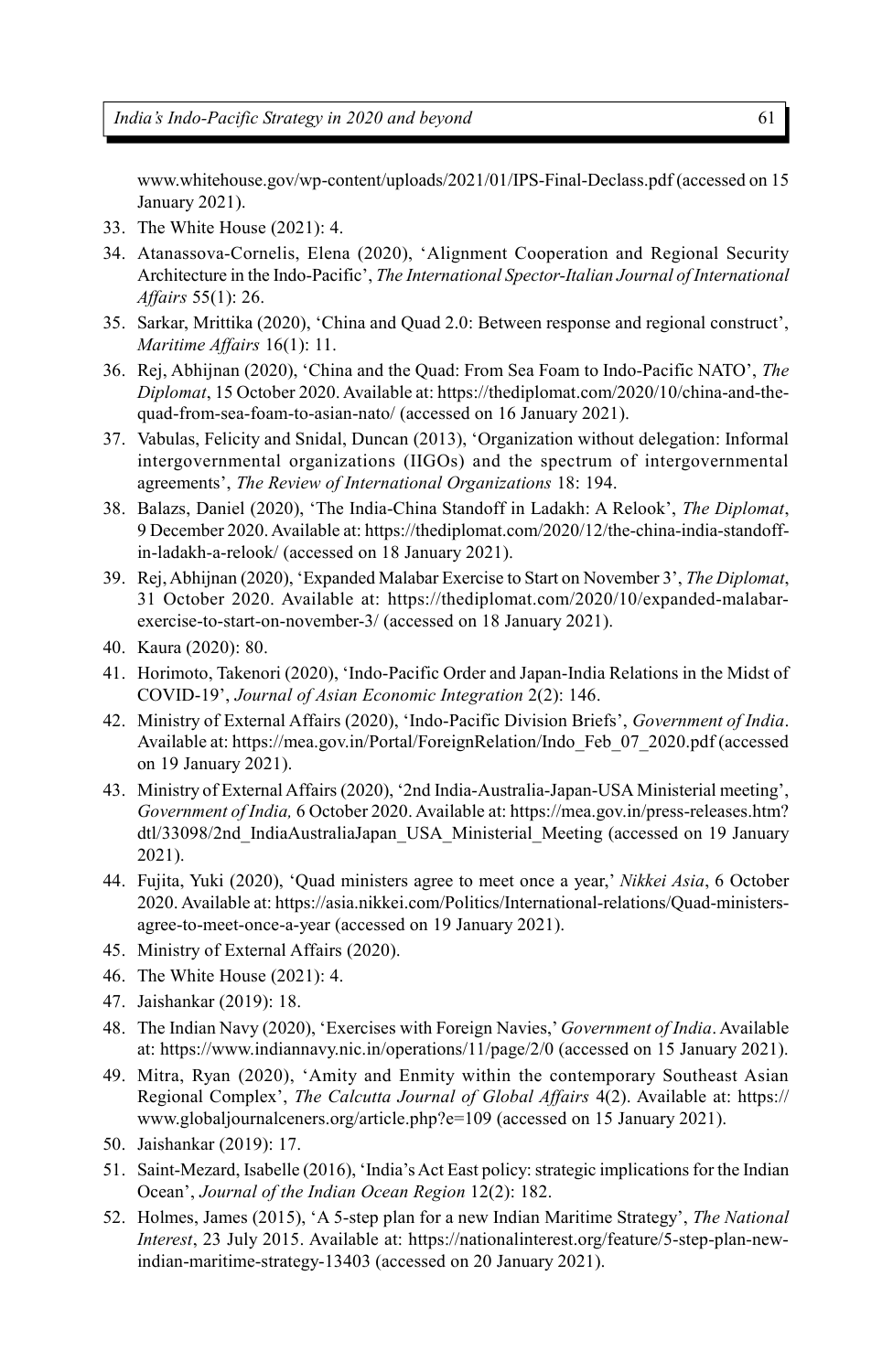- 53. Sutton, H (2020), 'Chinese Navy Submarines Could Become A Reality In Indian Ocean', *Forbes*, 26 June 2020. Available at: https://www.forbes.com/sites/hisutton/2020/06/26/ chinese-navy-submarines-could-become-a-reality-in-indian-ocean/?sh=575ecbc754a6 (accessed on 20 January 2020).
- 54. Paik, Wooyeal and Park, Jae (2020), 'The Quad's Search for Non-Military Roles and China's Strategic Response: Minilateralism , Infrastrucutre Investment, and Regional Balancing', *Journal of Contemporary China* 30(127): 37.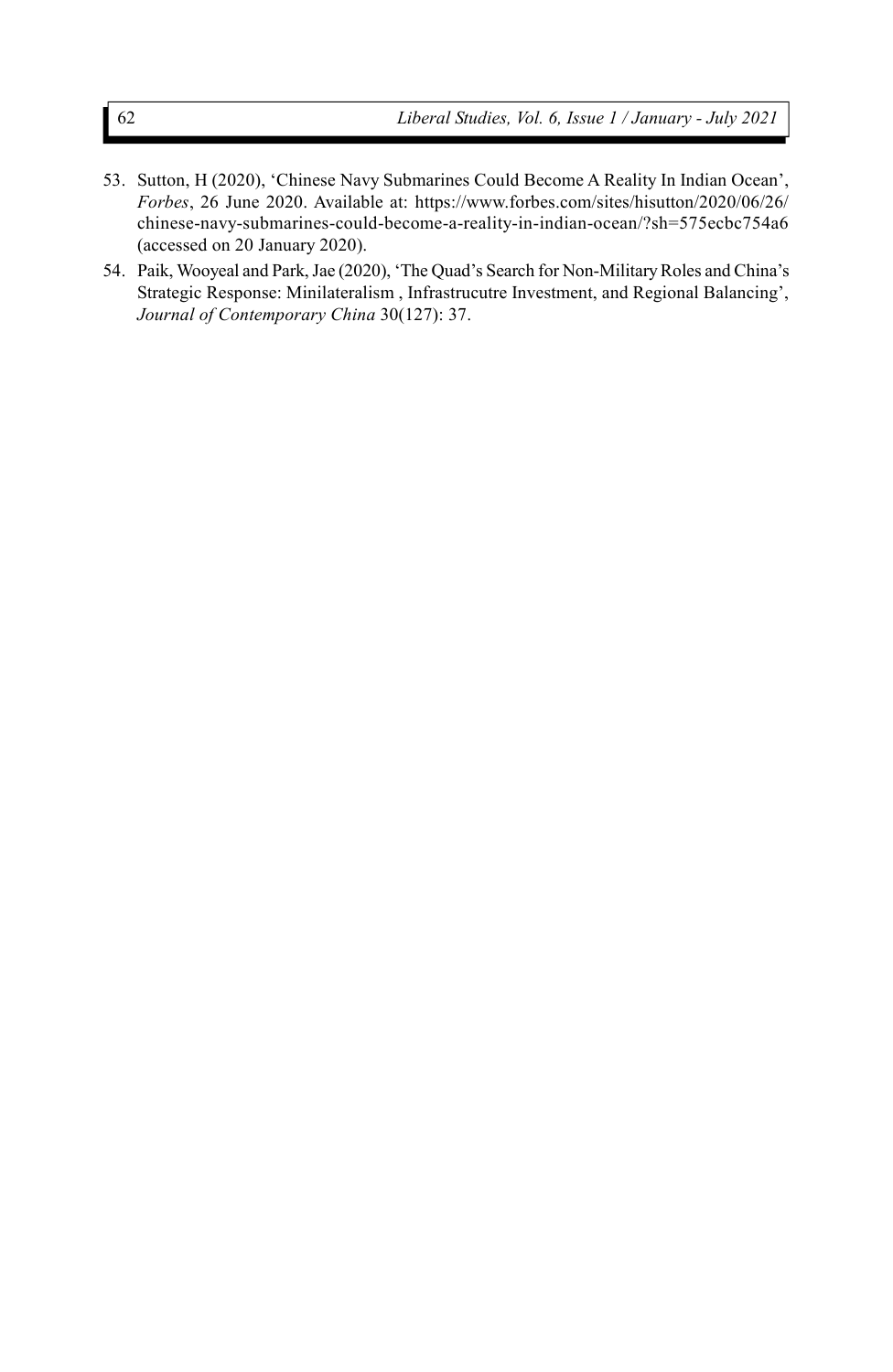# **Paras Ratna\***

# *Four Musketeers: Quad and the Indo-Pacific*

### **Abstract**

*With the geopolitical construct of the Indo-Pacific gaining traction, the quadrilateral security mechanism involving the US, Japan, India, and Australia, i.e. 'Quad' has become a new buzzword in the strategic community. The article analyzes the implications of Quad as a regional architecture in the broader geopolitical framework of the Indo-Pacific. While doing so, it argues Quad to be a structural necessity for managing the volatility in the increasingly 'multiplex' world order. In doing so, it also explains the constraints and the subsequent need to manage expectations within the Quad country. Further, it interrogates the ideational and material underpinnings behind the increasingly popular phrase of "free and open Indo-Pacific" esp. in the wake COVID 19 pandemic and brings to fore the interplay between values and strategic interest of the stakeholders. Further, the research engages with the concerns of undermining ASEAN centrality often attributed to groupings like 'Quad'. It argues that instead of undermining Quad, it has the potential of being an anchor for ASEAN's centrality in the Indo-Pacific region. It concludes by suggesting possible avenues of collaboration among the member states in the Indo-Pacific.*

**Key Words:** *Indo-Pacific, Quad, politics, strategic.*

## **1. Introduction**

Regions in international politics are political constructs. World geography has always been a site for power contestations leading to the emergence 'new' regions and/or fading and/or reinforcing of existing regional conceptualizations. As noted by Amitav Acharya "The term Asia was first used by Herodotus to designate Anatolia in modern Turkey in the context of the Greek-Persian wars… when the Economist magazine launched a new weekly column in April 2009 called 'Banyan', it reminded readers that the Magazine itself had, as recently as in 1987, written about Asia as a 'geographic accident'. While today there might be a growing 'search for an Asian Identity', the 'suspicion lingers on that Asia is a Western construct"<sup>1</sup>. Amitav Acharya goes on to cite several works and

Paras Ratna is an incoming Doctoral candidate at National University of Singapore.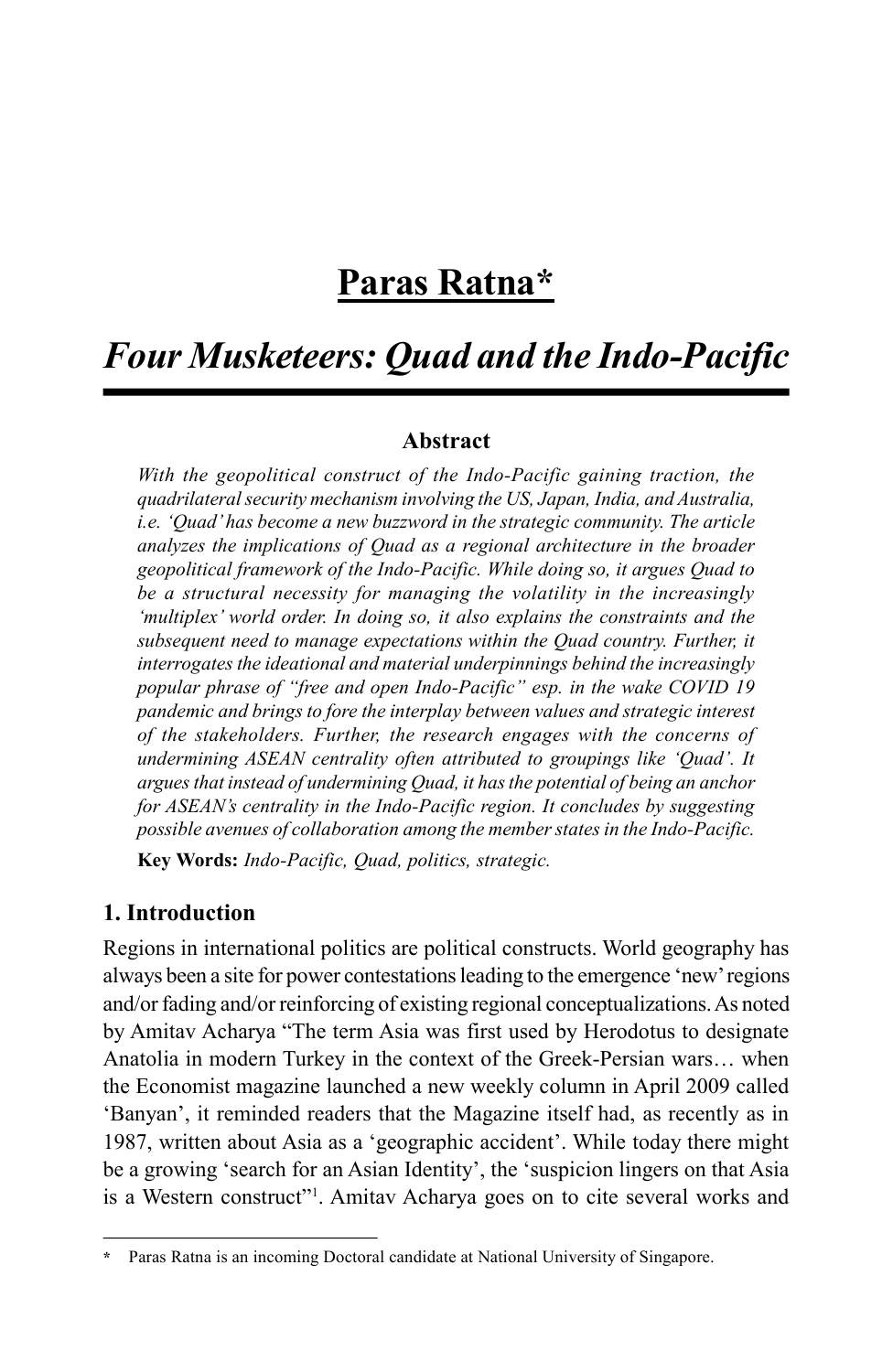literature to dispel the notion that Asia was purely a western construct. However, he goes on to say that regions are cumulative imaginations of people living both inside and outside it<sup>2</sup>.

The metaphorical conceptualization of confluence of two seas as was referred by Japanese PM Shizo Abe could be traced to Mughal prince Dara Shikoh's 'Majma-ul-Bahrain' (confluence of two seas)<sup>3</sup>. Indo-Pacific as a region was first used by Kalidasa Nag in his work 'India and the Pacific World' in 1940s<sup>4</sup>. The current terminology of the Indo-Pacific was popularized by Capt. Gurpreet Khurana in his paper titled "Security of Sea Lines: Prospects for India-Japan cooperation". The term was used in the context of sea trade and corresponding threats to the Sea Lines of Communication (SLOC)<sup>5</sup>. It was observed that the increasing salience of maritime geography, ranging from the East African littoral to North East Asia due to geopolitics and geo-economic reasons, has led to an intensified deployment of the term 'Indo-Pacific'<sup>6</sup> . US secretary for state Hilary Clinton for the first time used the term 'Indo-Pacific' in 2010 in Honolulu to elucidate the importance of the Indo-Pacific basin for global trade and commerce signaling the intent to move beyond Asia-Pacific<sup>7</sup>.

The Asia-Pacific was an extension of East Asia to the shores of the Pacific. After the Cold War, the triumph of capitalist and liberal values over communism openly encouraged the onset of economic geography in the form of Asia-Pacific. Dirlkik (1998,10) sees Asia-Pacific construct as a capitalist project symbolizing an attempt on the part of world economic powers like the USA and Japan to define, institutionalize and control the area. This idea, as noted by him, was to be one in which the so-called First World supplies capital while the so-called Third World supplies the labor. In this, however, one could see the absence of local/Pacific voices in the imagining of Asia-Pacific as a regional construct<sup>8</sup>.

Academic disciplines like Area Studies, which gained prominence during Cold War and were encouraged heavily by the American geopolitical interest to study non-western worlds, led to new forms of knowledge constructions and classifications of the non-western world<sup>9</sup>. The "powerplay"<sup>10</sup>of the US alliance in the East Asia, famously referred by then secretary of state John Foster Dulles as the "hub-and-spoke"<sup>11</sup> system, marked the most significant and enduring aspect of regional security architecture in East Asia.

The rise of China and the associated anxieties, coupled with the apparent decline of the US<sup>12</sup>, have brought the 'hub-and-spoke' <sup>13</sup> system and the dominance of the US in the East Asian region under duress. Swaine & Fravel (2011) define Chinese assertiveness as "official or governmental behavior and statements that appear to threaten U.S. and allied interests or otherwise challenge the status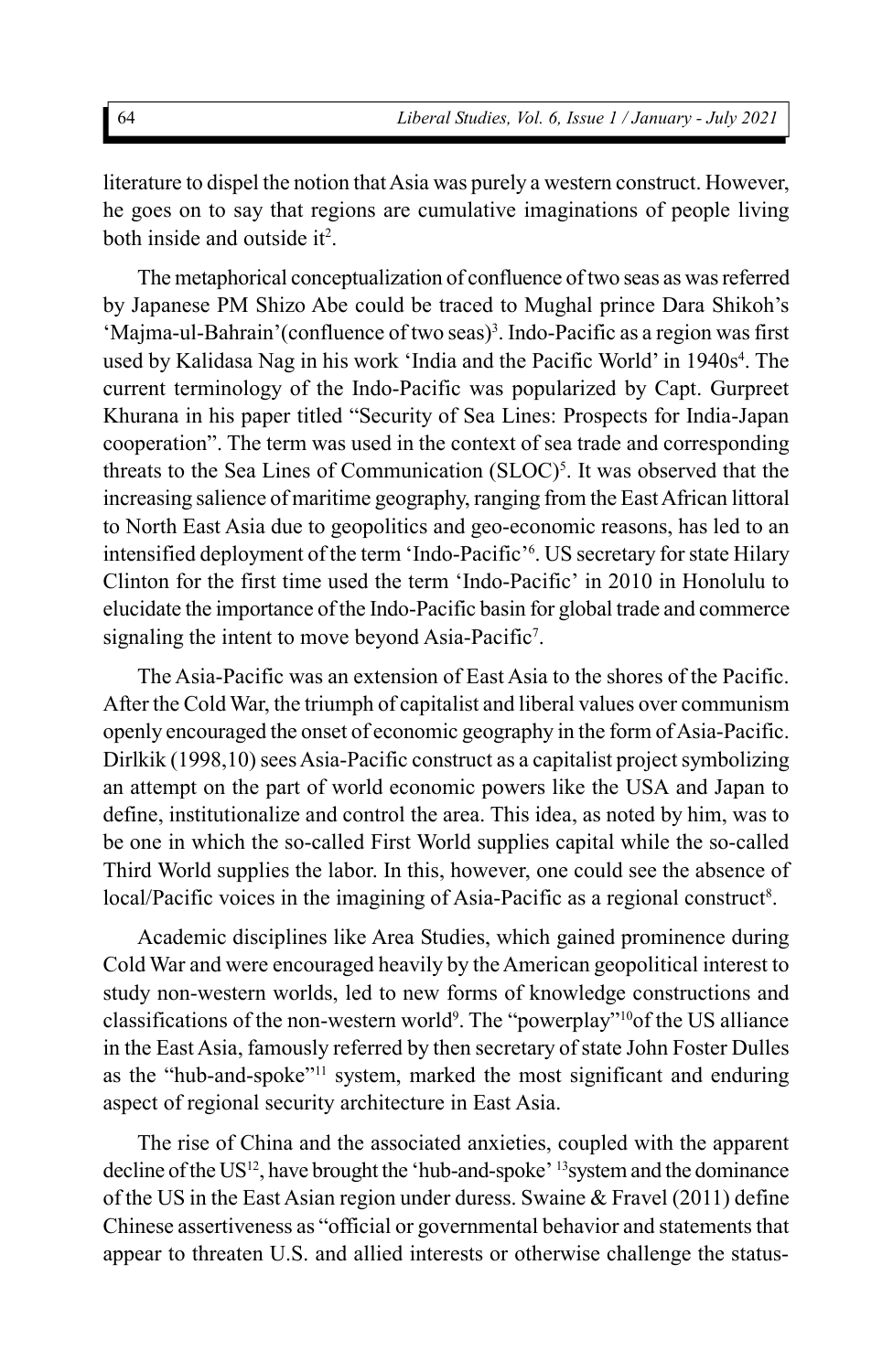quo in maritime Asia along China's periphery, thereby undermining Asian stability and causing concern to the U.S. and other Asian leaders"<sup>14</sup>. In contrast, what we are witnessing in America is an inward focus and a trend of retrenchment in its foreign policy;<sup>15</sup> his has led to apprehension about America's willingness and capability to defend the 'liberal order<sup>16</sup>'

It is not that the USA was not aware of the ripples it was creating. While the US continued to look inwards, the US under Obama administration launched pivot to Asia in 201117. A significant dimension of it was to rebalance the huband-spoke alliance system by strengthening the economic and military relationship, particularly in the Asia-Pacific<sup>18</sup>. This region comprises of established and emerging markets like South Korea, Singapore, and Japan, the Philippines, and Indonesia, which as such provides a strong economic rationale for the American pivot. However, the pivot met with little success. As a result, Trans Pacific Partnership (TPP)<sup>19</sup>, failed to find any support within the Trump administration and was subsequently shunned. All this while, China has emerged to be far more assertive, breaking the perceived caution of pre-2008<sup>20</sup>. East Asian states like the Philippines, Cambodia, and Malaysia have increasingly following close links with China due to their own security and economic concern.<sup>21</sup> In fact, the pivot led to what Elizabeth Economy terms as "assertive authoritarianism"<sup>22</sup>, which she defines in terms of foreign policy as "Xi's vision of China-centered Asia-Pacific through China funded infrastructure project, maritime cooperation, regional trade, financial cooperation. Simultaneously, expanding and enforcing its sovereignty claims, rewarding those who fall in line and punishing those who don't"<sup>23</sup>. Today, the enhanced Chinese military capability is being leveraged by Beijing to coerce neighboring countries like Taiwan, Vietnam, Japan, India, Philippines, and others<sup>24</sup>.

China's undertaking of land reclamation projects in the South China Sea, transgression in Doklam, and dismissal of International Court of Justice's ruling in favor of the Philippines points to the intensification of the unilateral assertion<sup>25</sup>. The 'responsible stakeholder'<sup>26</sup> thesis based on the premise that China's rise and subsequent integration into the world economy will lead to greater compliance with international norms and rule-based order has not been realized as the ongoing US-China trade spat is showing. Notwithstanding the initial signs of rapprochement<sup>27</sup>, Trump administration soon realized the limitation of the liberal belief and in October 2017, Secretary of State Rex Tillerson started using 'Indo-Pacific' as a concept which promoted the vision of free and open Indo-Pacific<sup>28</sup>.

The National Security Strategy released by Trump administration describes Indo-Pacific region as a "region where geopolitical competition between free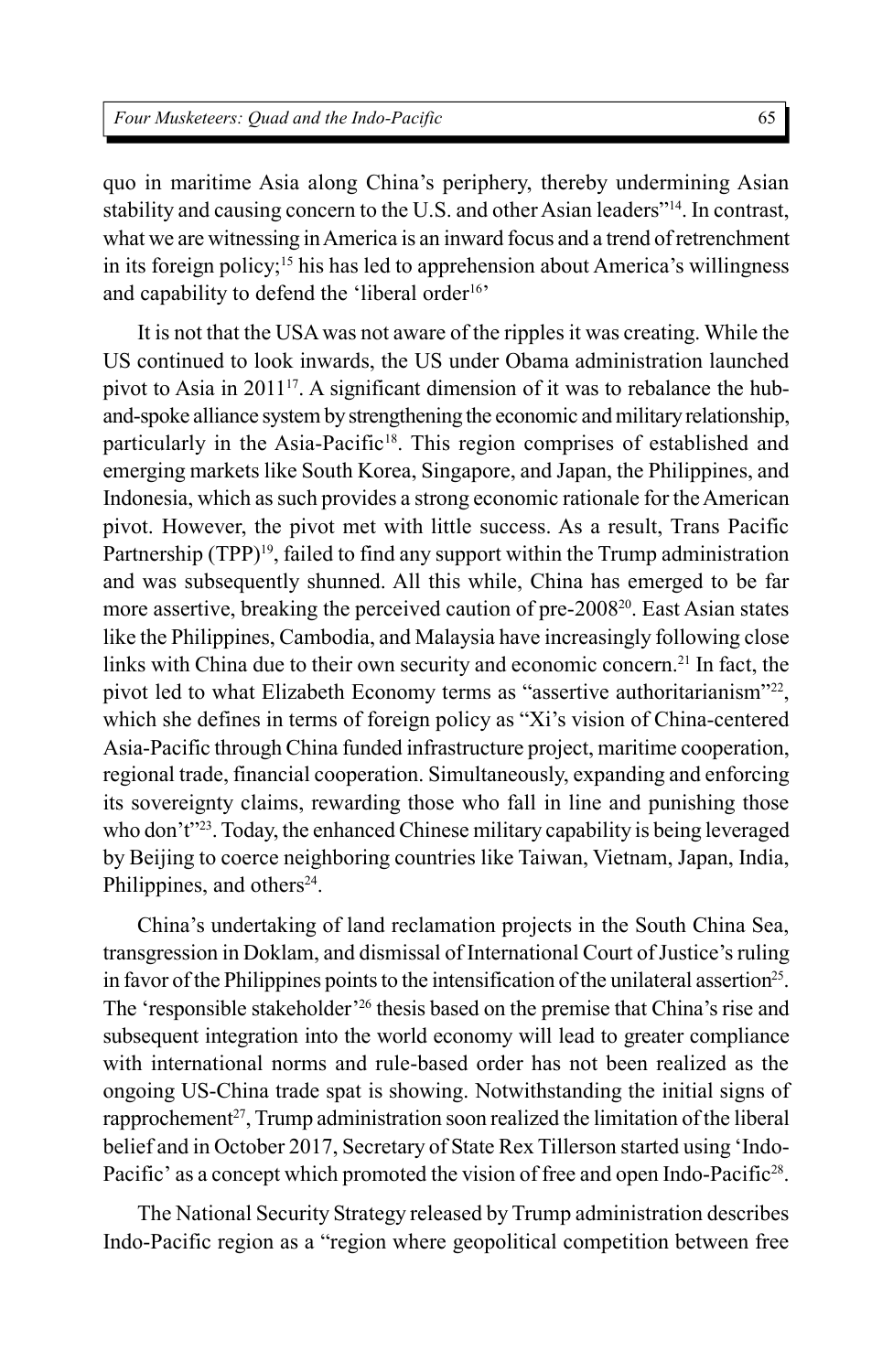and repressive visions of world order is taking place"<sup>29</sup>. In the same breath, it envisages close quadrilateral cooperation with democratic states like Japan, Australia, and India, which are commonly referred to as 'Quad'(in-the-making)<sup>30</sup>. The rise of China has been accompanied by the rise of other Asian powers like India and Indonesia. This has led to what TV Paul notes "a soft-balancing coalition, relying on diplomacy and institutional cooperation, and a limited hardbalancing coalition, that is, strategic partnerships short of formal alliances"<sup>31</sup>. The quest for Quad and subsequent free and open Indo-Pacific (FOIP) needs to be seen the same light. It is pertinent to note that different actors have their own conception of the geographical expanse of Indo-Pacific. While for the US it extends from the western shores of the United States to the west coast of India; Japan and India believe it to be extending from the eastern coast of Africa to western shores of America<sup>32</sup>. The paper adheres to Japanese and Indian definitions of Indo-Pacific. In the following sections, the paper attempts to elucidate the emerging dynamics accompanying the geopolitical construct of 'Indo-Pacific'.

## **2. Whither Quad in the Indo-Pacific?**

The idea of quadrilateral security mechanism known as 'Quad'<sup>33</sup>, which includes democratic countries namely India, the US, Australia, and Japan, is gaining momentum alongside the construct of 'Indo-Pacific'. The origins of Quad dates back to 2004-05 when officials from the aforementioned states coordinated as a part of 'Tsunami Core Group' for relief and rescue operations in the Indian Ocean region in 2004<sup>34</sup>. The concert/grouping of democratic nation-states resonated well with Washington's policy-making circles. In fact, John McCain outlined his vision for "league of democracies"<sup>35</sup> as one of his foreign policy priorities while campaigning for the post of President.

Quad symbolizes expansion of Asian regionalism to the entirety of the Indian and Pacific Ocean<sup>36</sup>. The idea of the quad was first mentioned by Japanese PM Shinzo Abe in his book '*Utsukushi-Kuni-e*' (A beautiful country)<sup>37</sup>. Japan has been leading the case for a quadrilateral security grouping from the front. Strategic considerations play a dominant role in Japan's vision of quad as it symbolizes an alternative regional architecture shaped by players sharing the same democratic values<sup>38</sup>. The call for quad was reiterated by Japanese foreign minister Taro Aso in form of the arc of freedom and prosperity based on the premise of valueoriented diplomacy<sup>39</sup>. He notes "Japan must make its ties even firmer with friendly nations that share the common views and interests, namely of course the United States as well as Australia, India, and the member states of the EU and NATO, and at the same time work with these friends towards the expansion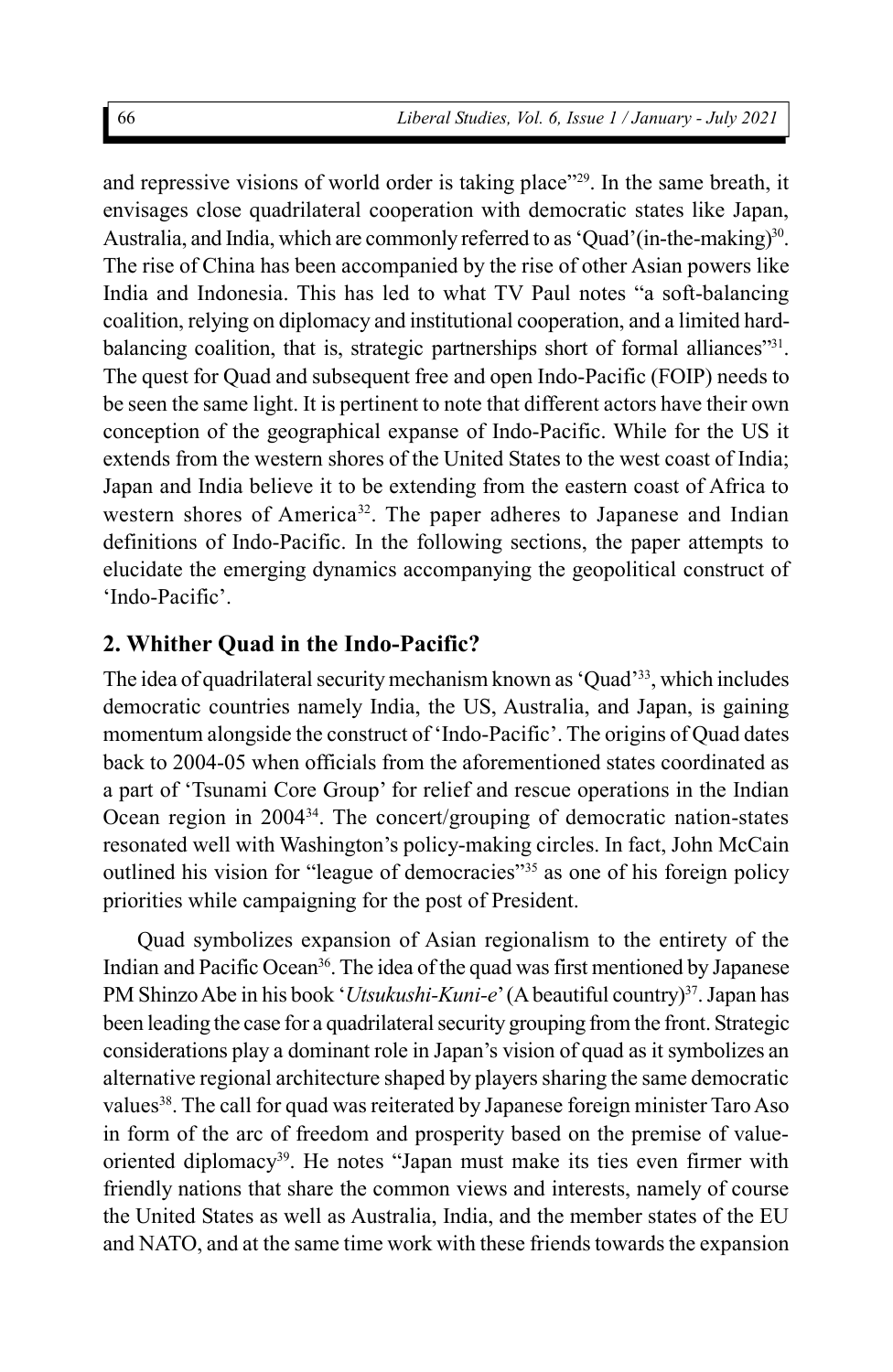*Four Musketeers: Quad and the Indo-Pacific*

of this *arc of freedom and prosperity*" <sup>40</sup> (emphasis added). The same sentiment was echoed by the Prime Minister Shinzo Abe in his address to the Indian parliament in 2007 where he observed "how with Japan and India coming together, the broader Asia will evolve into an immense network spanning the entirety of Pacific Ocean, incorporating the United States of America and Australia<sup>"41</sup>.

On the other hand, the idea of Quad received sharp criticisms from China whose strategists labelled the Quad rather provocatively as 'Asian NATO'<sup>42</sup> that is ganging up against the country. Thus, Quad 1.0 witnessed a quiet burial even before it could have taken the first steps. Australian Government then led by Kevin Rudd decided to step out of the Quad on the grounds of antagonizing China I<sup>43</sup>. India too remained reticent while the US developed cold feet as it was in need of China's support over United Nation Security Council (UNSC) sanctions against Iran<sup>44</sup>.

## *2.1 Quad 2.0- a strategic necessity?*

A decade after Quad 1.0 failed to garner any traction among the participating countries, the then US Secretary of State Rex Tillerson's speech set the ball rolling for a Quad once again. The speech highlighted the significance of Indo-US relationship in the context of Indo-Pacific and subsequent Asian regionalism and highlighted the growing strategic convergence between India and the United States to safeguard the broader interest of the region. Secretary Tillerson had noted that "the increasing convergence of U.S. and Indian interests and values offers the Indo-Pacific the best opportunity to defend the rules-based global system. The United States is committed to working with any nation in South Asia or the broader region that shares our vision of an Indo-Pacific where sovereignty is upheld and a rules-based system is respected. It is time we act on our vision of a free and open Indo-Pacific, supported and protected by two strong pillars of democracy: The United States and India."45

The Japanese foreign minister, Taro Kono, too proposed a top-level strategic dialogue with US, Australia, and India to promote free trade and defense cooperation across a stretch of ocean from the South China Sea, across the Indian Ocean and all the way to Africa in 2017<sup>46</sup>. Since then, four joint secretary level meetings have taken place between these countries, the most recent one being held in May 2019 in Bangkok<sup>47</sup>. Despite the initial setbacks, the renewed eagerness of the so-called Quad countries to engage on a common platform with the discourse of 'Free and Open Indo-Pacific' points toward a deeper strategic necessity. Therefore, it is pertinent to reflect on the geostrategic underpinnings of the revival of the Quad.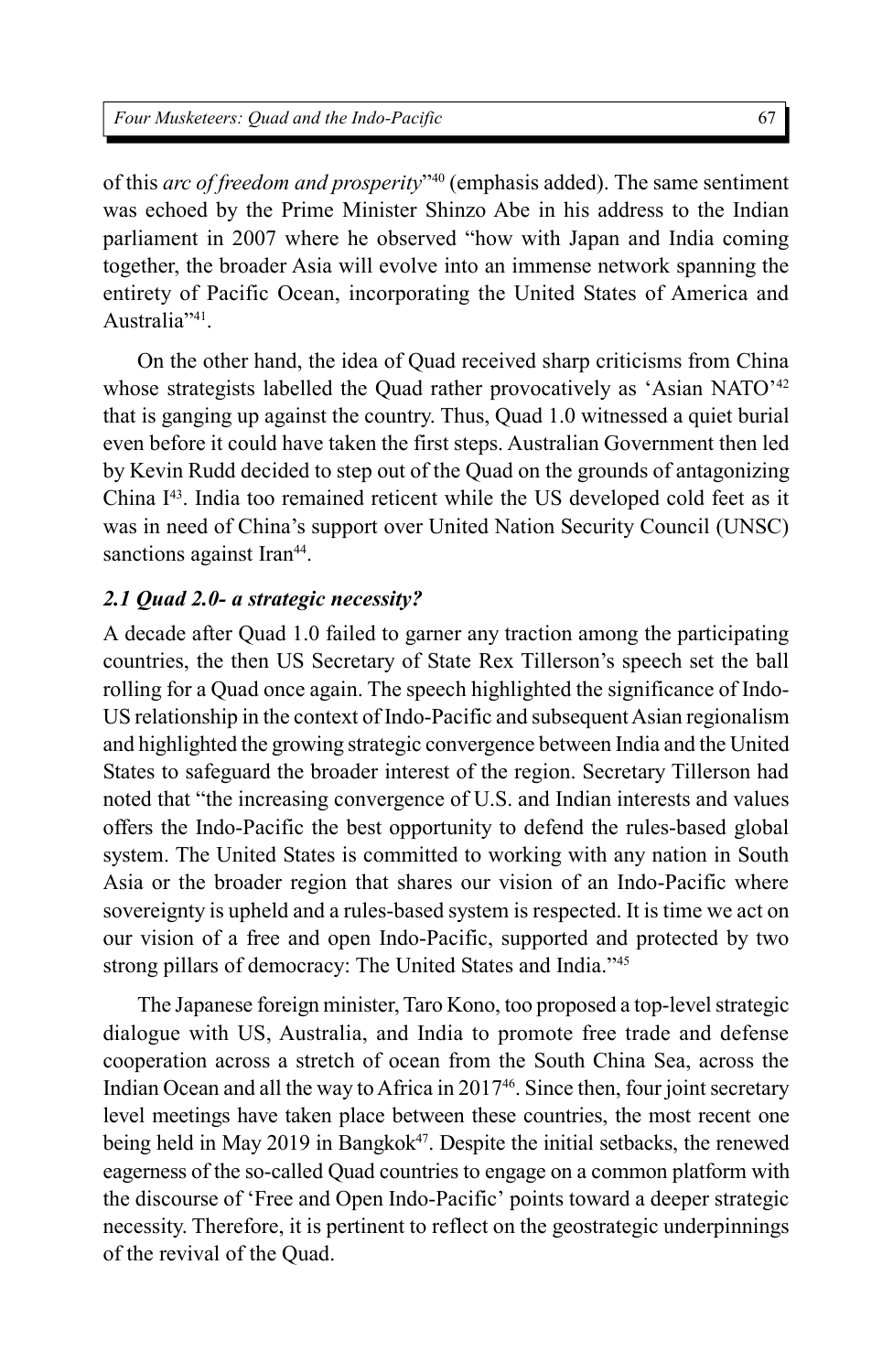According to the Power Transition theory<sup>48</sup> "the international system is usually hierarchically ordered with a dominant power at the top that creates and sustains the international order; that, because of uneven growth rates, new powers are regularly rising; and that the risk of war is highest in a situation when a dissatisfied rising power has reached parity or even overtaken the declining dominant power". Tammen & Kugler  $(2006)^{49}$  argue that China's impressive growth rate and command over resources increasingly puts it in the zone of parity and potential transition with the US, and in such scenario, parity and peace is achieved if both parties are satisfied with existing rules and order whereas in case of dissatisfaction the probability of conflict increases significantly. The US and China are already engaged in an intense trade spat<sup>50</sup>. According to the recently declassified US strategic framework for Indo-Pacific, "the US increasingly visualizes China as a strategic competitor and points to Beijing's attempt to carve new illiberal spheres of influence as a major threat to the US"<sup>51</sup>. The first meeting in the aftermath of COVID19 pandemic under the new Biden administration at Anchorage in Alaska too was met with limited success<sup>52</sup>. The American side expressed concerns about China's concern in Xinjiang, Hong Kong, Taiwan, Cyber-attack on the US, economic coercion etc. and labelled these actions as threatening to the rules-based order<sup>53</sup>. Similarly, Chinese officials accused the US of impeding trade exchanges and inciting other countries to attack China. Further they even took a dig at the state of democracy in the USA<sup>54</sup>. Here, it is important to note that the US-China meeting took place in the backdrop of secretary Blinken's visit to Japan and South Koreaallies Washington deems crucial in challenging China's unilateral aggression in the South China Sea. This brings to the fore seeming discontent within the Sino-US relations with global implications.

Scott (2018) explains the US Indo-Pacific strategy in three processes<sup>55</sup>; first, the rise of China presents a power transition challenge to the US. Second, the US responds to it through internal (building own capabilities) and external balancing (forging strategic partnerships and allies). Third, the balance of threat figures not only for the US but looms larger into the strategic considerations of other powers like India, Japan, and Australia. Previously, Trump administrations, 'America First' slogan and adherence to protectionism need to be seen in the light of enhancing its own capacity to retain primacy in the world<sup>56</sup>. Mearsheimer too in his analysis of the US foreign policy notes that "states which gain regional primacy or hegemony don't want peers, instead they prefer other regions divided into many powers which compete with one another"<sup>57</sup>. Therefore, the renaming of US Pacific Command (USPACOM) into the US Indo Pacific Command (USIPACOM) seems to be an attempt by the US to propagate the imagination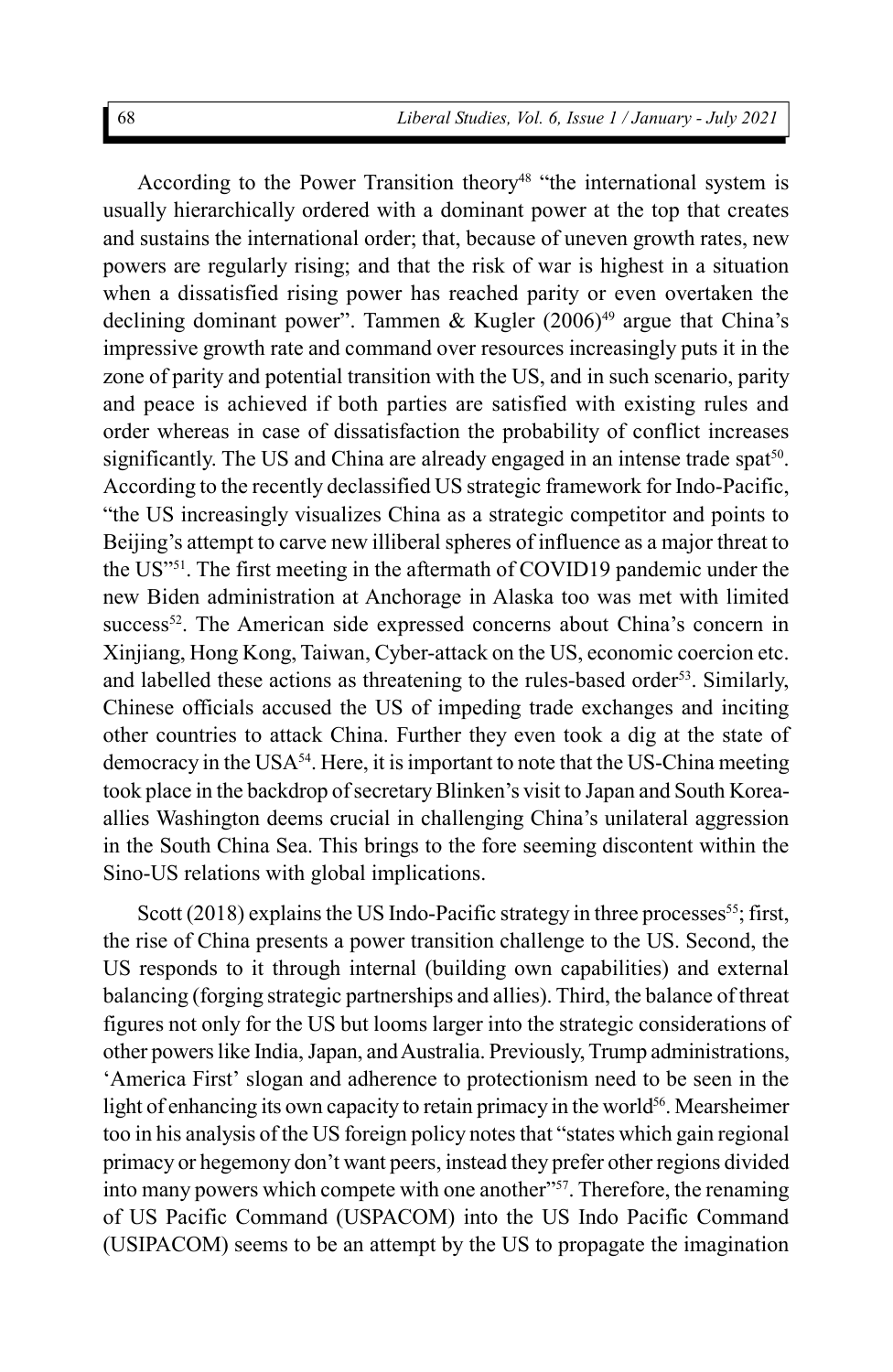of a US-led regional architecture once again<sup>58</sup>. The same is reflected in the National Defense Strategy where it notes that <sup>59</sup>

"to advance our vision of a free and open Indo-Pacific, we (the US) are building new and stronger bonds with nations that share our values across the region, from India to Samoa; Our (US) relationships will flow from a spirit of respect built on partnership, not domination."

It is no coincidence that the US National Security Strategy and National Defense Strategy (NDS) document takes note of India's rising clout in a positive manner. Same sentiments were echoed by the former Secretary of State, Rex Tillerson, in his speech on Indo-Pacific where he distinguishes two rising powers namely China and India. He elucidates:

"China, while rising alongside India, has done so less responsibly, at times undermining the international, rules-based order […] It makes perfect sense that the United States – at this time – should seek to build on the strong foundation of our years of cooperation with India. It is indeed time to double down on a democratic partner that is still rising – and rising responsibly – for the next 100 years […] The Indo-Pacific in particular – needs the United States and India to have a strong partnership."<sup>60</sup>

Traditionally, the act(s) of balancing happen against the dominant power with superior resources. With that in mind, it becomes interesting to note that regional Asian powers like Japan and India instead of resisting the US are willingly forging special strategic partnerships and alliances with the US and each other in the form of Quad. The reason for the same is explained by Walt  $(1985)^{61}$  where he lists factors like geographical proximity and aggressive intention which shape the states' perception of threat and the subsequent decision to balance or bandwagon. Both of these factors make India and Japan more worried about China rather than the US. Increasing unilateral assertions by China are a cause for discomfort for countries like India, Japan, Vietnam, and the Indonesia. Enhanced economic and military capability is used by Beijing to dictate the 'acceptable' behavior towards contentious territorial and maritime disputes. The recent fatal clash between India and China along their northern borders in Ladakh highlighted the risk of territorial dispute blowing into armed conflict<sup>62</sup>. In the past Chinese pressure forced Vietnam to back out from drilling being carried out by Spanish subsidiary Repsol on its behest in the East Sea (referred to as the South China Sea by China)<sup>63</sup>. In the same vein, China has unilaterally built seven military bases in the South China Sea with great speed and scale aimed at strengthening and expanding its footprints<sup>64</sup>. The construction includes port facilities, airstrips, and military installations, aircraft hangers,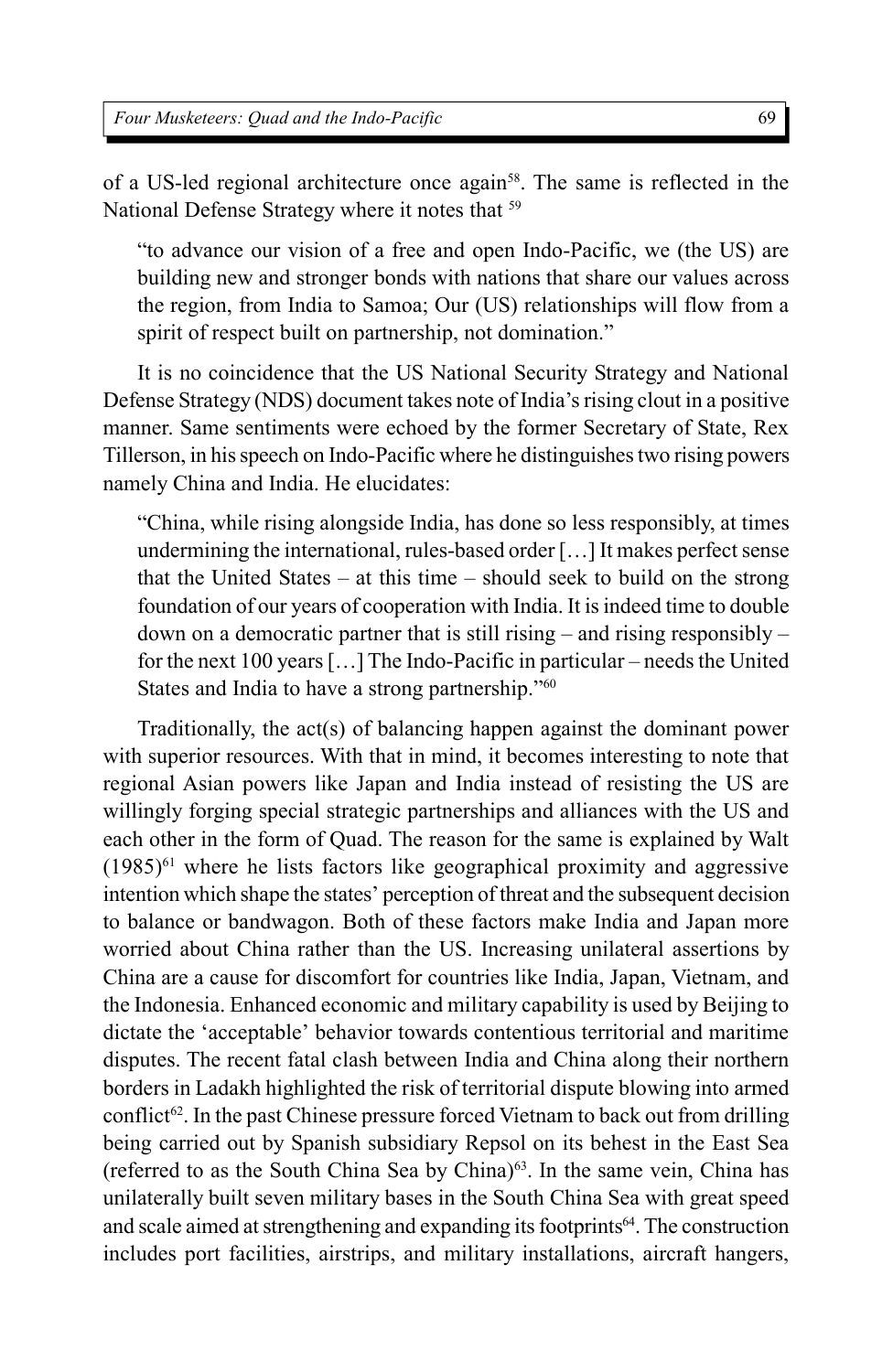barrack facilities, radar facilities, weapon emplacements, and 1000 feet runways<sup>65</sup>. These activities aimed at altering the status-quo along its territorial and maritime boundaries have been major sources of regional and international contention. The US-China standoff that took place near Scarborough shoal where the missile destroyer USS Hooper was warned and intercepted by People's Liberation Army Navy (PLAN), serves as an interesting example of how regional problems metamorphose into global troubles<sup>66</sup>.

The South China Sea is a strategic waterway with almost one-third of global trade passing through it and is a disputed geography with China, Philippines, Taiwan, Malaysia, Brunei and Vietnam making overlapping claims over it<sup>67</sup>. Similarly, the transgressions in Dokalam tri-junction to alter the status-quo led to a stand-off between India and China<sup>68</sup>. China's repeated claims over parts of the Indian state of Arunachal Pradesh on the one hand and on the other the China-Pakistan Economic Corridor (CPEC) violating India's territorial sovereignty, clearly indicate China's pushover attitude vis-à-vis India<sup>69</sup>. Pressurizing Japan over Senkaku Islands (referred by China as Diaoyu Islands), ignoring international tribunals verdict in 2016 favoring the Philippines are among other examples that demonstrate Chinese assertive behavior and its desire to challenge the status-quo with threats and force<sup>70</sup>. Where China has not shied away from employing coercion to stir and settle disputes in ways it likes, it is also using other subtler ways to exercise domination. One such method has taken the shape of an ambitious trade and infrastructure project called the Belt and Road Initiative (BRI). Under the BRI, China offers infrastructure loans at high-interest rates of approximate 6 percent per annum compared to World Bank and ADB loans at 0.25-3 percent annum to smaller countries in the Indo-Pacific, making them vulnerable to what is essentially predatory economics<sup>71</sup>. A point in case, amongst many that are emerging across the world, is that of Sri Lanka's Hambantota port which was leased to China for 99-years due to inability to repay<sup>72</sup>.

The fact that China is making inroads into the political economies of many countries in South Asia and the Indo-Pacific in such a sly manner lends credibility to India's theory about "String of Pearls"<sup>73</sup>, which talks about India's encirclement by China. Similarly, there has been a realization in the Australian strategic circles that China could use economic interdependence as a tool for geopolitical goals as was evident in Beijing's targeting of Australian wine after the passage of foreign donation and interference law<sup>74</sup>. Further in the wake of Australia's support for global inquiry into the origins of COVID19 pandemic, Beijing retaliated by suspending beef imports and blocked Barley trade worth 439 million<sup>75</sup>. This toolkit of military-economic coercion has made regional power(s) especially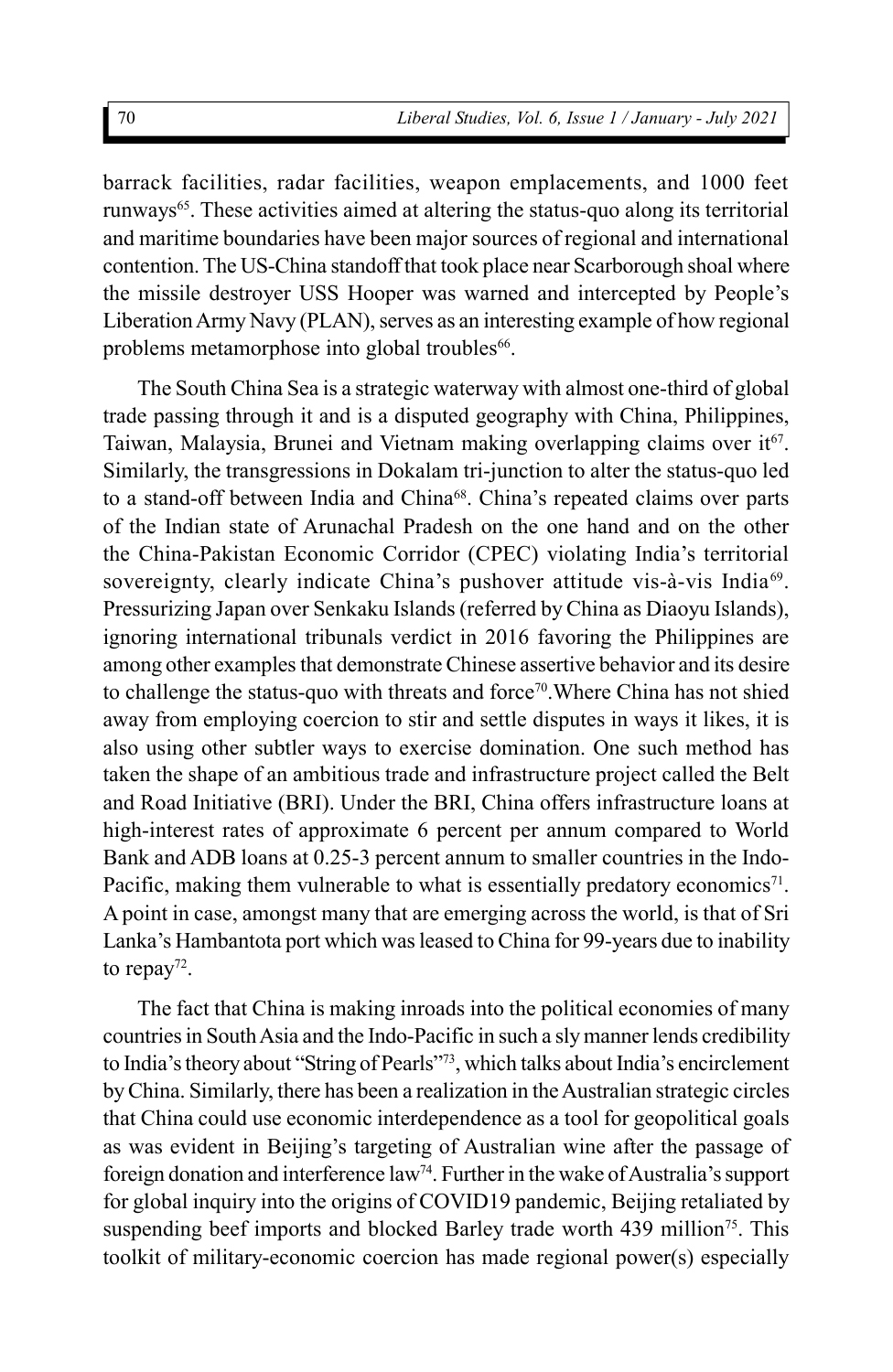India, Japan, and Australia seriously contemplate an alternate regional architecture based on democratic and transparent values – those that are represented by the Quad. The recently held Quad summit in the month of March took cognizance<sup>76</sup> of the eco-military coercion by China as member countries share intense trade relations. They went beyond the usual free and open Indo- Pacific, rules-based order to include collective responsibility in providing public goods such as vaccines in the wake of pandemic, quality infrastructure, critical technologies, climate change, and most importantly resilient supply chain infrastructure.

Although competing perspectives exist on the exact extent, nature and geography of the collaboration, there seems to be a growing convergence on the desire for a mechanism espousing democratic, free, open, and transparent values. This then makes the Quad appear to be a default option, and a *strategic necessity*.

# **3. ASEAN Centrality and the Indo-Pacific – Towards an inclusive regional order?**

The ex-US president Trump's speech elucidating 'free and open Indo-Pacific' in Da Nang, Vietnam in 2017 led to a renewed interest in the geopolitical construct of ASEAN and prompted active deliberation within the ASEAN community<sup>77</sup>. ASEAN regionalism firmly holds South-East Asia together, which could provide an innovative solution to navigate the strategic quandary confronting them. In fact, as the discussions around 'Free and Open Indo-Pacific' championed by major democratic nation-states namely India, Japan, US, and Australia gain momentum, suggestions are made in the diplomatic circles to involve ASEAN countries like Singapore as 'Quad plus' due to their central geographic location in this geopolitical construct<sup>78</sup>. Therefore, the inclusion/acceptance of 'Indo-Pacific' by ASEAN is pivotal to the legitimization of the Indo-Pacific regional construct.

Although the Quads' stated objectives make it be about rules-based order, maritime security, and connectivity, many analysts interpret it solely as a geopolitical tool to contain China and is often perceived as 'Asian NATO'<sup>79</sup>. As Cary Huang, senior columnist on China affairs notes "the aegis these democracies create has the potential to develop into an Asian NATO– and dramatically change the region's security landscape in the decades ahead"<sup>80</sup>. The confrontation between major powers does not augur well for ASEAN member-states<sup>81</sup>. This frustration was evident in Singapore PM Lee Hsien's speech at the Shangri-La dialogue where he emphasized close cooperation with both the US and China and said: "development programs like BRI and other regional cooperation initiatives shouldn't create rival blocs and force smaller countries to take sides"<sup>82</sup>.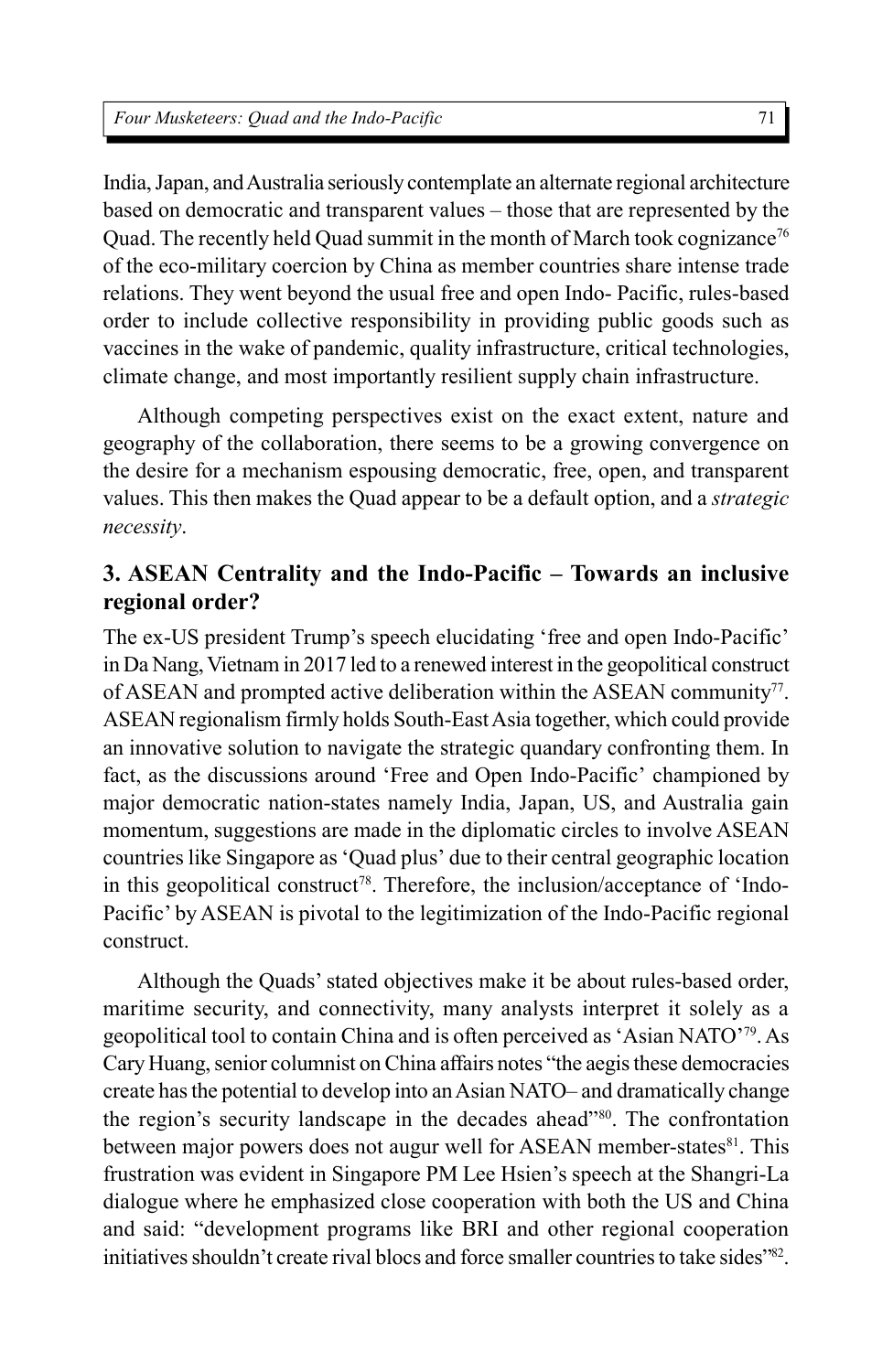The apparent tension between the alternate visions of regional order championed by the Quad countries on the one hand and the China on the other has brought to fore the dilemma and limitations of ASEAN centered mechanism i.e. 'ASEAN centrality' in withstanding/containing the great power dynamics/competition manifested in the upcoming regional architecture $(s)^{83}$ .

Section 3 in article 41 of ASEAN charter states that "ASEAN states shall be the primary driving force in regional arrangements that it initiates and maintain its centrality in regional cooperation and community building"<sup>84</sup>. The mention of ASEAN centrality in the charter shows how the notion of centrality has become a part of ASEAN identity and consciousness. Noted East Asian scholar Alice D Ba, speaks of ASEAN led regionalism/ regional architecture<sup>85</sup>

"In East and South East Asia as a 20-year experiment in whether and how lesser powers can guide and moderate major powers. There, the challenge is not only how to avoid major power conflict and disruption but also how to guide major power activity in ways that do not undermine the interests and perspectives of Asia's lesser powers for whom the stakes can be especially high. Lesser powers are, after all, those most vulnerable to coercion by individual major powers, division by major power conflict, and also marginalization by great power concert. These challenges have provided the precipitating causes and driving rationales behind various ASEAN-led efforts aimed at institutionalizing –regularizing, guiding, bounding – major powers and their activities in the region".

The substantial traction received by the ASEAN centrality has also made it a subject of academic scrutiny. Filipino scholar Herman Kraft argues that the "ASEAN's' acceptance of its centrality in the broader East Asian and Asia-Pacific regionalism imposed an imperative to accept the involvement of and engagement with the major powers in the region and therefore deviating from the objective of insulating the South East Asian region from balance of power politics and great power rivalries"<sup>86</sup>. Clearly implying that ASEAN centrality is an 'accepted' notion and is a product of engagement of both the external powers and ASEAN member-states. As Evelyn Goh notes<sup>87</sup>:

"ASEAN helped to create a minimalist normative bargain among the great powers in the region. Its model of comfortable regionalism allows great powers to treat regional institutions as instrument of so-called 'soft balancing' and is short of the kind of sustained cooperation on the part of great powers that is necessary to the creation of a new stable regional architecture and therefore negotiation of a new regional order is a task that regional great powers must take upon themselves".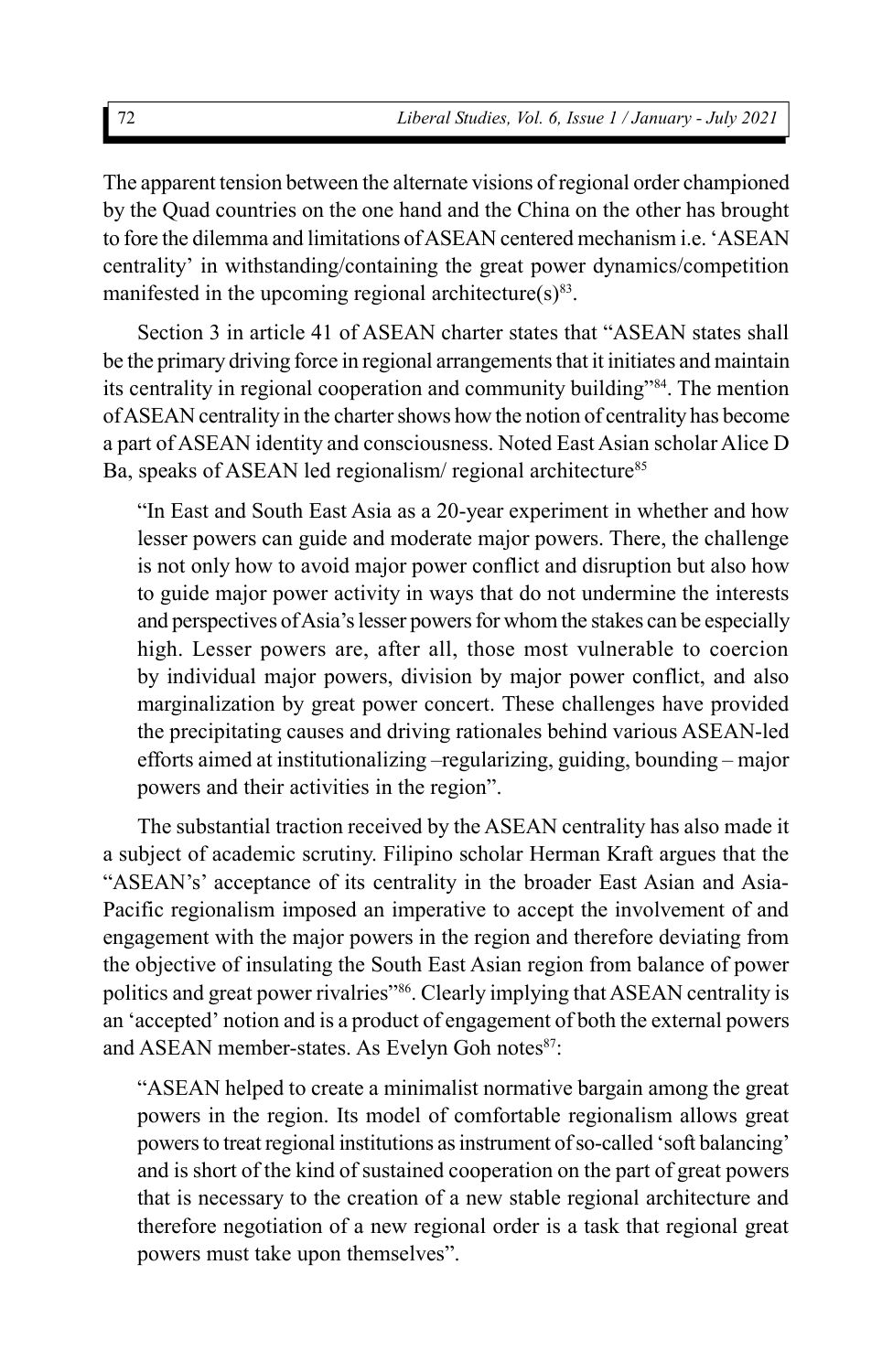Amitav Acharya argues that the idea of ASEAN centrality interpreted in the direct sense as ASEAN being the 'institutional anchor' of the Asia-Pacific regional architecture makes it vulnerable to the dynamics of great power relations as the regional/institutional architecture involves far stronger powers than the respective and, in some instances, the collective strength of ASEAN members<sup>88</sup>. One of the formidable challenges confronting ASEAN centrality is the internal rivalry and differences within ASEAN grouping itself. Expansion of membership in the past to include countries with diverse values and norms ranging from democracy to military dictatorship have rendered consensus building a herculean task<sup>89</sup>. Effectively undermining *ASEAN-Way<sup>90</sup>*. Mr. Natalegawa, ex-Indonesian foreign minister during the launch of his book 'Does ASEAN centrality matter-A view from within?' pointed to a "sense of drift among ASEAN countries, where on the surface there is a sense of unity and yet at the same time there is a sense of drift in ASEAN cooperation<sup>"91</sup>. Although the intra-ASEAN rivalry is much milder compared to that in South Asia or North-East Asia, the South China Sea conflict involving some ASEAN nation states and China has subjected ASEAN cohesion to substantial duress<sup>92</sup>. ASEAN countries like Cambodia and Laos, which have deep ties with China, have blocked/withdrawn proposals/ joint communique on the South China Sea reportedly at the behest of Beijing<sup>93</sup>. It is observed that ASEAN countries with no competing or overlapping claims in the South China Sea place a greater premium on closer ties with China. Similarly, the divide was evident with respect to UNGA resolution asking Myanmar to end military operations in Rakhine where countries like Indonesia, Malaysia, and Brunei voted in the favor while Thailand, Singapore abstained and the remaining voted against it<sup>94</sup>.

ASEAN states are characterized by varied state capacity and any slippage in the political stability of a member state has the potential to disturb regional stability. Unfortunately, South-East Asia has been a fertile ground for the religious extremism and armed insurgency<sup>95</sup>. Islamic separatist movement in south Thailand and the southern Philippines<sup>96</sup>, the spreading arc of ISIS in South-East Asia as evident in the suicide bombings in Indonesia<sup>97</sup> and the seize of Marawi by ISIS militants<sup>98</sup>, Bangkok bombings<sup>99</sup>, and Violent clash in Myanmar's Rakhine province<sup>100</sup>. These radical beliefs and ideologies easily garner traction in South East Asia as well as adjoining South Asia where political tensions often have religious undertones. Given, ASEAN's' principle of non-interference these transnational challenges emerging from domestic instability can undermine regional stability.

Conventional politics aside, the lack of cohesion has hampered ASEAN's ability to address non-traditional security issues like the South-East Asian haze<sup>101</sup>.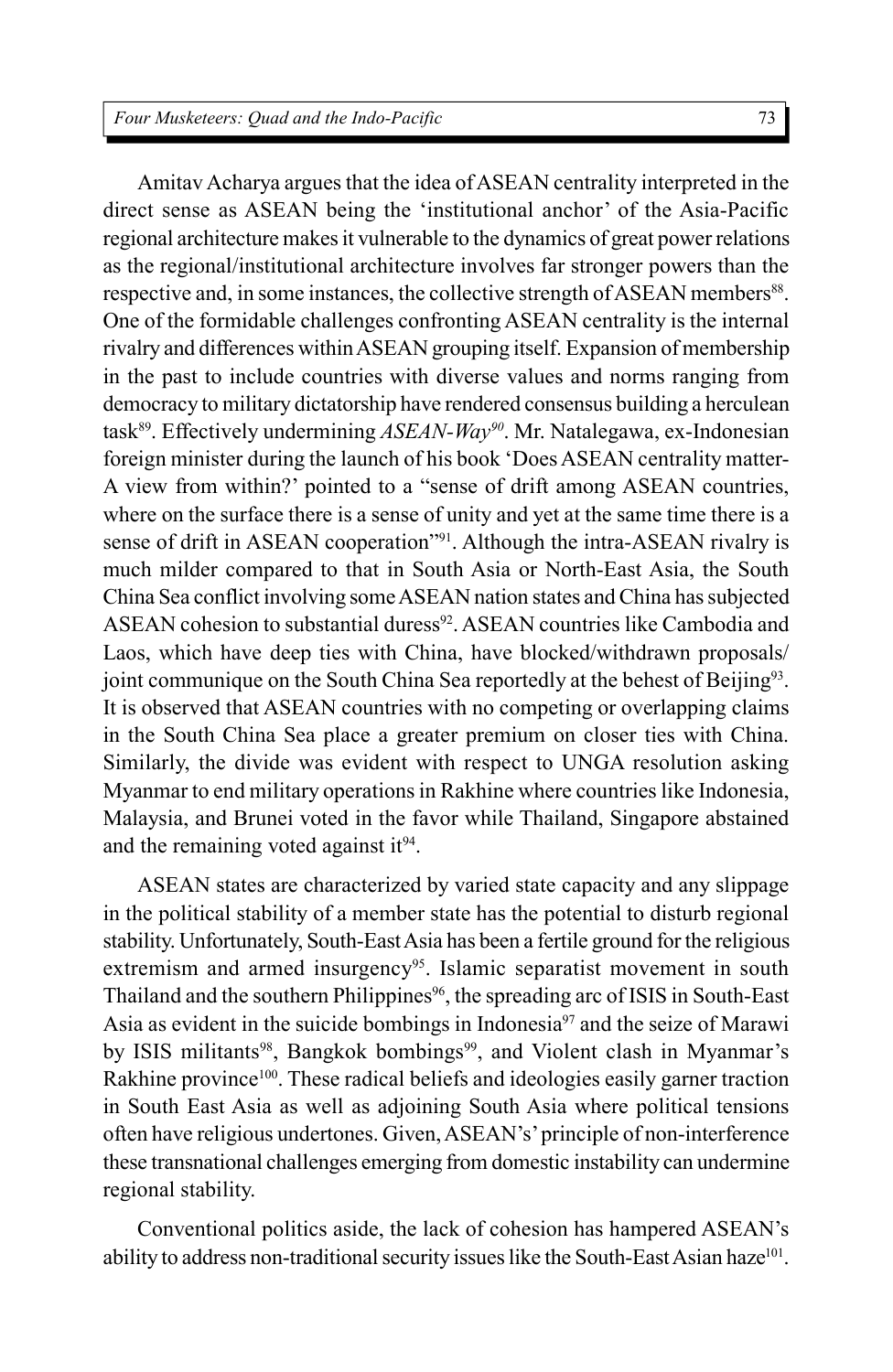It results from Indonesian farmers burning forest in the islands of Sumatra for Palm oil. The haze has long been a source of discontent for countries like Singapore, Thailand, and Malaysia<sup>102</sup>. Although the recent past has witnessed some improvements, long-term institutional and regional approach is wanting and therefore serves another reminder of ASEAN's' institutional limitations. The frustration with lack of cohesion was reflected in Bilahari Kaushikan's speech at the ISEAS-Yousuf Ishak Institute where he was quoted saying "internal dynamics has been a restricting factor in intra-ASEAN relations as not every new member has internalized the need to balance between national and regional interest"<sup>103</sup>.

Notwithstanding the challenges confronting ASEAN centrality, Quad countries have affirmed their faith in the ASEA-led regional architecture and extended their support for other regional institutions including the Indian Ocean Rim Association and Pacific Islands Forum<sup>104</sup>. Quad (in the making) as a strategic grouping is aimed at providing the much-needed anchor to ASEAN centrality in the Indo-Pacific regional architecture. As noted by the Indian Prime Minister Narendra Modi in the Shangri-La dialogue, "The ten countries of South East Asia connect the two great oceans in both the geographical and civilizational sense. Inclusiveness, openness and ASEAN centrality and unity, therefore, lie at the heart of the new Indo-Pacific. India does not see the Indo-Pacific Region as a strategy or as a club of limited members. Nor as a grouping that seeks to dominate. And by no means do we consider it as directed against any country"<sup>105</sup> .

The US in its Indo-Pacific report too pitches for ASEAN centrality in the Indo-Pacific regional architecture. Indo-Pacific report notes "ASEAN and the US share common values and it is the key partner in the Indo-Pacific strategy aimed at promoting rules-based and transparent regional order"<sup>106</sup>. Australian too in its foreign policy white paper places a premium on ASEAN centrality<sup>107</sup> and similarly, Japan in the recently held 45<sup>th</sup> anniversary of ASEAN-Japan summit reiterated its commitment to the "ASEAN unity, cohesion, and centrality in shaping the evolving regional architecture"<sup>108</sup>. As evident, the Quad grouping does not aim at creating blocks or exclusive membership but a rules-based and transparent regional order and therefore can't be equated with Asian NATO. The acceptance of ASEAN centrality in the Indo-Pacific regional architecture by the major regional powers at a time when the ASEAN way is being challenged by both endogenous and exogenous factors demonstrates their commitment to an inclusive regional order. Thus, it is imperative for ASEAN member-states to align their national interest with broader regional interests. ASEAN nation have been deliberating about the salience of ASEAN centrality. The recent release of ASEAN outlook on the Indo-Pacific emphasizing "ASEAN Centrality, openness,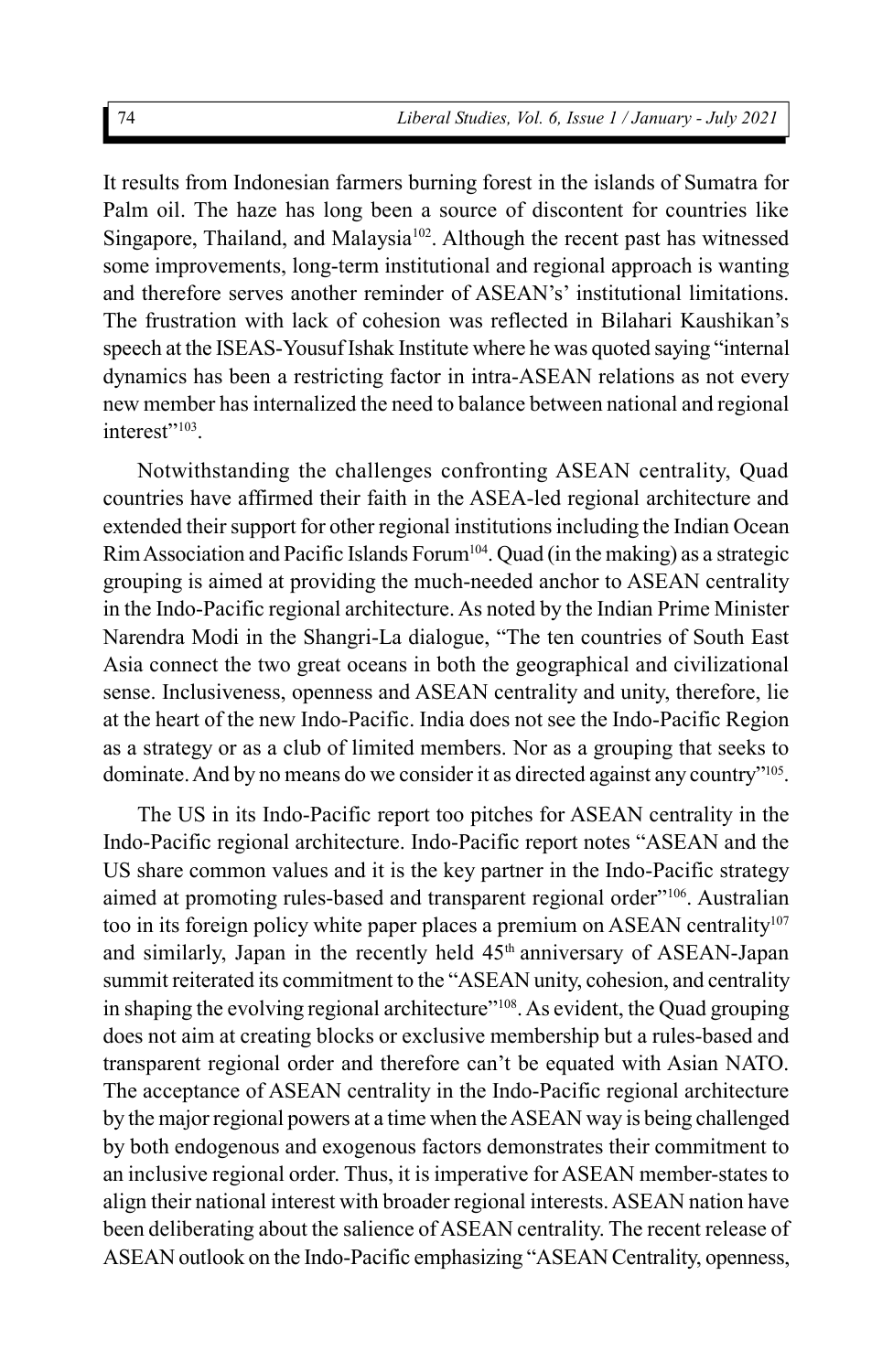transparency, inclusivity, a rules-based framework, good governance, respect for sovereignty, non-intervention, complementarity with existing cooperation frameworks, equality, mutual respect, mutual trust, mutual benefit and respect for international law, such as UN Charter, the 1982 UN Convention on the Law of the Sea, and other relevant UN treaties and conventions, the ASEAN Charter and various ASEAN treaties and agreements and the EAS Principles for Mutually Beneficial Relations (2011)" 109 is a welcome step towards arresting ASEAN's' waning centrality in dealing with unilateral assertions and the (re) emergence of great power rivalry.

#### **4. Managing needs and expectations**

Like any other emerging regional architecture, the Indo-Pacific too has its fair share of challenges. While the Indo-Pacific is largely viewed as a US-led regional order to contain China, there exists a substantial difference in the world view and interests of other major countries like India, Australia, and Japan. The engagement of these major powers is driven by their own security and economic logic.

The US allies and partners differ on the prospective partners in the Indo-Pacific. Japan and New Delhi view Russia as a balancing alternative to China contrary to the US perception of it being a pariah state. The US, Japan, and Australia view North Korea as a troubled littoral very much the same manner in which India views Pakistan<sup>110</sup>. Trade and commerce represent another blunt manifestation of differences among India, Japan, and the US. Trade deficit constituted an important parameter for the previous Trump administration to measure the merit of any bilateral partnership. Therefore, it did not hesitate in initiating coercive measures against its closest partner and allies. It terminated India's Generalized System of Preference (GSP) status on the grounds that "India had not assured the US it will provide equitable and reasonable access to its market"<sup>111</sup>. Japan too is apprehensive regarding tariff being imposed on its automobile industry. Washington's imposition of tariff on goods from Mexico hit the Japanese automobile industry<sup>112</sup>. Data localization is another avenue where serious disagreements lie between the US and India<sup>113</sup>. These differences suggest that major powers are driven by their own economic and strategic rationale. A fine balance between regional and national interests needs to be established.

Any way forward for the Indo-Pacific strategy should aim at the alignment of regional and national interest of major powers. As Pant and Rej notes "there is a need to delineate and calibrate expectation for one another in order to develop a congruent strategy for the region"<sup>114</sup>. The US as the most powerful state along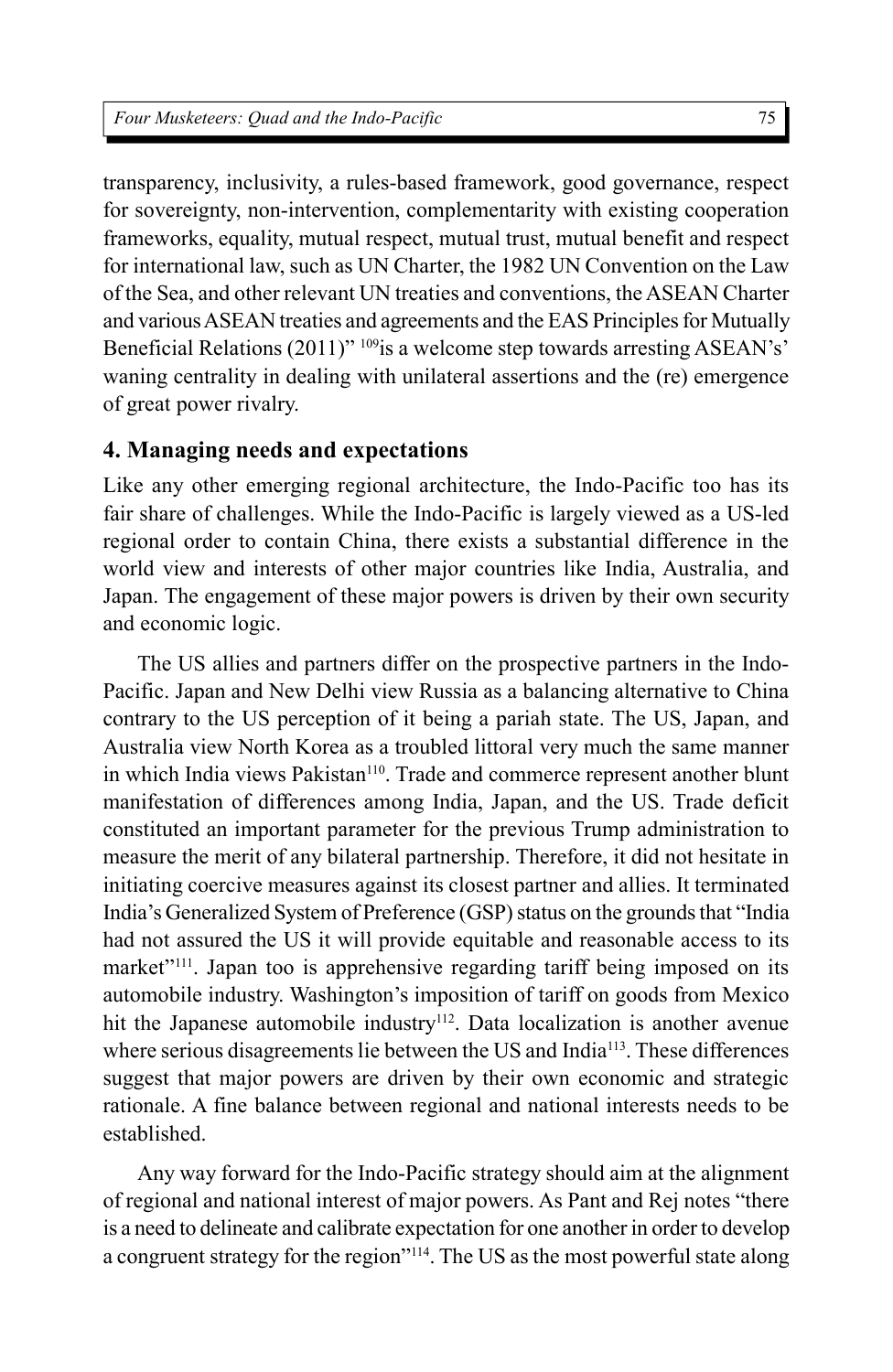the Indo-Pacific littoral needs to rethink its strategy towards alliance and partners and accordingly improvise its strategy. Due to dense and fluid economic interaction the states along Indo-Pacific sees it as a risk that needs to be managed rather than threat. Therefore, It is argued that the US alliance and partnerships should move away from cold war model where demarcation was clear and should model it along the lines of insurance contracts aimed at maintaining uncertainty<sup>115</sup>. Country wise Risk – Insurance matrix for the US alliance and partnership strategy is given down below.



*Source:* Mukherjee, Rohan (2020).

According to Mukherjee  $(2020)^{116}$ , this table categorizes each country in accordance with the risk i.e., magnitude and probability of harm they face and the subsequent package or assurances they would need from the USA. The ones like Japan and South Korea that faces high probability and magnitude of harm due to historical reasons such as sovereignty etc. requires highest assurance from the US in terms of health insurance with preexisting disease. Similarly, South China Sea claimant states in the third quadrant faces low magnitude and high probability of harm due to China's claim of nine dash line and therefore they require something like Accident insurance. Australia and India in the second quadrant have high magnitude but low probability of harm as China has economic interest in Australia and even India also border issue with the exception of Galwan clash has remained dormant. Therefore, although the probability is low the magnitude of harm in terms of economic cost for Australia and rising power status for India remains high. Thus, they require something on the lines of Disaster insurance. The fourth quadrant country i.e., likes of Singapore and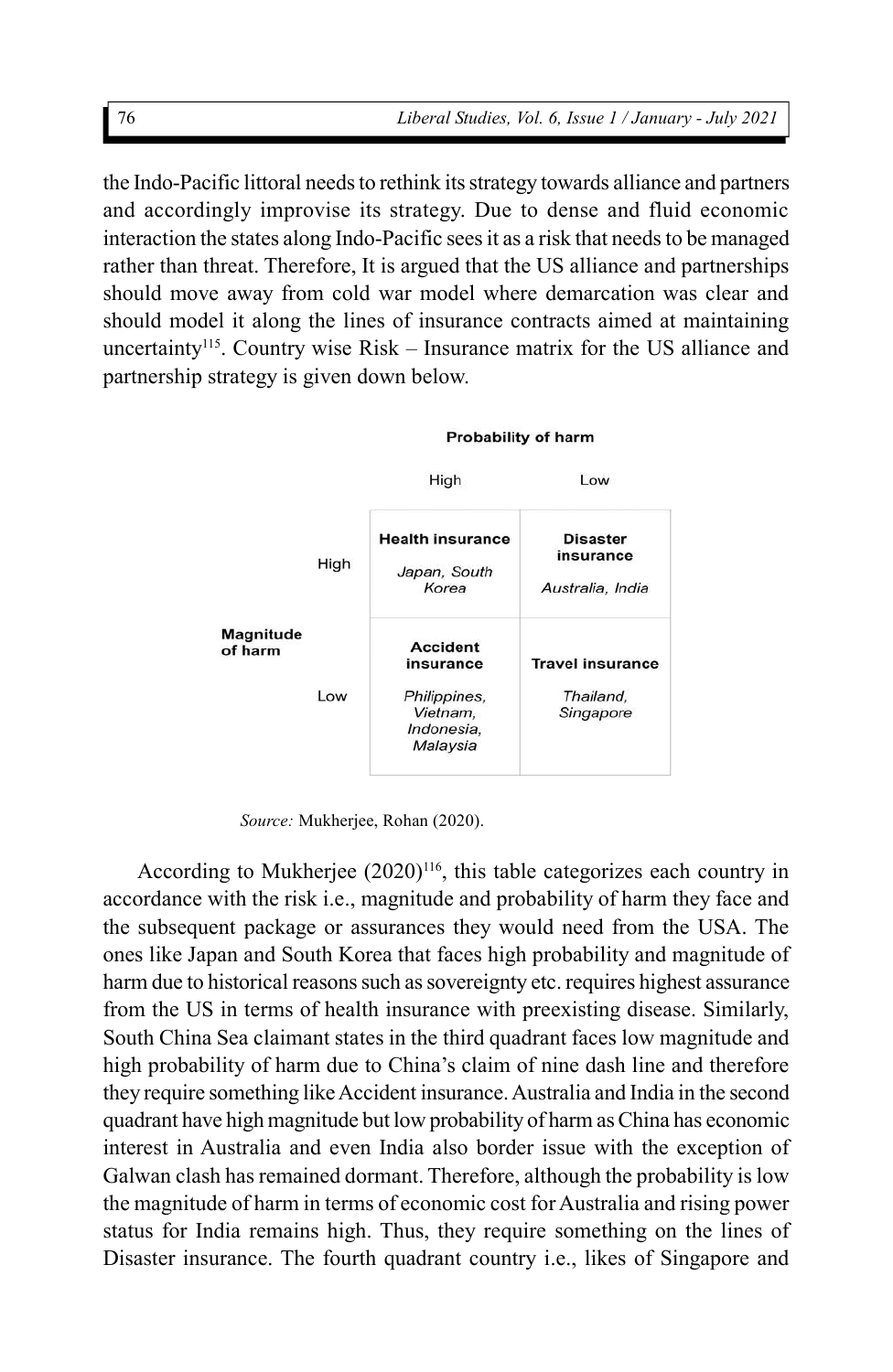Thailand faces low probability and magnitude of harm as they aren't involved in high stakes conflict and therefore require something like Travel insurance.

The Quad countries on the other hand need to understand the significance of Quad or Indo-Pacific from the US perspective to keep their expectations in check. For the US, Quad is an instrument to contain China where the cost of containment is dispersed across the member states while allowing it to maintain comparative advantage in East Asia where its interest lies<sup>117</sup>. Thus, while the US acts swiftly against any Chinese transgression in the Pacific, it remains cautious when the theater shifts to the Indian Ocean Region<sup>118</sup>.

#### **Recent developments & way forward**

Differences apart, there has been rapid positive developments and a greater willingness among major powers to engage. India recently established a division for 'Indo-Pacific' at its Ministry for External Affairs<sup>119</sup>. This demonstrates the intent and seriousness of the indo-pacific regional architecture that is often discounted. Besides, US-India defense cooperation is an all-time high. From elevating India to the status of Strategic Trade Authorization List-1<sup>120</sup> to the acknowledgment of India as 'major defense partner'<sup>121</sup> the US-India defense cooperation seems to have come to full circle. Similarly, India and Japan too have agreed for  $2+2$  dialogue on the lines of the US<sup>122</sup>. Japan and India are already collaborating on transparent and sustainable infrastructure and development project in the Indo-Pacific region in the form of the Asia-Africa Growth Corridor<sup>123</sup>. On the defense front, they have already signed logistics sharing agreement in September last year<sup>124</sup>. Similarly, both New Delhi and Canberra have demonstrated greater strategic engagement<sup>125</sup>. Last year, both these countries had signed Australia-India mutual logistics support agreement as well as Defense Science and Technology Implementing Agreement aimed at deepening defense cooperation between the two country. In the wake of armed confrontation with China, India invited Royal Australian Navy to participate in the  $24<sup>th</sup>$  edition of Malabar naval exercise in November 2020<sup>126</sup>. This was the first joint exercise by the Quad countries in the backdrop of tensed/strained relations with China. Further, Quad country navies are all set to join French navy for joint exercise in the Bay of Bengal region in the first week of April<sup>127</sup>. This is largely viewed as a 'Quad Plus' regional security arrangement. All these points to willingness towards forging a regional security partnership.

Quad countries could collaborate on issues like resilient and transparent supply chain especially. in the wake of covid, piracy, cybersecurity, and terrorism to name few. Unlike, Traditional issues that of non-traditional security issues invoke concerns of balancing and band wagoning. Alternatively, it can offer a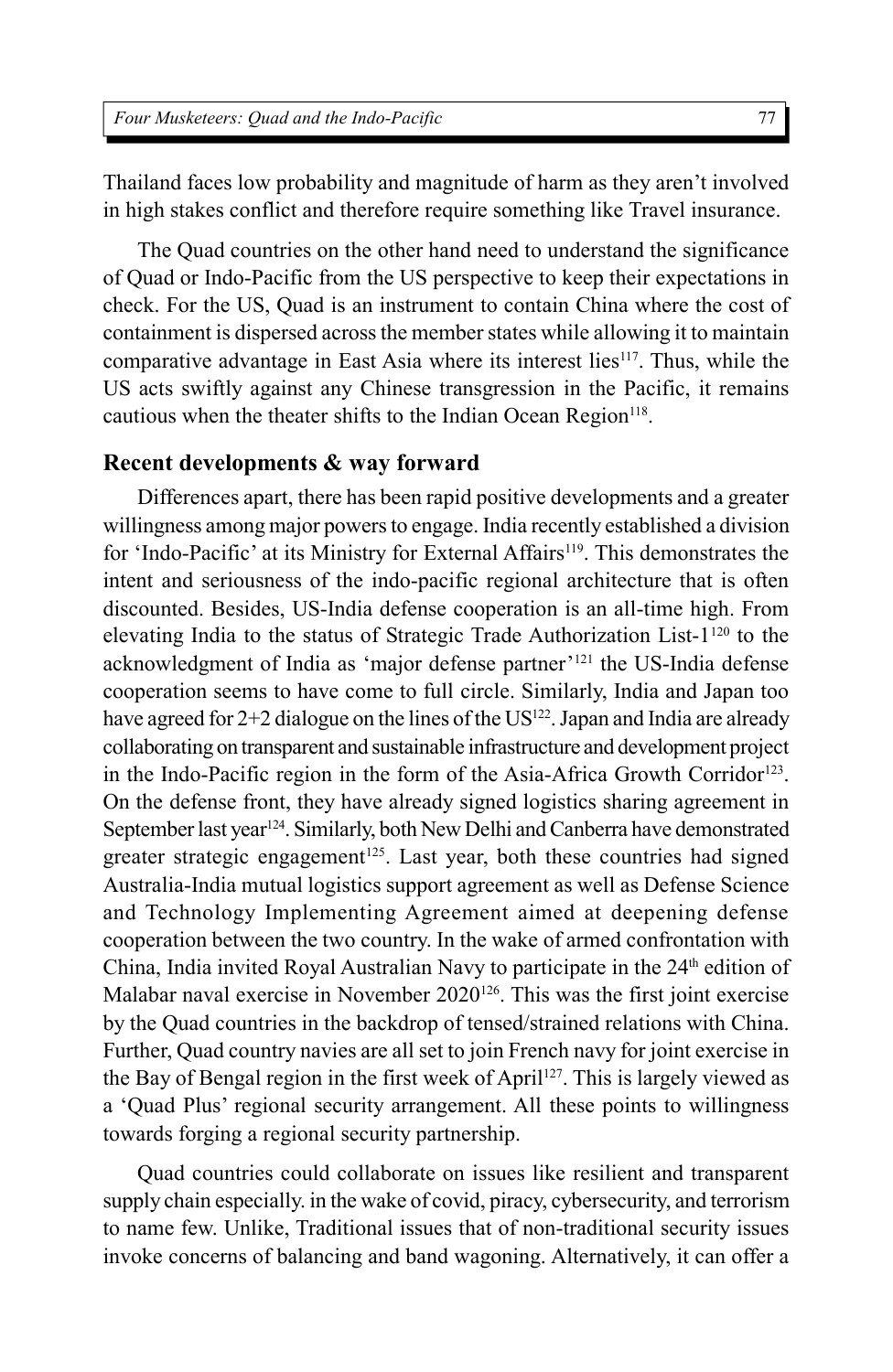diplomatic forum to complement the existing ASEAN mechanism to deal with any unilateral assertion of interests. Indo-Pacific strategy needs to be institutionalized. To begin with, Asia –Pacific Economic Cooperation should be renamed as Indo-Pacific Economic Cooperation to factor in the dynamic geopolitical realities. Free and Open Indo-Pacific strategy needs to synergize geopolitics and geo-economics Success of any new regional project is dependent on its institutional foot print. Competing interest aside, major powers in the region have demonstrated greater strategic agility and an eagerness to engage on differences. Free and Open Indo-Pacific strategy (FOIP) is a timely instrument to navigate the strategic flux in the international order. There exists greater room for constructive engagement among Quad countries as they have the potential to provide much needed economic, political, security and diplomatic pillar to the Indo-Pacific regional architecture.

#### **Notes**

- 1. Acharya, Amitav. "The Ideas of Asia." In East of India, South of China: Southeast Asia in Sino-Indian Encounters, 1st ed., 2. New York: Oxford University Press, USA, 2017.
- 2. Ibid.
- 3. Raghavan, TCA. "The changing seas: antecedents of the Indo-Pacific." *Telegraph India*, June/July 17, 2019. https://www.telegraphindia.com/opinion/the-changing-seasantecedents-of-the-indo-pacific/cid/1694598.
- 4. Nâga, Kâlidâsa. *India and the Pacific World*. Kolkata: Book Company, 1941.
- 5. Khurana, Gurpreet S. "Security of Sea Lines: Prospects for India–Japan Cooperation." Strategic Analysis 31, no. 1 (2007), 139-153. doi:10.1080/09700160701355485.
- 6. Khurana, G. S. "The 'Indo-Pacific? Concept: Retrospect and Prospect." Center for International Maritime Security. Last modified November 14, 2017. http://cimsec.org/indopacific-concept-retrospect-prospect/34710.
- 7. Clinton, Hillary. "America's Pacific Century." Foreign Policy. Last modified October 11, 2011. https://foreignpolicy.com/2011/10/11/americas-pacific-century/.
- 8. Dirlik, Arif. "Introduction:Pacific Contradictions." In *What is in a Rim?: Critical Perspectives on the Pacific Region Idea*, 10. Lanham: Rowman & Littlefield, 1998. https:/ /books.google.co.in/books?id=DQWiXlBEpqgC&pg=PR3&source=gbs\_selected\_pages& cad=3#v=onepage&q&f=false.
- 9. Wallerstein, Immanuel. "The Unintended Consequences of Cold War Area Studies." In *The Cold War & the University: Toward an Intellectual History of the Postwar Years*, 195-231. New York: The New Press, 1998.
- 10. Powerplay alliance system is defined as the construction of an alliance system designed to exert maximum control over the smaller ally's actions (Cha, 2009 pp158)
- 11. "East Asian Multilateralism: Prospects for Regional Stability: Articles: Multimedia: Japan Society." Last modified April 22, 2008.
- 12. Engelhardt, Tom. "What Caused the United States? Decline?" The Nation. Last modified June 14, 2018. https://www.thenation.com/article/caused-united-states-decline/.
- 13. Ibid.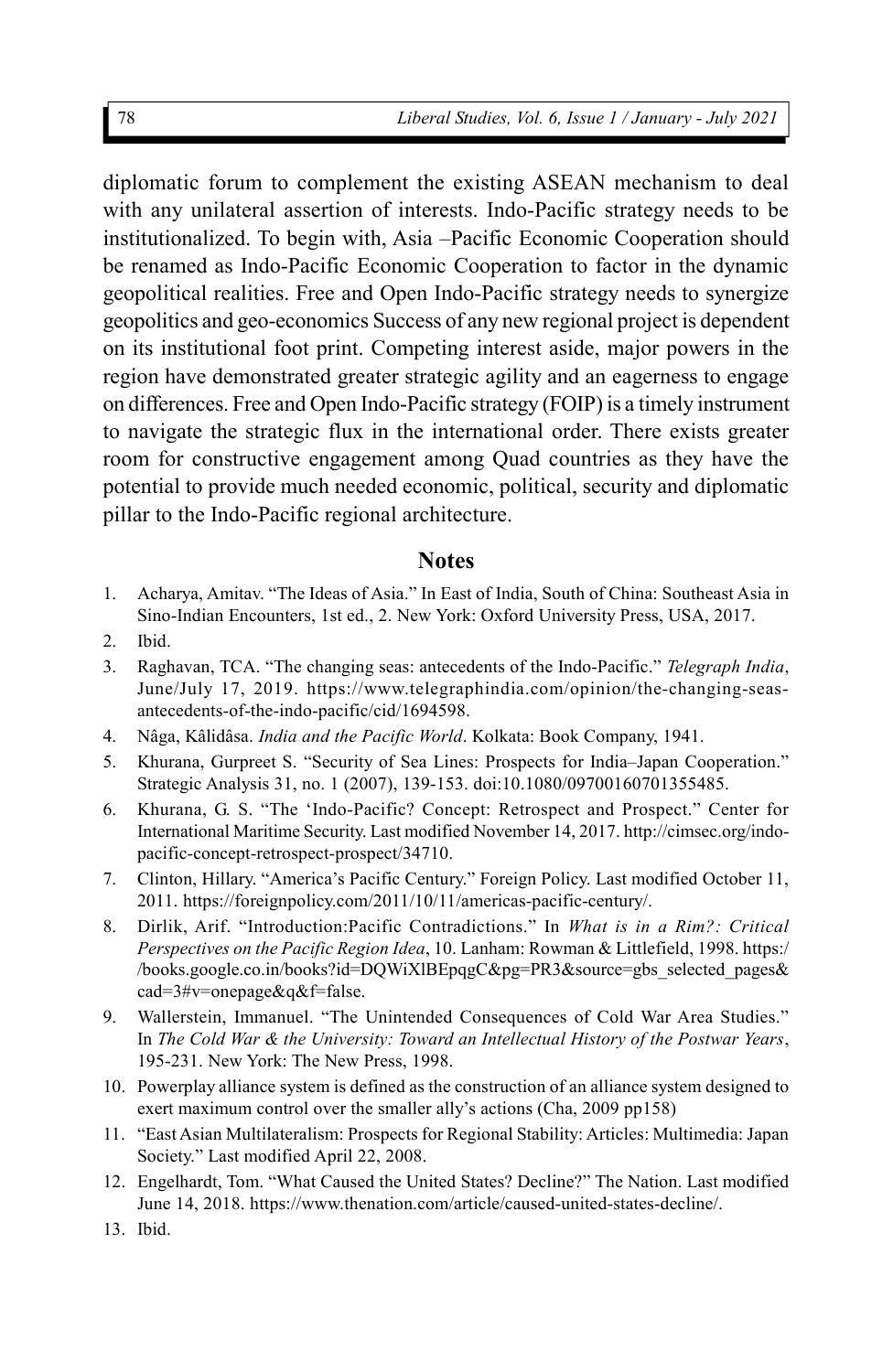- 14. Swaine, Michael D., and M. T. Fravel. "China's Assertive Behavior Part Two: The Maritime Periphery." Hoover Institution. Last modified September 21, 2011. http://media.hoover.org/ sites/default/files/documents/CLM35MS.pdf.
- 15. Jayachandran. "The Trump doctrine is linked to Obama's legacy." *Live Mint* (New Delhi), July 4, 2018. https://www.livemint.com/Opinion/TUGaeugq9TUb2gLzesQRBN/The-Trump-doctrine-is-linked-to-Obamas-legacy.html.
- 16. Patrick, Stewart M. "The Liberal World Order Is Dying. What Comes Next?" World Politics Review | Analysis of International Affairs and Global Trends. Last modified January 15, 2019. https://www.worldpoliticsreview.com/insights/27192/the-liberal-world-order-isdying-what-comes-next.
- 17. The White House. *FACT SHEET: Advancing the Rebalance to Asia and the Pacific*. Washington D.C., November 16, 2015. https://obamawhitehouse.archives.gov/the-pressoffice/2015/11/16/fact-sheet-advancing-rebalance-asia-and-pacific.
- 18. Schiavenza, Matt. "What Exactly Does It Mean That the U.S. Is Pivoting to Asia?" *The Atlantic*. April 15, 2013. https://www.theatlantic.com/china/archive/2013/04/what-exactlydoes-it-mean-that-the-us-is-pivoting-to-asia/274936/.
- 19. Higgins, Jessie. "Trump's Decision to Withdraw from Trans-Pacific Partnership Could Cost Farmers \$1.8B." UPI. Last modified March 5, 2019. https://www.upi.com/Top\_News/ US/2019/03/05/Trumps-decision-to-withdraw-from-Trans-Pacific-Partnership-could-costfarmers-18B/8601551815280/.
- 20. Chrysoloras, Nikos, and Bryce Baschuk. "EU, Japan Reprieve from Trump's Auto Tariffs May Be Short-lived." The Economic Times. Last modified May 16, 2019. https:// economictimes.indiatimes.com/markets/stocks/news/eu-japan-reprieve-from-trumps-autotariffs-may-be-short-lived/articleshow/69357817.cms?from=mdr.
- 21. Savic, Bob. "Is the US Losing East Asia to China?" The Diplomat. Last modified December 15, 2016. https://thediplomat.com/2016/12/is-the-us-losing-east-asia-to-china/.
- 22. Council on Foreign Relations. "What Happened to the Asia Pivot in 2013?" Council on Foreign Relations. Last modified December 19, 2013. https://www.cfr.org/expert-roundup/ what-happened-asia-pivot-2013
- 23. Ibid.
- 24. Lind, Jennifer. "Life in China's Asia." Foreign Affairs. Last modified March 27, 2018. https://www.foreignaffairs.com/articles/china/2018-02-13/life-chinas-asia.
- 25. Pant, Harsh V., and Paras Ratna. "India and the 'Quad?: Forging an Innovative Approach." The Diplomat. Last modified November 21, 2018. https://thediplomat.com/2018/11/indiaand-the-quad-forging-an-innovative-approach/.
- 26. Zoellick, Robert. *"Whither China? From Membership to Responsibility"*. Washington: US Department of State, 2005. https://www.ncuscr.org/sites/default/files/migration/ Zoellick remarks notes06 winter spring.pdf.
- 27. Hui, Lu. "Xi, Trump agree on leading role of head-of-state diplomacy in Sino-U.S. ties." *Xinhua*(Beijing), November 9, 2017. http://www.xinhuanet.com//english/2017-11/09/ c\_136740668.htm
- 28. CSIS. "Defining Our Relationship with India for the Next Century: An Address by U.S. Secretary of State Rex Tillerson." Center for Strategic and International Studies |. Last modified October 18, 2017. https://www.csis.org/analysis/defining-our-relationship-indianext-century-address-us-secretary-state-rex-tillerson.
- 29. US Department of States. *National Security Strategy*. Washington DC, 2017. https:// www.whitehouse.gov/wp-content/uploads/2017/12/NSS-Final-12-18-2017-0905.pdf.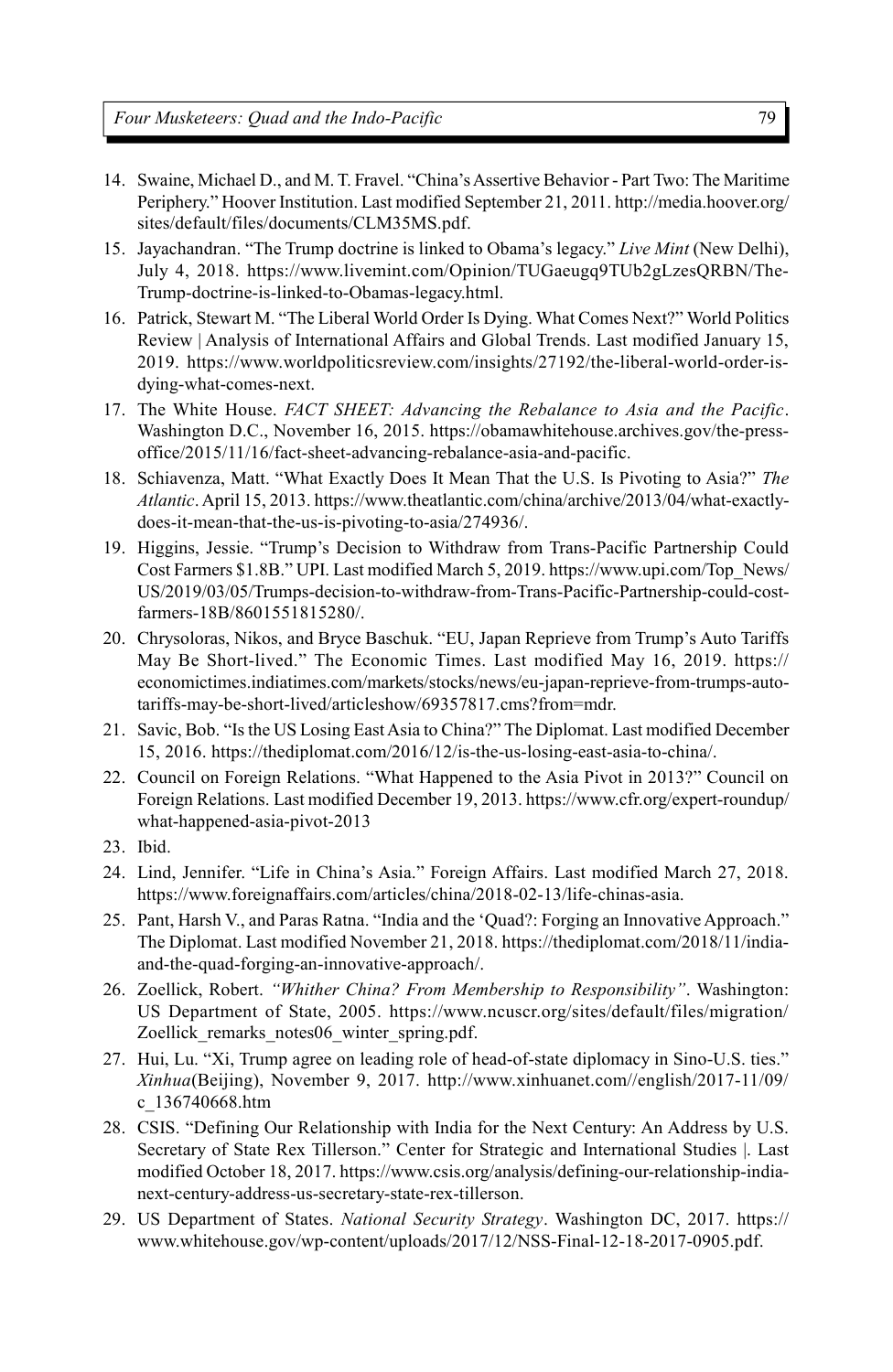- 31. Paul, T. V. "How India Will React to the Rise of China: The Soft-Balancing Strategy Reconsidered." War on the Rocks. Last modified October 5, 2018. https:// warontherocks.com/2018/09/india-and-the-rise-of-china-soft-balancing-strategyreconsidered/.
- 32. Madan, Tanvi. "The US, India and the Indo-Pacific." Seminar Magazine, a Monthly In depth Magazine, Published by Seminar Publications, New Delhi. Accessed July 13, 2019. http://www.india-seminar.com/2019/715/715\_tanvi\_madan.htm.
- 33. Financial Express. "What is Quad? Is it to contain China's rise?" *Financial Express* (New Delhi), June 11, 2018. https://www.financialexpress.com/india-news/explained-what-isquad-is-it-to-contain-chinas-rise/1201160/.
- 34. Saha, Premesha. "The Quad in the Indo-Pacific: Why ASEAN Remains Cautious." ORF. Last modified February 26, 2018. https://www.orfonline.org/research/asean-quad/.
- 35. Diehl, Jackson. "A 'League' By Other Names." *Washington Post* (Washington DC), May 19, 2008. http://www.washingtonpost.com/wp-dyn/content/article/2008/05/18/ AR2008051801909.html.
- 36. Hanada, Ryosuke. "The Role of the "Quad" in the Free and Open Indo-Pacific Concept: A Policy Coordination Mechanism for Rules-Based Order." CogitASIA CSIS Asia Policy Blog. Last modified April 10, 2019. https://www.cogitasia.com/the-role-of-the-quad-inthe-free-and-open-indo-pacific-concept-a-policy-coordination-mechanism-for-rules-basedorder/.
- 37. Tatsumi, Yuki. "Is Japan Ready for the Quad? Opportunities and Challenges for Tokyo in a Changing Indo-Pacific." War on the Rocks. Last modified January 9, 2018. https:// warontherocks.com/2018/01/japan-ready-quad-opportunities-challenges-tokyo-changingindo-pacific/.
- 38. *Ibid.*
- 39. Aso, Taro. *MOFA: Speech by Mr. Taro Aso, Minister for Foreign Affairs on the Occasion of the Japan Institute of International Affairs Seminar "Arc of Freedom and Prosperity: Japan's Expanding Diplomatic Horizons"*. Tokyo, 2006. https://www.mofa.go.jp/announce/ fm/aso/speech0611.html.
- 40. *Ibid.*
- 41. *MOFA: Speech by H.E. Mr. Shinzo Abe, Prime Minister of Japan, at the Parliament of the Republic of India "Confluence of the Two Seas" (August 22, 2007)*. New Delhi, 2007. https://www.mofa.go.jp/region/asia-paci/pmv0708/speech-2.html.
- 42. Huang, Cary. "US, Japan, India, Australia ... is Quad the first step to an Asian Nato?" *South China Morning Post* (Hong Kong), November 25, 2017. https://www.scmp.com/ week-asia/opinion/article/2121474/us-japan-india-australia-quad-first-step-asian-nato.
- 43. Bagchi, Indrani. "Australia to pull out of 'quad' that excludes China." *Times of India* (New Delhi), February 6, 2008. https://timesofindia.indiatimes.com/india/Australia-to-pullout-of-quad-that-excludes-China/articleshow/2760109.cms.
- 44. Haider, Suhasini. "After the tsunami: how the 'Quad' was born." *The Hindu* (New Delhi), November 15, 2017. https://www.thehindu.com/opinion/op-ed/after-the-tsunami/ article20461149.ece.
- 45. CSIS. "Defining Our Relationship with India for the Next Century: An Address by U.S. Secretary of State Rex Tillerson." Center for Strategic and International Studies. Last modified October 18, 2017. https://www.csis.org/analysis/defining-our-relationship-indianext-century-address-us-secretary-state-rex-tillerson.

<sup>30.</sup> *Ibid.*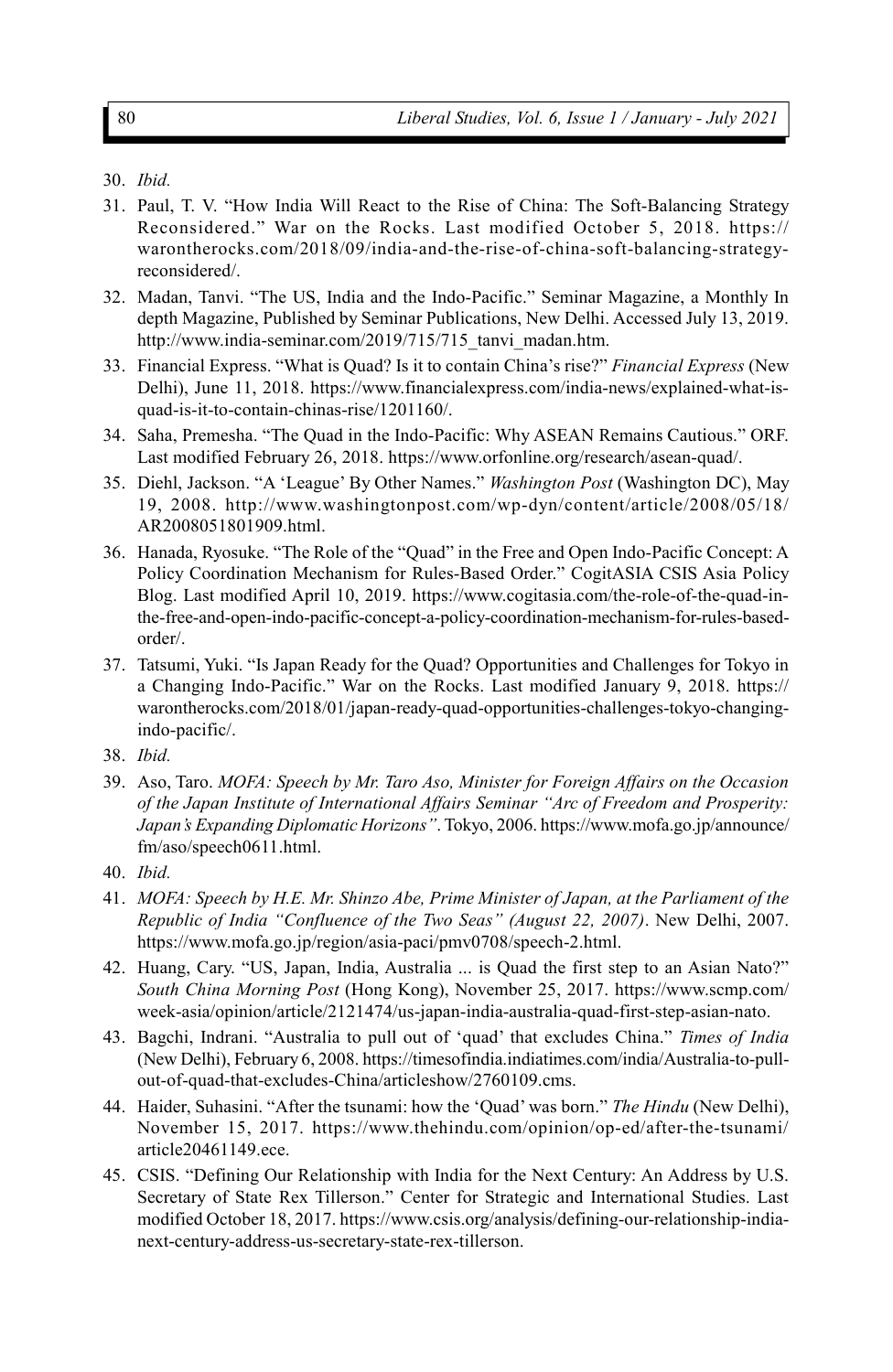- 46. Fukushima, Akiko. "The Quad as a Caucus for Cooperation." The Strategist. Last modified November 30, 2018. https://www.aspistrategist.org.au/the-quad-as-a-caucus-forcooperation/.
- 47. HT Correspondent. "Quad Backs Asean-led System for Indo-Pacific." Hindustan Times. Last modified June 1, 2019. https://www.hindustantimes.com/india-news/quad-backsasean-led-system-for-indo-pacific/story-v35mQzHcV4Mv8yH6iuOS1O.html.
- 48. Rauch, Cartsen. "Realism and Power Transition Theory: Different Branches of the Power Tree." E-International Relations. Last modified February 3, 2018. https://www.e-ir.info/ 2018/02/03/realism-and-power-transition-theory-different-branches-of-the-power-tree/.
- 49. Tammen, R. L., and Jaeck Kugler. "Power Transition and China-US Conflicts." *The Chinese Journal of International Politics* 1, no. 1 (2006), 35-55. doi:10.1093/cjip/pol003.
- 50. BBC. "A quick guide to the US-China trade war." *BBC*, June/July 28, 2019. https:// www.bbc.com/news/business-45899310.
- 51. O'Brien, Robert C. *U.S Strategic Framework For The Indo-Pacific*. Washington D.C.: NSC SCG, 2021. https://trumpwhitehouse.archives.gov/wp-content/uploads/2021/01/IPS-Final-Declass.pdf.
- 52. Sevastopulo, Demetri, and Tom Mitchell. *US and China Trade Barbs at Start of Alaska Meeting*. Washington D.C.: Financial Times, March 19, 2021. https://www.ft.com/content/ 0b71b440-49b8-42e8-993e-9a58bc3b5da3.
- 53. *Ibid.*
- 54. *Ibid*
- 55. Scott, David. "The Indo-Pacific in US Strategy: Responding to Power Shifts." *Rising Powers Quarterly* 3, no. 2 (2018), 19-43. doi:10.4324/9781315560977.
- 56. White House. *President Donald J. Trump's Foreign Policy Puts America First*. Washington D.C.: White House, 2018. https://www.whitehouse.gov/briefings-statements/presidentdonald-j-trumps-foreign-policy-puts-america-first/.
- 57. Mearsheimer, John. "China's unpeaceful Rise." *Current History* 105, no. 690 (March/ April 2006), 160-163. https://mearsheimer.uchicago.edu/pdfs/A0051.pdf.
- 58. Ali, Idrees. "In Symbolic Nod to India, U.S. Pacific Command Changes Name." Reuters. Last modified May 31, 2018. https://www.reuters.com/article/us-usa-defense-india/insymbolic-nod-to-india-us-pacific-command-changes-name-idUSKCN1IV2Q2.
- 59. Department of Defense. *Indo-Pacific Strategy Report*. Washington DC: The Department of Defense, 2019. https://media.defense.gov/2019/Jul/01/2002152311/-1/-1/1/ DEPARTMENT-OF-DEFENSE-INDO-PACIFIC-STRATEGY-REPORT-2019.PDF.
- 60. CSIS. "Defining Our Relationship with India for the Next Century: An Address by U.S. Secretary of State Rex Tillerson." Center for Strategic and International Studies |. Last modified October 18, 2017. https://www.csis.org/analysis/defining-our-relationship-indianext-century-address-us-secretary-state-rex-tillerson.
- 61. Walt, Stephen M. "Alliance Formation and the Balance of World Power." *International Security*9, no. 4 (1985), 3. doi:10.2307/2538540.
- 62. Malhotra, Jyoti. "Galwan Clash is a Turning Point As Indian Soldiers Give Chinese a Bloody Nose." ThePrint. Last modified June 23, 2020. https://theprint.in/opinion/globalprint/galwan-clash-is-a-turning-point-as-indian-soldiers-give-chinese-a-bloody-nose/ 446816/.
- 63. Chandran, Nyshka. "China reportedly threatens Vietnam into ending energy exploration in South China Sea." *CNBC*, July/August 23, 2017. https://www.cnbc.com/2017/07/23/ china-threatens-vietnam-over-south-china-sea-drilling.html.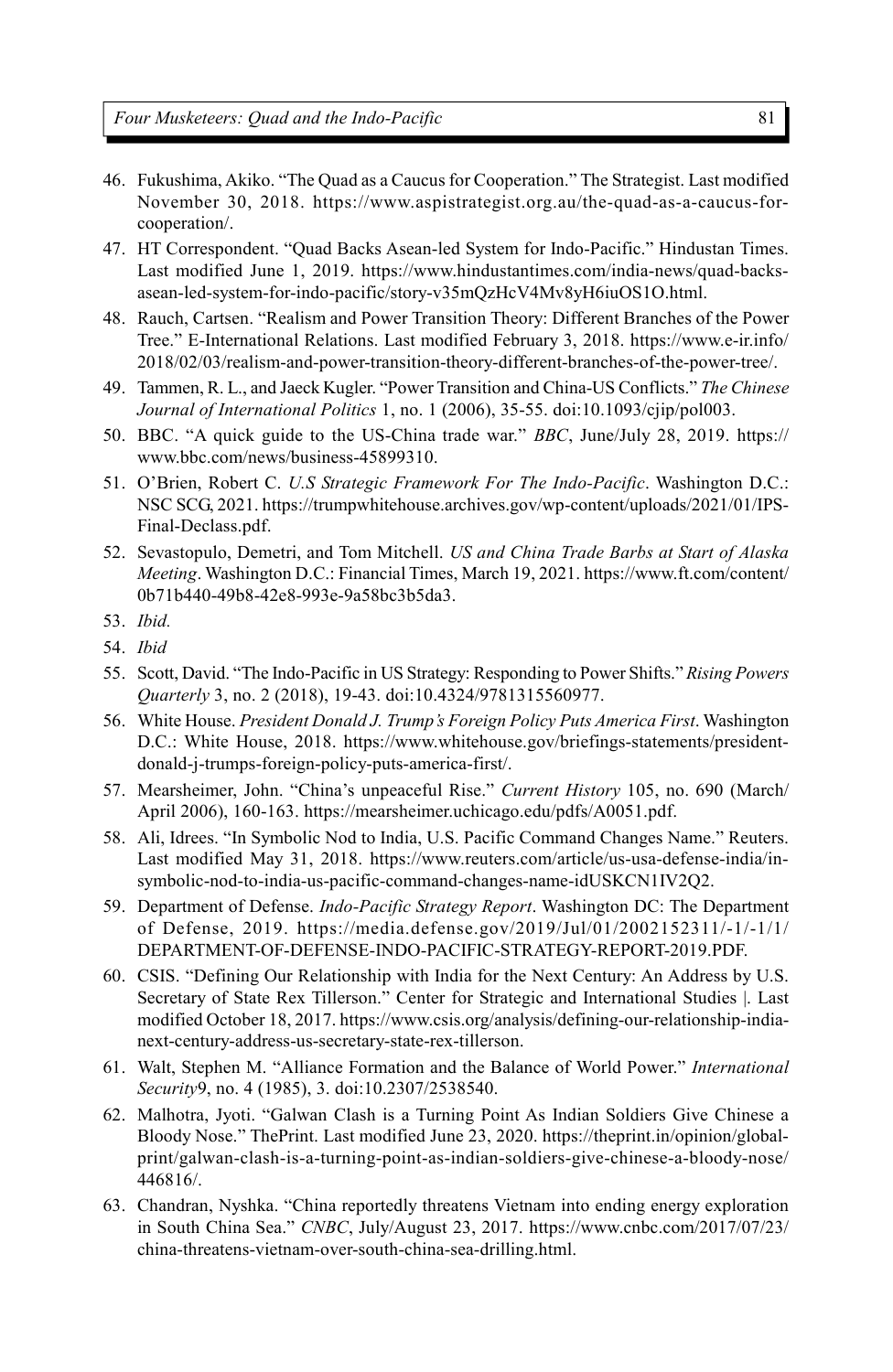- 64. Kyodo. "China has built seven new military bases in South China Sea, US navy commander says." *South China Morning Post*, February 15, 2018. https://www.scmp.com/news/china/ diplomacy-defence/article/2133483/china-has-built-seven-new-military-bases-south-china.
- 65. *Ibid.*
- 66. Lo, Kinling. "China 'warns off' US destroyer near South China Sea's strategic Scarborough Shoal." *South China Morning Post* (Hong Kong), January 20, 2018. https://www.scmp.com/ news/china/diplomacy-defence/article/2129805/china-warns-us-destroyer-near-southchina-seas.
- 67. SCMP Reporter. "Explained: South China Sea dispute." *South China Morning Post* (Hong Kong), February 16, 2019. https://www.scmp.com/week-asia/article/2186449/explainedsouth-china-sea-dispute.
- 68. Pulipaka, Sanjay. "India & the Doklam Challenge." Cogit ASIA CSIS Asia Policy Blog. Last modified July 18, 2017. https://www.cogitasia.com/india-the-doklam-challenge/.
- 69. Ratna, Paras. "India's CPEC Dilemma To Participate or Not to Participate? East Asia Research Programme." ICRIER. Last modified June 5, 2017. http://earp.in/en/indias-cpecdilemma-to-be-or-not-to-be/.
- 70. Phillips, Tom, Oliver Holmes, and Owen Bowcott. "Beijing rejects tribunal's ruling in South China Sea case." *The Guardian*, July 12, 2016. https://www.theguardian.com/world/ 2016/jul/12/philippines-wins-south-china-sea-case-against-china.
- 71. ET Online. "A scary glimpse into how China's OBOR can ruin small countries." *Economic Times* (New Delhi), July 12, 2018. https://economictimes.indiatimes.com/news/defence/ a-scary-glimpse-into-how-chinas-obor-can-ruin-small-countries/articleshow/ 60173526.cms?from=mdr.
- 72. Stacey, Kiran. "China signs 99-year lease on Sri Lanka's Hambantota port." *Financial Times* (New Delhi), December 11, 2017. https://www.ft.com/content/e150ef0c-de37-11e7 a8a4-0a1e63a52f9c.
- 73. Townsend, Ashley S. "China's 'String Of Pearls." *Outlook*, September 22, 2011. https:// www.outlookindia.com/website/story/chinas-string-of-pearls/278432.
- 74. Taylor, Rob. "China Targets Australian Wine amid Allegations of Political Meddling." MarketWatch. Last modified May 27, 2018. https://www.marketwatch.com/story/chinatargets-australian-wine-amid-allegations-of-political-meddling-2018-05-27.
- 75. Needham, Kirsty. "Special Report: Australia Faces Down China in High-stakes Strategy." U.S. Last modified September 4, 2020. https://www.reuters.com/article/uk-australia-chinarelations-specialrepo-idUKKBN25V1H6.
- 76. Asthana, S. B. "Quad Summit 2021: Why is China Rattled?" The Financial Express. Last modified March 14, 2021. https://www.financialexpress.com/defence/quad-summit-2021 why-is-china-rattled/2212544/.
- 77. White House. *Remarks by President Trump at APEC CEO Summit | Da Nang, Vietnam*. Vietnam: White House, 2017. https://www.whitehouse.gov/briefings-statements/remarkspresident-trump-apec-ceo-summit-da-nang-vietnam/.
- 78. Sibbal, Kanwal. "The Value of Quad plus." In *Quad Plus*, edited by Walter Lohman, Ravi K. Sawhney, Andrew Davies, and Ippeita Nishida, 1-10. New Delhi: Wisdom Tree, 2015. Pdf. http://thf-reports.s3.amazonaws.com/quad/The%20Quad%20Plus%20Book%20% 2009-01-2015.pdf.
- 79. Tweed, David, Jason Koutsoukis, and Jason Scott. "'Quad' quietly gains steam as way to balance China." *Live Mint* (New Delhi), November 15, 2018. https://www.livemint.com/ Politics/tK8rfMn10WAubTPSmuCuQJ/Quad-quietly-gains-steam-as-way-to-balance-China.html.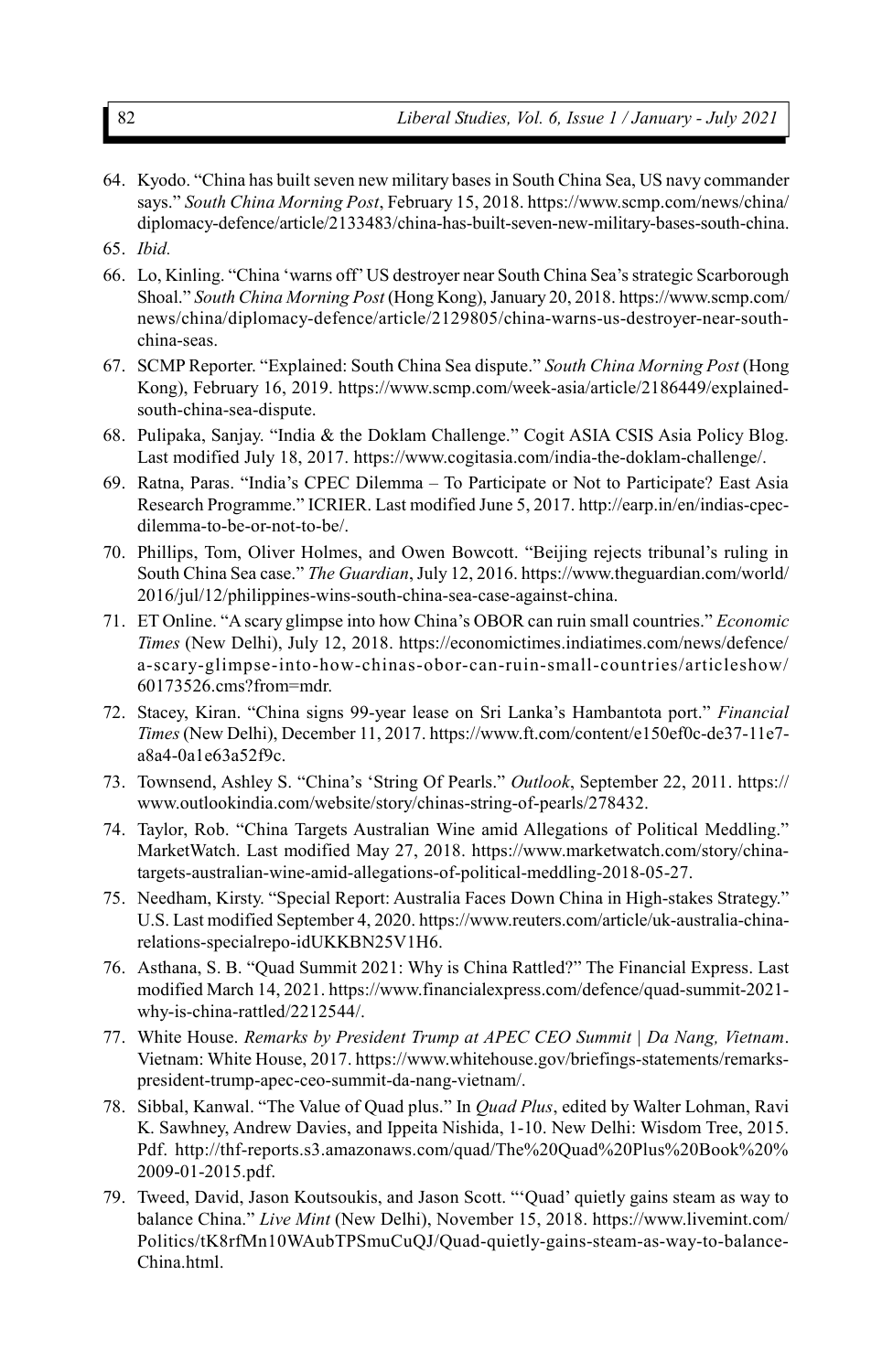- 80. Huang, Cary. "US, Japan, India, Australia ... is Quad the first step to an Asian Nato?" *South China Morning Post* (Hong Kong), November 25, 2017. https://www.scmp.com/ week-asia/opinion/article/2121474/us-japan-india-australia-quad-first-step-asian-nato.
- 81. Roche, Elizabeth, and Asit R. Mishra. "As US-China row rages, Asean cautions against a zero-sum game." *Live Mint* (New Delhi), June 25, 2019. https://www.livemint.com/ news/world/as-us-china-row-rages-asean-cautions-against-a-zero-sum-game-1561370781252.html.
- 82. Chan, Minnie, and Catherine Wong. "Singapore prime minister urges China and US not to pressure small nations to take sides during Shangri-La dialogue." *SCMP* (Singapore), June 1, 2019. https://www.scmp.com/news/china/diplomacy/article/3012690/singapore-primeminister-urges-china-and-us-not-pressure-small.
- 83. Patrick, Stewart M. "ASEAN Centrality in Managing a Geopolitical Jigsaw Puzzle." Council on Foreign Relations. Last modified April 25, 2018. https://www.cfr.org/blog/aseancentrality-managing-geopolitical-jigsaw-puzzle.
- 84. ASEAN Secretariat. *ASEAN Charter*. Jakarta: ASEAN Secretariat, 2008. https://asean.org/ storage/images/archive/publications/ASEAN-Charter.pdf.
- 85. Ba, Alice D. "ASEAN centrality imperiled?: ASEAN institutionalism and the challenges of major power institutionalization." In *ASEAN and the Institutionalization of East Asia*, edited by Ralf Emmers. London: Routledge, 2011. Pdf e-book.
- 86. Kraft, Herman J. "Great Power Dynamics and the Waning of ASEAN Centrality in Regional Security." *Asian Politics & Policy* 9, no. 4 (2017), 597-612. doi:10.1111/aspp.12350.
- 87. Goh, Evelyn. "Institutions and the great power bargain in East Asia: ASEAN's limited "brokerage" role." In *ASEAN and the Institutionalization of East Asia*, edited by Ralf Emmers, 105-121. London: Routledge, 2011. PDF e-book.
- 88. Acharya, Amitav. "The Myth of ASEAN Centrality?" *Contemporary Southeast Asia: A Journal of International and Strategic Affairs* 39, no. 2 (July/August 2017), 273-279. https://muse.jhu.edu/article/667776.
- 89. Acharya, Amitav. "The Evolution and Limitations of ASEAN Identity." ERIA: Economic Research Institute for ASEAN and East Asia. Last modified July/August 30, 2018. http:// www.eria.org/ASEAN\_at\_50\_4A.2\_Acharya\_final.pdf.
- 90. Ebbighausen (wr), Rodion. "The ASEAN Way: Where is It Leading?" DW.COM. Last modified August 7, 2017. https://www.dw.com/en/the-asean-way-where-is-it-leading/a-39998187-0.
- 91. Ford, Lindsey. "Does ASEAN Matter?" Asia Society. Last modified November 12, 2018. https://asiasociety.org/policy-institute/does-asean-matter.
- 92. Torode, Greg. "South China Sea dispute wrecks Asean unity." *SCMP*, November/December 20, 2012. https://www.scmp.com/news/asia/article/1086448/south-china-sea-disputewrecks-asean-unity.
- 93. Mogato, Manuel, Michael Martina, and Ben Blanchard. "ASEAN deadlocked on South China Sea, Cambodia blocks statement." *Reuters* (Vientiane), July/August 25, 2016. http:/ /ASEAN countries like Cambodia and Laos, which have deep ties with China, have blocked/ withdrawn proposals/joint communique on the South China Sea reportedly at the behest of Beijing.
- 94. Billones, Trishia. "Cayetano defends PH's 'no' vote on UN draft resolution on Myanmar." *ABS-CBN News*, November/December 21, 2017. https://news.abs-cbn.com/news/11/21/ 17/cayetano-defends-phs-no-vote-on-un-draft-resolution-on-myanmar.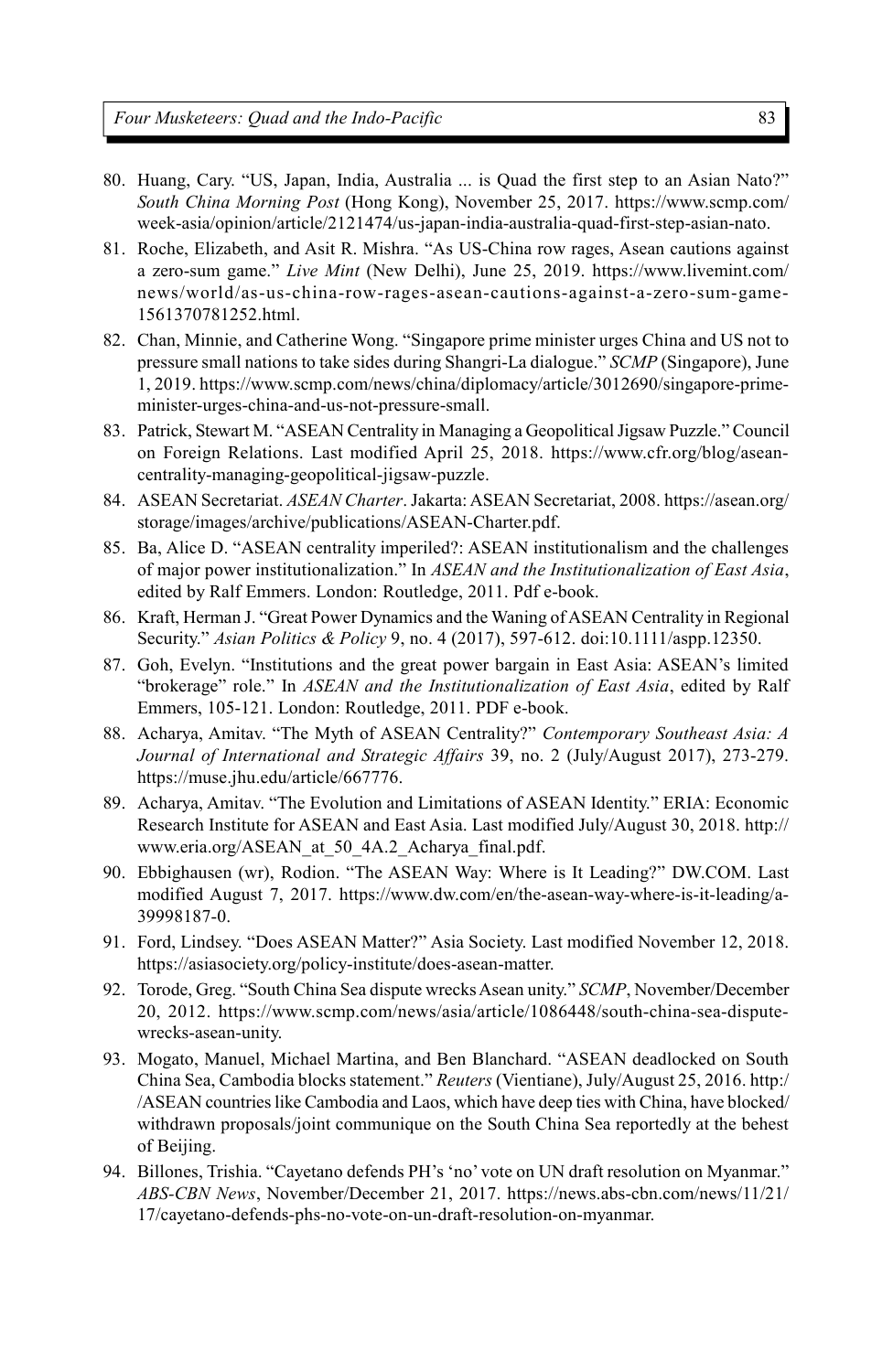- 95. Kurlantzick, Joshua. "Southeast Asia'The Islamic State's New Front?" Carnegie Council for Ethics in International Affairs. Last modified October 4, 2016. https:// www.carnegiecouncil.org/publications/ethics\_online/0122.
- 96. Rabasa, Angel, and Peter Chalk. "Muslim separatist movements in Philippines and Thailand." In *Indonesia's Transformation and the Stability of Southeast Asia*. Santa Monica: Rand Corporation, 2001. https://www.jstor.org/stable/10.7249/ mr1344af.18?seq=1#meta-data\_info\_tab\_contents.
- 97. Faridz, Devianti, Euan McKirdy, and Eliza Mackintosh. "Three families were behind the ISIS-inspired bombings in Indonesia's Surabaya." *CNN*, May 15, 2018. https:// edition.cnn.com/2018/05/13/asia/indonesia-attacks-surabaya-intl/index.html.
- 98. BBC. "Philippines Says Siege Almost over." BBC News. Last modified October 15, 2017. https://www.bbc.com/news/av/world-asia-41630696/philippines-says-is-linkedmilitants-in-marawi-are-making-last-stand.
- 99. Holmes, Oliver. "Bangkok bomb: Thai capital reeling after deadliest attack in years." *The Guardian*, August 17, 2015. https://www.theguardian.com/world/2015/aug/17/ bangkok-bomb-thai-capital-reels-deadliest-attack-in-years.
- 100. BBC. "Myanmar Rohingya: What you need to know about the crisis." *BBC*, April/May 24, 2018. https://www.bbc.com/news/world-asia-41566561.
- 101. Kurlantzick, Joshua. "ASEAN's Haze Shows the Organization's Futility." Council on Foreign Relations. Last modified June/July 26, 2013. https://www.cfr.org/blog/aseanshaze-shows-organizations-futility.
- 102. Nikkei Asian Review. "ASEAN's lackluster leadership undermines Asian cohesion." *Nikkei Asian Review*, October/November 28, 2015. https://asia.nikkei.com/Politics/ ASEAN-s-lackluster-leadership-undermines-Asian-cohesion.
- 103. NG, Eileen. "More "difficult now for Asean to reach consensus"." *Todayonline*, October 3, 2017. https://www.todayonline.com/world/asia/more-difficult-now-asean-reachconsensus.
- 104. PTI. "Quad countries want ASEAN-led rules-based order in Indo-Pacific region." *Business Standard* (Washington), June 1, 2019. https://www.business-standard.com/article/ptistories/us-india-japan-australia-for-asean-led-mechanism-to-promote-rules-based-orderin-indo-pacific-119060100665\_1.html.
- 105. PIB. *Text of Prime Minister's Keynote Address at Shangri La Dialogue*. 2018. http:// pib.nic.in/newsite/PrintRelease.aspx?relid=179711.
- 106. Department of Defense. *Indo-Pacific Strategy Report*. Washington DC: The Department of Defense, 2019. https://media.defense.gov/2019/Jul/01/2002152311/-1/-1/1/ DEPARTMENT-OF-DEFENSE-INDO-PACIFIC-STRATEGY-REPORT-2019.PDF.
- 107. Ministry of Foreign Affairs. *2017 Foreign Policy White Paper*. Cannberra: Government of Australia, 2017. https://www.fpwhitepaper.gov.au/file/2651/download?token= Q5CYuX29.
- 108. *Joint Statement of the 21stASEAN-Japan Summit to Commemorate the 45th Anniversary of ASEAN-Japan Friendship and Cooperation*. 2018. https://asean.org/storage/2018/11/ ASEAN-Japan-Joint-Statement.pdf.
- 109. ASEAN secretariat. *ASEAN OUTLOOK ON THE INDO-PACIFIC*. Jakarta, 2019. https:/ /asean.org/storage/2019/06/ASEAN-Outlook-on-the-Indo-Pacific\_FINAL\_22062019.pdf.
- 110. Thakur, Ramesh. "Pakistan and North Korea live on the edge." *The Globe and Mail*, April 28, 2018. https://www.theglobeandmail.com/opinion/pakistan-and-north-korea-liveon-the-edge/article1316279/.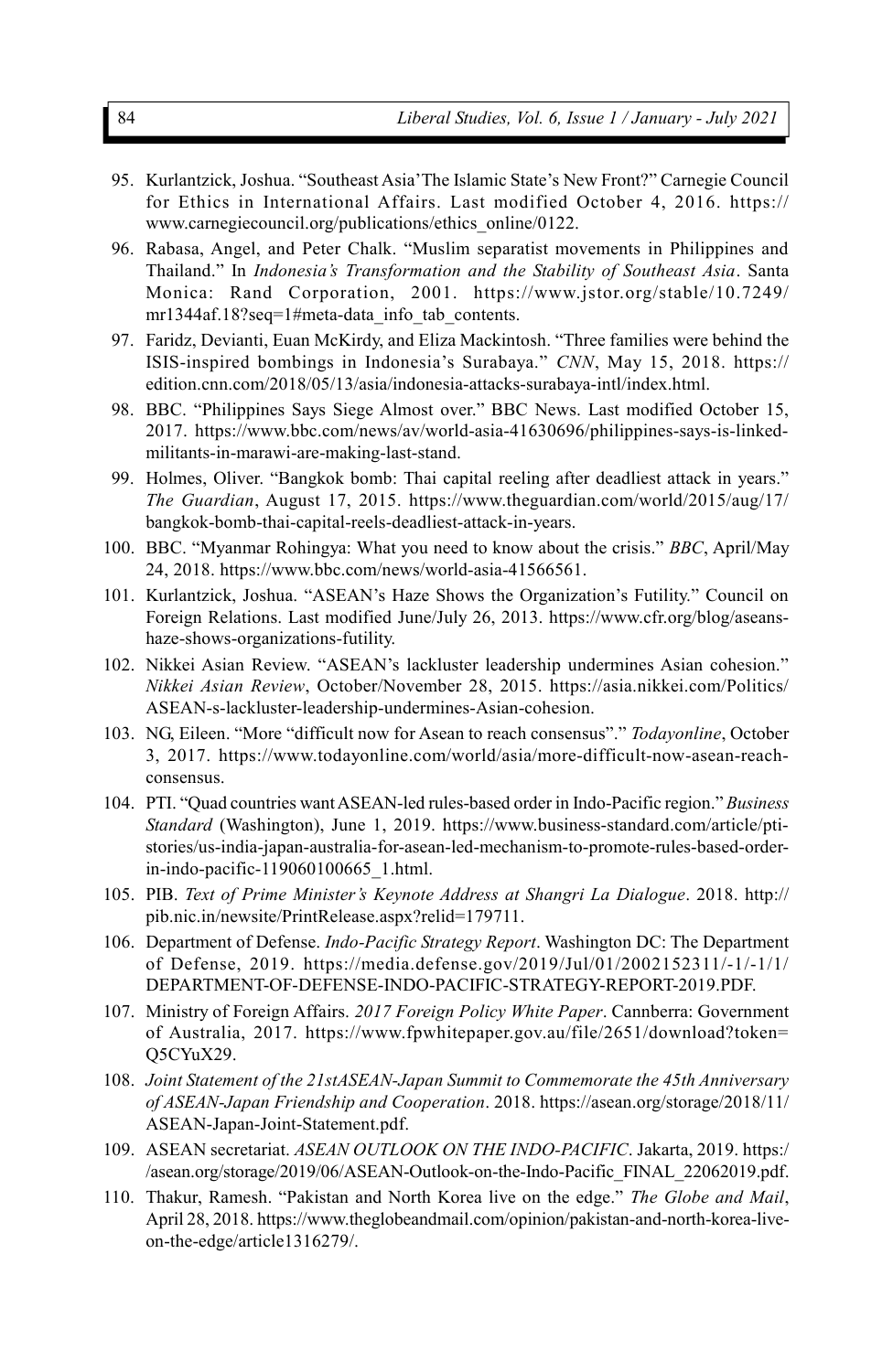- 111. PTI. "Trump terminates preferential trade status for India under GSP." *Business Line*(Washington), June 1, 2019. https://www.thehindubusinessline.com/economy/trumpterminates-preferential-trade-status-for-india-under-gsp/article27398318.ece.
- 112. Reuters Kyodo, AP. "Japanese carmakers could take hit as Trump vows tariffs on Mexico over illegal immigration." *The Japan Times*, March 31, 2019. https:// www.japantimes.co.jp/news/2019/05/31/business/trump-vows-tariffs-mexico-starting-5 rising-illegal-immigration-ends/#.XS71GegzY2w.
- 113. PTI. "US criticises India's data localisation norms, draft e-commerce policy." *Economic Times* (New Delhi), April 9, 2019. https://economictimes.indiatimes.com/news/economy/ foreign-trade/us-criticises-indias-data-localisation-norms-draft-e-commerce-policy/ articleshow/68794927.cms?from=mdr.
- 114. Pant, Harsh V., and Abhijnan Rej. "Is India Ready for the Indo-Pacific?" *The Washington Quarterly* 41, no. 2 (2018), 47-61. doi:10.1080/0163660x.2018.1485403.
- 115. Park, Jae Jeok. (July 14, 2013) "The persistence of the US-led alliances in the Asia-Pacific: an order insurance explanation", International Relations of the Asia-Pacific, vol. 13, issue 3, pp 337-368, Oxford University Press, Oxford, UK.
- 116. Mukherjee, Rohan. "Rethinking US Alliances and Partnerships As Insurance Contracts." Asia Global Online Journal. Last modified February 19, 2020. https:// www.asiaglobalonline.hku.hk/rethinking-us-alliances-and-partnerships-insurancecontracts.
- 117. Jackson, Van. "America's Indo-Pacific Folly." Foreign Affairs. Last modified March 12, 2021. https://www.foreignaffairs.com/articles/asia/2021-03-12/americas-indo-pacificfolly.
- 118. Tourangbam, Monish. "SAV Review: Will India Ever Be Ready for the Indo-Pacific the Way the United States Wants It to Be?" South Asian Voices. Last modified May 17, 2019. https://southasianvoices.org/sav-review-will-india-ever-be-ready-for-the-indo-pacific-theway-the-united-states-wants-it-to-be/.
- 119. Bagchi, Indrani. "In a show of intent, external affairs ministry sets up Indo- Pacific wing." *Times of India* (New Delhi), April 15, 2019. https://timesofindia.indiatimes.com/india/ in-a-show-of-intent-external-affairs-ministry-sets-up-indo-pacific-wing/articleshow/ 68880720.cms.
- 120. FP Staff. "US gives India Strategic Trade Authorisation-1 status: All you need to know about what this means." *First Post* (New Delhi), July 31, 2018. https://www.firstpost.com/ world/us-gives-india-coveted-strategic-trade-authorisation-1-status-all-you-need-to-knowabout-what-this-means-4856681.html.
- 121. PTI. "India, US strategic partnership has strengthened significantly: Pentagon." *Economic Times*, June 1, 2019. https://economictimes.indiatimes.com/news/defence/indiaus-strategic-partnership-has-strengthened-significantly-pentagon/articleshow/ 69607996.cms?from=mdr.
- 122. ET Online. "India, Japan agree to hold 2+2 dialogue to enhance security in Indo-Pacific region." *Economic Times* (New Delhi), October 29, 2018. https:// economictimes.indiatimes.com/news/politics-and-nation/india-japan-agree-to-hold-22 dialogue-to-enhance-security-in-indo-pacific/articleshow/66415113.cms?from=mdr.
- 123. Singh, Amb. Gurjit. "India, Japan and the Asia Africa Growth Corridor." *Gateway House* (Mumbai), January 17, 2019. https://www.gatewayhouse.in/japan-aagc/.
- 124. https://www.livemint.com/news/india/india-japan-ink-mutual-military-logisticsagreement-11599741146514.html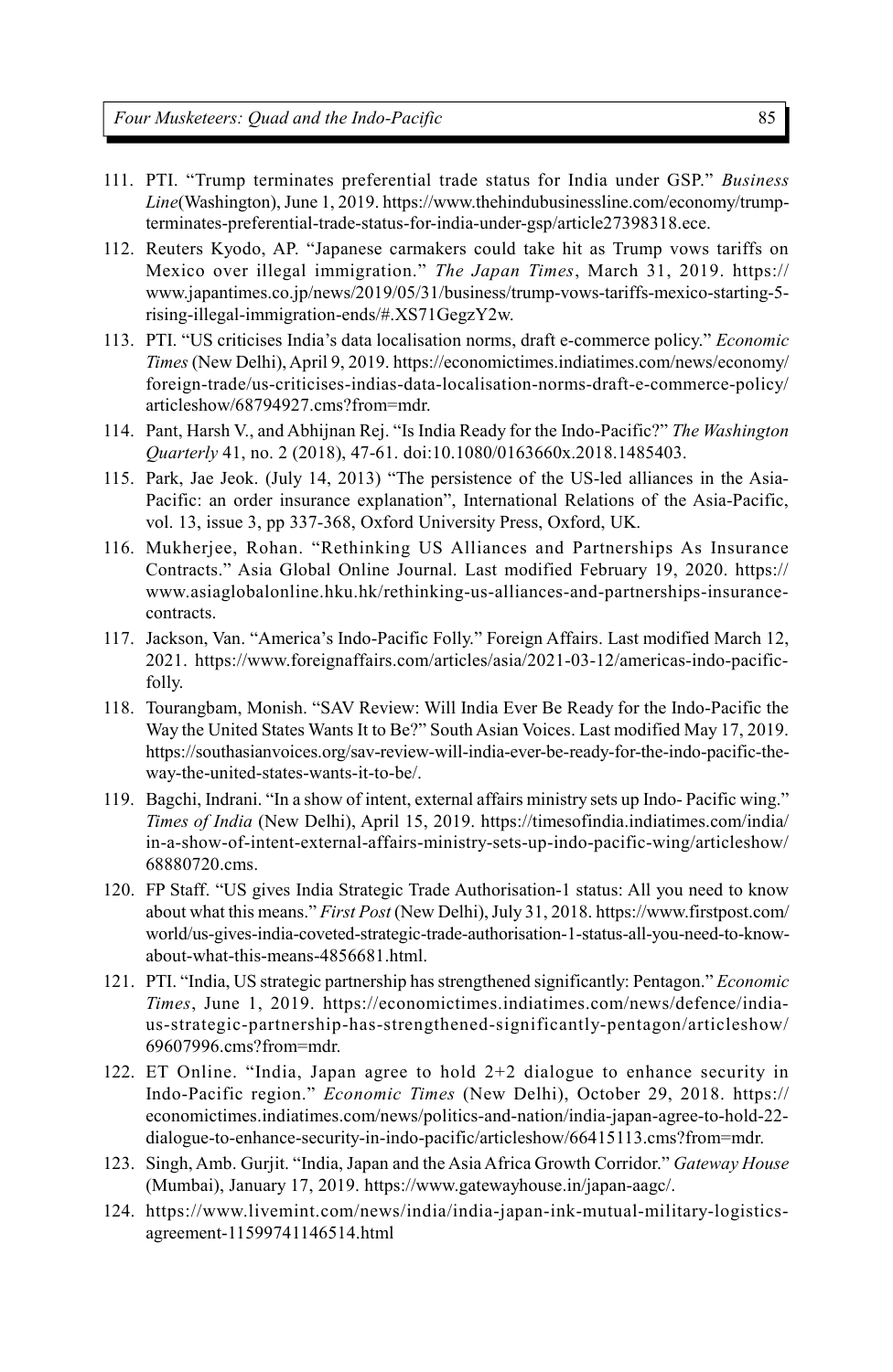- 125. ANI. "India, Australia Sign Mutual Logistics Support Agreement, to Increase Military Inter-operability." ANI News. Last modified June 4, 2020. https://www.aninews.in/news/ world/asia/india-australia-sign-mutual-logistics-support-agreement-to-increase-militaryinter-operability20200604222603/.
- 126. Indian Navy. "Phase 2 of Exercise Malabar 2020 in Western Indian Ocean | Indian Navy." Official Website of Indian Navy. Last modified 2020. https://www.indiannavy.nic.in/ content/phase-2-exercise-malabar-2020-western-indian-ocean.
- 127. Pandit, Rajat. "India Set for Quad-plus Navy Drill As US Defence Secretary Begins Asia Tour | India News - Times of India." The Times of India. Last modified March 15, 2021. https://timesofindia.indiatimes.com/india/india-set-for-quad-plus-navy-drill-as-usdefence-secretary-begins-asia-tour/articleshow/81502359.cms.
- \* Paras Ratna is an independent researcher and a prospective doctoral candidate at the National University of Singapore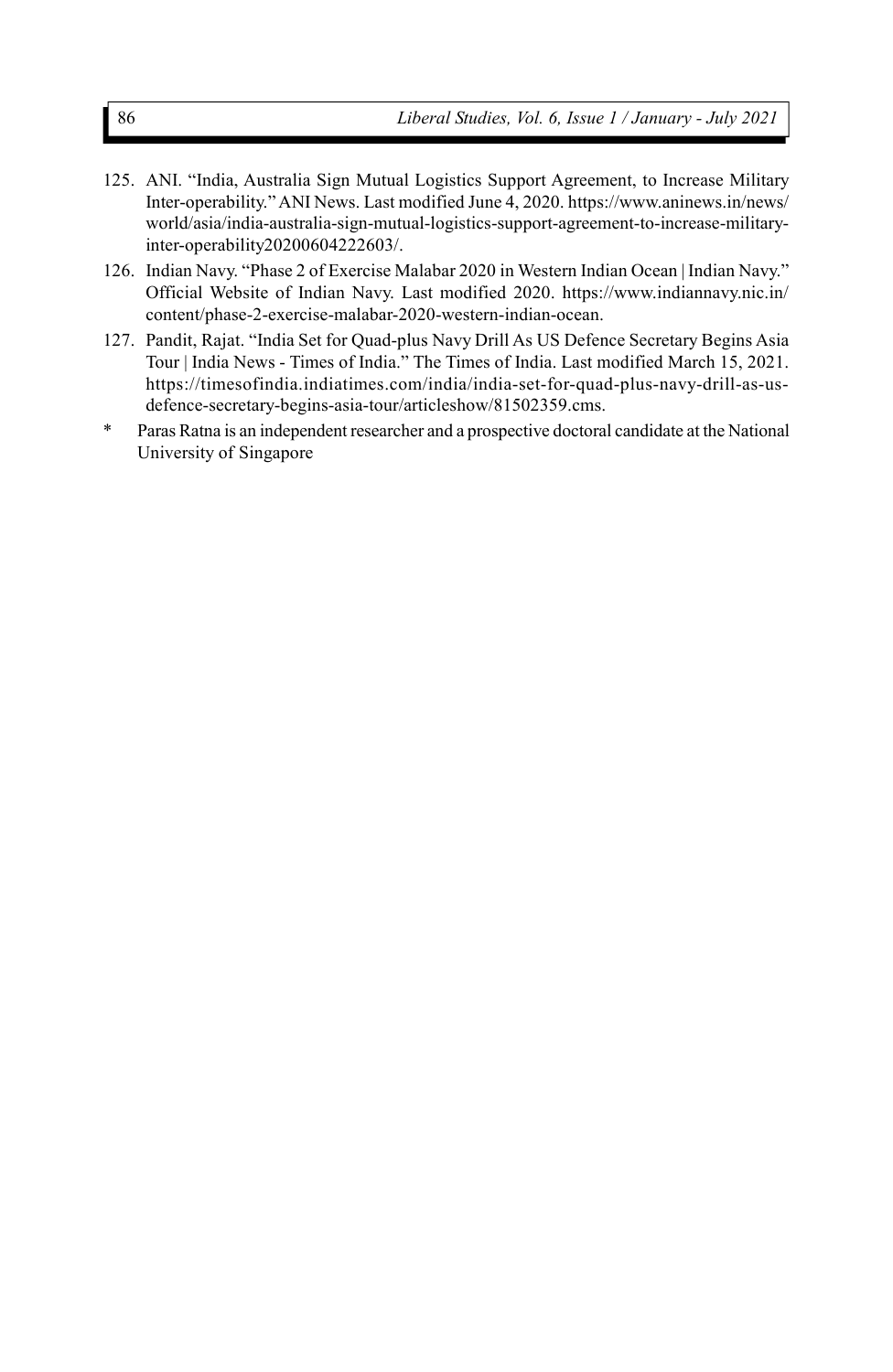## **Namit Halakhandi\***

## *Dawn of the 'Post-Hodor' Era in The Ever-Existing 'Post Truth' Society*

#### **Abstract**

*"We're in a post-truth world now, with eroding trust and accountability and it can't end well."<sup>1</sup>But are we really? Ever since the 2016 US elections, which led to Donald Trump getting elected as the President of the United States, we hear this sentiment across liberals, saying that the world has become a difficult place to live. Taking examples from different genres of the West and the East such as politics, religion, pop culture and history to further showcase that post truth is not a new phenomenon. Infact, it is just another rosy term used by the liberals to depict; as if some radical change has taken place in the society. This paper aims to examine the changes happening in the new era from various perspectives.*

**Key Words:** *Post Truth, Hodor, Religion.*

#### **People See Things as They Are & Not as actually things are**

First, we need to understand what post truth means. Lee McIntyre in his book *'Post Truth'* explains the phenomenon as a time in history when objectivity of facts has lost its value and people believe in everything that appeals their emotions and personal beliefs. Recent examples which are given to prove this theory are flat earthers, who believe that the earth is flat. Alternatively it could be Donald Trump claiming to win majority votes or having the most attendance at his inauguration and people believing him, when there is clear evidence to show otherwise. The rise of fake news as is evident on various media platforms is also attributed to post truth. Fake news is defined as news articles which are intentionally false and are intended to misdirect the reader.

Such an interpretation disregards the origin of post-truth. There is no concrete evidence of origin of a post truth society since society has always been post truth but the origin of the idea of post truth lies in post-modernism which started to discredit truth more than 40 years ago, claiming that every truth is relative

**<sup>\*</sup>** The Author is B.A., LLB Hons, ISDE Higher Institute of Law and Economics, Madrid, Spain.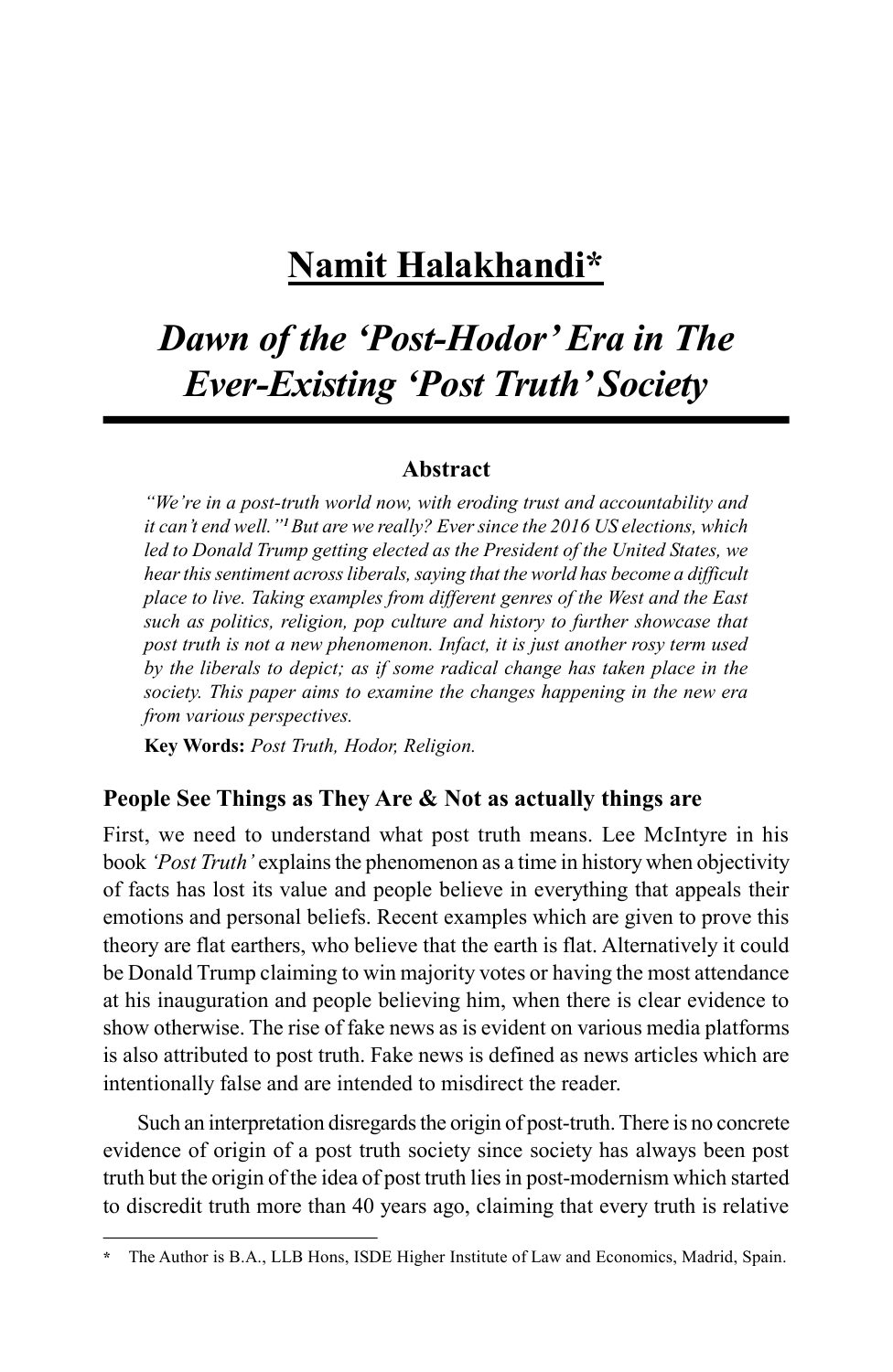and is formed by the beliefs of the person saying it. The origin doesn't lie with 2016 elections or the current time. The left-leaning liberals aimed to sought freedom from the so called 'state-sponsored truth' and thus spawned post-truth. This can be seen in *Lyotard's The Postmodern Condition: A Report on Knowledge* published in 1979 which clearly shows that since humans have been postmodern they have been setting the scene for a post-truth era.

## **I. A Lie Is Not A Lie If You Believe It's True**

Religion is the first belief which united human beings on a large scale as is evident worldwide. Religion, essentially, are beliefs shared by group of people. Post truth too is based on shared beliefs. If we say that we have moved into a post truth era, this naturally begs the question that when was truth objective, when was there a consensus on everything? Ever since the dawn of humans, we have always lived in post truth society. The ability to have shared beliefs and create stories is what made humans to come out on top of every other species. We created a fiction which made us obey the same laws and cooperate. Yuval Noah Harari, Israeli historian, professor and the author of the famous book *Sapiens*, says that *"Humans are a post truth species."* He goes on and argues that millions of years ago, "*human locked themselves into a mythological bubble".* The bible was never questioned on its facts. Similarly, no religion has ever been questioned by its believers, be it Islam, Hinduism or any other. No one ever questioned that whether Jesus walked on water or Allah punishes those who commit haram. This is very evident from the way the religious practices are blindly followed the world over. Emergence of fake news is another example that is given by the liberals to prove their claim of world turning into a post truth society. Fake news is just a story which might be false but is believed by many to be true and has an appeal to the mass

When Harari says that we are a post truth species, I cannot agree more. The existence of a person is based on his beliefs and it is hard to break those beliefs because a person will go miles in protecting those beliefs. A simple example of this could be a criminal. A criminal when charged with the case wants to undermine the trust that people have in the justice system. He will say that he is innocent and will try to undermine the trust that people have in police or the judiciary. Whenever someone challenges your beliefs, you feel threatened. This can also be linked to the communal violence between different religions.

## **The Truth Can Be a Bad Choice for A Wise Man**

In the political and the historical context, post truth has always existed. Politics is about power, and you get power when people not only tend to believe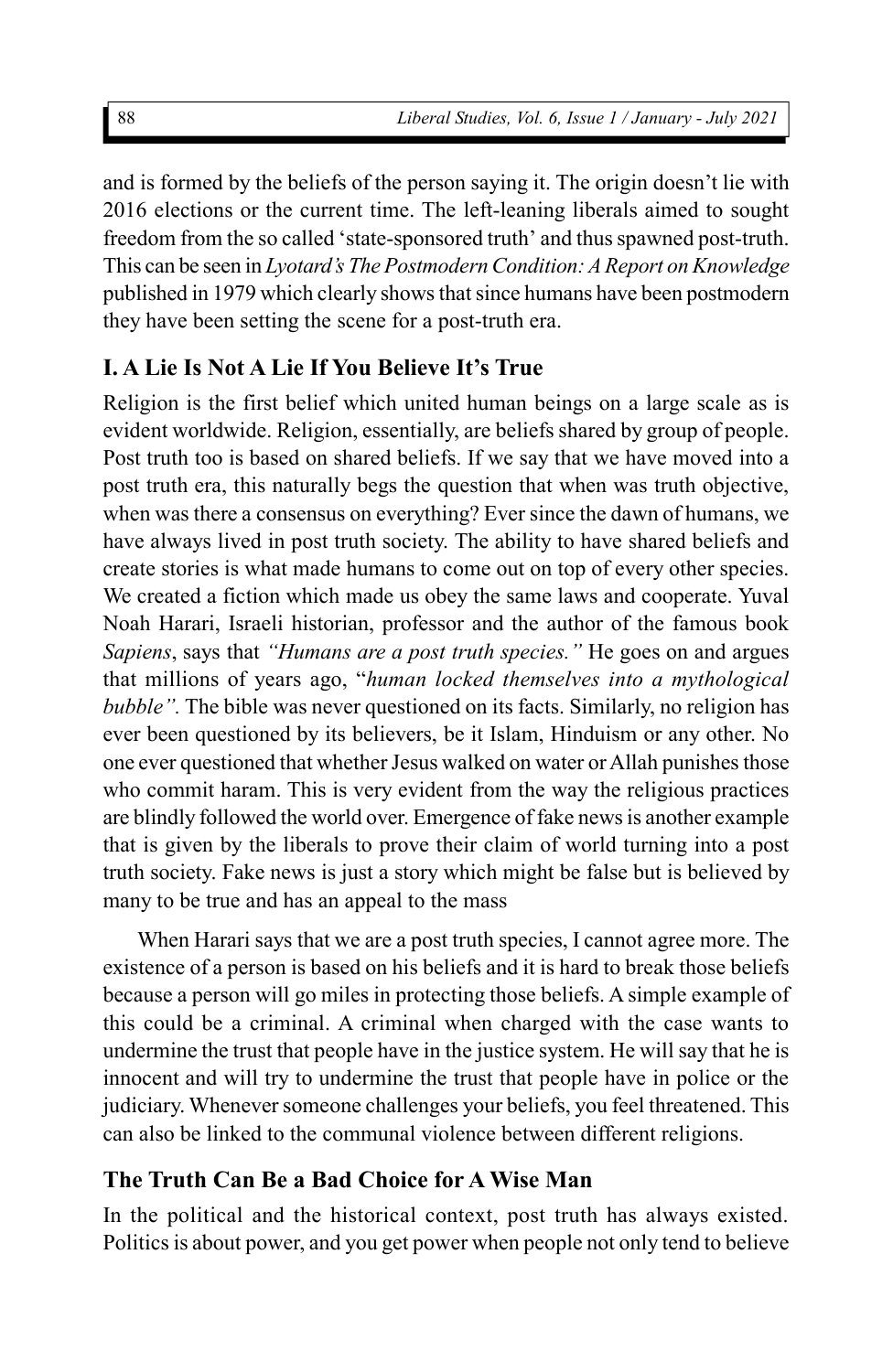in what you say or do, but also start doing things which you have mentioned. The more the number of believers the more power a leader has. Hitler in Mein Kamp wrote,

*"The most brilliant propagandist technique will yield no success unless one fundamental principle is borne in mind constantly — it must confine itself to a few points and repeat them over and over."*

Joseph Goebbles the Reich Minister of Propaganda in Nazi Germany always believed that a lie repeated thousand times over will make it a truth. This was the philosophy of an official who had the duty of spreading the Nazi Propaganda of Hitler in the mid- $20<sup>th</sup>$  century. The story sold in this case led to a killing of thousands of Jews. Then how can someone say that Trump Election or Brexit is the trigger which shifted us to a post truth society. The doctrine of *Terra Nullis* was used to wipe off thousands of years old Australian history by the Colonials. This doctrine is used to legally deem a land unoccupied. The colonials claimed the land of Australia to be unoccupied even though the native population existed. This was in the late  $18<sup>th</sup>$  century. Even China, who itself were a victim of a staged attack by Japan once, has never recognized Tibet as an independent country. Nations and politicians have been bending the narrative to suit themselves. They have been trying to push their ideology as very old or maybe something which has always existed in the world since humans have always perceived truth with their own beliefs.

Politics the world over has been full of exaggerations, lies and vague information. The only thing Trump is doing different is that he is honest about it. He is blunt in his approach and does not mince words about issues he feels strongly. You can clearly observe from such instances that truth has never been objective and has been plural. This again shows that the concept of post truth is not new. In India religion has been the basis of politics, law, administration and almost every other thing. Communal violence in India is based on two groups of people with two shared beliefs as is evident in the number of incidences of violence that keep happening from time to time. One community trying to prove that their belief is the one that is true, again the demolition of Babri Masjid could be an example of this. Be it the segregation law or the Jim Crow Laws in the southern America or be it the *Disturbed Areas Act, 1976* or the Godhra riots in Gujarat which incited large scale communal mob violence, East and West, have won and still win elections based on such violence.

### **The Best Books (***Pop Culture)* **...Are Those That Tell You What You Already Know**

Pop culture reflects the changing society all over. In pop culture too, the idea of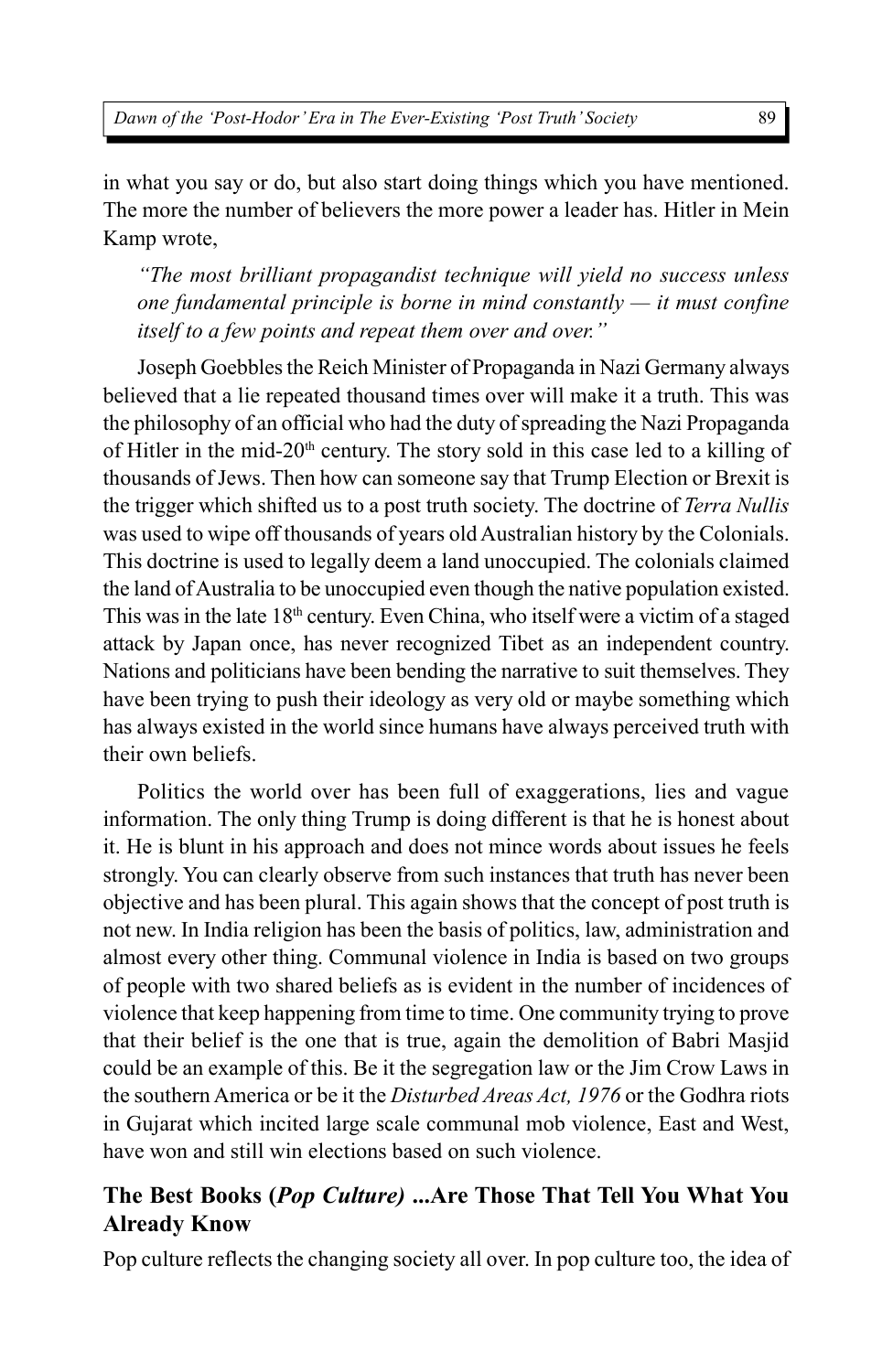post truth isn't new. In 2005 Stephen Colbert, coined the term 'truthiness'. Solomon Asch in 1950s conducted experiments to test how people react to other's thoughts or behaviour. He concluded that most of the people conformed to group pressure and agreed to the most common answer even though it was clearly wrong. Sitcoms, also in the early 1950s, started using laugh track to make the people watching at home feel that they are in the theatre. Another effect which laugh tracks had on it's audience was proven by the conformity principle i.e. even if a joke doesn't land but enough people laugh at it be it fake or real, majority of people will under pressure laugh.. Not only that but also the next time they listen to that joke, they will be the part of the group who has been creating this pressure and the cycle goes on. This is similar to how fake news spreads or how facts are claimed to be treated as in a post truth society.

Pop culture has been exploiting this behaviour of humans since very long now. Television is where most of the humans have learned to be media sceptics. There are examples of television dramas/series which has shown people in power bend or change the narrative via media to fulfil their dreams and protect themselves, be it Francis Urquhart in the book or the show '*House of Cards'* or Olivia Pope in *'Scandal'*. Orwell in his book 1984 wrote about how a Totalitarian state changed historical records to suit the propaganda it needs to disseminate. It could be observed that this was inspired by the totalitarian regimes of Nazi Germany and Soviet Union. Moreover, it is argued that the visuality of pop culture is one of its strongest powers. This visual nature forms the structure in which we experience reality. The existence of such shows, books and movies depicts that even before 2016 humans had experienced post truth in what they believed to be fictional stories; but those stories are actually based out of reality like 1984.

#### **"Hold the Door (Hodor)": Living in a 'Post-Hodor' Society**

After establishing above that post truth is not a new phenomenon, it can be said that humans have always been in the vehicle of post truth, we have always been driving on the roads of ideological conflicts, altering things to suit our agendas. People throughout the history have believed untrue things and thus there is nothing post about post truth. Then what change has led to this sudden outcry of shifting to a post-truth era?

The answer to the question is Internet. With the dawn of internet, circulation of news became easier. It suddenly became convenient for people to spread news and also choose from the various sources they get their news from. Social Media and Internet opened the gate for masses and freed them from the exclusive power commanded on circulation of information by the elite. Thus, there was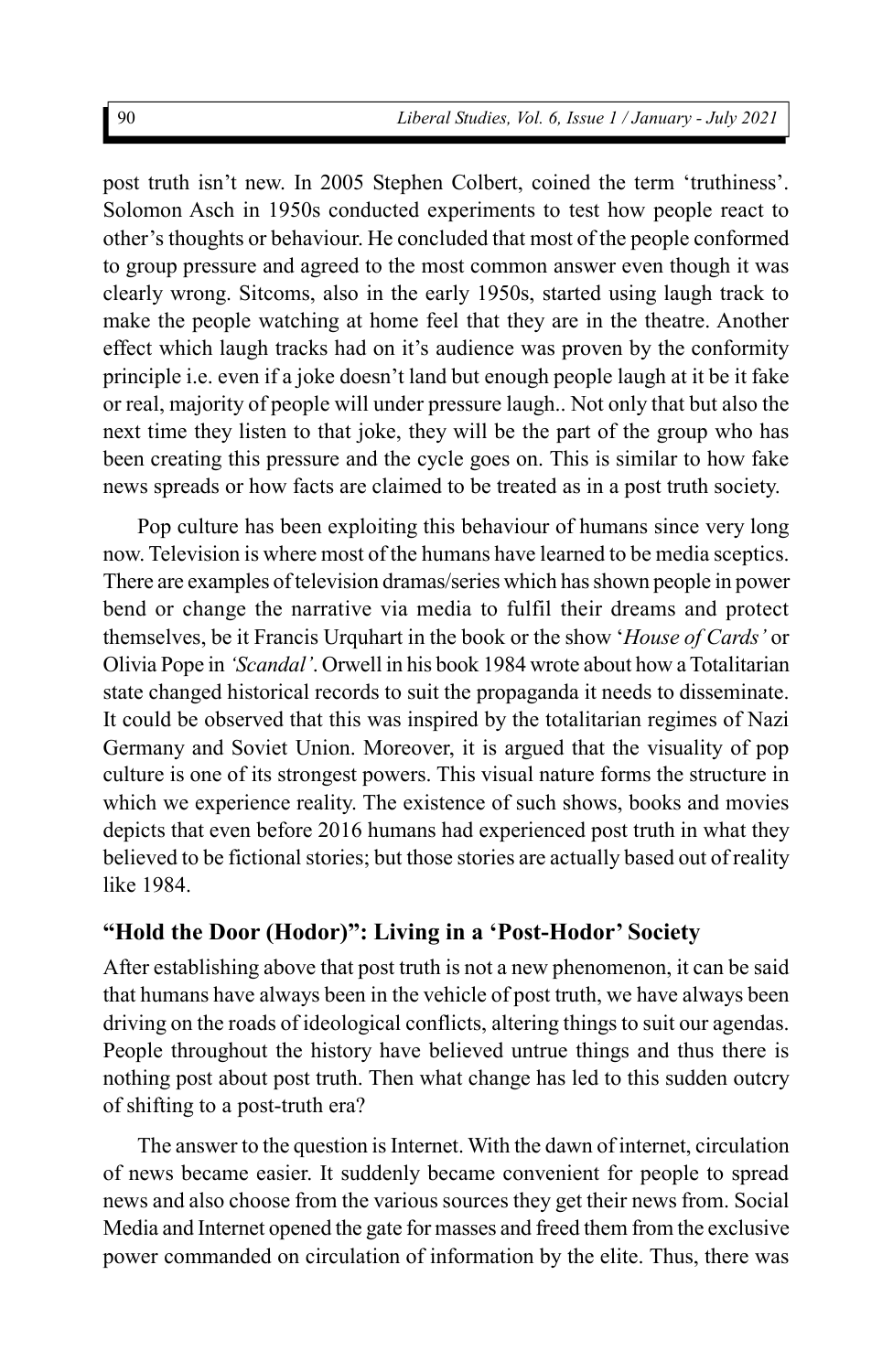no one to 'Hold the Door' and selectively spread the information. A space which was highly regulated before has now in a moment become a space of endless information without rules and regulations. Co-incidentally, the episode and the season of *Game of Thrones* in which Hodor dies was aired in 2016 the same year when 'post-truth' was declared word of the year.

After social media platforms such as Facebook and Twitter became prominent, the abundance of information to be consumed is all-time high. Since there is an abundance of information waiting to be consumed and at the same time the ability of selecting what information one wants to consume, has led to consumption of information which one seeks to be relevant to them as well as which aligns with their beliefs. This leads towards a lack of shared beliefs. In the time, before the internet when the elites held the door of information, the scarcity of information played a very crucial role in uniting us together as a society.. They were restricted to local news of our community and experienced things as a community rather than individual souls. However still there were some people who would strongly feel about something and start a whole new movement. The abrupt removing of Hodors (People who held the door, Elites) has allowed people to get more information than before. The only difference between then and now is that before the internet fake news used to filter itself or the media elites used to filter it out. The media still tries to filter fake news but given the abundance of information and channels, and the quick spread, it gets very difficult to contain fake news to some extent. Truth is always derived from some information, our accepted truths before internet were just a product formed by Hodors, who restricted the circulation of information to impose a societal or economic order which they wanted.

Venturing back to where this paper began, humans always lived in a posttruth world since our notions of truth have always been grounded in opinions, beliefs and biases irrespective of facts and have always been subjective. The change being that, now we live in a world where having an access to information is much easier which has allowed us to eliminate the Hodors from the picture. So, more information has led us to see and understand the world in its less regulated form. This is a benefit only when free access is complimented with diverse opinions., I argue that we have moved in to a Post-Hodor era in an everexisting post-truth society where internet has given us the ability to question the old and existing norms challenge the major sources of media.

#### **Notes**

<sup>1.</sup> Nick Enfield, 'We're in a Post-Truth World with Eroding Trust and Accountability. It Can't End Well', *The Guardian*' (November2017)<https://www.theguardian.com/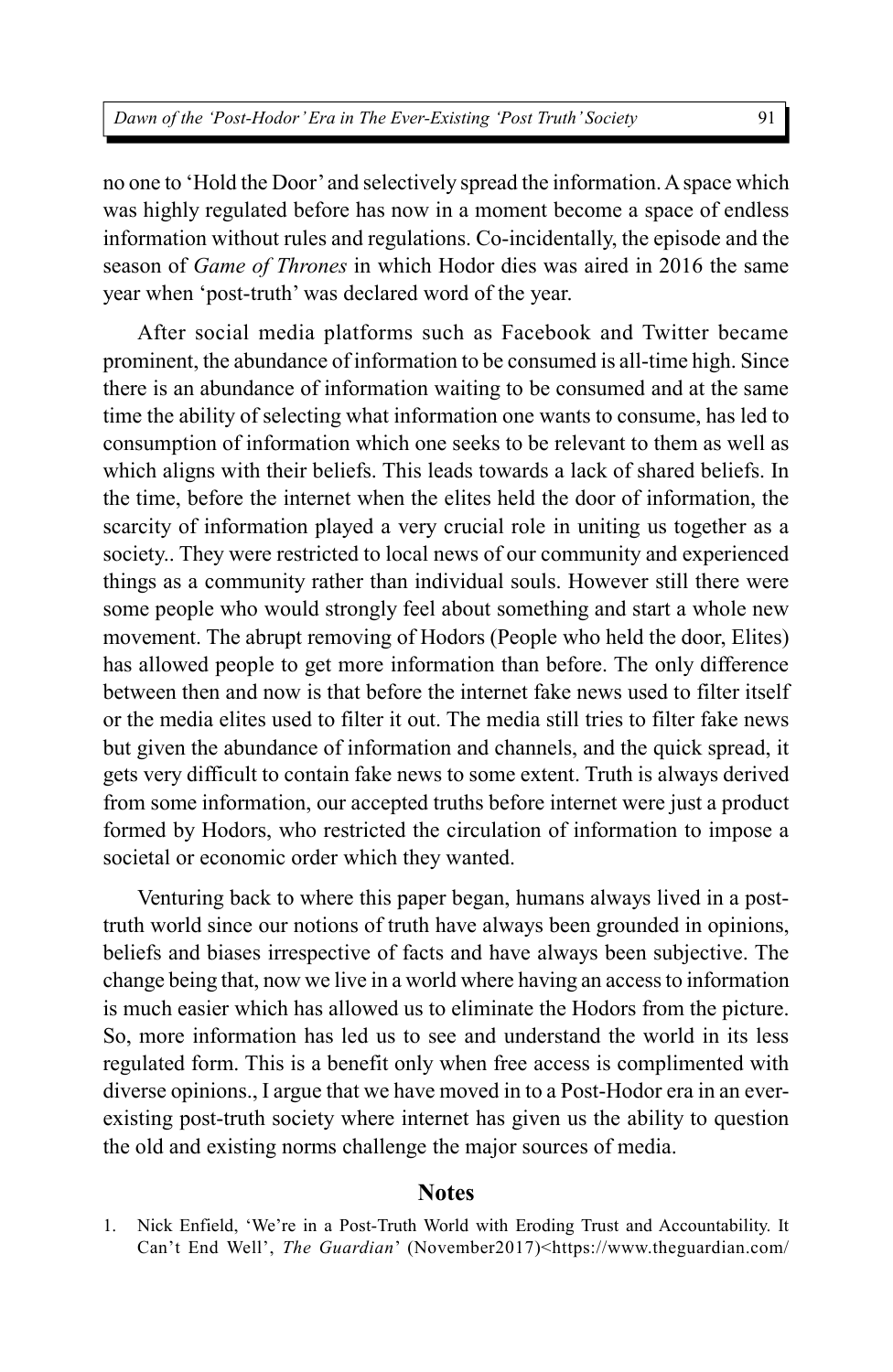commentisfree/2017/nov/17/were-in-a-post-truth-world-with-eroding-trust-andaccountability-it-cant-end-well> accessed 10 November 2019.

- 2. Misha Ketchell, 'The Surprising Origins of "Post-Truth" and How It Was Spawned by the Liberal Left', *The Conversation* (November 2016)<https://theconversation.com/thesurprising-origins-of-post-truth-and-how-it-was-spawned-by-the-liberal-left-68929> accessed 10 November 2019.
- 3. Home Box Office (HBO), Big Little Lies (2019)
- 4. Lee C McIntyre, *Post-Truth,* MIT Press (2018) pg. 5.
- 5. Jon Swaine, 'Trump Inauguration Crowd Photos Were Edited after He Intervened', World News, *The Guardian* (September 2018) <https://www.theguardian.com/world/2018/sep/ 06/donald-trump-inauguration-crowd-size-photos-edited> accessed 10 November 2019.
- 6. Hunt Allcott and Matthew Gentzkow, 'Social Media and Fake News in the 2016 Election', 31 *Journal of Economic Perspectives* 211 (2017).
- 7. Home Box Office, Fargo, Season 3, Episode 9.
- 8. Yuval Noah Harari, 'Are We in a Post-Truth Era? Yes, but We're a Post-Truth Species', *TED Ideas*, (September 2018)<https://ideas.ted.com/are-we-living-in-a-post-truth-era-yesbut-thats-because-were-a-post-truth-species/> accessed 10 November 2019.
- 9. History TV, Vikings, Season 5, Episode 1 (The Departed).
- 10. Adolf Hitler, *Mein Kampf: My struggle* (Jaico 2008).
- 11. Tom Stafford, 'How Liars Create the "Illusion of Truth", *BBC Future*' (October 2016) <https://www.bbc.com/future/article/20161026-how-liars-create-the-illusion-of-truth> accessed 10 November 2019.
- 12. Barton Swaim, 'Politics Has Always Been Post-Truth. Trump's Just Honest about It', *The Washington Post*, (January 2017)<https://www.washingtonpost.com/opinions/politics-hasalways-been-post-truth-trumps-just-honest-about-it/2017/01/05/091cb36c-d2a5-11e6- 9cb0-54ab630851e8\_story.html> accessed 10 November 2019.
- 13. George Orwell, *1984* (2014).
- 14. Lumen 'Conformity, Compliance, and Obedience', *Principles of Psychology*, (<https:// courses.lumenlearning.com/psychology2x4master/chapter/conformity-compliance-andobedience/> accessed 11 November 2019.
- 15. Constance Duncombe, 'Popular Culture, Post-Truth and Emotional Framings of World Politics', *Australian Journal of Political Science* (2019) 543.
- 16. Home Box Office, Game of Thrones, Season 6, Episode 5.
- 17. '"Post-Truth" Declared Word of the Year', *BBC News* (16 November 2016) <https:// www.bbc.com/news/uk-37995600> accessed 11 November 2019.
- 18. Ross Douthat, 'The Age of Individualism', *The New York Times*, (March 2014)<https:// www.nytimes.com/2014/03/16/opinion/sunday/douthat-the-age-of-individualism.html> accessed 11 November 2019.
- 19. Netflix, The Social Dilemma, 2020.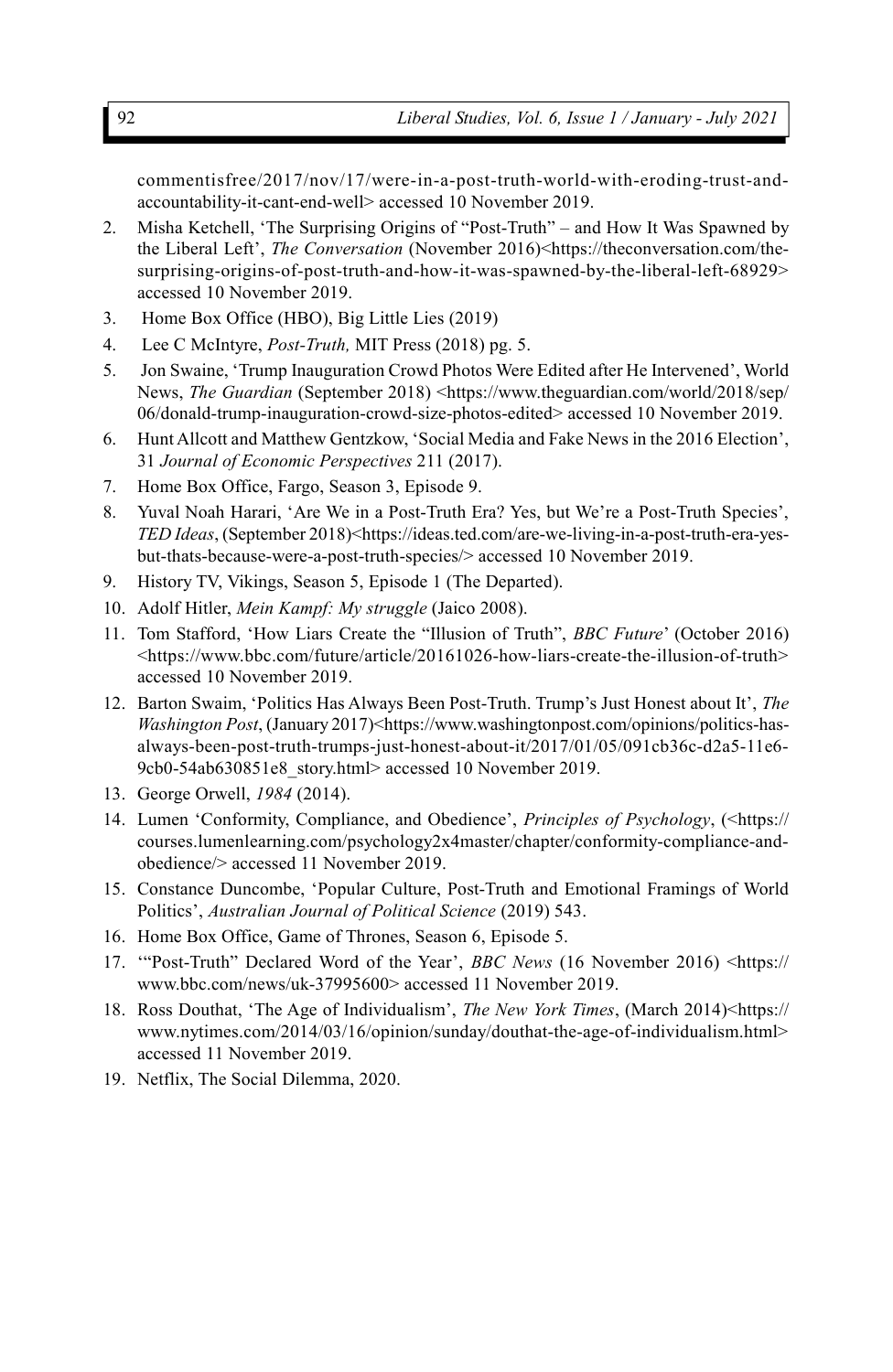## **Selene Khosla\*, Irene Khosla\*\*, Dr. Meetu Khosla\*\*\***

## *Differences in Aggression and Resilience due to Exposure to Conflict Amongst Kashmiri and Delhi Youth*

#### **Abstract**

*The present study isaimed at understanding how exposure to conflict affects the intensityof aggression and resilience in youth. The sample consisted of 160 young adults, with an equal number of Kashmiri and Delhi youth studying in Delhi-NCR. The Buss-Perry Aggression Questionnaire(Buss & Perry, 1992) was used to measure aggression. The Connor-Davidson Resilience Scale (CD-RISC-25, Connor & Davidson, 2003) was used to measure resilience. A 2x2 ANOVA (SPSS version 21) was used to assess the differences in aggression and resilience with respect to differences inethnicity/exposure to violence and gender. Pearson correlation was calculated to explore the relationship between aggression and resilience.Significant differences were observed in the level of aggression and resilience among Kashmiri and Delhi youth. Genderdifferences were observed with respect to aggression but not resilience. A low but significant negative correlation was found between aggression and resilience.*

**Key words:** *Aggression, Resilience, Exposure to Violence, Youth, Kashmir, Kashmiri, Delhi NCR.*

#### **Introduction**

Young adults are in a constant state of exploration, change and search for meaning in life with culture and their surroundings playing a quintessential role in their development. They are the torch-bearers of development. Changes in both, the environment and physiology of the adolescent shape the transition foryouth. The psychological repercussions of conflict interfere substantially with the psychological development in individuals (Pedersen, 2006)<sup>1</sup>. Kashmir has been

**<sup>\*</sup>** The Author is PhD Research Scholar, IGNOU, Delhi

The Author isPhD Research Scholar, IGNOU, Delhi

The Author isAssociate Professor, Daulat Ram College, Delhi University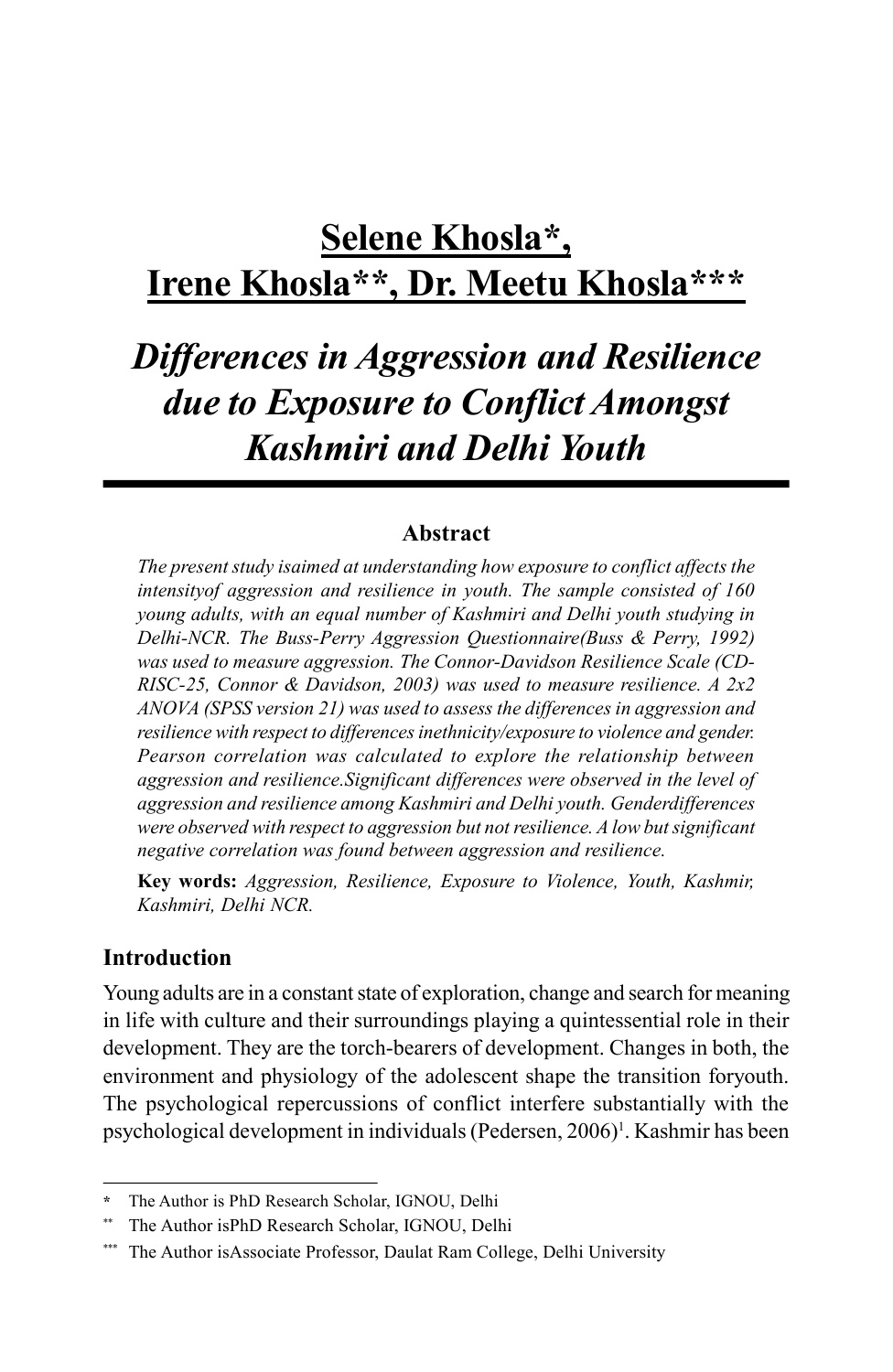witnessing violence in the form of strikes, protests, killings, demonstrations among other things since decades as is evident from the news channels and newspapers. The conflict in Kashmir began right after partition and has been going on ever since, putting a huge strain on the coping mechanisms employed by the Kashmiri youth. Fisher (1990)<sup>2</sup> defined conflict as an incompatibility of values or goals between two groups, accompanied by antagonistic feelings towards one another. Conflicts destroy the safety provided through the environment in the form of adequate housing, family, education, nutrition and employment, which makes individuals vulnerable to psychological and physical disequilibrium. Although conflict and violence is not a new concept for the Kashmiri youth, they still remain highly impacted by the situation

The threat of violence along with actual violence impacts mental health of the population, leading to disorganization, disorientation, helplessness and even aggression. Prolonged exposure of conflict may contribute to a culture of terror, increasing the propensity of violence in youth (Shbli, 2009)<sup>3</sup> Grove et al (2005) reported an increase in psychological problems in 87.64% of the youth interviewed due to conflict.The impact of exposure to violence is mediated by how accepted, normative or endorsed the violence is at different levels, and itsattributions. Resilience on the other hand is the process of overcoming trauma successfully, when the individual uses his or her resources to turn the negative effects of the situation into positive outcomes. Factors that shape the developmental pathways duringyouth like influence of family, community and peers affect the development of resilience as is evident when we look at the society around us. The risks associated with exposure to violence can be mitigated when promotivefactors for resilience like social support and positive personality traits are in place (Chen, Voisin, & Jacobson, 2016).<sup>4</sup>

#### **Aggression**

Aggression is intended to cause injury to another individual, wherein the aggressor should believe that this behaviour will cause injury and the victim tries to avoid such behaviour. It is any behaviour to cause harm to an individual who does not wish to be harmed. The Kashmir valley lies in the lap of violence and armed conflict, which impacts the psychological well-being and behaviour of individuals. The prolonged conflict has destabilized many areas of life like education, job, mental and social well-being and the impact of this is felt irrespective of age or gender. Increased psychological distress has been prevalent among the Kashmiri population with the number of cases of stress, depression and anxiety on the rise (Margoob et al.,  $2006$ <sup>5</sup>. Conflict leads to an increase in hostility and violent behaviour. A study conducted by Majied and Khan (2003)<sup>6</sup>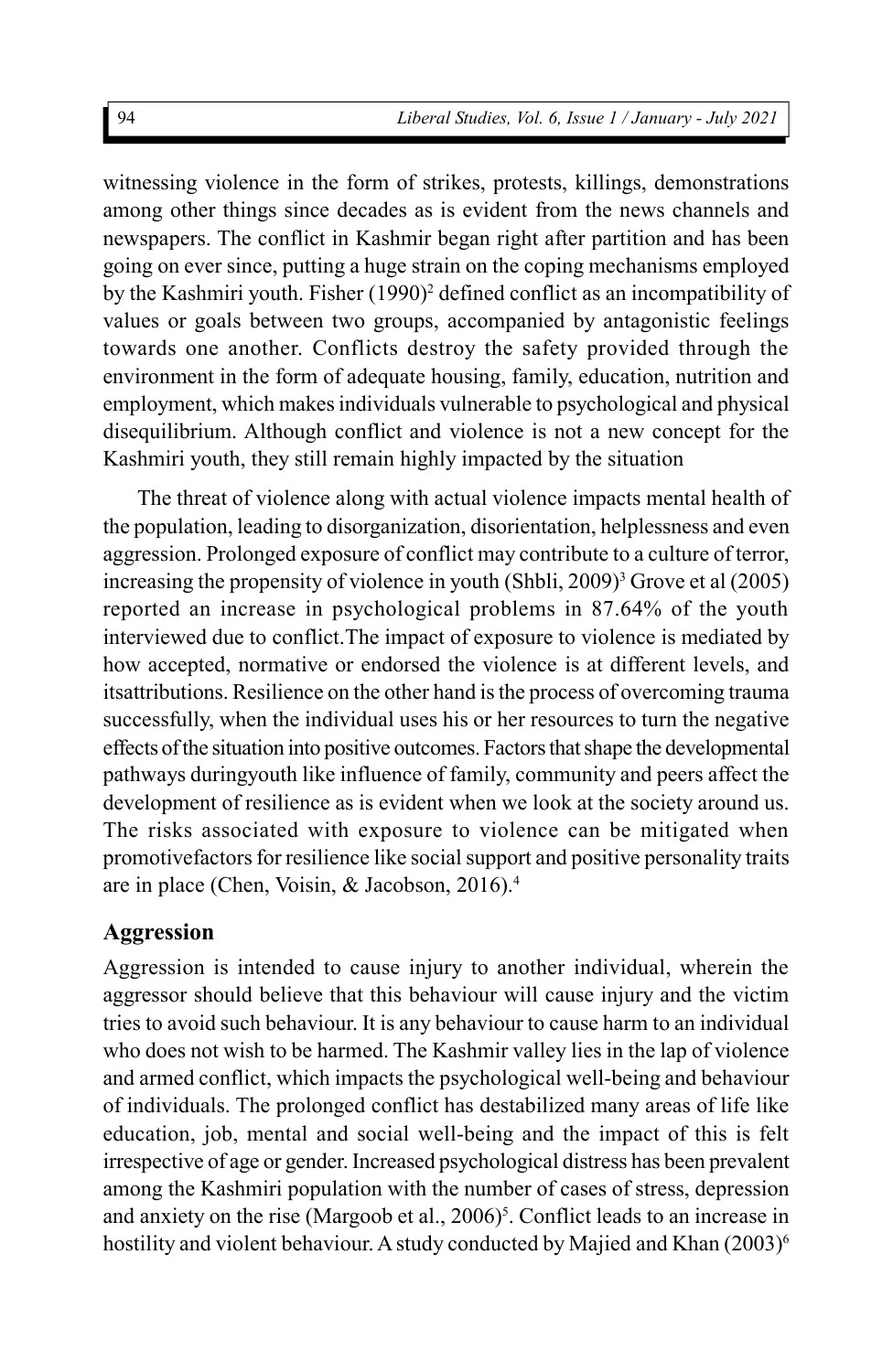reported a significantly higher level of aggression in girls from Kashmir as compared to Jammu. Youth exposed to violence have been reported to be at a greater risk for negative behaviour like aggression, delinquency, and vandalism (Kerestes, 2006) 7 . Thus it can be concluded that violence leads to aggression and anxiety.

Individual differences in personality and family structure also impact the level of aggression. The development of aggression can be understood by studying; how individuals are affected by their social environment. Over the course of time, exposure to violence squanders this through desensitization (Huesmann&Kirwil, 2007) 8 . Reactions to exposure to conflict range from emotional responses to responses supporting aggressive cognitions (Huesmann & Kirwil, 2007).Stone pelting by youth during protests as a sign of frustration and anger has increased in Kashmir (Karanavar, 2017)<sup>9</sup>. The level of aggression experienced by Kashmiris is reported to be higher than average as mentioned in the studies above. Kumar et al.  $(2016)^{10}$  reported that males had higher physical aggression whereas females reported higher verbal aggression in a Kashmiri sample. Khan and Majumdar  $(2017)^{11}$  reported how the adolescents in Kashmir are provoked more easily, making them more short-tempered. They are likely to react even at the slightest provocation

#### **Resilience**

Resilience is the process of overcoming the negative effect of exposure to risks, through successfully coping with trauma (Fergus & Zimmerman, 2005) <sup>12</sup>. It has been understood as a unique individual trait that helps to achieve desirable outcomes despite adversity (Rutter, 1985)<sup>13</sup>. Resilience is believed to be apositive adaptation of traumatic events in a mannerthat the individual's sense of psychological equilibrium remains undisturbed and he is able to overcome the challenges that come up time and again. It is hence, a defining characteristic of life and demonstrates intrinsic recovery, exemplifying coping rather that exceptional strength (Bonanno and Mancini, 2008)<sup>14</sup>. Psychological resilience involves many factors that work together to provide a protective mechanism or buffer against trauma, life family support, coping skills, meaningful relationships and influence of culture. It unfolds with time and is expressed differently by different individuals. Among Kashmiris then, resilience is conceptualized as a construct of their social environment. An alteration of social lives to permeate everyday violence increases the level of resilience. Resilience has been explained through models of individual differences (Tugade& Fredrickson, 2004)<sup>15</sup> as well as external protective factors that promote it (Richardson,  $2002$ )<sup>16</sup>. It is a multidimensional construct that impacts the proclivity to psychological disorders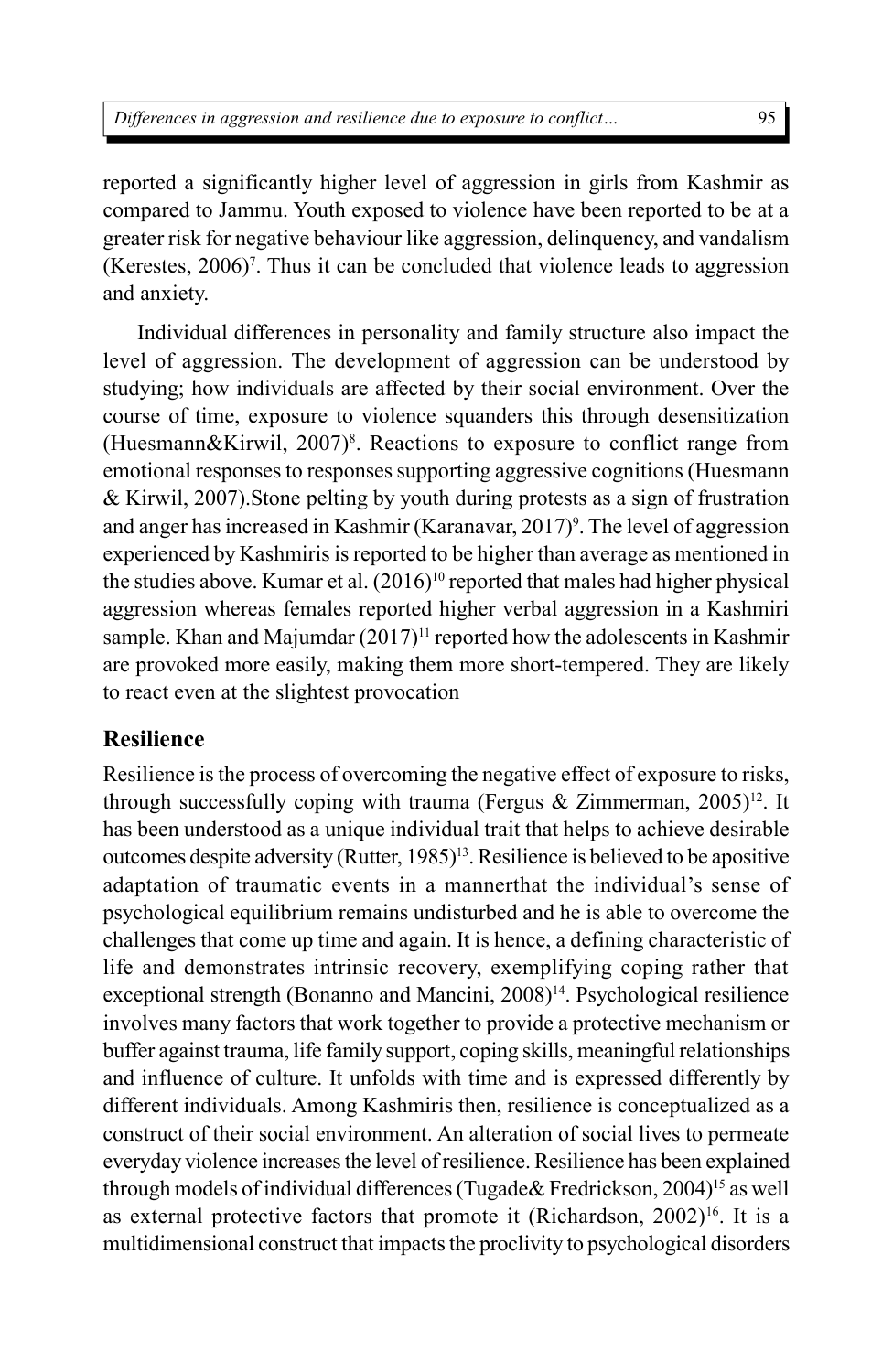and emotional vulnerability on one hand versus optimum growth and adaption on the other (Bonanno, 2004; Campbell-Sills et al., 2006)<sup>17</sup>.

Many studies talk about how the prolonged exposure to violence from early childhood deteriorates well-being and increases anxiety, carrying a cumulative impact that worsens the intensity of post traumatic symptoms as well (Pat-Horenczyk et al., 2013)<sup>18</sup>. Literature on exposure to conflict and resilience points towards how increased exposure to conflict puts children at risk for maladjustment and un-sustained resilience (Vanderbilt-Adriance& Shaw, 2008)<sup>19</sup>. However, many researchers have contended that despite political violence the evidence of maladaptive functioning is not well established (Panter-Brick, 2010; Miller & Rasmussen, 2010)<sup>20</sup>. Bonanno  $(2004)^{21}$  suggests that functioning of the individuals despite exposure to violence and adversity remains fairly normal. The same has been reported by other studies as well (Hoge et al.,  $2007$ ).<sup>22</sup>

The framework of resilience is often used to assist youth exposed to violence, helping them transition from trauma to adaptation through strength building (Panter-Brick &Leckman, 2013)<sup>23</sup>. Sood et al. (2013)<sup>24</sup> reported significantly better resilience and mental health among individuals living in border areas. Sanders and Munford  $(2014)^{25}$  reported how resilience was related to wellbeing and mediates the impact of risks. Resilience is positively associated with the trait of conscientiousness and task oriented coping (Campbell-Sills et al., 2006)<sup>26</sup>. Social support including family, friends, peer and the environment reduce the risk of experiencing negative outcomes and enhance the likelihood of experiencing a positive outcome. Meaningful relationships present an opportunity for enhanced support during exposure to violence, providing resilient outcomes (Tusaie & Dyer,  $2004$ )<sup>27</sup>.

Men and women differ in ways of utilisation of resources in order to cope. Whereas, men use more individualistic ways as they are made independent since childhood in our patriarchal society, women rely on communal means and social support. Women report experiencing higher social support along with lesser anger, which acts as a protective factor and contributes to the development of resilience (Galambos et al., 2006)<sup>28</sup>. Erdogan et al. (2015)<sup>29</sup> found that men experienced a higher level of resilience than women.

#### **Relationship between Aggression and Resilience**

Resilience is the ability to withstand stress, anxiety and any untoward incidences, making it an important component of well-being whereas aggression is termed as a negative behaviour which threatens well-being. Studies on relationship between aggression and resilience are very few in number, suggesting a need to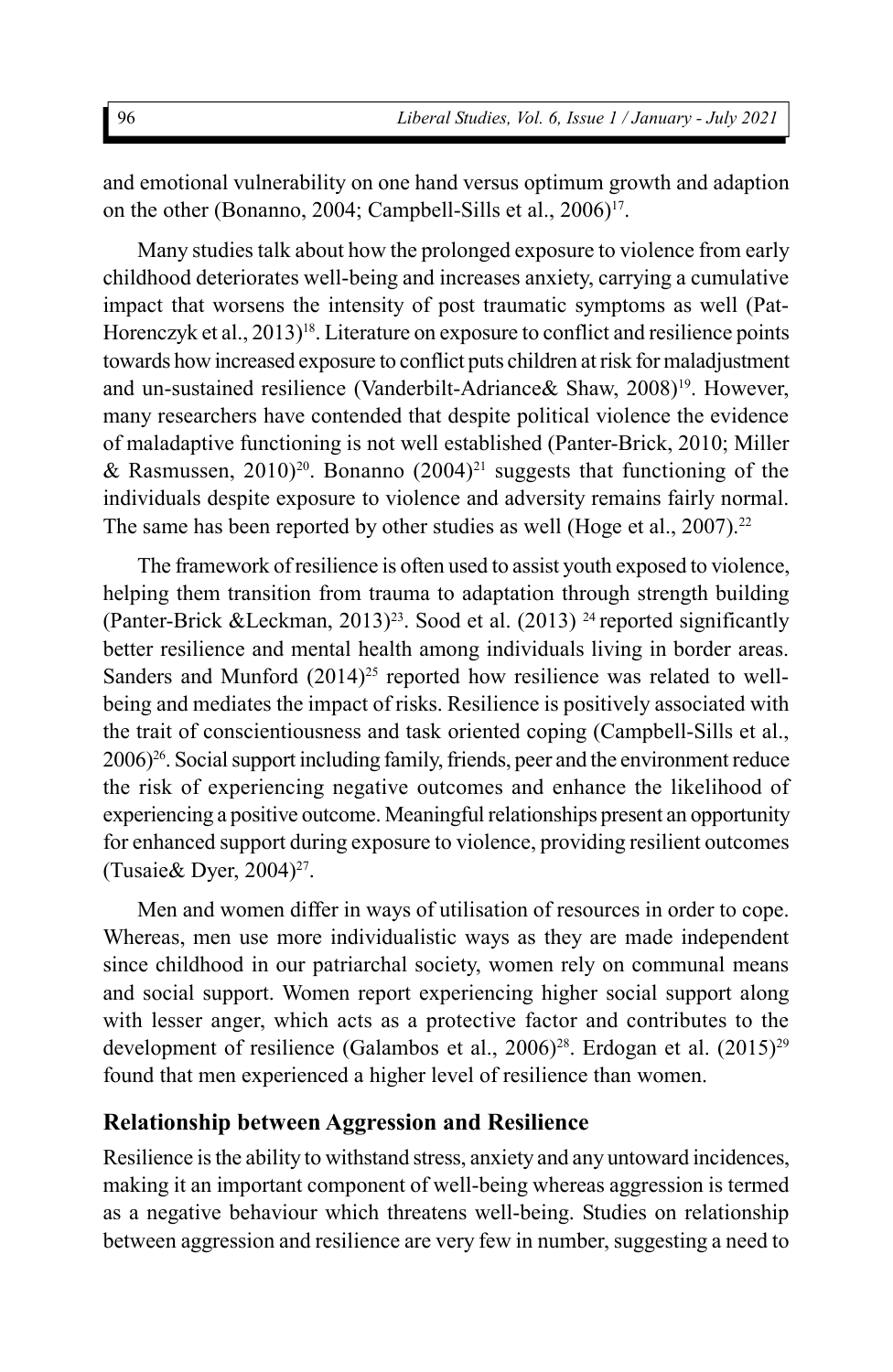delve deeper into these constructs especially among youth. Mojrian et al.  $(2017)^{30}$ studied the relationship between aggression and resilience among college students and found a significant correlation  $(r=78)$  of resilience with hostility and aggression. Resilience plays a role in strengthening anger management skills (Reilly and Semkovska,  $2018$ <sup>31</sup>. This results in the ability to be in control of one's emotions, especially that of anger and resorting less to violence. It has been reported that children born in war-like conditions, even though more aggressive; tend tocope better with adversity than those who have not been exposed to conflict (Vizek-Vidovi et al., 2000)<sup>32</sup>. Haddadia and Besharata  $(2010)^{33}$  reported that resilience isnegatively associated with anxiety, distress and depression. Different levels of resilience influence the tolerance of negative affect, which perhaps influences the level of aggression. Anderson  $(2006)^{34}$  in her study with adolescents reported that resilience was significantly correlated with anger.

## **Present Study**

Youth are an extremely essential components of a society, it is therefore important to inculcate/recognise/develop positive values like truth, honesty, compassion and happiness in them. An attempt was made to compare the level of aggression and resilience in youth exposed to conflict versus those who do not witness political violence as often. The relationship between aggression and resilience is imperative to study in order to understand how they impact well-being. The participants were divided into two groups depending on the ethnicity/place of residence (Kashmir vs Delhi) and exposure to violence. Kashmiri youth were categorised as falling into high exposure to violence due to the presence of political violence in Kashmir, whereas Delhi youth were categorised into the group with low exposure to violence.

### **Hypotheses**

- H1: There is a significant difference in the level of aggression among Kashmiri and Delhi youth
- H2: There is significant gender difference in the level of aggression among men and women
- H3: There is a significant difference in the level of resilience among Kashmiri and Delhi youth
- H4: There is significant gender difference in the level of resilience betweenmen and women
- H5: There is a significant relationship between aggression and resilience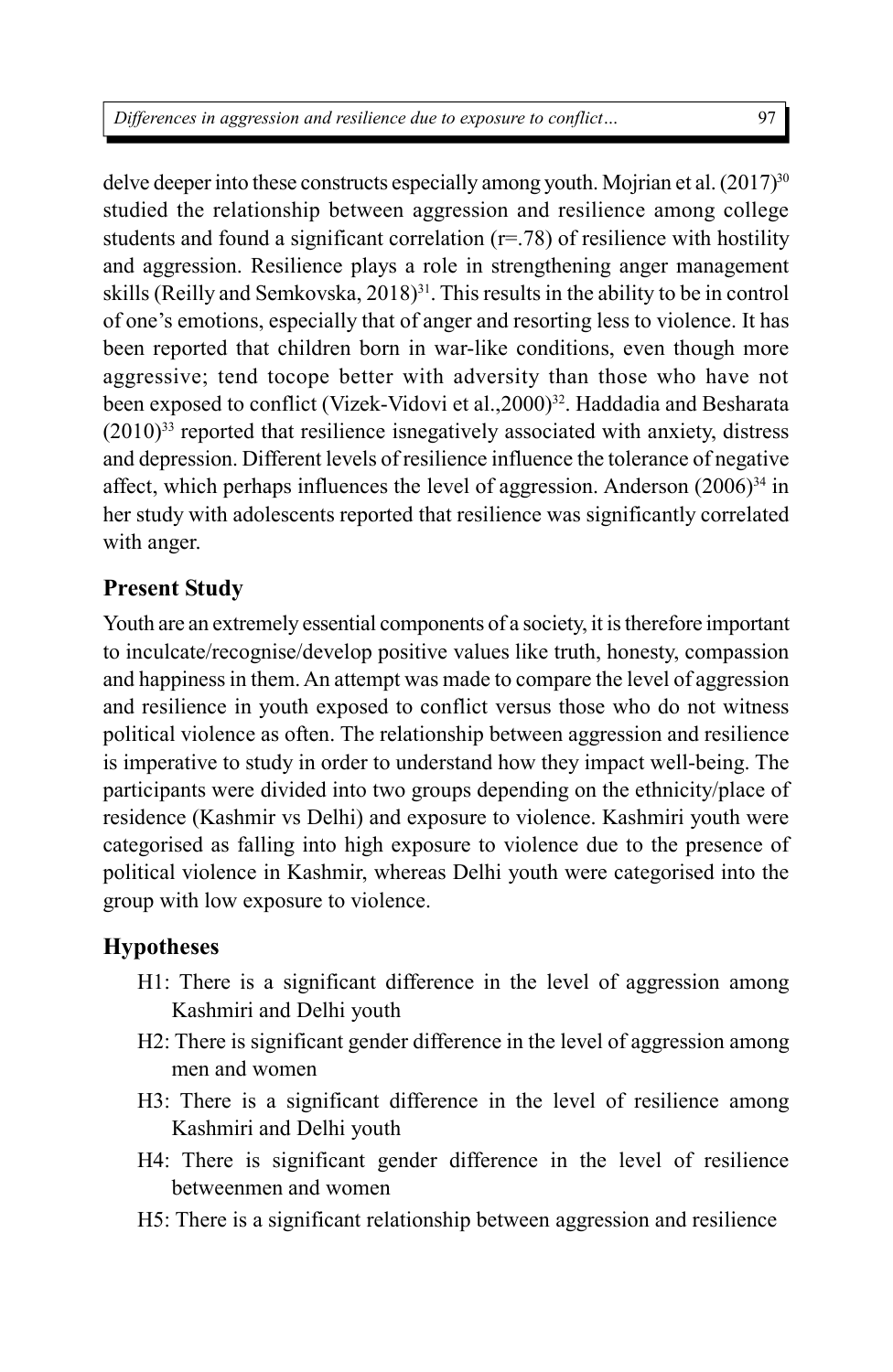## **Sample**

The sample consisted of 160 young adults from two distinct ethnic groups, aged 20-23 years (mean  $= 21.5yrs$ ) studying in Delhi-NCR. Out of these, 80 participants were residents of Kashmir who were currently staying in Delhi to pursue their higher education. The other 80 were residents of Delhi, pursuing higher education from Delhi itself. The sample had an equal number of men and women from each ethnic group. All the participants could comprehend English.

## **Measures**

Aggression was understood using the Aggression Questionnaire (Buss & Perry,  $1992$ <sup>35</sup>. The scale consists of 29 items assessing aggression in participants, with 4 sub-scales, measuring physical aggression, verbal aggression, anger and hostility. The items have to be rated on a 5 point Likert scale, with 1 denoting "extremely unlike me" and 5 denoting "extremely like me". Total aggression score is obtained by summing all the items. The subscales possess good internal consistency, ranging from .72-.89 and criterion validity.

Resilience was measured using the Connor-Davidson Resilience Scale (CD-RISC 25, Connor and Davidson, 2003) $36$ . It consists of 25 items that are evaluated on a 5-point Likert scale, from "rarely true" (0) to "true nearly all the time" (5). The range of scores for CS-RISC 25 ranges from 0-100, with higher scores denoting higher resilience. The scale has good test-retest reliability, internal consistency and convergent as well as divergent reliability as stated in the manual.

## **Procedure**

Informed consent was taken prior to the study. Confidentiality of data was assured, and demographic data was collected followed by the responses on the Buss-Perry Aggression Questionnaire and the CD-RISC 25. Data was analysed using two-way Anova and Pearson correlation.

## **Results**

Results for differences in aggression and resilience, whereaggression as a function of ethnicity/exposure to violence and gender are presented below: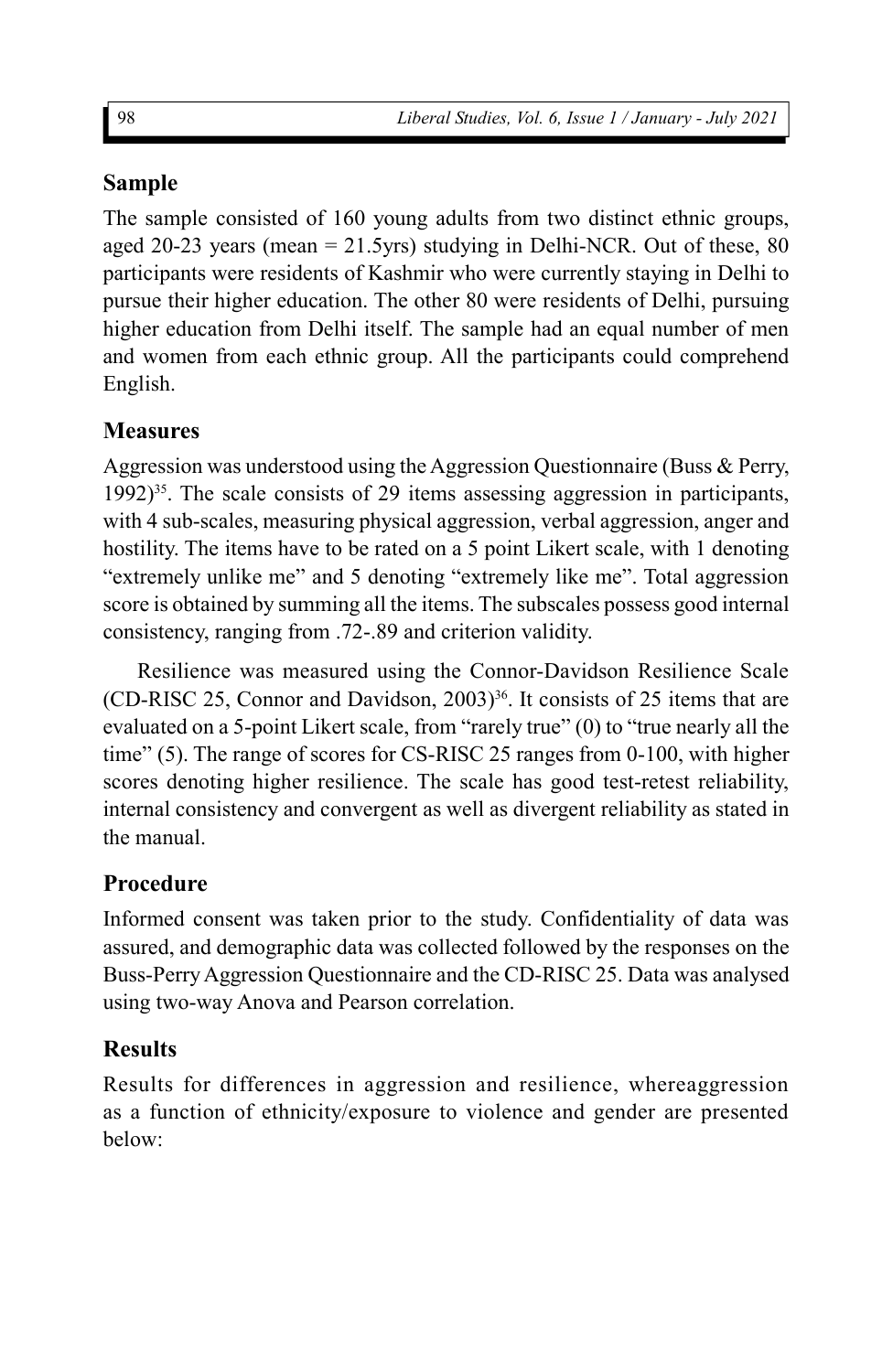*Differences in aggression and resilience due to exposure to conflict…*

| Gender          | Kashmiri youth $(n=80)$ | Delhi youth (n=80) | Total $(n=160)$ |
|-----------------|-------------------------|--------------------|-----------------|
| Men $(n=80)$    | 78.58 (9.06)            | 74.00(9.58)        | 76.29(9.54)     |
| Women $(n=80)$  | 75.98 (8.48)            | 68.65(9.42)        | 72.31(9.64)     |
| Total $(n=160)$ | 77.28 (8.82)            | 71.32(9.81)        | 74.30(9.78)     |

**Table I. Mean and Standard Deviation of scores of Kashmiri and Delhi youth on Aggression**

Data from table I reveals that Kashmiri youth have a higher mean for aggression (77.28) as compared to Delhi youth (71.32). In terms of gender differences, men report a higher mean (76.29) compared to women (72.31).

**Table II. Mean and Standard Deviation of scores of Kashmiri and Delhi youth on Resilience**

| Gender          | Kashmiri youth $(n=80)$ | Delhi youth (n=80) | Total $(n=160)$ |
|-----------------|-------------------------|--------------------|-----------------|
| Men $(n=80)$    | 75.05(10.77)            | 70.05(9.70)        | 72.55(10.49)    |
| Women $(n=80)$  | 76.98(8.61)             | 74.70(12.56)       | 75.84(10.78)    |
| Total $(n=160)$ | 76.01(9.73)             | 72.38(11.41)       | 74.19(10.73)    |

Data from table II reveals that Kashmiri youth have a higher mean for resilience (76.01) as compared to Delhi youth (72.38). Women obtained a slightly higher mean (75.84) than men (72.55) with respect to gender differences in resilience.

**Table III: F values for Factor A (Ethnicity), Factor B (Gender) and AB Interaction effects for Aggression and Resilience**

| <b>Variables</b> | <b>Ethnicity (Factor A)</b> | <b>Gender (Factor B)</b> | <b>AB</b> interaction |
|------------------|-----------------------------|--------------------------|-----------------------|
| Aggression       | 16933***                    | 7.558**                  | .904                  |
| Resilience       | 4.782*                      | 3.88                     | .671                  |

\**F*. <sup>95</sup>(1,156)= 3.90;\*\**F*.99(1,156).=6.80; \*\*\**F*(1,156)=11.24

Data from Table III shows that there is a significant difference for Factor A, i.e. the level of aggression among Kashmiri and Delhi youth  $[F(1,156) = 16.93]$ , p <0.001]. A significant difference is also seen with respect to Factor B, i.e. gender differences in the level of aggression  $[F(1,156) = 16.93, p \le 0.001]$ . There is a significant difference for Factor B, i.e. in the level of resilience among Kashmiri and Delhi youth  $[F(1,156) = 4.78, p < 0.05]$ . No significant difference was obtained with respect to Factor B, i.e. gender differences in resilience [*F*  $(1,156) = 3.91$ ,  $p > 0.05$ , ns]. Interaction effects were not significant for both factors.

99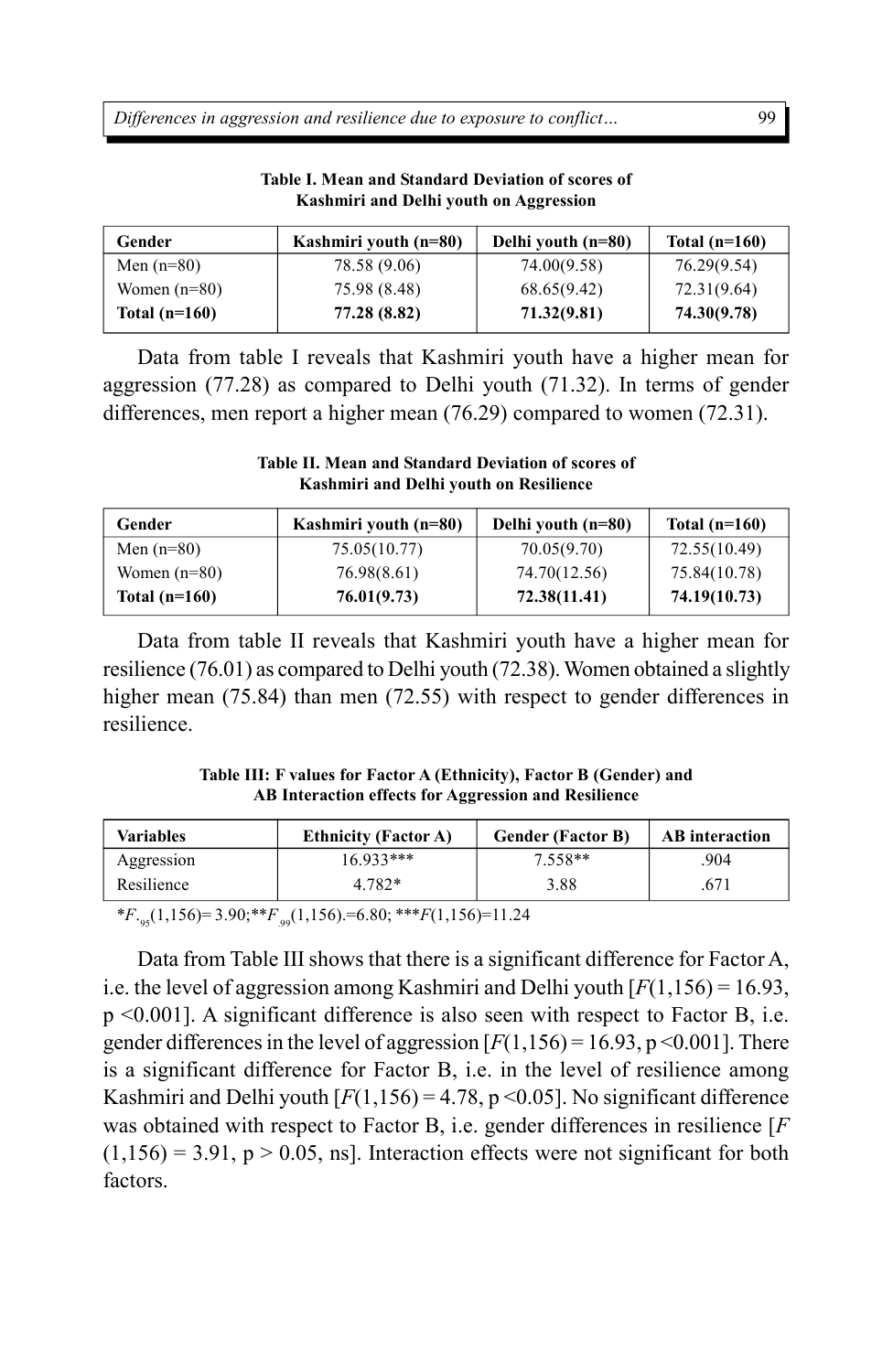|                             | Aggression<br>$(n=160)$ | Aggression<br>(Kashmiri youth) | Aggression<br>(Delhi youth) |
|-----------------------------|-------------------------|--------------------------------|-----------------------------|
| Resilience $(n=160)$        | $-0.19*$                |                                |                             |
| Resilience (Kashmiri youth) |                         | $-0.16$                        |                             |
| Resilience (Delhi youth)    |                         |                                | $-0.22$                     |

**Table IV. Correlation between Aggression and Resilience among Kashmiri and Delhi Youth**

 $*_{p}< 0.05$ 

Analysis of table IV revealed that there is negative correlation between aggression and resilience. Although the strength of the correlation is low  $(r=$  - $0.19$ ,  $p < 0.05$ ), it is significant. The correlations obtained between the variables in terms of ethnicity yielded negative correlations between aggression and resilience with a low strength in both Kashmiri( $r=$  -0.16, p $>$  0.05, ns) and Delhi  $(r=-0.22, p>0.05, ns)$  youth, which were not significant.

#### **Discussion**

Adolescence and youth is a major age period to understand the relationship between aggression and political violence. Aggression is the desire to inflict harm to another individual. Resilience is the ability to bounce back effectively after a negativeincident. It is a multidimensional construct based on the confluence of social support, personal skills, and their interaction with the environment (Connor and Davidson, 2003). Literature on aggression and resilience among youth in India is scarce. Considering this backdrop, the present study was conducted to inquire more into how exposure to violence impacts these factors among youth.

Hypothesis 1 which states that there is a significant difference in the level of aggression in Kashmiri and Delhi youth was accepted. Kashmiris reported a significantly higher score inaggression. The result is in sync with literature. Ethno-political violence is related to greater aggression among youth (Dubow et al., 2009) <sup>37</sup>. Exposure to violence has been associated with aggression, stress and anxiety. Children who are exposed to violence are more likely to develop negative schemas about the world, increasing the hostile-attributional bias (Crick & Dodge,  $1994$ <sup>38</sup>. Perhaps, frustration related to unfulfilled needs and aspirations in Kashmiri youth contribute to higher levels of aggression. This could be attributed to social learning (Bandura,  $1973$ )<sup>39</sup> or due to thwarting of goals that leads to frustration and hence, aggression (Dollard et al., 1939)<sup>40</sup>. Observational learning could be attributed to the higher level of aggression reported by Kashmiri youth, which provides a script for social behaviour. DeWall, Anderson and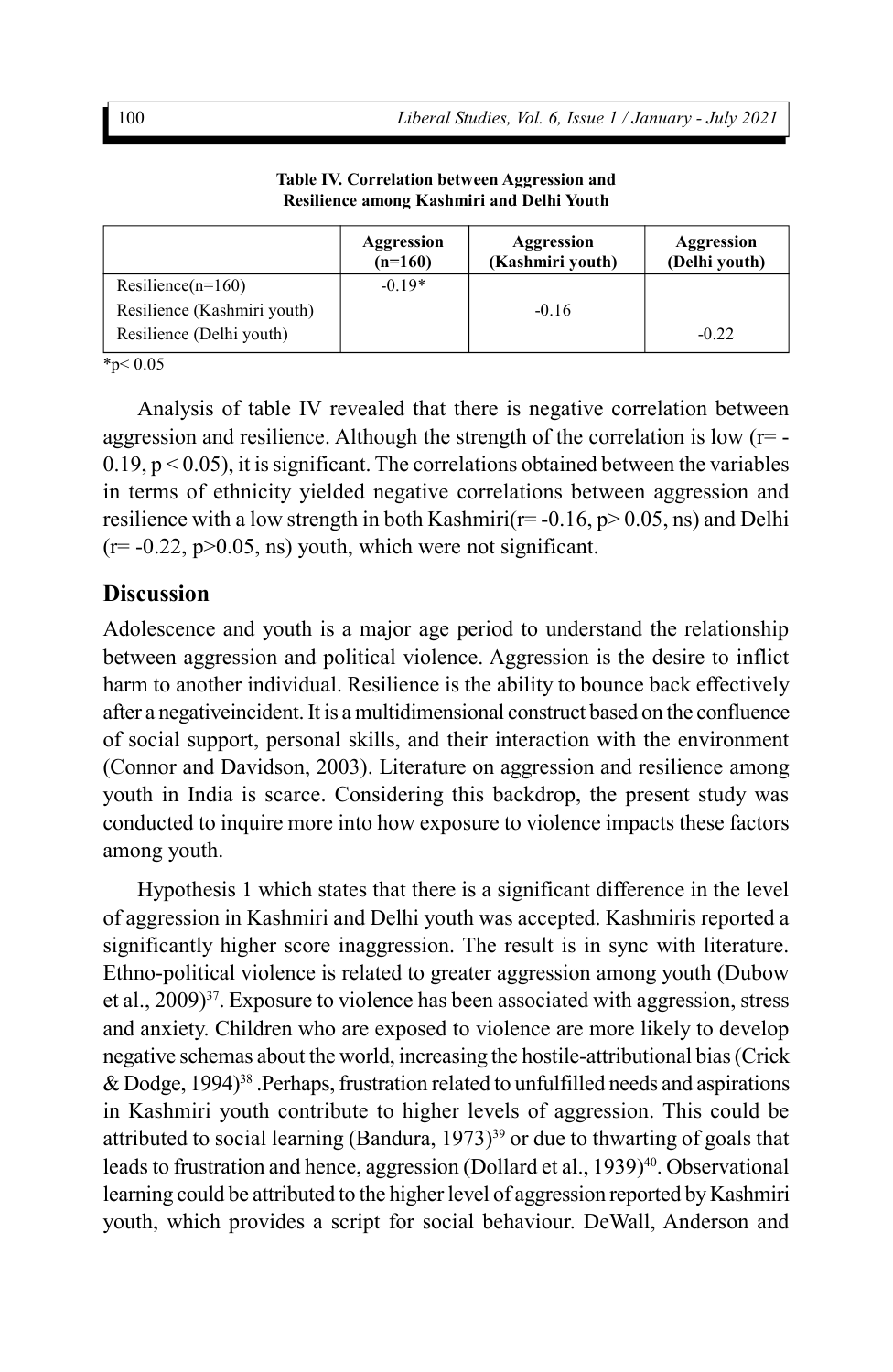Bushman  $(2011)^{41}$  also reported that exposure to community violence increases aggressive behaviour.

Hypothesis 2 pertaining to gender differences in the level of aggression was accepted. Men reported significantly higher scores than women. The gender role socialization has made women more sensitive to stress and violence (Elklit and Petersen, 2008)<sup>42</sup>. Cultural connotations of gender and masculinity predispose men to engage in more persistent and severe physical aggression than women  $(Fry, 1998)^{43}$ . Whereas men display more of overt aggression in physical or verbal forms, women are more prone to experiencing indirect aggression.

Hypothesis 3 which states that there is a significant difference in the level of resilience between Kashmiri and Delhi youth was accepted. Kashmiri youth reported a higher level of resilience. Seery, Holman and Silver  $(2010)^{43}$  also reported that individuals with a history of life adversity show better life satisfaction as compared to individuals with extremely low or high lifetime adversity. Such individuals display less distress due to difficulties, pointing towards higher resilience. Ungar  $(2012)^{44}$  pointed that resilience is built through the opportunities' provided by one's environment, focusing on how the situations can facilitate growth. Although the propensity for resilience begins with genetics, it is largely influenced by environmental factors, such as peer influence, upbringing etc., as well as individual and societal variables like self-efficacy, coping, family support and relationships (Fergus & Zimmerman,  $2005)^{45}$ . Resilience reduces the impact of stressful events, as propagated by the harm reduction theory (Davydov et al., 2010)<sup>46</sup>. Promotive factors increase resilience hence, reducing risk of psychological disorders in high risk populations (Bhugra,  $2004$ <sup>47</sup>. An individual's history of exposure to adversity may hold the capacity to build resilience as seen in the present study. Building resilience helps avoid negative encounters and enhance positive experiences, resulting in development and maintenance of positive affect and well-being despite adversity.

Hypothesis 4 was not accepted, no gender differences were found in the percentage of resilience amongst men and women. Although women are reported to have a higher degree of social support which contributes to the development of resilience differently from men, research on gender differences in resilience have not been conclusive. However, more research is required to understand the exact manifestations of resilience as a function of gender.

Hypothesis 5 stated that aggression and resilience would be significantly correlated was accepted. Similar results have been obtained by others too. Although the strength of the correlation was small, the negative correlation obtained was significant. It has been reported that children born underwar-like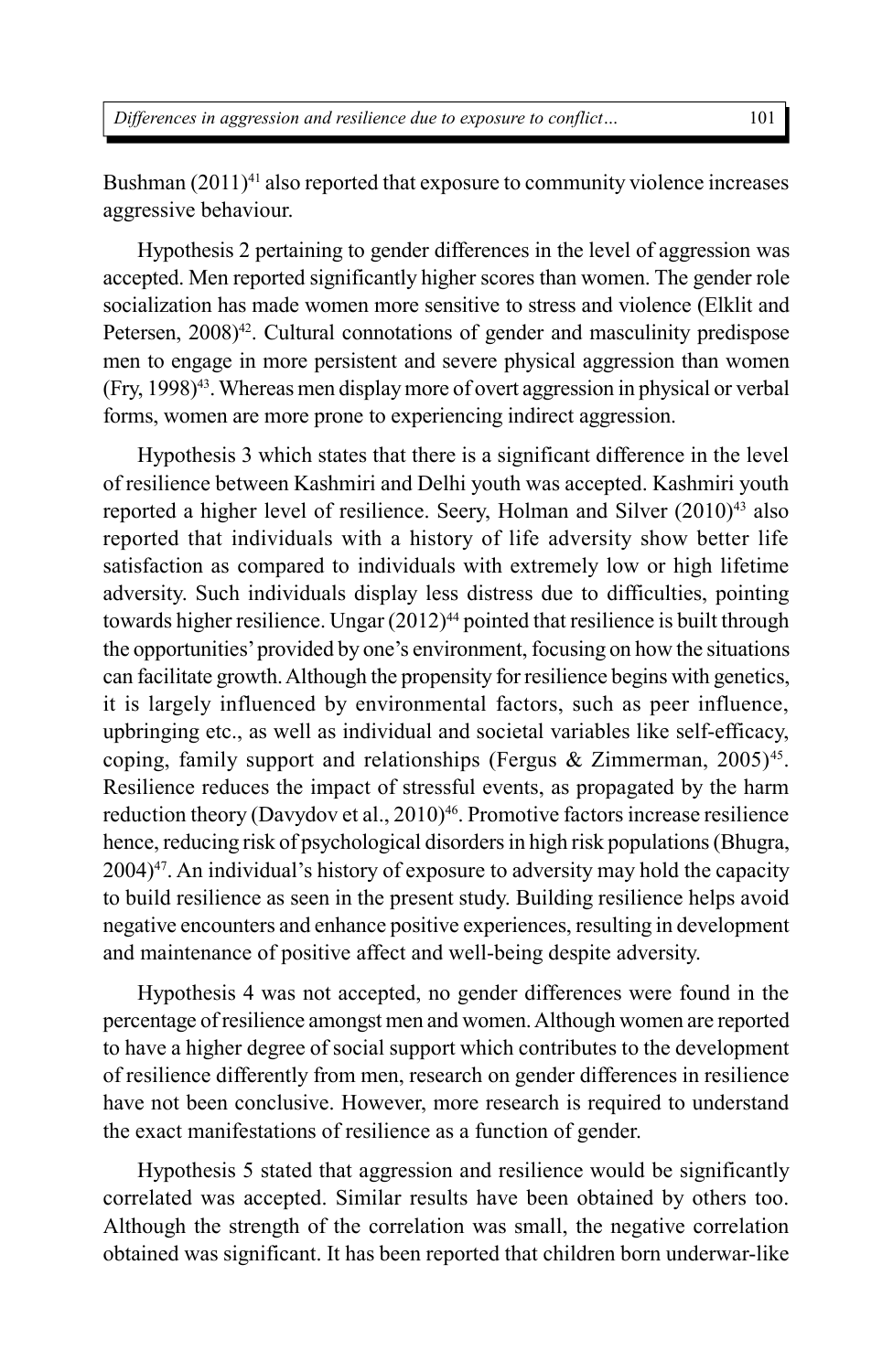circumstances are more aggressive but cope better with adversity than those who have not been exposed to conflict exposed areas. Resilience is positively correlated with psychological well-being and positive affect which could explain why those with a high resilience experience lesser anger. Sadeghifard et al. (2020)<sup>48</sup> found a small negative correlation between aggression and resilience, but it was not significant. They reported a significant negative correlation between aggression and resilience among youth. However, not much research has been conducted to examine this relationship.

Given the degree of conflict in Kashmir, it is important to understand and propagate resilience in youth and reduce the negative effects including aggression. The Delhi youth have been facing a different kind of violence. Women face issues of safety, eve teasing, and physical violence in the form of rapes which has induced fear and caution. Men, on the other hand are often victims of physical violence due to brawls, road rage and stone pelting. Therefore, both communities face violence, only the form differs and it is imperative to understand and develop interventions to reduce the negative impact of violence while increasing well-being.

#### **Conclusion**

Kashmiri youth reported a significantly higher level of aggression and resilience. Men reported a higher level of aggression, whereas no gender differences were found in the level of resilience. A small but negative correlation was found between aggression and resilience in the total sample. The findings suggest that exposure to violence can affect the level of aggression and resilience, which can be used to prepare interventions for enhancing the positives and reducing the negatives in youth. There is thus, a need to develop substantial mental health systems that are community based, and provide psychological assistance to help reduce the negative impact of exposure to violence. It is important to assess the manifestation and relationship of aggression in youth to develop proper interventions to enhance positive affect and reduce the impact of aggressors.

#### **Notes**

- 1. Pedersen, W. C. (2006). The impact of attributional processes on triggered displaced aggression. *Motivation and Emotion*, *30*(1), 74-86.
- 2. Fisher, R. (2000). Sources of conflict and methods of conflict resolution. *International Peace and Conflict Resolution, School of International Service, The American University*.
- 3. Shibli, M. (2009). Kashmir: Islam, Identity and Insurgency. *Kashmir Affa.*
- 4. Chen, P., Voisin, D. R., & Jacobson, K. C. (2016). Community violence exposure and adolescent delinquency: Examining a spectrum of promotive factors. *Youth & Society*, *48*(1), 33-57.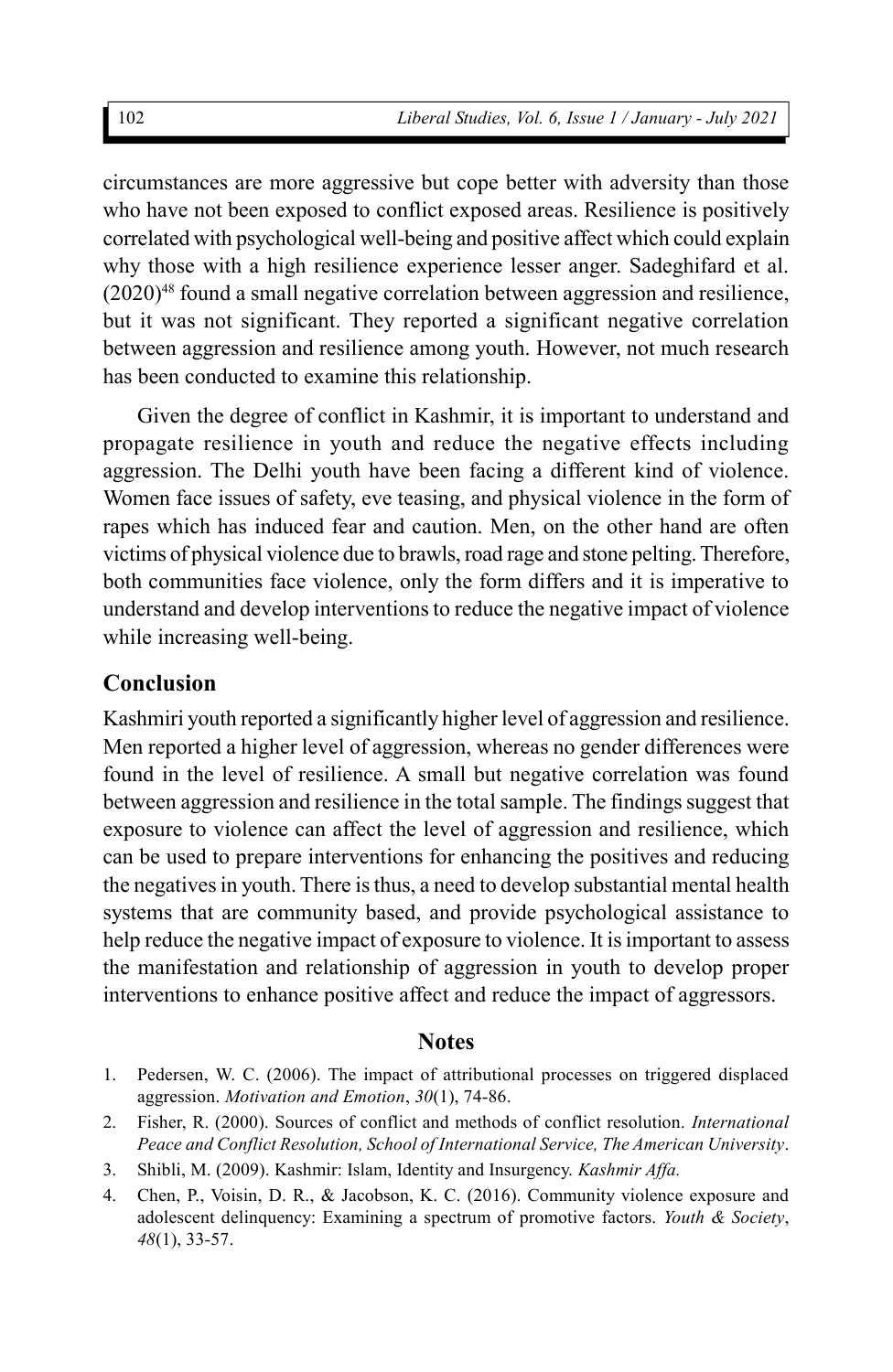- 5. Margoob, A. M., & Ahmad, S. A. (2006). Community prevalence of adult post traumatic stress disorder in south Asia: Experience from Kashmir. *Jammu Kashmir Practitioner*, *13*(1), S18-25.
- 6. Majied, N., & Khan, M. S. (2013). Armed conflict and aggressive behavior: A study of adolescent girls of Jammu and Kashmir regions. *International Journal of Education and Management Studies*, *3*(1), 88.
- 7. Keresteš, G. (2006). Children's aggressive and prosocialbehavior in relation to war exposure: Testing the role of perceived parenting and child's gender. *International Journal of Behavioral Development*, *30*(3), 227-239.
- 8. Huesmann, L. R., &Kirwil, L. (2007). Why observing violence increases the risk of violent behavior by the observer.
- 9. Karanavar, S. (2017). Why Kashmiri students are throwing stones. *SF Ashraf, Interviewer*.
- 10. Kumar, A., & Dixit, V. (2014). Forgiveness, gratitude and resilience among Indian youth. *Indian Journal of Health & Wellbeing*, *5*(12).
- 11. Khan, W., &Majumdar, S. (2017). A qualitative exploration of salient incidents of violence exposure among youth in Kashmir: Beyond direct violence. In *Enlarging the scope of peace psychology* (pp. 39-54). Springer, Cham.
- 12. Fergus, S., & Zimmerman, M. A. (2005). Adolescent resilience: A framework for understanding healthy development in the face of risk. *Annu. Rev. Public Health*, *26*, 399-419.
- 13. Rutter, M. (1985). Resilience in the face of adversity: Protective factors and resistance to psychiatric disorder. *The British Journal of Psychiatry*, *147*(6), 598-611.
- 14. Bonanno, G. A. (2004). Loss, trauma, and human resilience: Have we underestimated the human capacity to thrive after extremely aversive events?. *American psychologist*, *59*(1), 20.
- 15. Tugade, M. M., & Fredrickson, B. L. (2004). Resilient individuals use positive emotions to bounce back from negative emotional experiences. *Journal of personality and social psychology*, *86*(2), 320.
- 16. Richardson, G. E. (2002). The metatheory of resilience and resiliency. *Journal of clinical psychology*, *58*(3), 307-321.
- 17. Bonanno, G. A., Galea, S., Bucciarelli, A., &Vlahov, D. (2007). What predicts psychological resilience after disaster? The role of demographics, resources, and life stress. *Journal of consulting and clinical psychology*, *75*(5), 671.
- 18. Pat-Horenczyk, R., Ziv, Y., Asulin-Peretz, L., Achituv, M., Cohen, S., &Brom, D. (2013). Relational trauma in times of political violence: Continuous versus past traumatic stress. *Peace and Conflict: Journal of Peace Psychology*, *19*(2), 125.
- 19. Vanderbilt-Adriance, E., & Shaw, D. S. (2008). Conceptualizing and re-evaluating resilience across levels of risk, time, and domains of competence. *Clinical child and family psychology review*, *11*(1-2), 30.
- 20. Panter-Brick, C. (2010). Conflict, violence and health. *Social science & medicine*, *70*(1), 1-168.
- 21. Miller, K. E., & Rasmussen, A. (2010). War exposure, daily stressors, and mental health in conflict and post-conflict settings: bridging the divide between trauma-focused and psychosocial frameworks. *Social science & medicine*, *70*(1), 7-16.
- 22. Hoge, E. A., Austin, E. D., & Pollack, M. H. (2007). Resilience: research evidence and conceptual considerations for posttraumatic stress disorder. *Depression and anxiety*, *24*(2), 139-152.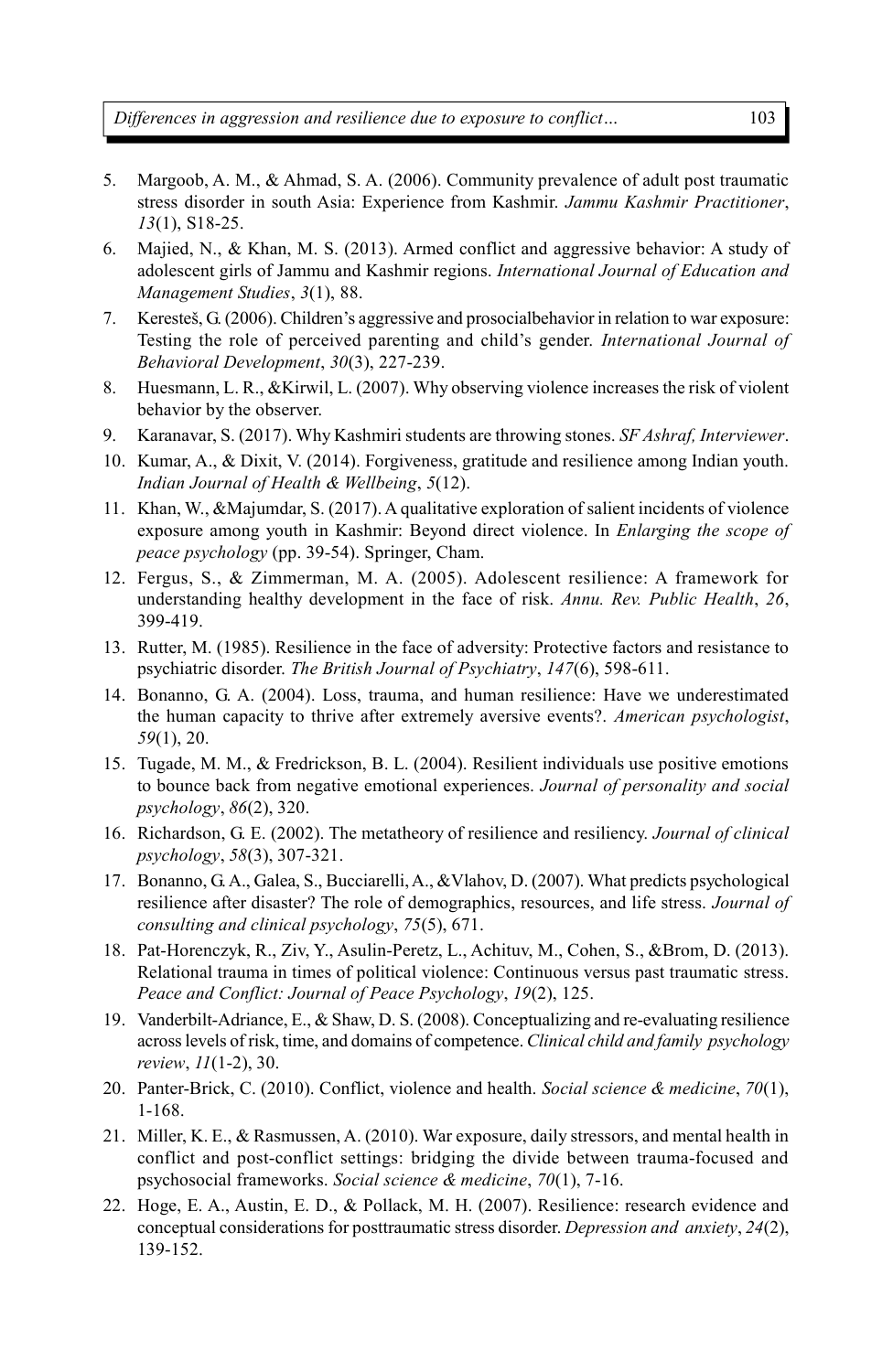- 23. PanterBrick, C., &Leckman, J. F. (2013). Editorial commentary: resilience in child development–interconnected pathways to wellbeing. *Journal of child psychology and psychiatry*, *54*(4), 333-336.
- 24. Sood, S., Bakhshi, A., & Devi, P. (2013). An assessment of perceived stress, resilience and mental health of adolescents living in border areas. *International Journal of Scientific and Research Publications*, *3*(1), 1-4.
- 25. Sanders, J., & Munford, R. (2014). Youth-centred practice: Positive youth development practices and pathways to better outcomes for vulnerable youth. *Children and Youth Services Review*, *46*, 160-167.
- 26. Campbell-Sills, L., Cohan, S. L., & Stein, M. B. (2006). Relationship of resilience to personality, coping, and psychiatric symptoms in young adults. *Behaviour research and therapy*, *44*(4), 585-599.
- 27. Tusaie, K., & Dyer, J. (2004). Resilience: A historical review of the construct. *Holistic nursing practice*, *18*(1), 3-10.
- 28. Galambos, N. L., Barker, E. T., &Krahn, H. J. (2006). Depression, self-esteem, and anger in emerging adulthood: seven-year trajectories. *Developmental psychology*, *42*(2), 350.
- 29. Erdogan, E., Ozdogan, O., & Erdogan, M. (2015). University students' resilience level: The effect of gender and faculty. *Procedia-social and behavioral sciences*, *186*, 1262- 1267.
- 30. Mojrian, F., Homayouni, A., Rahmedani, Z., &Alizadeh, M. (2017). Correlation between resilience with aggression and hostility in university students. *European Psychiatry*, *41*, S611.
- 31. Reilly, S., &Semkovska, M. (2018). An examination of the mediatory role of resilience in the relationship between helicopter parenting and severity of depressive symptoms in Irish university students. *Adolescent Psychiatry*, *8*(1), 32-47.
- 32. Vizek- Vidovic, V., Kuterovac- Jagodic, G., & Arambašic, L. (2000). Posttraumatic symptomatology in children exposed to war. *Scandinavian Journal of Psychology*, *41*(4), 297-306.
- 33. Haddadi, P., &Besharat, M. A. (2010). Resilience, vulnerability and mental health. *Procedia-Social and Behavioral Sciences*, *5*, 639-642.
- 34. Anderson, M. A. (2006). The relationship among resilience, forgiveness, and anger expression in adolescents.
- 35. Buss, A. H., & Perry, M. (1992). The aggression questionnaire. *Journal of personality and social psychology*, *63*(3), 452.
- 36. Connor, K. M., & Davidson, J. R. (2003). Development of a new resilience scale: The Connor Davidson resilience scale (CDRISC). *Depression and anxiety*, *18*(2), 76-82.
- 37. Dubow, E. F., Huesmann, L. R., & Boxer, P. (2009). A social-cognitive-ecological framework for understanding the impact of exposure to persistent ethnic–political violence on children's psychosocial adjustment. *Clinical child and family psychology review*, *12*(2), 113-126.
- 38. Crick, N. R., & Dodge, K. A. (1994). A review and reformulation of social-informationprocessing mechanisms in children's social adjustment. Psychological Bulletin, 115, 74-101
- 39. Bandura, A. (1973). *Aggression: A social learning analysis*. prentice-hall.
- 40. Dollard, J., Miller, N. E., Doob, L. W., Mowrer, O. H., & Sears, R. R. (1939). Frustration and aggression.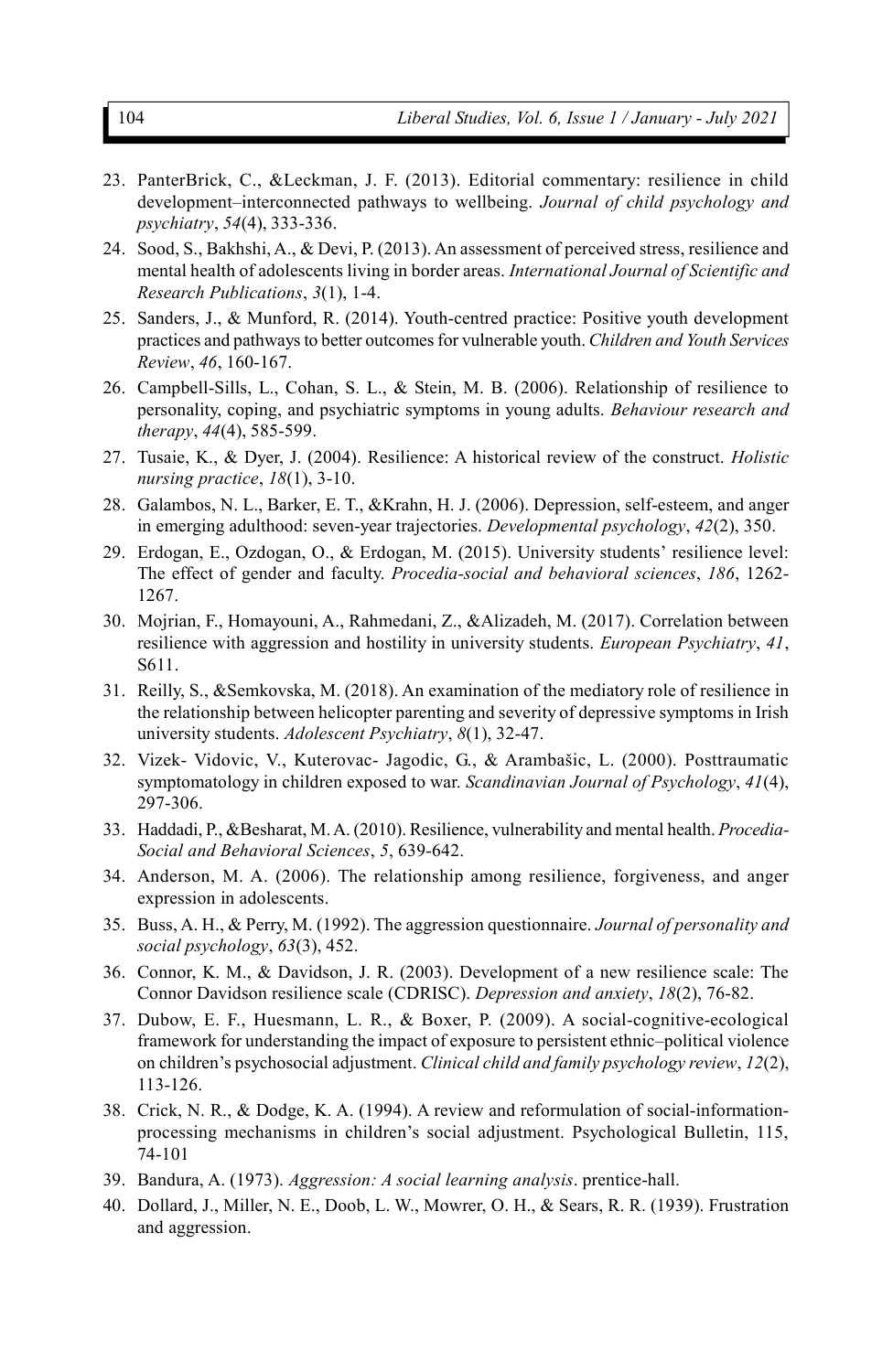- 41. DeWall, C. N., Anderson, C. A., & Bushman, B. J. (2011). The general aggression model: Theoretical extensions to violence. *Psychology of Violence*, *1*(3), 245.
- 42. Khatri, P., &Kupersmidt, J. B. (2003). Aggression, peer victimization, and social relationships among Indian youth. *International Journal of Behavioral Development*, *27*(1), 87-95.
- 41. Elklit, A., & Petersen, T. (2008). Exposure to traumatic events among adolescents in four nations. *Torture: quarterly journal on rehabilitation of torture victims and prevention of torture*, *18*(1), 2-11.
- 42. Fry, D. P. (1998). Anthropological perspectives on aggression: Sex differences and cultural variation. *Aggressive Behavior: Official Journal of the International Society for Research on Aggression*, *24*(2), 81-95.
- 43. Seery, M. D., Holman, E. A., & Silver, R. C. (2010). Whatever does not kill us: cumulative lifetime adversity, vulnerability, and resilience. *Journal of personality and social.*
- 44. Ungar, M. (2012). Social ecologies and their contribution to resilience. In *The social ecology of resilience* (pp. 13-31). Springer, New York, NY.
- 45. Fergus, S., & Zimmerman, M. A. (2005). Adolescent resilience: A framework for understanding healthy development in the face of risk. *Annu. Rev. Public Health*, *26*, 399- 419.
- 46. Davydov, D. M., Stewart, R., Ritchie, K., &Chaudieu, I. (2010). Resilience and mental health. *Clinical psychology review*, *30*(5), 479-495.
- 47. Bhugra, D. (2004). Migration and mental health. *Actapsychiatricascandinavica*, *109*(4), 243-258.
- 48. Sadeghifard, Y. Z., Veisani, Y., Mohamadian, F., Azizifar, A., Naghipour, S., &Aibod, S. (2020). Relationship between aggression and individual resilience with the mediating role of spirituality in academic students–A path analysis. *Journal of education and health promotion*, *psychology*, *99*(6), 1025.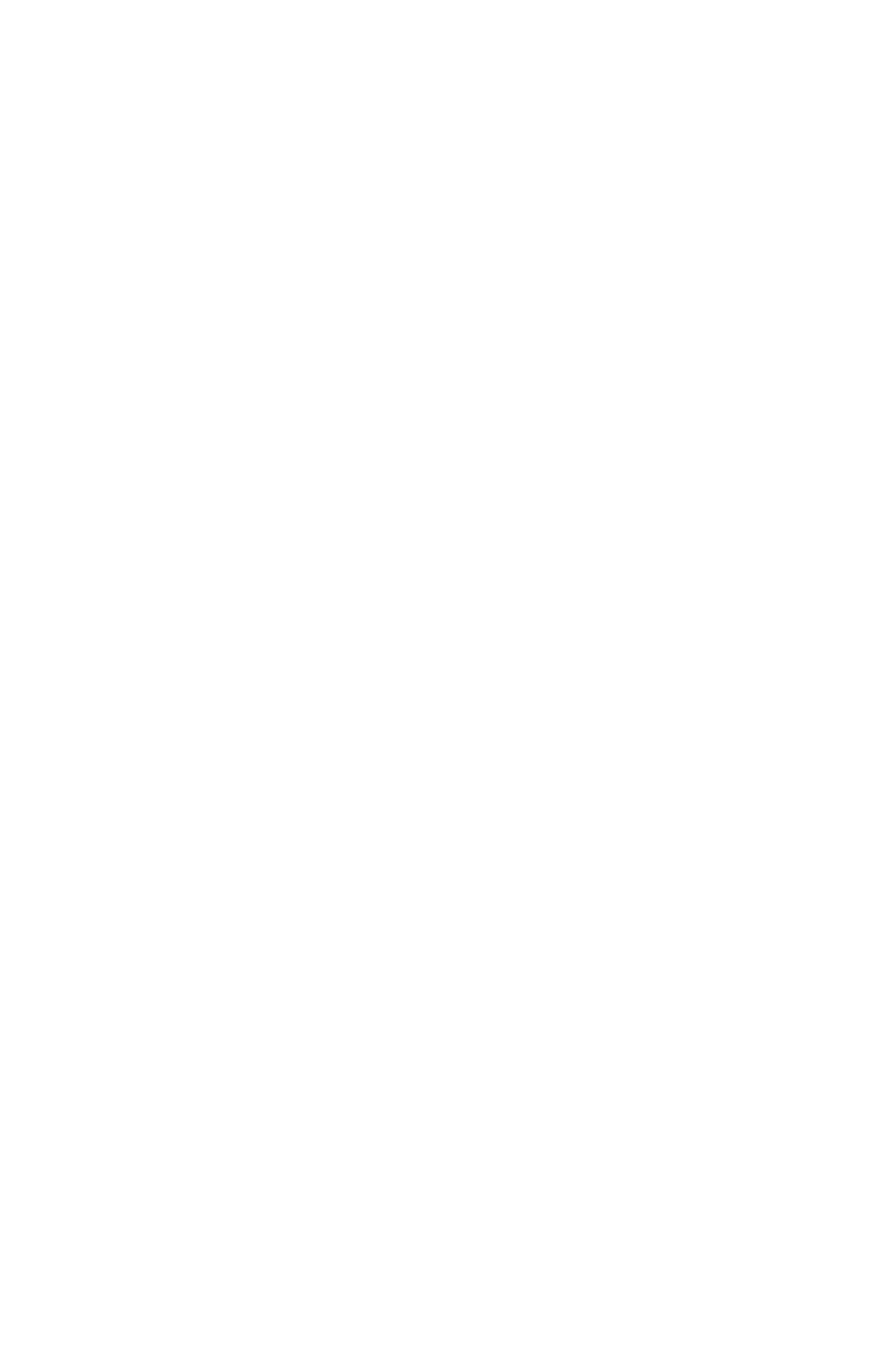# *Book Reviews*

#### **S. Jaishankar,** *The India Way: Strategies for the Uncertain World, India:* **(Harper Collins, India, 2020), Price: Rs. 699.00, Pages 240.**

Reviewed by:

#### **– Mihir Bholey**

Principal Faculty of Interdisciplinary Design Studies National Institute of Design, PG Campus, Gandhinagar

The book titled *"The India Way: Strategies for the Uncertain World"* by India's Minister of External Affairs and ace career diplomat Dr. S. Jaishankar comes at a time when the entire world is going through one of the most unfortunate and uncertain periods in human history caused by the pandemic which first surfaced in Wuhan, China and soon gripped the entire world. The uncertainty it has created for human life and livelihood is a huge global concern and there doesn't seem to be any effective remedy in sight so far. China's secrecy in revealing the details of the Wuhan virus and plausible deniability about the pandemic has made the situation all the more bewildering. Perhaps, there can't be a better context to understand global uncertainty and get a sense of Jaishankar's book when the world watches China's actions, ambitions and assertions with great deal of circumspection

Uncertainty also looms large as the global hierarchy of power becomes hazy and multiple players become capable of playing games on their local turf. The broadening distribution of power is reinforcing multipolarity and perceptibly diminishing the purpose and efficacy of erstwhile alliances. Nevertheless, the concurrent rise of nationalistic fervor is emerging as a potential threat to multilateralism and global cooperation. The pandemic has also reinforced the sentiment of nationalism which is creating the apprehension of autarky and decoupling of economies, impacting global supply chain and even destabilizing globalization. The list of uncertainties is long. In such a backdrop India needs its own strategies to steer through and achieve the position of pre-eminence it deserves. Jaishankar through this book not only shares his strategic insights about the contemporary complexities of international relations from the Indian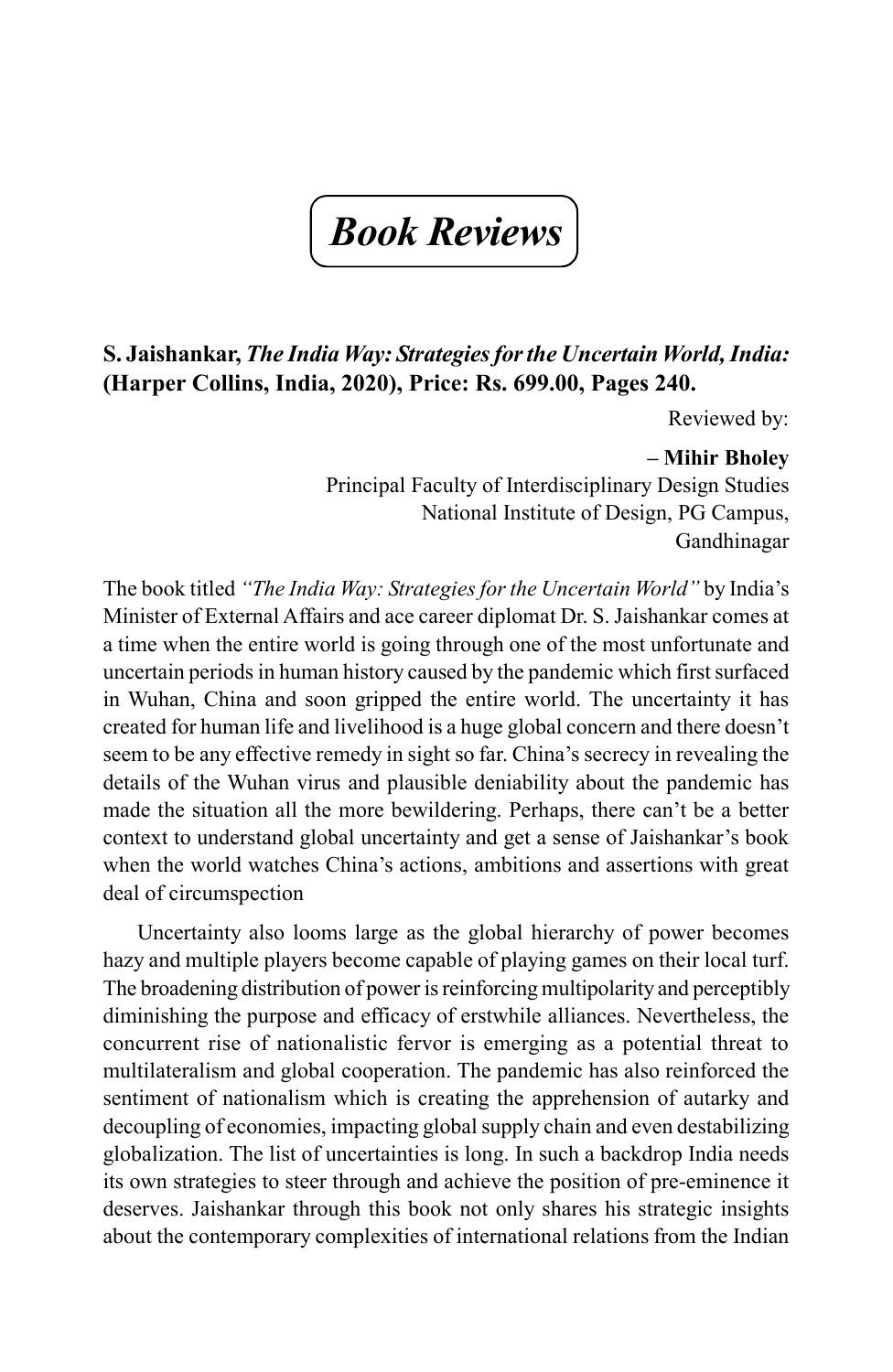and global perspective; he also invites us to revisit India's antiquity to appreciate its own thoughts on statecraft, its dilemmas and the strategic and tactical maneuvers to comprehend the contemporary global geopolitics.

Divided into eight chapters, "The India Way" is a coherently collated compilation of Dr. S. Jaishankar's insightful lectures delivered at different points of time at conferences, think tanks, business forums, etc. It presents a panoramic view of the contemporary global challenges, shifting balance of power and the three lingering impacts on India's foreign policy which Jaishankar enumerates as the partition of 1947, delayed economic reform and protracted exercise of nuclear option. The underlying message that there is a need to move on learning lessons from the past is pretty obvious. He observes India's transitioning from a 'civilizational society' to a 'nation state' and argues that the world needs to take cognizance of it. His idea that the moment in India's history has arrived when it needs to be redefined reflects both a conviction and a dilemma. He thus asks: 'Will the world continue to define India, or will India define itself?' However, a nation which the author finds to be on a 'voyage of self-discovery' must attempt itself.

The book underscores the fact that as in domestic politics, in global politics too there're neither permanent friends nor enemies. There are only permanent interests. In a multipolar world, nations have to work with frenemies; an oxymoron which refers to a relationship where nations having fundamental dislike for each-other try to befriend. The Sino-Indian and Indo-Pak relations are cases in point. The clash of values and interests add up to the uncertainty yet there is no alternative to walking on the tight rope. Much of the success of India's foreign policy and reinforcement of its global stature will depend on how India masters this art, author suggests. The reader gets the feel of Jaishankar's pragmatic insight as he writes: "This is a time to engage America, manage China, cultivate Europe, reassure Russia, bring Japan into play." Being a formidable adversary and the next door neighbour, China puts India into double trouble. Therefore, the management of Sino-Indian relations should be examined from the perspective of bilateral, regional and overall balance of power in the region and the world, he suggests.

Complexities and challenges of international relations are subject to multiple interpretations. The other eminent predecessors of Jaishankar in the foreign office like Shri. Shyam Sharan and Shri. Shivshankar Menon have also given us equally brilliant account of India's geopolitical challenges in their respective books. A concurrent reading may help put things in a perspective. Shri Shyam Sharan's book "How India Sees the World" for example uses the prism of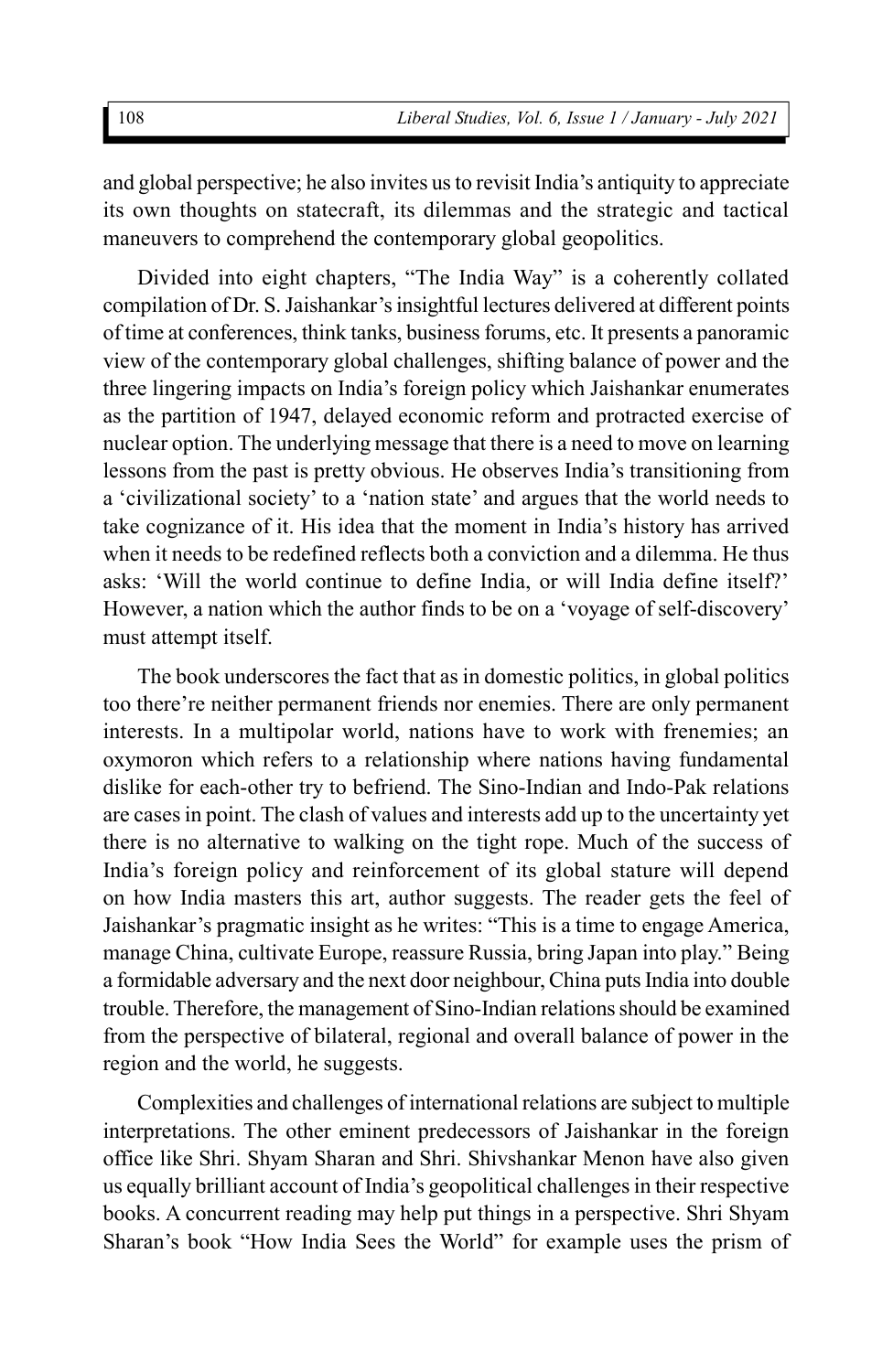Kautilya's *Arthasastra,* Kamandaki's *Nitisastra`*besides other old treaties of administration and statecraft to explain interstate relations and diplomacy. His main thesis is that there has been a constant search for strategic autonomy which is reflected in India's diplomatic initiatives all through. However, as a strategic thinker he believes the objective of India's foreign policy should be to seek integration of the Indian sub-continent which shares common boundary, culture, history and economy.

Shri. Shivshankar Menon in "India and Asian Geopolitics" objectively defines how India managed to steer through its foreign policy and international relations ever since the era of Non-alignment movement and in the process how it failed and succeeded. Among the three, Menon's book is undoubtedly the most exhaustive one. It has the widest canvas on which he paints India's history, its unique geographical location and contrary to the common misnomer, its engagement with the rest of the world which goes as far back as 2600 BCE. He reminds us of the history of our Southern Kingdoms – the Cholas, The Pandyans, the Pallavas and the impact of their soft as well as hard power on South- East Asia to establish India's geopolitical importance in the region. And from the depth of history, Menon draws us to the contemporary era where alike Jaishankar he too acquiesces: "India's biggest strategic challenge today is managing its relationship with China and dealing with the consequences of China's rise." From the period of decolonization to the era of globalization, he describes the evolution of India's foreign policy and its geopolitical challenges from a perspective which is balanced, reflective and practical.

However, to explain India's contemporary geopolitical challenges, complexities, dilemmas, risks, strategies and tactical manoeuvres associated with global geopolitics, Jaishankar revisits the grand Indian mythological epic *Mahabharata*. Various references from the epic explain and illustrate the complexities of the contemporary international realpolitik and make it easier for a common reader to comprehend the intricacies of international relations. One of the most striking aspects of this book is Jaishankar's exhaustive use of *Mahabharata* as an allegory to explain the present day concept of multipolarity and its challenges. He writes: "The India of Mahabharata era was also multipolar, with its leading powers balancing eachother. But once the competition between its two major poles could not be contained, other perforce had to take sides." Whether as a nation we lack the doggedness and determination to take hard decisions is a lingering question that often haunts Indian minds. Are we still dissuaded by the dilemma of collateral consequences when it comes to taking a stand and implementing key policies as we saw during the *Mahabharata* era is a question awaiting answer. As a pragmatist which diplomats are supposed to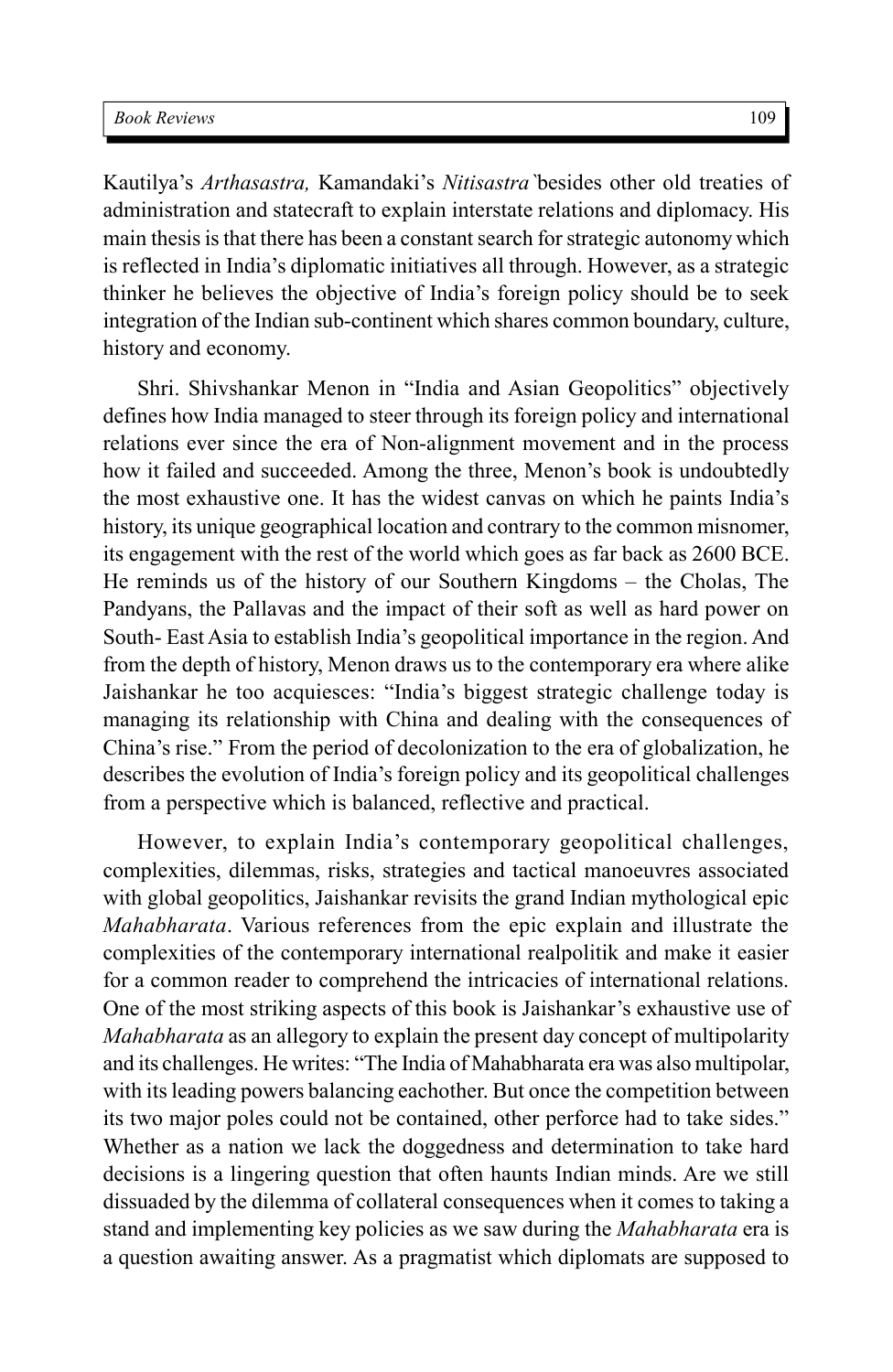be, Jaishankar does not suggest a "disregard of cost-benefit analysis", nevertheless, in no uncertain terms he points out that "sometimes, even when there is a pathway, it may not be taken due to lack of resolve or fear of costs." There is much to learn from the diplomatic acumen and strategic dexterity of Krishna because: "He understands the big picture, fashions a strategy accordingly and comes up with tactical solutions at decisive moments" the author writes.

Chapters that further follow deal with various other key issues highlighting phases of India's foreign policy evolution, India's multilateral engagements in the Indo-Pacific region, with South Asian Association of Regional Cooperation (SAARC), Association of South East Asian Nations (ASEAN), Brazil, Russia, India, China and South Africa (BRICS) among other. Jaishankar makes the evolution of India's foreign policy since independence a subject to incisive scrutiny. He believes that a power which is serious about improvement of its global stature should not shy away from honest introspection. He divides India's foreign policy evolution into six phases and calls the first phase from 1946- 1962 the "era of optimistic non-alignment". For a nation which succeeded after a long struggle to throw the colonial yoke of subjugation, it was necessary to reject the allurement of joining one or the other camp of the bipolar world to safeguard its hard earned sovereignty. However, the idealism received a severe beating following India's conflict with China in 1962 and which "severely damaged India's standing", the author writes. It was followed by the second phase from 1962-1971 which he describes as the "decade of realism and recovery." India's foreign policy during this period was marked by pragmatism and realism as it looked beyond the framework of Non- Alignment to pursue national interest at a time when scarcity of national resources was surmounting. India learnt the art to survive in a bipolar world without any great damage.

The third phase; between 1971-1991 marked India's greater regional assertion. However, if the decisive defeat of Pakistan in the 1971 war and creation of Bangladesh was an affirmation of India's regional clout, it was somewhat eroded with the Indian Peace Keeping Force(IPKF )misadventure in Sri Lanka later on the author points out. The disintegration of USSR during the same period made India re-evaluate its domestic and foreign policy. With the unipolar world, India entered into the fourth phase of its foreign policy. It also coincided with economic liberalization and integration with the world economy, Look East policy and a new effort to engage with the US more closely. Come 1998 and India was recognized by the world as a nuclear weapon state. The book describes the fifth phase of India's foreign policy as an epoch when India begins to acquire the attributes of a balancing power. It acquired greater relevance in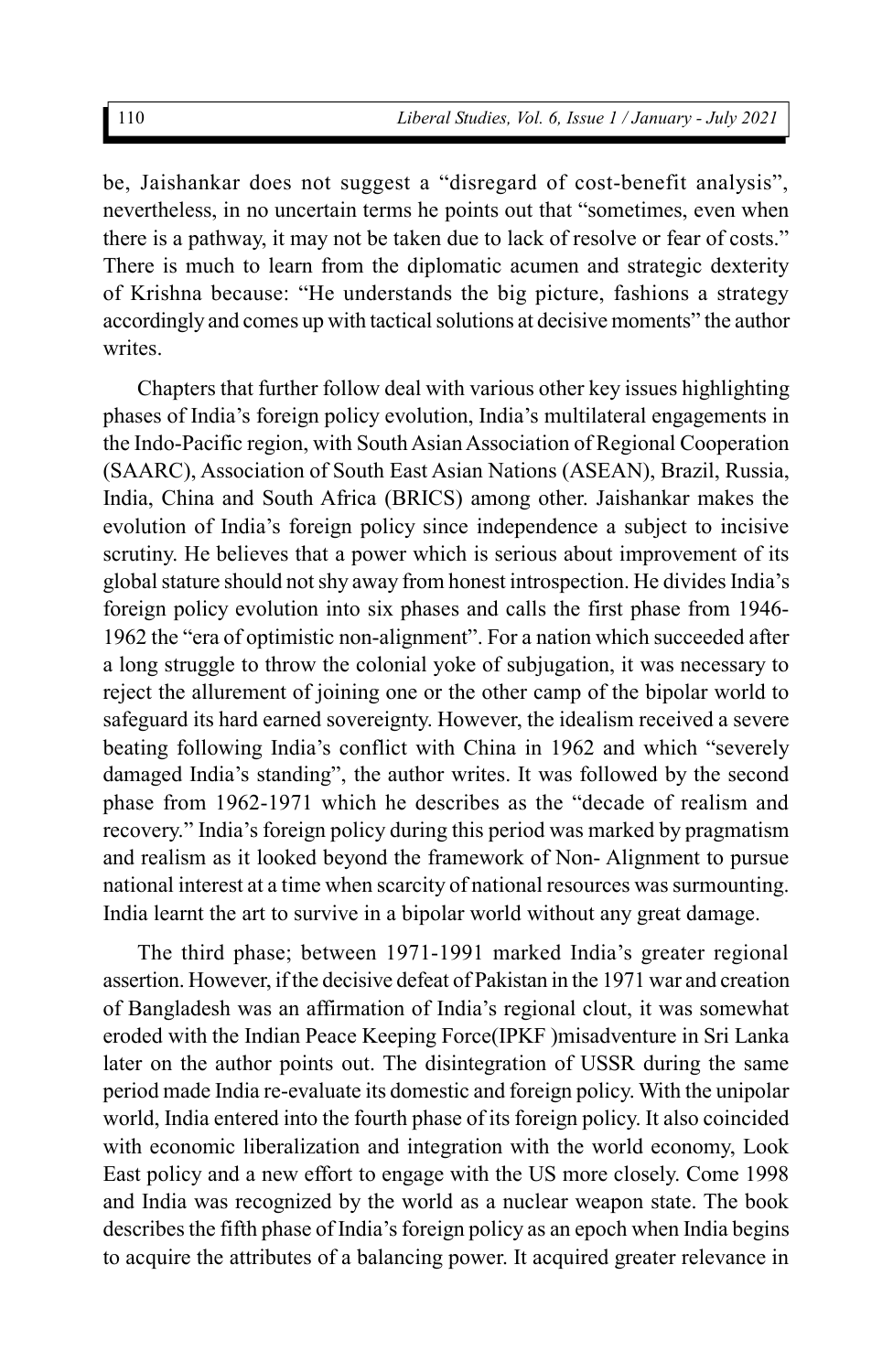the global geopolitics and had the ability to influence outcomes. The author substantiates it with the example of Indo-US civil nuclear deal.

Finally, the author describes the sixth phase which coincides with the coming of the Bharatiya Janata Party (BJP) government to power in 2014. In the second term of BJP returning to power Jaishankar became India's Foreign Minister. India's foreign policy challenge was to deal with a resurgent China and its hardening terms of engagement with the world on the one hand and the US resource limitation leading to risk aversion in the Asia-Pacific region on the other. However, a reader curiously looks forward to know what India's foreign policy has been able to achieve in this phase. Some interesting answers that one may find begin with India's venturing into "energetic diplomacy" backed by the awareness of its growing capabilities, improving economic status, technological prowess and the ability to shoulder bigger responsibility and participation in key global negotiations like climate change.

The book also makes analytical references of the growing impact of nationalism on the foreign policy of different nations precipitated by the domestic debate about cosmopolitanism and its responsibility for loss of livelihood and identity. Here Trump's nationalist slogan "Make America Great Again" (MAGA) that gravitated the Republicans and charged their emotions may be seen as a case in point. This may also give readers the perspective to analyse the sentiments behind Brexit, One China Dream and to an extent *Atmanirbhar Bharat"* too. Author writes: "When Donald Trump rejected globalism in favour of patriotism, he may have typically overstated his case. But the underlying reality is hard to wish away." When nationalist sentiments reflect in electoral outcomes, they can't be brushed aside, thus the author concludes: "Nationalism appears to be X-factor." It has the potential to influence the terms of engagement of international relations.

This book comes at a time when Covid-19 pandemic has created major global disruptions affecting both the geopolitics and geo-economics. The last chapter of the book 'After the Virus' discusses this contemporary global crisis and its short and long term impact on India and the world. China's reluctance to cooperate in the investigation, its opaque behaviour, World Health Organization (WHO's) perceived inability to persuade China to cooperate and the overall lack of global cooperation and understanding are the new challenges of international relations. In this backdrop while some contemporary discourse about the post-covid world order examine two main hypotheses - whether China will emerge as the global leader in a unipolar world or whether the world will come together and confront China's 'wolf warrior' diplomacy; Hhere in this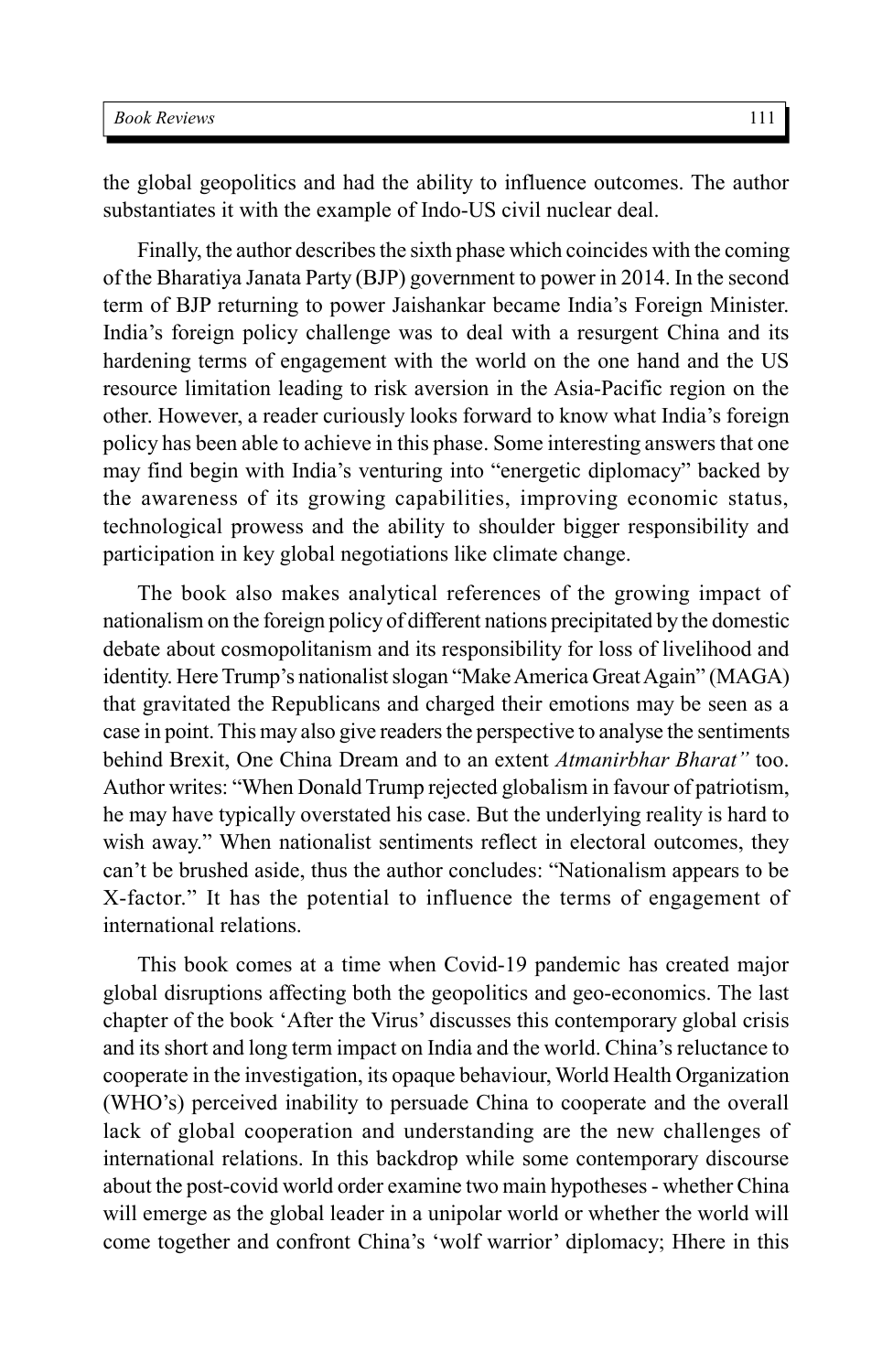book the author evaluates the post-covid disruption in the concluding chapter from the geopolitical and geo-economic perspective. He thinks one of the immediate impacts will be on the societies which were expecting a better growth prospects in near future including India which will now take more time to conquer poverty. According to the author, "Global contradictions will accentuate as geopolitics and geo-economics get more heated." In his assessment of the situation, the post-covid world order may see more "deglobalization, regionalization, decoupling, self-reliance and shorter supply chains." As the nations are now more concerned about their own respective strategic autonomy in the economic sphere, it will surely impact the process of economic globalization and the dependence on supply chain. Jaishankar also draws our attention to the latest form of nationalism – corona nationalism. It's starkly obvious that while the threat is global in nature the response of the nations has been confined to national interest. World has witnessed apparent disregard for even regional solidarity. He admits such a response may have been influenced by the panic created by the virus. Nevertheless, it also speaks volumes about the idealized international relations Health security will prominently figure in nations' agenda. However, for an Indian diplomat it's also important to tell the readers where will all these changes and disruptions lead India to? We find answer in author's conviction about India's civilizational strength which he feels will help contribute to re-balancing, shape multipolarity and reform multilateralism at the time of global volatility. There is a note of optimism in his vision about India's place in the post-covid world order as its achievements in social development will make it a source of dependable and skilled talent for the knowledge economy. And finally, its civilizational outlook and wisdom will be able to connect universal well-being with national formidability by connecting the two fulcrums of development – *Vasudhaiva Kutumbkam* (world being one family) with *Atmanirbhar Bharat* (self-dependent India).

'The India Way' is a book written by a person who not only happens to be an ace diplomat, a serving Foreign Minister but also a keen observer of international relations and a scholar having deep understanding of India's civilizational anchorage. As such, he has leveraged the advantage of his vast experience, expertise and insight to succinctly summarize the complexities and nuances of international relations for a common reader and for an expert alike. The uncertainties of the world are the new reality emerging out of desperation to achieve individual goals and agenda with apparent disregard for collective development. The nonchalant transactional ethos prevailing in the present international relations and leading to unprincipled ad hoc grouping is a major challenge that calls for new strategies to deal with. However, while the author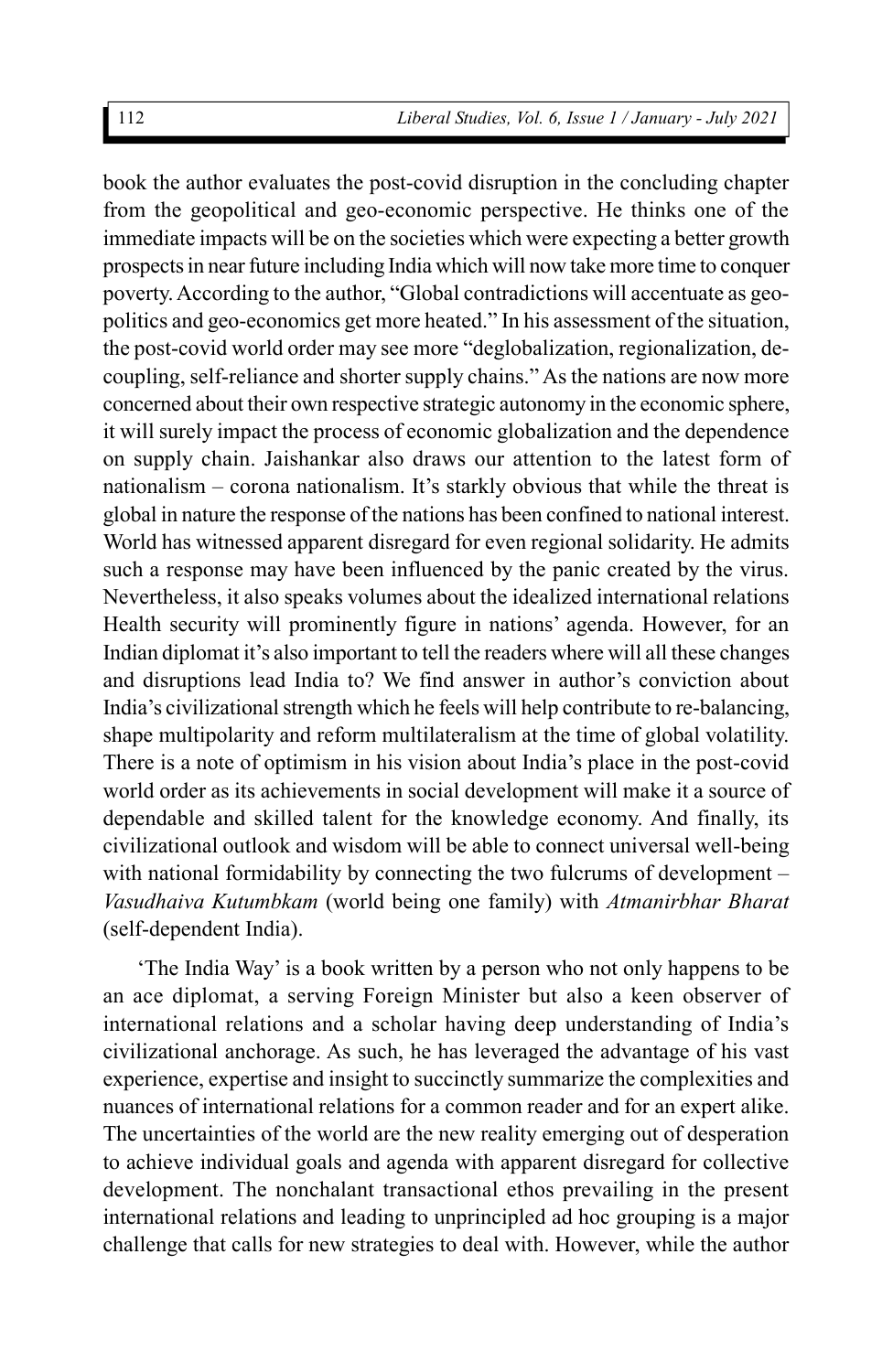underscores the need of strategies, he does not provide any readymade template or method that comes in handy. The cautious, but somewhat inclining approach towards the Indo-US relations and a careful circumspection towards India's overtures to China can be found as the undertone. On the whole, this book presents the author's deep knowledge and insight. It should not be seen as a handbook meant to give tips about dos and don'ts in pursuing international relations. Foreign policy is a constantly evolving subject matter. Therefore, nations including India cannot have any particular way to pursue it. Thus, 'The India Way' is more suggestive of the experiences and approaches of managing the foreign policy over the years rather than inventing any new formula. On the whole, it's a book which is worth reading for its pragmatic reflections, scholarly insights and vision which help appreciate the risks and challenges created by global uncertainties.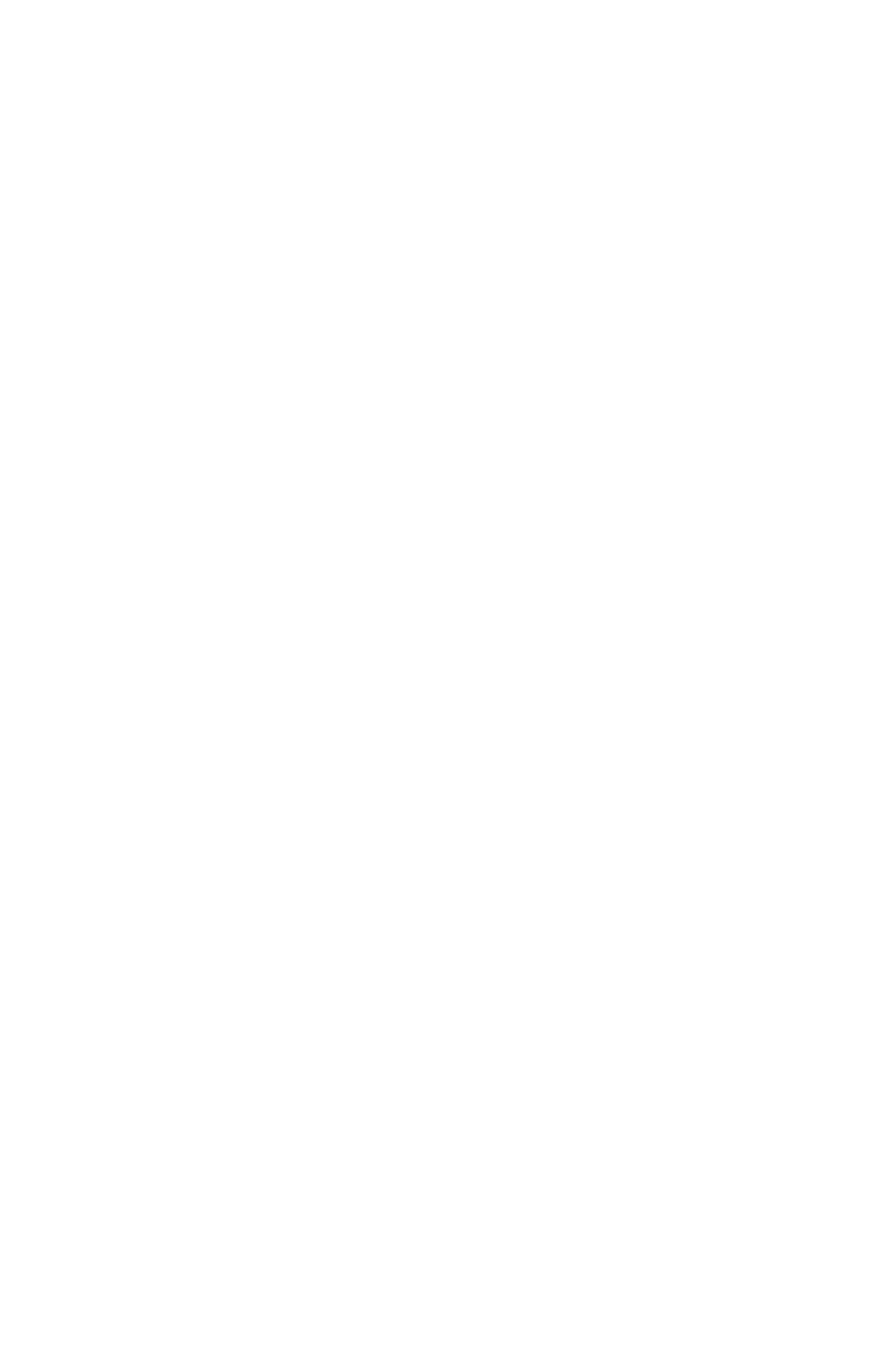## **Jahnavi Mishra,** *The Punished – Stories of Death-Row Prisoners in India***, (Harper Collins** *Publishers***, India, 2021), Price: Rs. 499.00, Pages 150**

Reviewed by:

### **– Aashna Shah**

Doctoral Research Scholar in English Literature School of Liberal Studies Pandit Deendayal Petroleum University Gujarat

## **"Twenty-five years waiting in jail, they tell me. I had gone mad waiting for death, they say."**

(*The Punished,* Pg. 100)

*The Punished* – Stories of Death-Row Prisoners in India is written by Jahnavi Mishra in 2021. The work is the by-product of the Project 39 A initiated by National Law University, Delhi. The Project 39 A's inception was inspired by Article 39 A of the Indian Constitution. The particular article is aimed at providing equal opportunity of representation and equal distribution of justice to all the citizens of the country without being denied to anyone on the account of economic or social disability. *The Punished* offers 19 stories written in vignette<sup>1</sup> form transformed from the interviews of the death-row prisoners and their family members. Since the stories are penned in vignette form, they may not have the beginning, middle and end but there are instances and experiences of the characters which enable readers to envision their lives. A sneak peek into the lives of prisoners and their family members captures snap shots of various socio-economic, socio-political and judicial aspects that they are encircled in. The author has pictorialized various consequences of custodial violence, faulty representation in the court of law, circumstantial evidence, etc. which prompt us to think about the systemic issues of the judiciary.

The stories in the book do not limit our cognisance to the crime the prisoners have committed. Each and every story resembles an iceberg wherein the crime is at the tip and the consequences leading to that crime, consequences surrounding the crime and consequences thereafter are beneath the tip. In the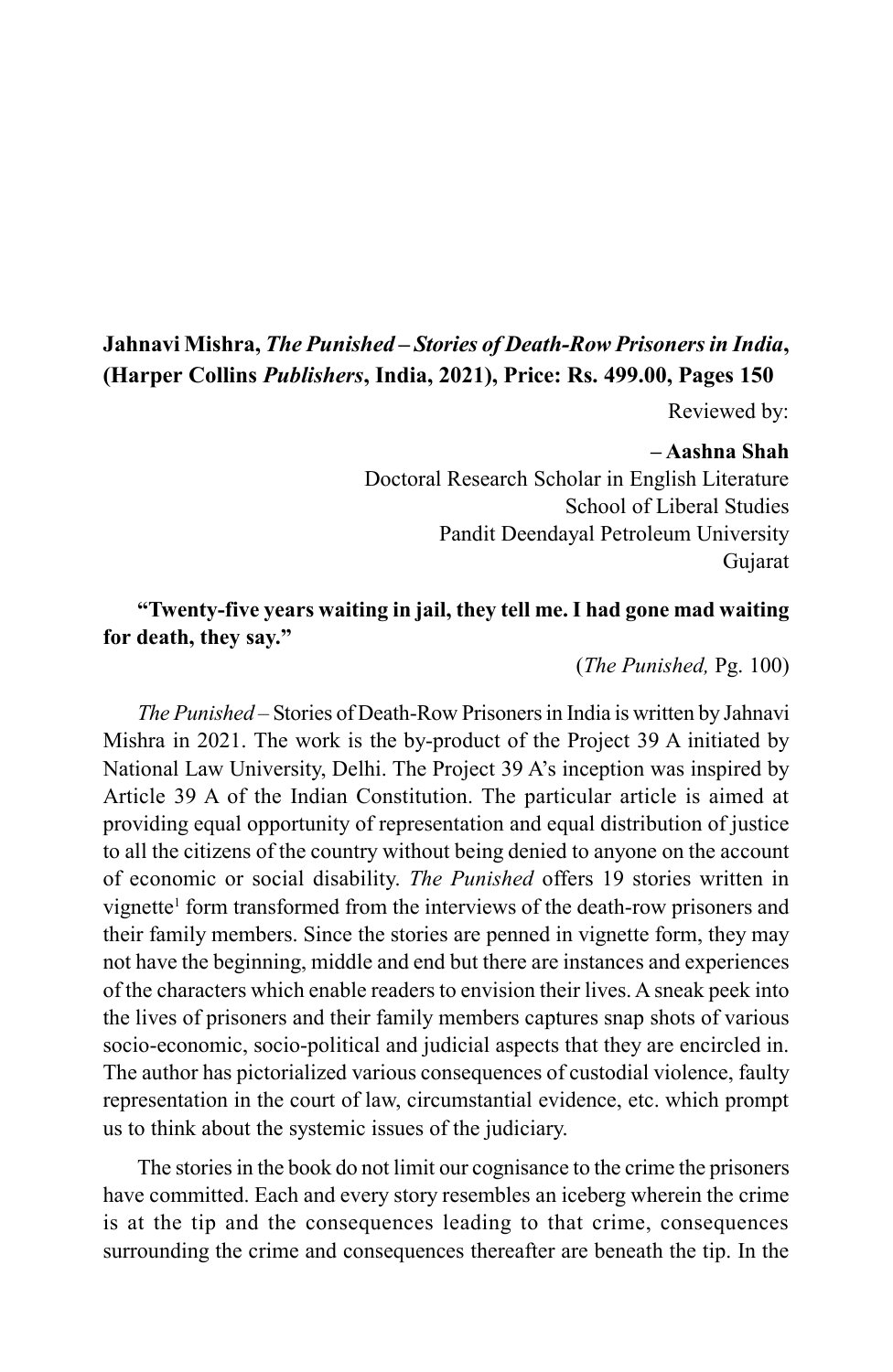book an attempt has been made to sketch the environment and circumstances wherein the particular crime has been committed, their location on the crime scene, vicious judicial circle and their lives there after. Stories spread extensive light upon the incidents of circumstantial evidences where in people are arrested just on the basis of mere assumptions. There have also been accounts of custodial violence and torture which compelled the prisoners to confess their crime even if they were not guilty. In the story titled *Contempt of Court*, Jameel uttered following words;

**"The Police arrested many of us, sir. Farrukh was the only one who confessed. And that was not because he had anything to do with the attack, but we were badly beaten up by the police. He probably could not take it anymore." (Pg. 19)**

## **"Is it okay then for them to have pointed a gun at me and ordered me to confess? Is it okay for them to have denied me a lawyer during the interrogation? Then everyone harassed my family and warned my sister against visiting me." (***Pg. 19)*

The above instance delineates the need to criminalise custodial torture and violence in India. According to the data provided by NCRB i.e. National Crime Records Bureau<sup>2</sup>, the period between 2001 and 2018 totalled 1727 deaths resulting from custodial violence by police. But unfortunately only 26 policemen were held convicted for the same<sup>3</sup>. This particular scenario is alarming in nature as it somewhere echoes the vindication of human rights by the police which is considered as the guardians and protectors of human rights.

There has been a scathing remark on the communication barriers faced by the convicts. English being the language of communication in the courts, many times convicts were not even able to understand the proceedings of their own case. In the story, *How Chanda Became the Gurumata,* she came to know about her death penalty from her fellow inmates who were watching news on TV about her case. Inability to grasp the proceedings left the convicts jostling in the mire of confusion, boredom and fear. In the story titled *Fast Track to Justice*, the instance of one of his hearings has been portrayed which justifies the volcano of emotions experienced within the convict.

**"The proceedings were conducted entirely in English. The fact that he could not understand a word was scary for a while, but then it just became plain boring. Then the dread returned every time someone looked at him, and then the boredom set in again as soon as they started talking among themselves." (***Pg. 24***)**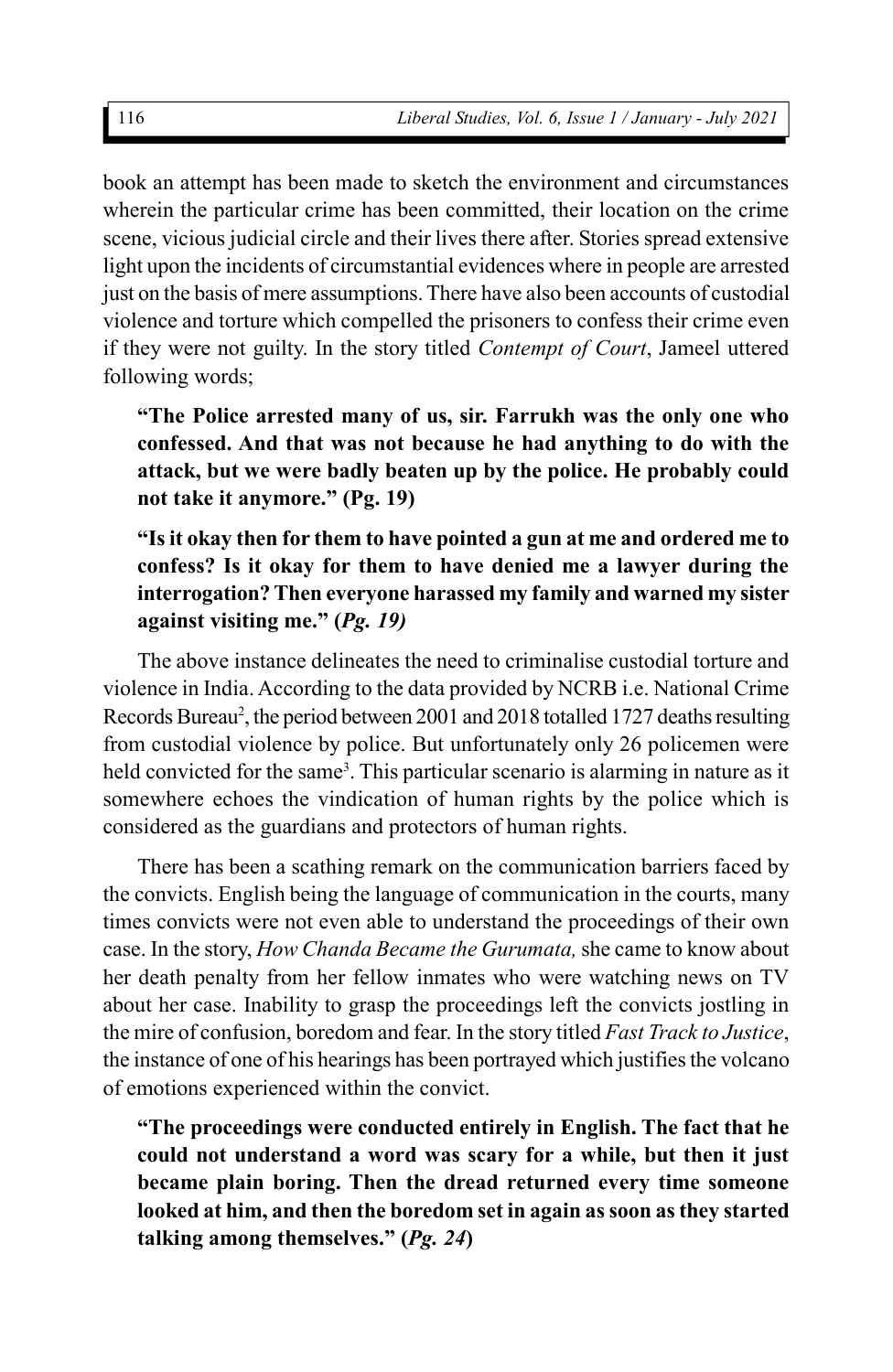The usage of word boring in the text can stir a reader to question its placement in a crucial situation. But at the same time it can display the intensified effect of unknown and uncertain scenario which leaves one helpless and hopeless. There were eye opening instances wherein no communication had taken place between the convict and his lawyer as well. In the story *Rammohan's Nightmare*, when Rammohan was asked if his lawyer presented doctor's report about his mental health in any of his trials, he replied **"No, I don't think so. I did not understand anything. The lawyer never spoke to me"** (Pg. 40). In *The Castration*, Guru was accused of rape and murder of an eighteen year old girl. He was arrested as he was seen dragging that girl in the morning. In his case DNA testing and medical examination were not conducted. While conversing with DCP he lamented asking

#### **"Why did they never speak to me, sahib? Why did the lawyers never ask me anything? Why was no DNA test done?"** *(Pg. 70)*

The above instances not only represent communication gap but also gap in the judicial proceedings. Communication gap during the judicial proceedings inhibits the adequate representation of the convicts which resultantly overturns the agenda of Article 39 A. Linguistic barrier in communication signals towards Article 348 of the Indian Constitution. According to Article 348 (1), English is the official language of all the high courts while Article 348 (2) provides a provision for the introduction of an official language of the state in the High court by the Governor with prior consent of the President of India. Uttar Pradesh, Bihar, Rajasthan and Madhya Pradesh are the only states who have authorised use of Hindi in their proceedings at high court<sup>4</sup>. It is a jarring fact that a dire need to unify judicial system across the country has linguistic issues as its byproduct. English as a language unified judiciary but at the same time people at the unprivileged people at the receiving end face injustice.

The author has beautifully emphasised upon the mental health of the prisoners. When it comes to prisoners, mental health issues become extremely crucial as they have to deal with a lot of trauma, guilt and harassment. The stories penned in the book mirror the fact that the mental health of the prisoners is ignored and neglected. They are treated by the general physician and not by the psychologist or the psychiatrist. In the story titled *Prashant Bhave's Madness*, the deteriorated mental state of the prisoners is amplified. When Prashant Bhave's nephew inquired about his mental health to the in-charge doctor, he said

## **"What else am I supposed to tell you? I am a general physician. This is a prison, not a hotel. We don't have the luxury to bring in psychologist here." (Pg. 33)**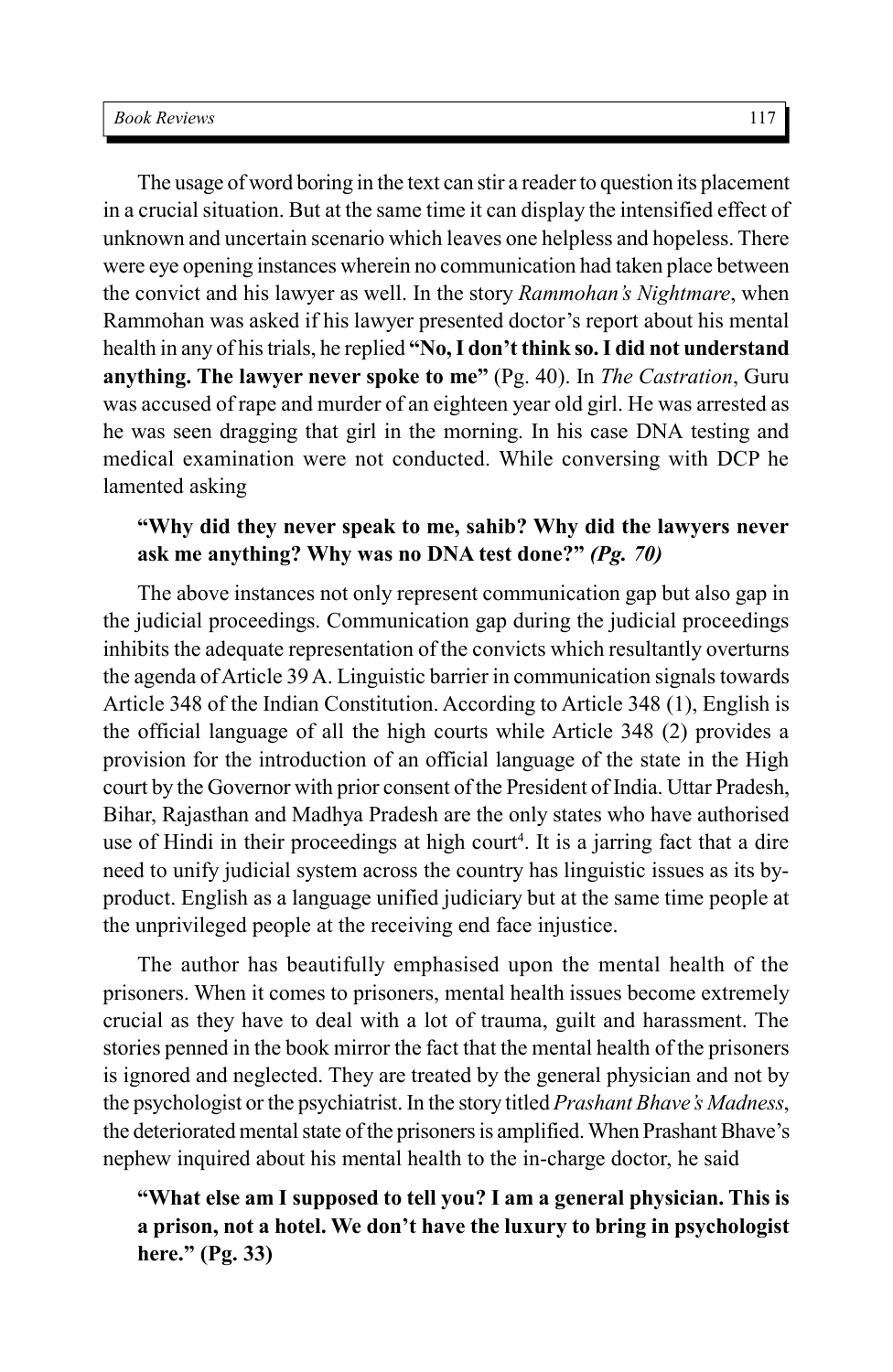Prisoners are also given doses of anti-depressants as it is difficult to survive in prison while dealing with mundane yet uncertain routine of their lives. Such aspects even trigger towards the neglect of mental health of the prisoners which need to be taken care of.

There are a few prisoners who do not even remember what exactly happened at the time when the crime was committed and the others do not even know what instore is for them in their next hearing. Fear, as an emotion surfaces the mental state of many prisoners. Most importantly it is fear of unknown which scares them the most. Prisoners live in the state of confusion and fear which might lead to forgetfulness. In the story *The Punished,* an army officer is imprisoned for the alleged murder of two officers during an argument. The actual murderer ran away and he was arrested as he was found at the crime scene and had fired two bullets in the air to scare them. His family being victimised by abject poverty cannot spend money for his case. It was difficult for them to come and meet him in the prison. While describing the situation, he said

## **"My wife is also a mother. She came to see me with my daughters when I was still alive. They can't come often. It takes money to travel to hell. They are all striving to death." (***Pg. 100***)**

He has been waiting for 25 years as a death row convict. His wait has driven him into madness and oblivion wherein he cannot remember his own name. 'Army guy' has become his identity as everyone in the prison calls him so.

Since crimes are committed by the people living in the society, the social factors which influence such crimes are too highlighted. Few of the most alarming social issues which promoted murders are illegitimacy and same sex love. In *The Family Feud*, the convict murdered his uncle along with his family because his uncle was the illegitimate son of his grandfather. The convict was also framed by his uncle for raping his daughter. The leading cause of his anger was illegitimacy and false framing in the rape case. In this particular story, illegitimacy can be seen as a major force leading to upheaval in the family. Individuals are conditioned to see the world in terms of binaries. Notions of pure-impure and legitimate-illegitimate have been linked with the blood and lineage in the society. Society has always pressurised individuals to maintain sanctity of their blood in the family and the act of breaching it is wronged, criminalised and punished. There are many newspaper articles as well which talk about violent outbursts resulting from illegitimate relations and same sex love.<sup>5</sup> Another major social issue which is brought forth in *Redemption* is about the same sex love. Manpreet and Rana were arrested for murdering Manpreet's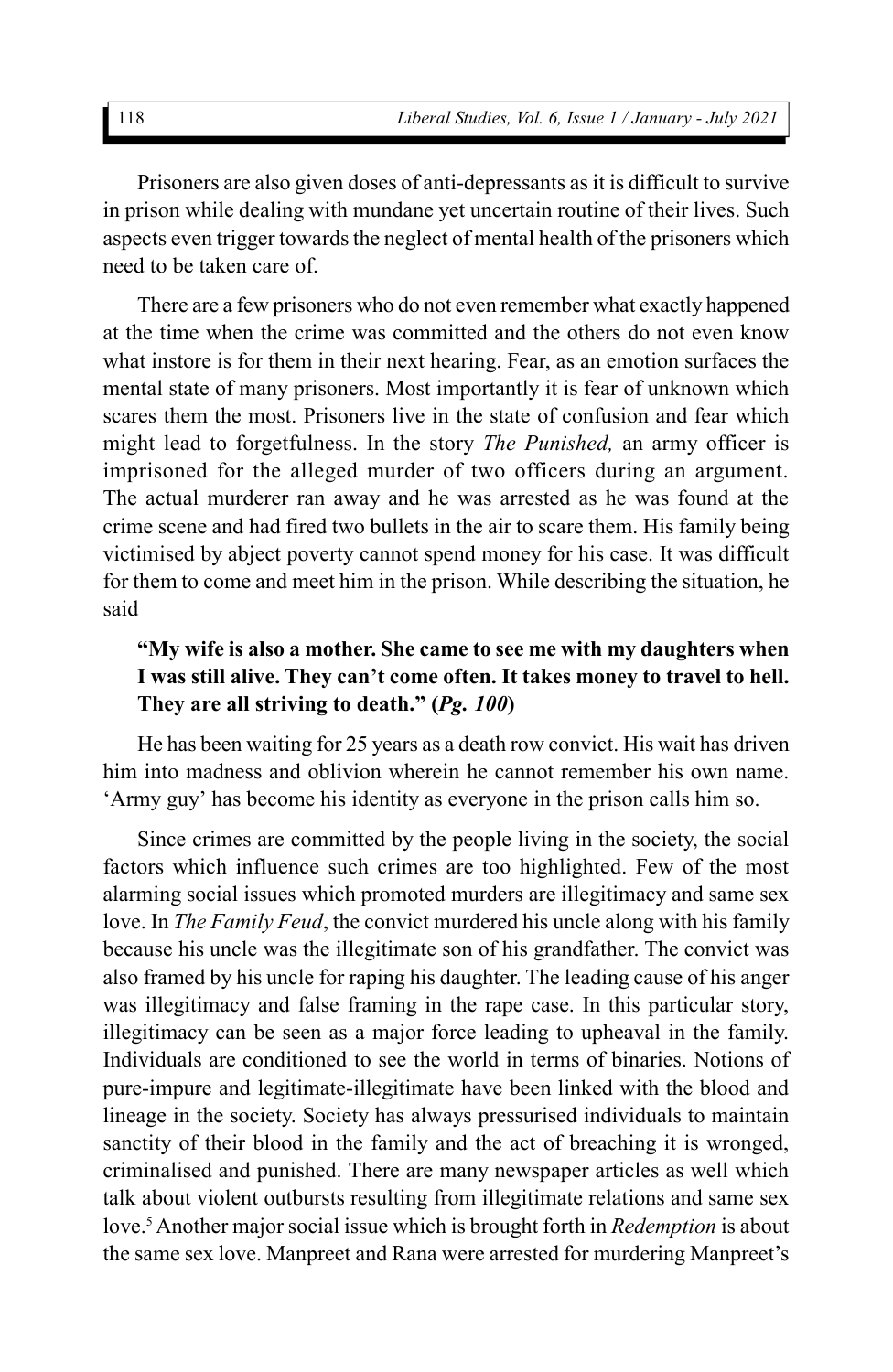family as they were not able to understand their love and affection for each other. Their love was always dealt with anger and hatred. Manpreet was also forced by his family to marry a girl in order to stop his affection for Rana. But Manpreet refused to do so. Manpreet and Rana were infuriated by the unacceptance and humiliation of the family members that they decided on killing them. Family as a social institution is obliged to maintain social order of the society. Any action which can hamper the established social order is dealt with cruelty by the family as they fear being outcaste from the society for breaking those set norms. The idea of same sex love is not accepted easily in the society because of notions attached with homosexuality.<sup>6</sup> These two stories are presented as mirrors of society which compels them to rethink about its notions of acceptance/non-acceptance, pure/impure, right/wrong, good/bad, true/false, and a lot more. The societal notion to view world in form of binaries has also affected the ideas of crime and punishment in the legal system.

The author has also commented upon the representation of prisoners in films in form of a story. In *The Real Parvathi*, a film was supposed to be made about a prisoner named Parvathi. But Parvathi in film resembled barely to the real life Parvathi in prison. Her character was portrayed mostly on the basis of the assumptions of how director wants Parvathi to be and not how actually she was. The irony is that she was not even proven guilty for the crime she was arrested for. This story also forces us to think about the false fictional aspect portrayed in the movies. It is a blatant attack on the directors and actors who falsely create and perform real life characters according to their own whims and fancies in order to get critical attention and accolades. Few lines from the story amplify the essence of the book. They are as follows,

## **"You wanted to show pure evil in film. But the truth is never pure – never just black or white. It is complicated. And there can be no justice without it." (***Pg. 109***)**

The work is not just a collection of stories about the death-row prisoners, but also a mirror to the society in which we inhabit. This work enables us to see the prisoners beyond their crime. Stories have the power to humanise the dehumanised prisoners. There were a few stories in which the prisoners were content as they were atoning for their sins in the prison. Apart from the state of fear, ignorance and madness, contentment and detachment were also introduced by the author in a few stories.

Jahnavi Mishra's finesse with language strike the hardest strings of our heart and compel us to rethink about the prisoners in death-row. One may feel that she is attempting to prove convicts innocent for the crimes that they have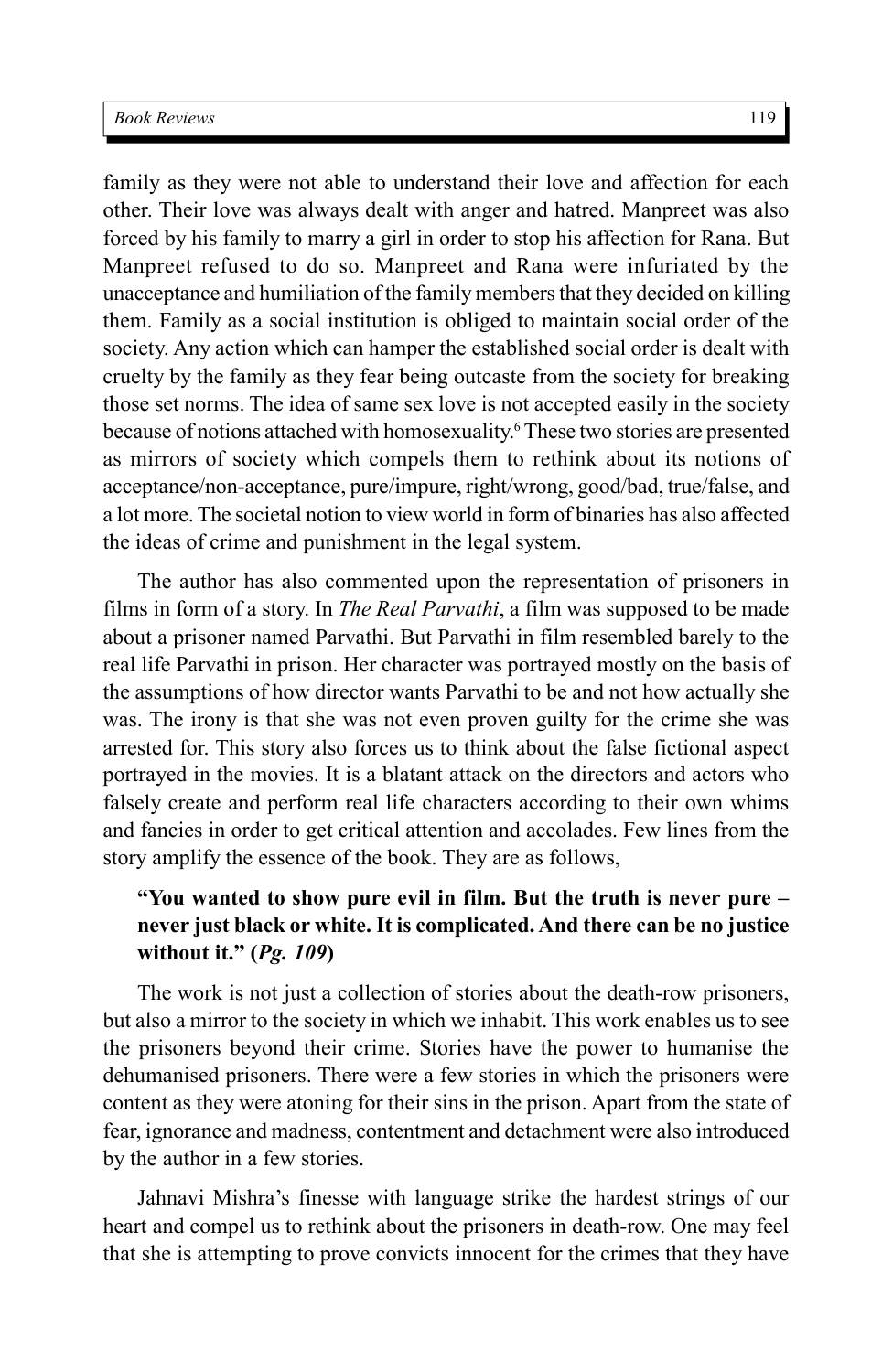committed. But instead it's a trial to bring forth the other side of the story which is often neglected. There is no denial of the crimes that they have committed but the emphasize is laid on the lack of fulfilment of judicial procedure.

#### **Notes**

- 1. Vignette form generally captures a defining detail and information about character or an idea of the story. It refers to a short scene.
- 2. National Crime Records Bureau is an agency of national importance which is responsible for accumulating and analysing the data of crimes committed in the country identified under IPC and Social and Local laws.
- 3. https://www.drishtiias.com/pdf/1593520847-custodial-violence.pdf
- 4. https://indianexpress.com/article/cities/chandigarh/haryana-governor-hindi-languagejudicial-system-6480797
- 5. Hindustan Times had covered about how same sex couple Swapan Biswas and Bikash Das staying to gather was beaten up in Bengal by the owner of their house. https://www.hindustantimes.com/kolkata/same-sex-couple-living-together-beaten-up-inbengal/story-2IKFOIs2axxisn73kq6uTL.HTML

Other instance is of a lesbian woman who was tied to a tree and was beaten up for besmirching whole village.

https://www.newsweek.com/immoral-woman-caught-bed-another-woman-tied-tree-andbeaten-after-she-1436565

6. The patriarchal ideology of the society is concentrated around phallus which is a symbol of male potency. It is majorly associated with the reproduction and generation of life. In such a scenario when male potency is "wasted" leads to the questioning of his maleness. Family is an integral part of society and thus as a unity it is vested with responsibility of maintaining the social order. Thus family being a microcosm of society, cannot tolerate deviance which can disturb the established social order.